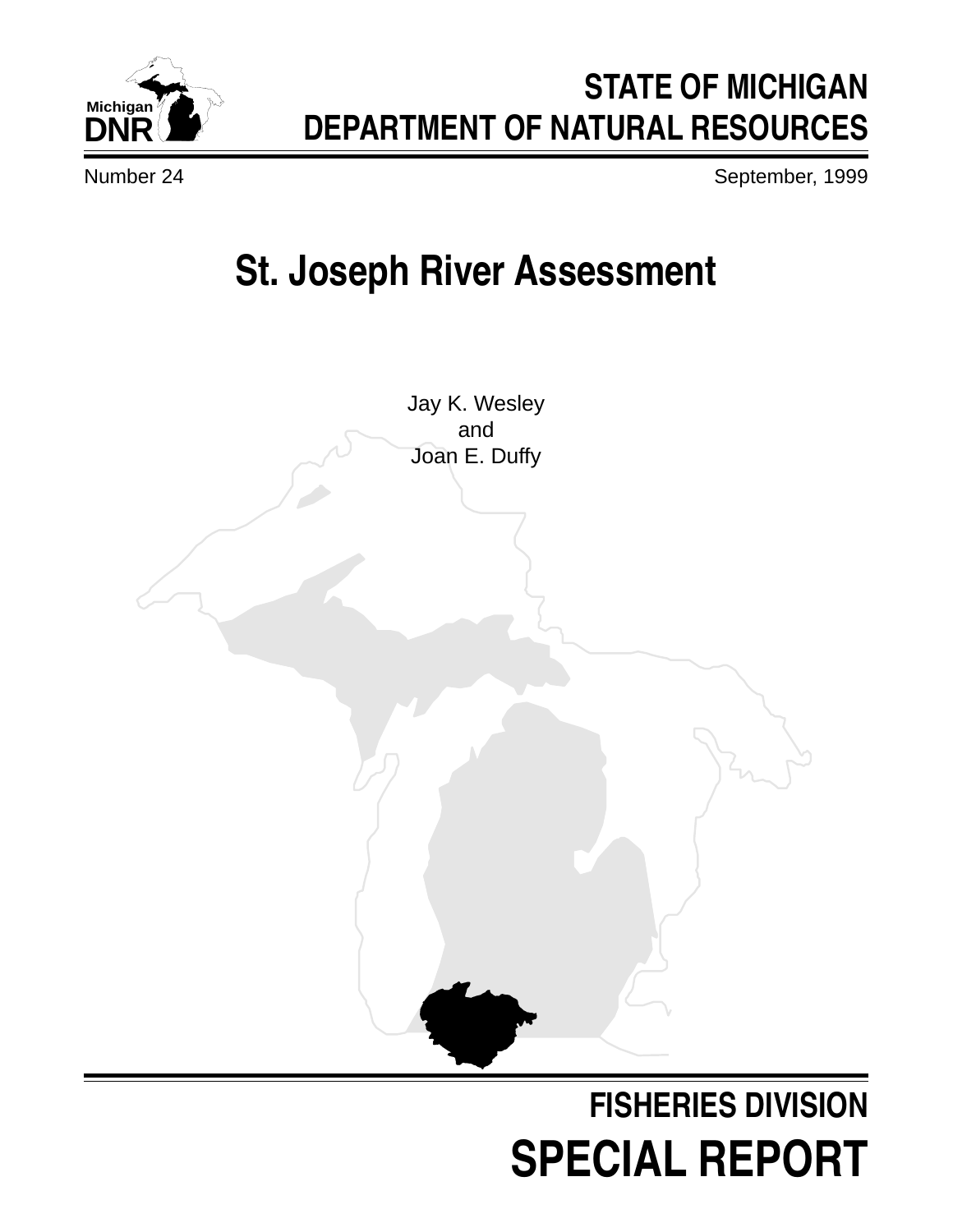## **MICHIGAN DEPARTMENT OF NATURAL RESOURCES FISHERIES DIVISION**

**Fisheries Special Report 24 September 1999**

**St. Joseph River Assessment**

**Jay K. Wesley and Joan E. Duffy**

The Michigan Department of Natural Resources, (MDNR) provides equal opportunities for employment and for access to Michigan's natural resources. State and Federal laws prohibit discrimination on the basis of race, color, sex, national origin, religion, disability, age, marital status, height and weight. If you believe that you have been discriminated against in any program, activity or facility, please write the MDNR Equal Opportunity Office, P.O. Box 30028, Lansing, MI 48909, or the Michigan Department of Civil Rights, 1200 6th Avenue, Detroit, MI 48226, or the Office of Human Resources, U.S. Fish and Wildlife Service, Washington D.C. 20204.

For more information about this publication or the American Disabilities Act (ADA), contact, Michigan Department of Natural Resources, Fisheries Division, Box 30446, Lansing, MI 48909, or call 517-373-1280.



Printed under authority of Michigan Department of Natural Resources Total number of copies printed 580 — Total cost \$3,696.69 — Cost per copy \$6.37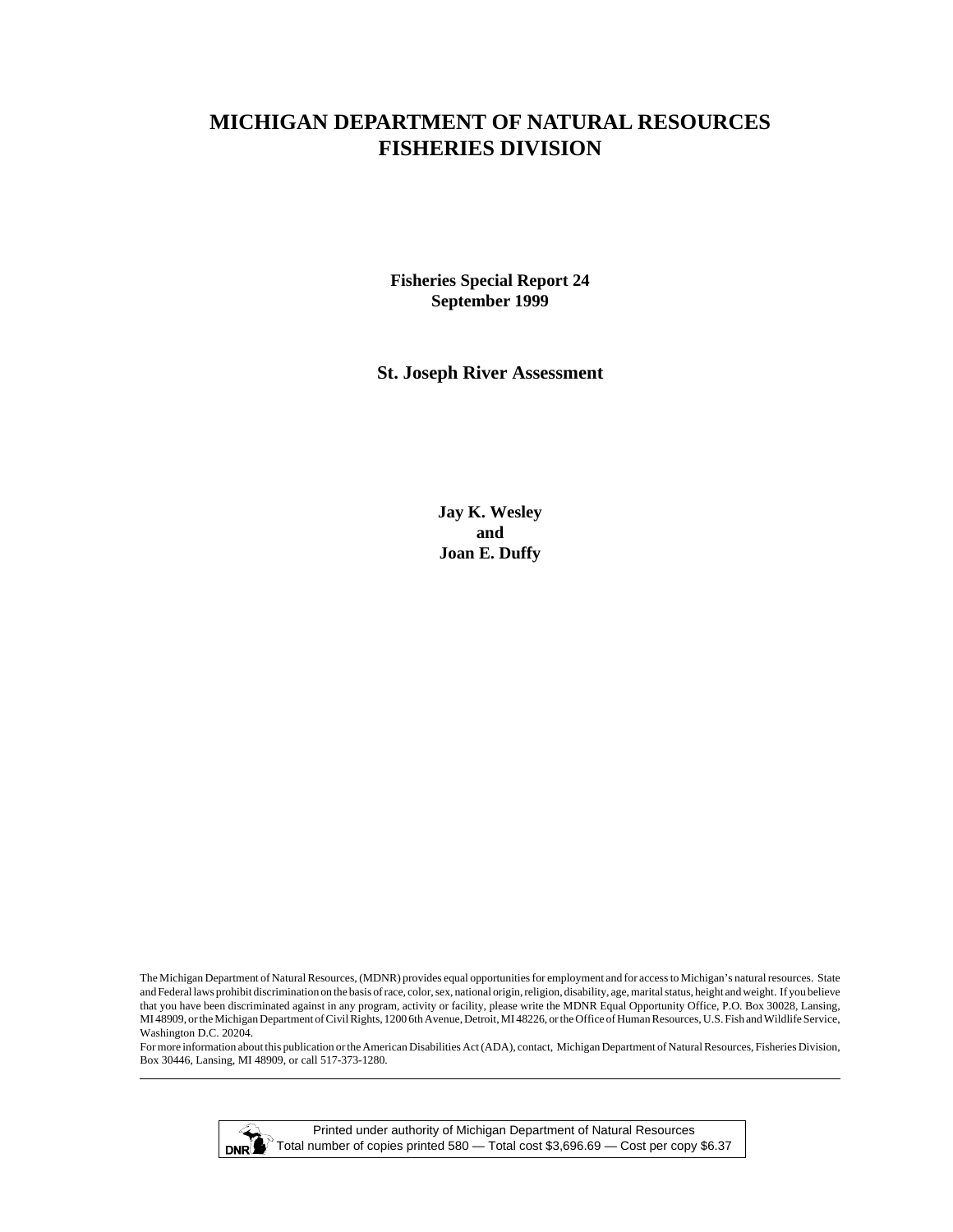Suggested Citation Format

Wesley, Jay K., and Joan E. Duffy. 1999. St. Joseph River Assessment. Michigan Department of Natural Resources, Fisheries Division, Special Report 24. Ann Arbor, Michigan.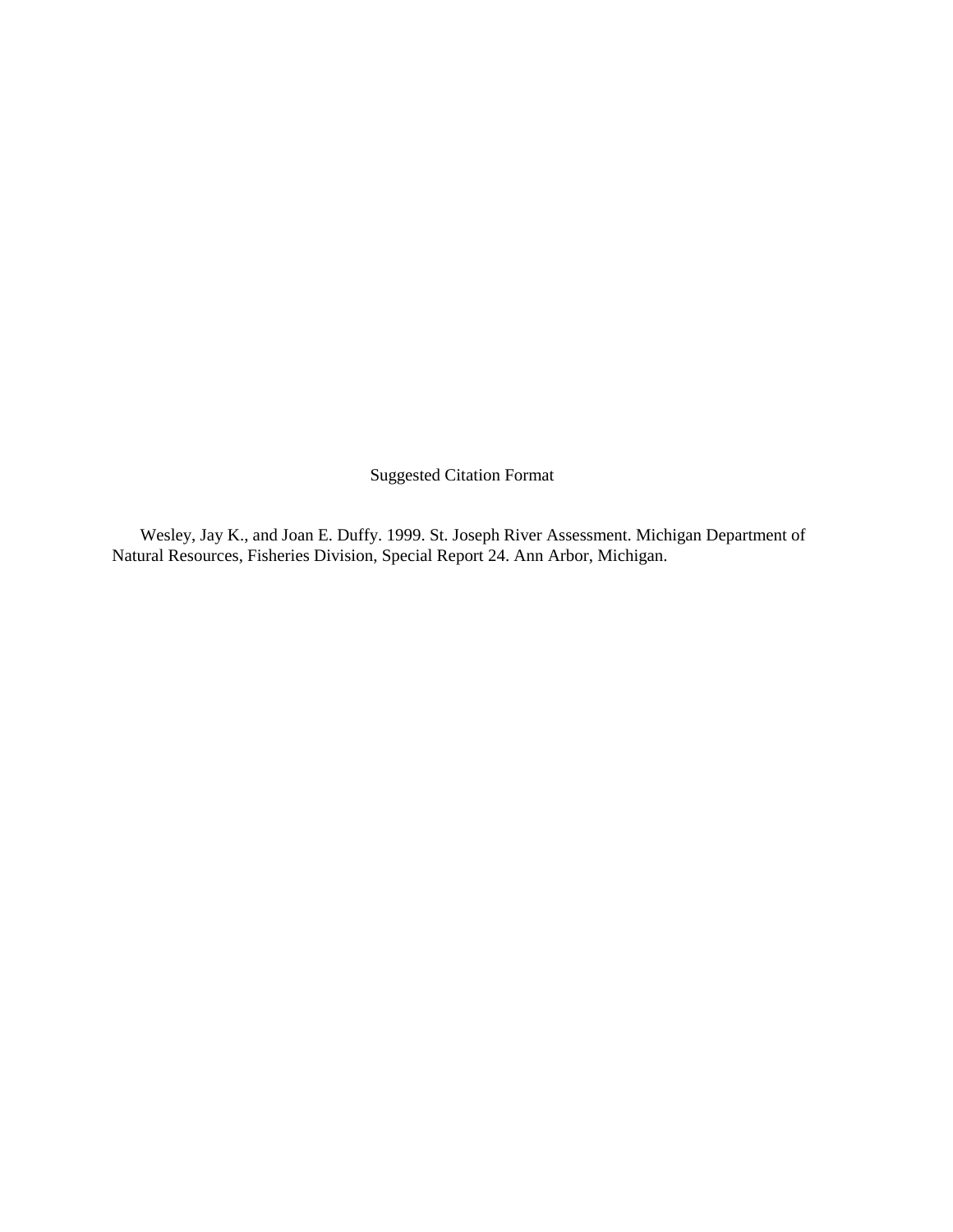# DEDICATED TO



Joan E. Duffy 1954 – 1999

friend and steward of aquatic resources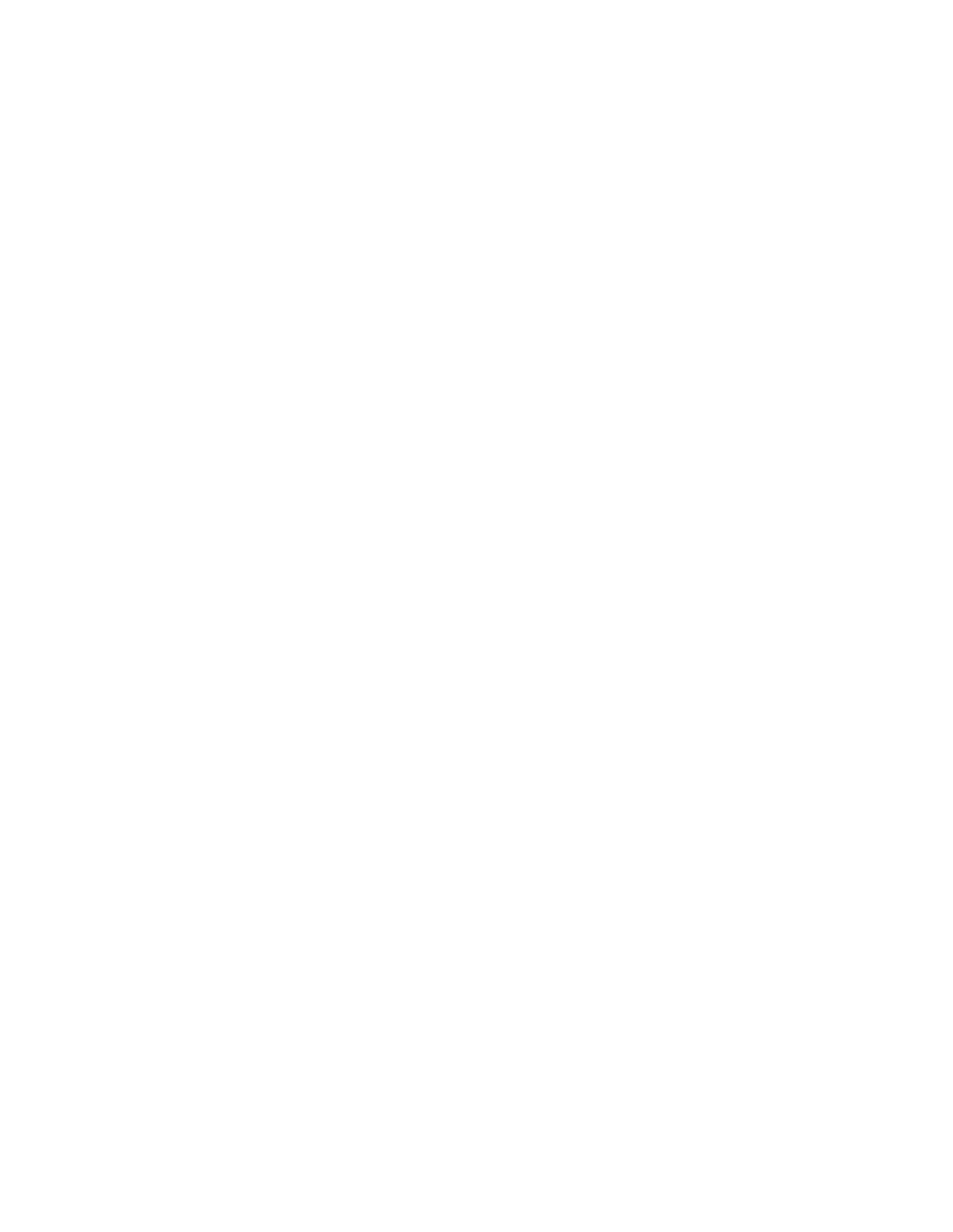# **TABLE OF CONTENTS**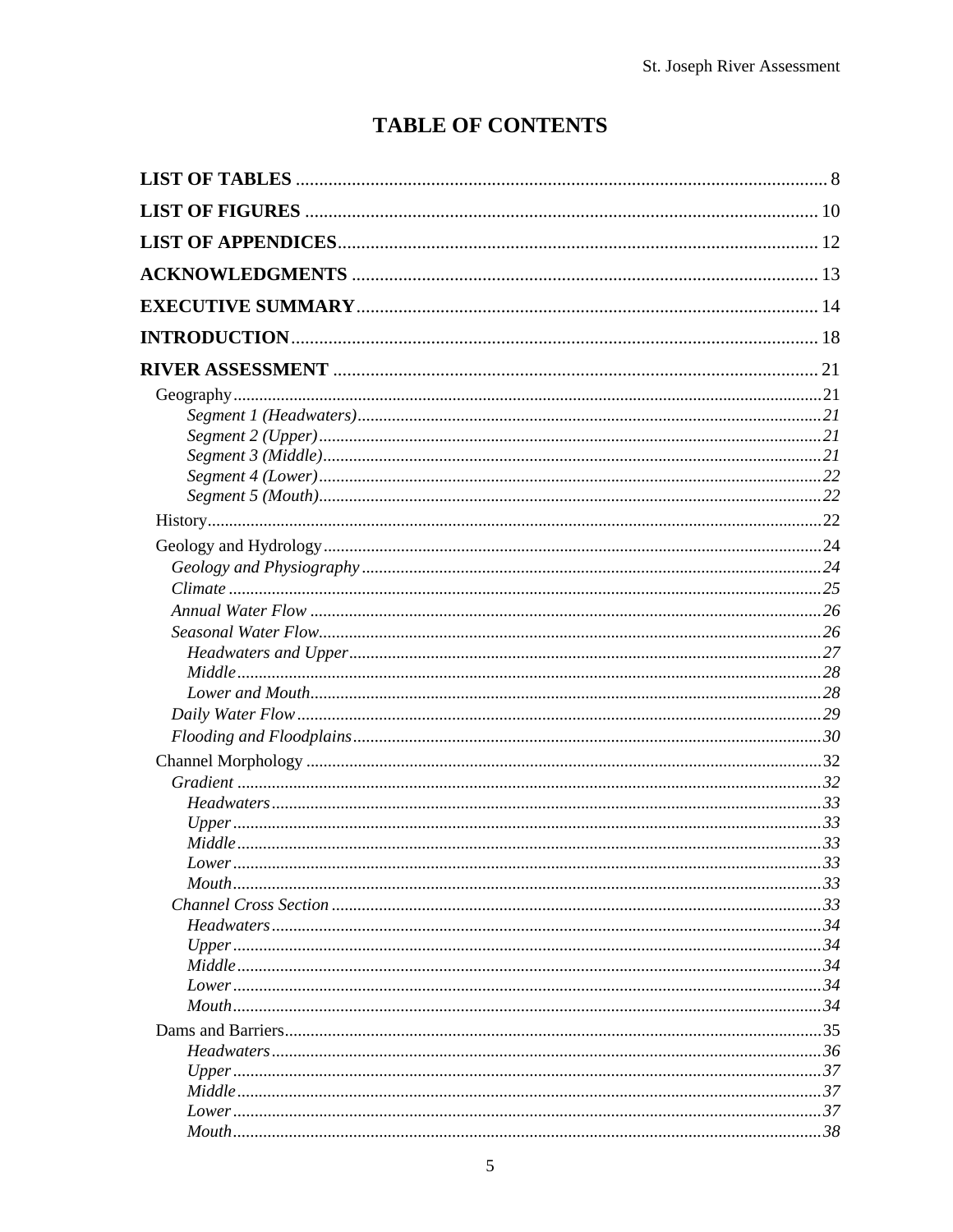| Original Fish Communities | .54 |
|---------------------------|-----|
|                           |     |
|                           |     |
|                           |     |
|                           |     |
|                           |     |
|                           |     |
|                           |     |
|                           |     |
|                           |     |
|                           |     |
|                           |     |
|                           |     |
|                           |     |
|                           |     |
|                           |     |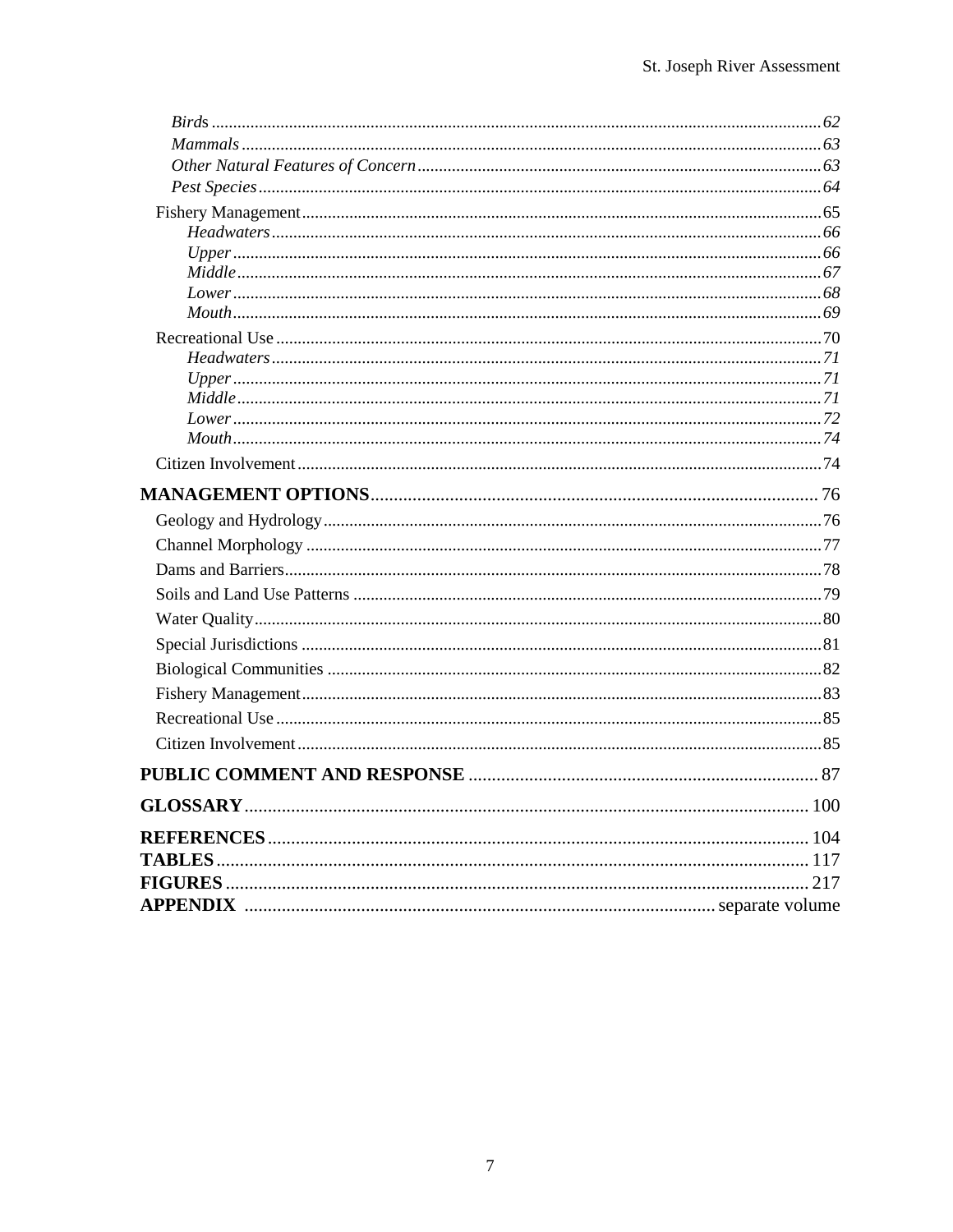### **LIST OF TABLES**

- <span id="page-8-0"></span>Table 1. Number of archeological sites within St. Joseph River basin, listed by valley segment and congressional township.
- Table 2. St. Joseph River and tributary average discharge summary.
- Table 3a. Flow stability indices in the St. Joseph River watershed, calculated from miscellaneous and short-time frame stream flow data.
- Table 3b. Definition of flow stability indices using ratio of mean high flow to mean low flow.
- Table 4. Communities participating in the National Flood Insurance Program.
- Table 5. Actual and expected channel widths, in feet, for gauge sites within the St. Joseph River watershed.
- Table 6. Information on St. Joseph River watershed dams and impoundments.
- Table 7. Land use in the St. Joseph River watershed, percent by Michigan county.
- Table 8. Bridge and culvert data by, valley segment and county, for the St. Joseph River basin.
- Table 9. Designated trout streams in the Michigan portion of the St. Joseph River watershed.
- Table 10a. Monthly maximum river temperatures allowed in selected streams.
- Table 10b. Dissolved oxygen and temperature standards for designated uses of the St. Joseph River and tributaries.
- Table 11. Areas not attaining designated uses in the St. Joseph River watershed, by valley segment.
- Table 12. National Pollution Discharge Elimination System permits issued in the St. Joseph River watershed by Michigan Department of Environmental Quality, Surface Water Quality Division and Indiana Department of Environmental Management.
- Table 13. Industrial storm water permits issued in 1997 by Michigan Department of Environmental Quality, Surface Water Quality Division, for the St. Joseph River watershed.
- Table 14. Contamination sites in the Michigan portion of the St. Joseph River watershed (1995), by valley segment.
- Table 15. Summary of groundwater contamination sites in the St. Joseph and Elkhart rivers outwash plains.
- Table 16. Sites within the St. Joseph River watershed listed under the Comprehensive Environmental Response, Compensation, and Liability Act or CERCLA (Superfund).
- Table 17. July average stream temperature ( ${}^{\circ}$ F) for the St. Joseph River and tributaries.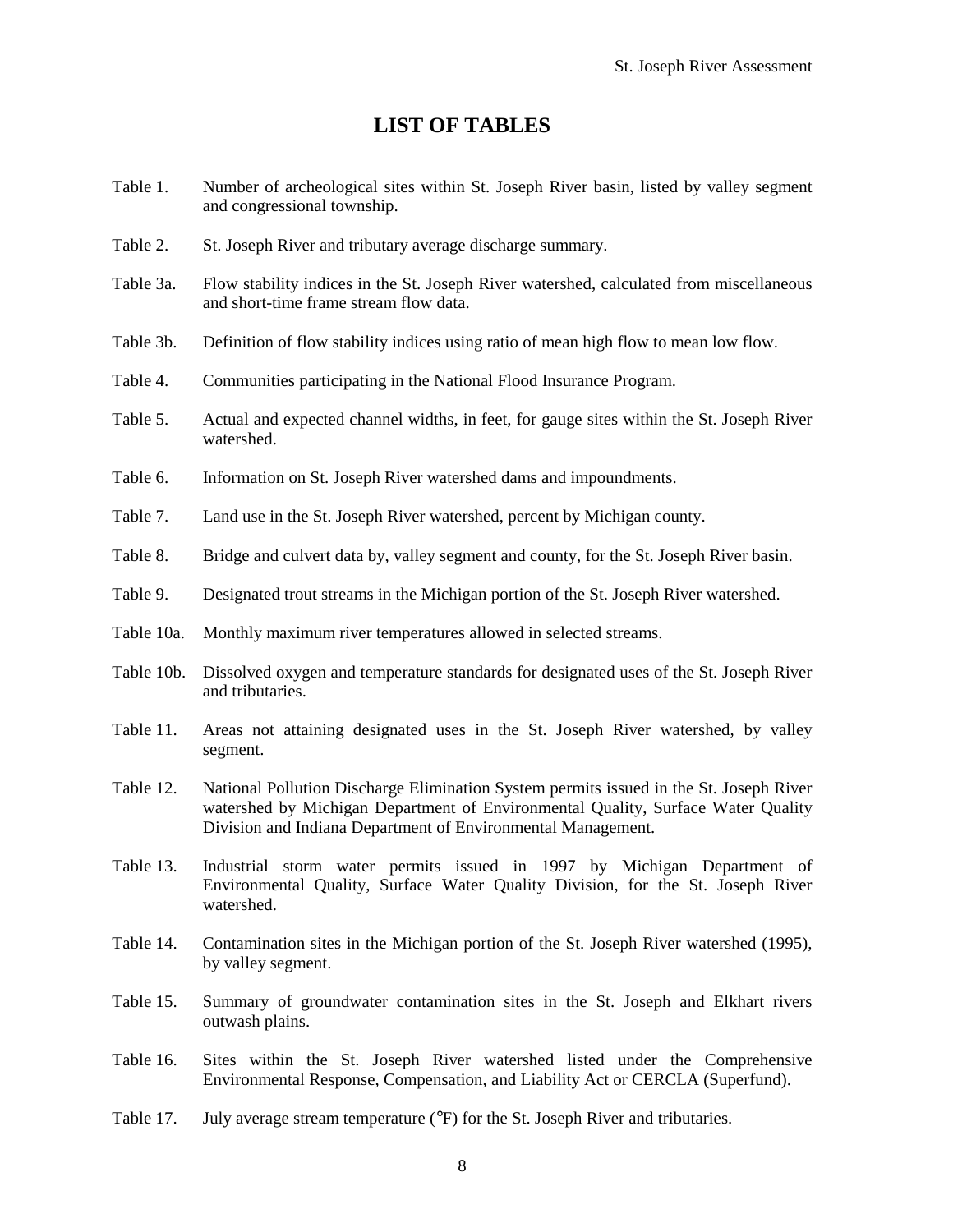- Table 18. Trigger levels for nine chemicals used by the Michigan Department of Community Health in establishment of fish consumption advisories.
- Table 19. Statutes administered by Michigan Department of Environmental Quality, Land and Water Management and Surface Water Quality divisions, that protect the aquatic resource.
- Table 20. Designated drains in the St. Joseph River watershed, by state, county, and township.
- Table 21. List of fishes historically found in the St. Joseph River watershed.
- Table 22. Non-indigenous fish species in the St. Joseph River watershed.
- Table 23. Fish stocking in the St. Joseph River watershed, 1986-1996.
- Table 24. Fish species currently found in the St. Joseph River watershed.
- Table 25. Natural features of St. Joseph River watershed, by valley segment.
- Table 26. Distribution of aquatic invertebrates (except mussels) in the St. Joseph River watershed, by valley segments and major tributaries.
- Table 27. Synoptic table showing the distribution of mussels and snails, by collecting station, in the St. Joseph River watershed.
- Table 28. List of amphibians and reptiles in the St. Joseph River watershed that require an aquatic environment.
- Table 29. Birds in the St. Joseph River watershed that require aquatic or wetland environments.
- Table 30. Mammals in the St. Joseph River watershed that use aquatic, wetland, or riparian habitats.
- Table 31. Lakes in the St. Joseph River watershed with known populations of zebra mussels, as of 1998.
- Table 32. Number of aquatic vegetation control permits issued by Michigan Department of Environmental Quality, Land and Water Management Division for excessive aquatic vegetation growth, in Michigan counties of the St. Joseph River watershed.
- Table 33. Organizations with interests in the St. Joseph River watershed.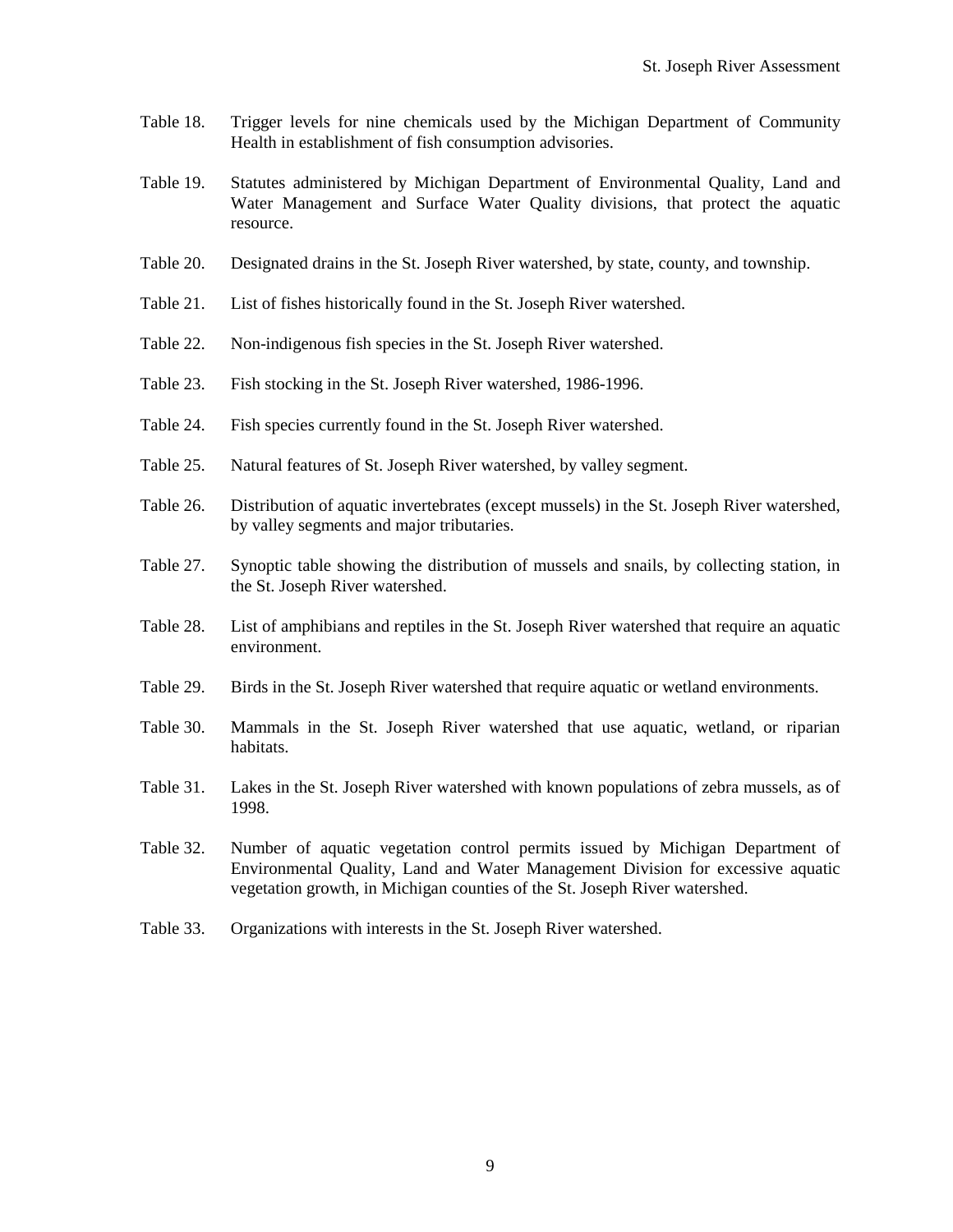#### **LIST OF FIGURES**

- <span id="page-10-0"></span>Figure 1. The St. Joseph River watershed.
- Figure 2. Major tributaries in the St. Joseph River watershed.
- Figure 3. Valley segments of the St. Joseph River mainstem.
- Figure 4. Location of United States Geological Survey continuous gauges in the St. Joseph River watershed.
- Figure 5. Mean monthly discharge for the St. Joseph River at Niles for period of record (1931- 95).
- Figure 6. Standardized high flow exceedence curves for St. Joseph River and tributaries in headwaters and upper valley segments.
- Figure 7. Standardized low flow exceedence curves for St. Joseph River and tributaries in headwaters and upper valley segments.
- Figure 8. Standardized high flow exceedence curves for the mainstem St. Joseph River within the middle valley segment.
- Figure 9. Standardized low flow exceedence curves for the mainstem St. Joseph River within the middle valley segment.
- Figure 10. Standardized high flow exceedence curves for major tributaries within the middle valley segment of the St. Joseph River.
- Figure 11. Standardized low flow exceedence curves for major tributaries within the middle valley segment of the St. Joseph River.
- Figure 12. Standardized high flow exceedence curves for the Elkhart River and major tributaries.
- Figure 13. Standardized low flow exceedence curves for the Elkhart River and major tributaries.
- Figure 14. Standardized high flow exceedence curves for the mainstem and tributaries within the lower and mouth valley segments.
- Figure 15. Standardized low flow exceedence curves for the mainstem and tributaries within the lower and mouth valley segments.
- Figure 16. St. Joseph River yield at Niles for water year 1995
- Figure 17. Rimmell Branch yield for water year 1995.
- Figure 18. Dowagiac River yield in Sumnerville for water year 1995.
- Figure 19. Instantaneous discharge of St. Joseph River at Three Rivers from June 20 to June 21, 1999.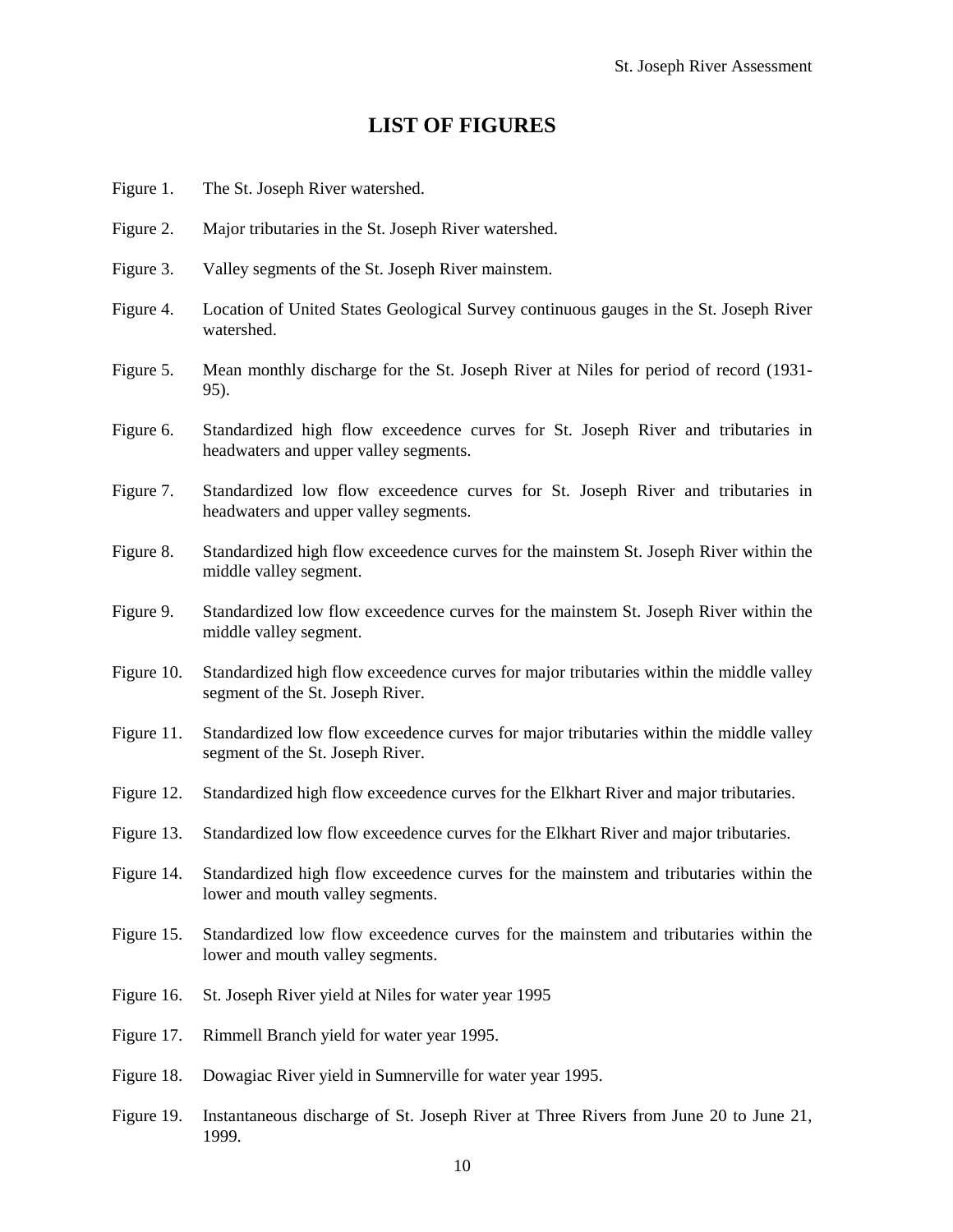- Figure 20. Gradient classes and length of river in each, separated by water type, for the St. Joseph River.
- Figure 21a. Elevation changes, by river mile, from headwaters to mouth of the St. Joseph River.
- Figure 21b. Gradient (elevation change in feet per mile) of the St. Joseph River.
- Figure 22a. Gradient classes and length of river in each separated by water type, for the headwater segment of the St. Joseph River.
- Figure 22b. Gradient class and length of river in each, separated by water type, for the upper segment of the St. Joseph River.
- Figure 23a. Gradient class and length of river in each, separated by water type, for the middle segment of the St. Joseph River.
- Figure 23b. Gradient class and length of river in each, separated by water type, for the lower segment of the St. Joseph River.
- Figure 24a. Stream channel cross-section of St. Joseph River at Three Rivers.
- Figure 24b. Stream channel cross-section of Dowagiac River at Sumnerville.
- Figure 25. Approximate locations of major dams (192) in the St. Joseph River watershed.
- Figure 26. Soil groups in the St. Joseph River watershed.
- Figure 27. Sections of the St. Joseph River included in advisories against whole body contact.
- Figure 28. Reaches in the St. Joseph River with fish consumption advisories.
- Figure 29. Michigan Department of Natural Resources, Fisheries Division, stream classifications, 1964.
- Figure 30. Streams with natural reproducing salmon and steelhead in the St. Joseph River watershed
- Figure 31. Streams that sea lampreys have been found in the St. Joseph River watershed.
- Figure 32. Canoe and boat launches in the St. Joseph River watershed.
- Figure 33. Large public lands in the St. Joseph River watershed.
- Figure 34. Estimated total catch and effort (angler hours, trips, and days) for the lower St. Joseph River, 1992-1996.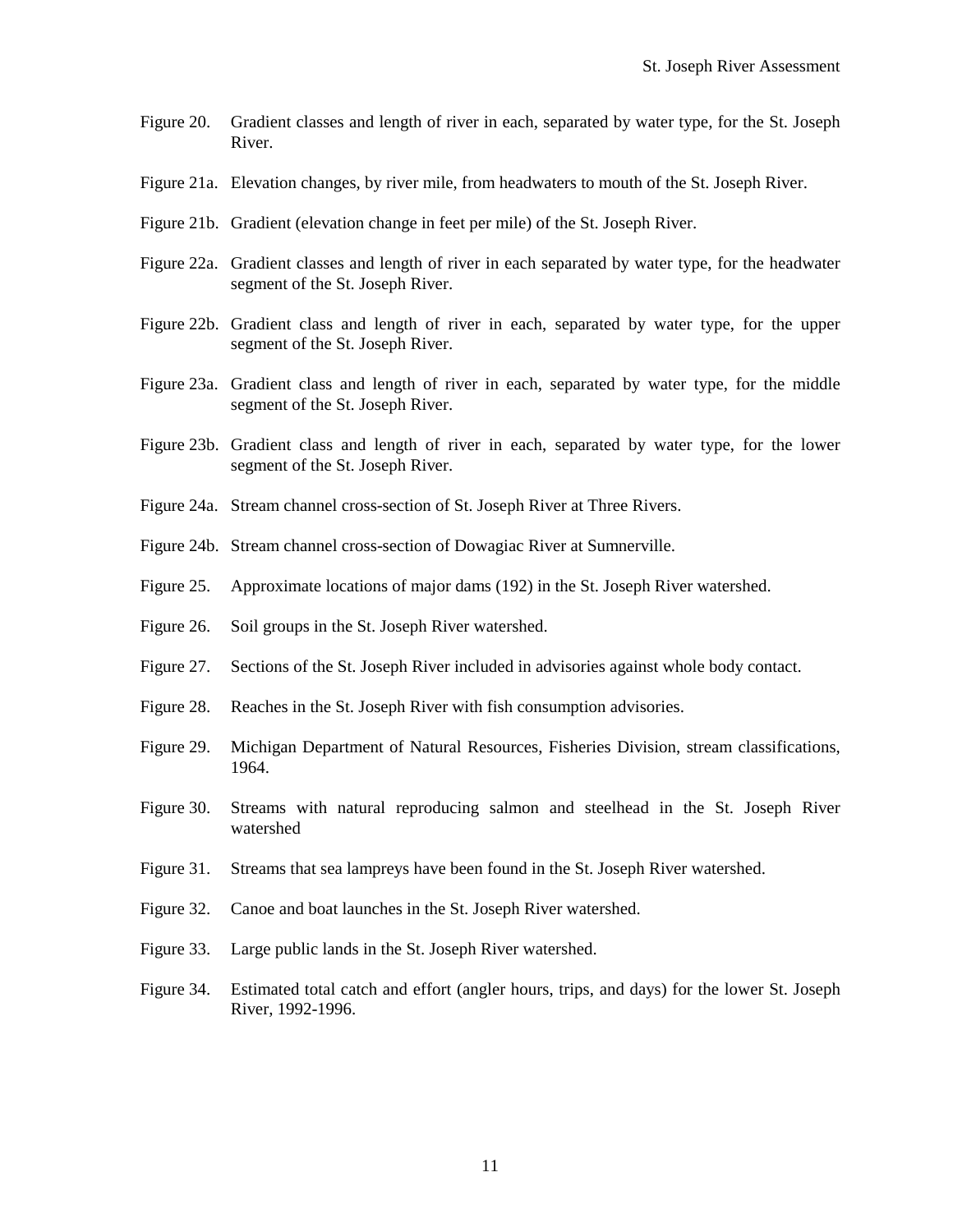# **LIST OF APPENDICES**

(published in a separate volume)

<span id="page-12-0"></span>Appendix 1. Maps of known fish distributions and fish habitats within the St. Joseph watershed.

Appendix 2. Miscellaneous creel data from 1928-1964 for the St. Joseph River and tributaries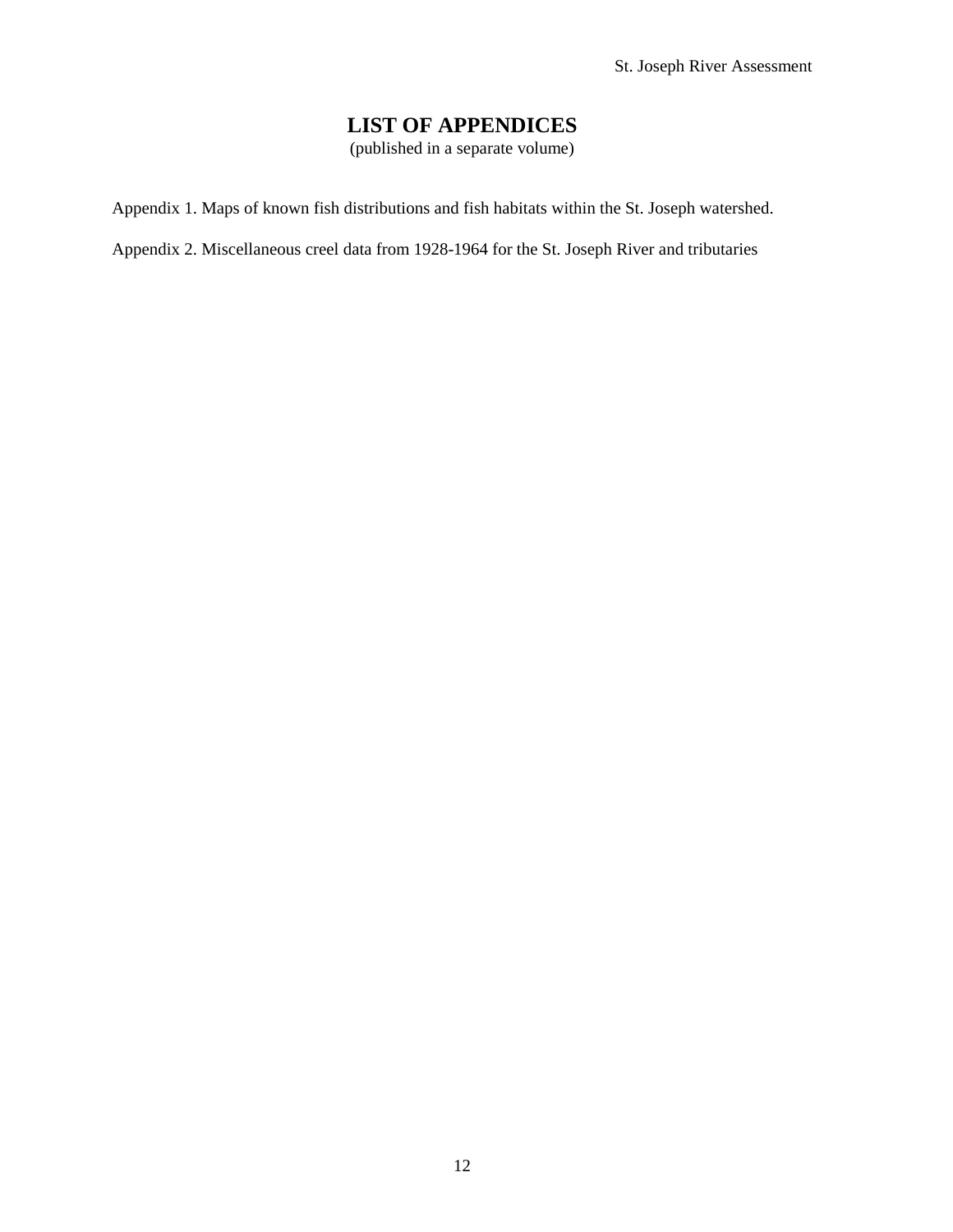#### **ACKNOWLEDGMENTS**

<span id="page-13-0"></span>The authors thank the staff of the Michigan Department of Natural Resources (MDNR), Michigan Department of Environmental Quality (MDEQ), Indiana Department of Natural Resources (IDNR), Indiana Department of Environmental Management (IDEM), United States Geological Survey, and all county drain and road commissioners that contributed information to this report. Special thanks goes to Ken Dodge, Mike Herman, Gary Whelan, Paul Seelbach, Liz Hay-Chmielewski, Jim Dexter of MDNR, Fisheries Division; Maggie Fields, Ben Zimont, and Jenny Molloy with MDEQ, Surface Water Quality Division; Neil Ledet IDNR, Fisheries Section; and Bob Owens (local historian). We also appreciated the comments from the internal reviewers: Liz Hay-Chmielewski, Paul Seelbach, Sharon Hanshue, and Ken Dodge. We thank Paul Seelbach for his time and expertise in developing the valley segment concept, which was used throughout this document. A special thanks goes out to Cheryl Muller for help with tables, Kathy Champagne for editing with the draft, and Al Sutton for producing maps and figures, and for final editing touches. Most of all we thank Liz Hay-Chmielewski for her editing skills, organization, experience, and encouragement throughout the development of this assessment.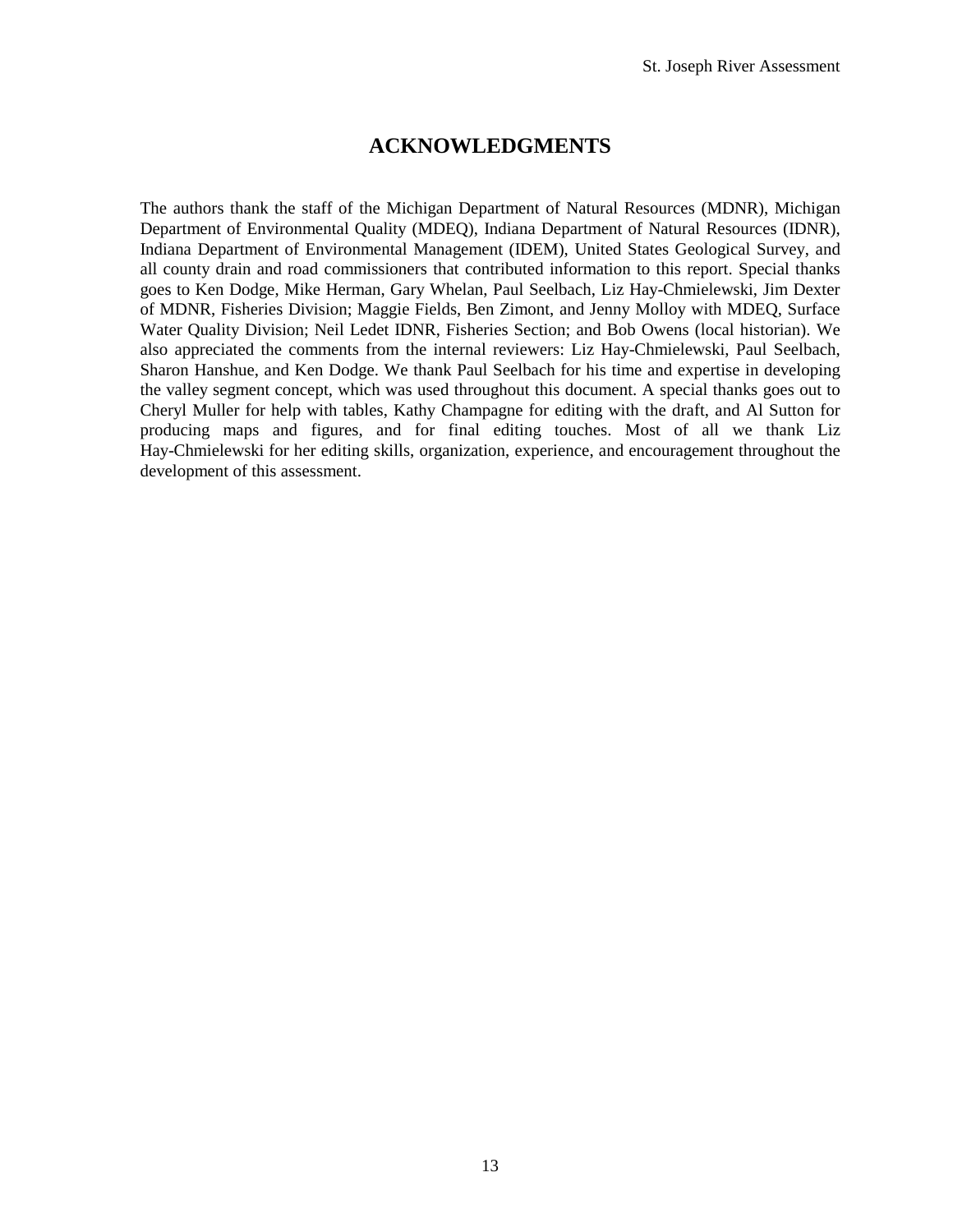# **EXECUTIVE SUMMARY**

<span id="page-14-0"></span>This is one of a series of river assessments to be prepared by the Fisheries Division of the Michigan Department of Natural Resources (MDNR) for Michigan rivers. This report describes the characteristics of the St. Joseph River and its biological communities.

River assessments are prepared to provide a comprehensive reference for citizens and agency personnel who desire information about a particular aquatic resource. These assessments will provide an approach to identifying opportunities and solving problems. Hopefully, this river assessment will increase public awareness of the St. Joseph River and its challenges and serve to promote a sense of public stewardship and advocacy for the resources of this watershed. The ultimate goal is to increase public involvement in the decision making process to benefit the river and its resources.

This document consists of four parts: an introduction, a river assessment, management options, and public comments and response. The river assessment is the nucleus of the report. The characteristics of the St. Joseph River and its watershed are described in twelve sections: geography, history, geology and hydrology, channel morphology, dams and barriers, soils and land use patterns, water quality, special jurisdictions, biological communities, fishery management, recreational use, and citizen involvement.

The management options section of the report identifies a variety of challenges and opportunities. These management options are categorized and presented following the organization of the main sections of the river assessment. It must be stressed that MDNR, Fisheries Division does not necessarily recommend the options listed. They are intended to provide a foundation for public discussions and comment.

The St. Joseph River and its tributaries form a network draining approximately 4,685 square miles of southwest Michigan and northern Indiana. The mainstem is 210 miles long and there are 1,641 miles of tributaries. Major tributaries include Prairie, Coldwater, Fawn, Pigeon, Elkhart, Dowagiac, and Paw Paw rivers.

For purpose of discussion, the St. Joseph River mainstem is divided into five sections called valley segments. Valley segments represent portions of a river that share common channel and landscape features and were identified using major changes in hydrology, channel and valley shapes, land cover, and surficial geology. The headwater section is from Baw Beese Lake to Union City. The upper segment is cool and moderately stable and extends down to Mendon. The river goes from medium to large in the middle segment (from Mendon to Elkhart) as it drains a major portion of the watershed. The lower segment is in a confined valley as it cuts though the Kalamazoo moraine and extends 65 miles downstream of Elkhart. The last 8 miles of river flows across a lake plain and makes up the mouth segment.

The hydrology of the St. Joseph River watershed is strongly influenced by glacial deposits. A majority of the surficial geology is composed of outwash sand and gravel. These glacial deposits contribute to the stable flows of the St. Joseph River. The headwater and upper segments have fairly stable flows; however, some tributaries in the middle segment have decreased flow stability. Tributaries in the lower and mouth segments have the most stable flows including Juday Creek, Dowagiac and Paw Paw rivers. Less permeable soils coupled with agricultural land use lead to stream flow instability. Urbanization, stream channelizations, filling of wetland retention areas, and installation of drainage systems for agriculture and urban development also contribute to stream flow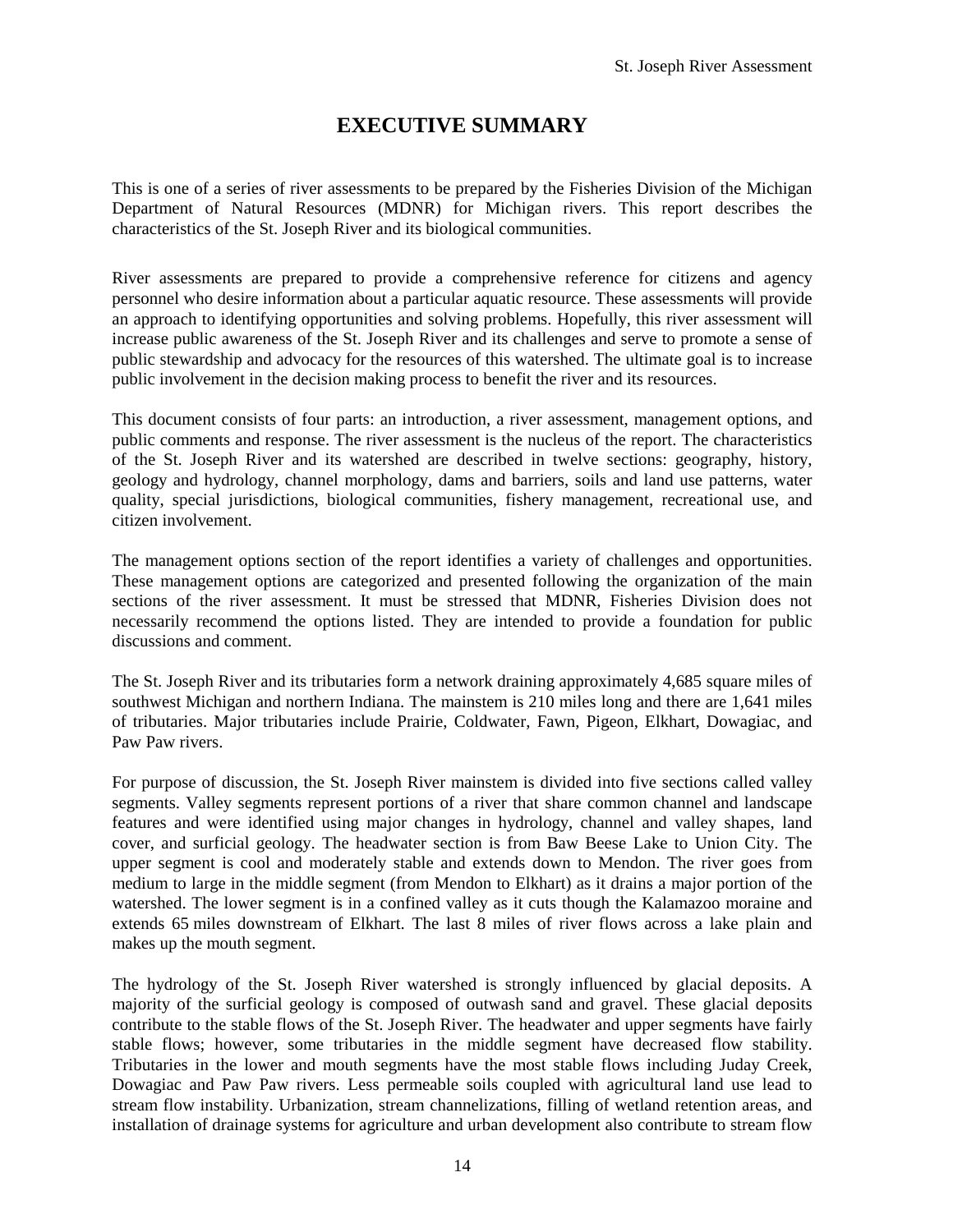instability. Seasonal flooding occurs throughout the watershed, but most damage tends to be to developments within the floodplain.

The average gradient of the St. Joseph River mainstem is 2.5 feet per mile with a range of 0-45 feet per mile. The best gradients on the mainstem (5-45 feet per mile) are in the headwaters below Baw Beese Lake and in small reaches near Union City, Sturgis Dam, and Niles. The lowest gradient (0 feet per mile) is at Sturgeon Lake near the town of Colon. The mainstem of the St. Joseph River is mostly low-gradient channel - 157.5 miles (74.9%) having gradient less than three feet per mile. Fish and other aquatic animals are typically most diverse and productive in river sections with gradient between 10 and 70 feet per mile. This highly desirable gradient class is now found in only 1.9 miles (0.9%) of the mainstem. Dams in Litchfield, Union City (Riley Dam), Centreville (Sturgis Dam), Mottville, Elkhart, Niles, and Buchanan have inundated many of the high-gradient areas. These dams and their impoundments have eliminated and fragmented some of the best fish habitat on the river.

The channel cross section of the St. Joseph River is normal, based on stream widths compared to average discharge. The headwaters are characterized as having a narrow channel that is straight to meandering. The channel widens going downstream through the upper and middle segments. The river channel narrows in the lower segment as it meanders confined in a narrow glacial valley and widens again near the mouth. Tributaries in the middle and lower segments including Pigeon, Forker, and Juday creeks and the Dowagiac River have significantly narrow channels due to channelization. Substrates in the headwaters consist of mostly silt and sand. The upper and middle segments have more diverse substrates that are made up of more sand and gravel with some cobble. The best substrate is in the lower segment where there is more gravel and cobble. The mouth segment has more sand and silt substrate as the river begins to lose power. Woody cover is common in the mainstem but varies in tributaries. Agricultural activities such as stream dredging and riparian vegetation clearing has removed or reduced the availability of woody debris. Woody cover creates excellent fish habitat and provides good substrate for production of aquatic insects and other fish food organisms.

There are 190 dams in the St. Joseph River watershed registered with Michigan Department of Environmental Quality and Indiana Department of Natural Resources. Seventeen are on the mainstem. Dams fragment river systems and turn high gradient river habitat into lentic habitat. Dams were generally constructed in areas of highest stream gradient. These high-gradient riverine areas are essential spawning habitat for several species of fish. Dams impede fish movements to refuge habitats, segment populations, and block spawning migrations. Mortality or injury often results while passing through or over dams, especially those with hydroelectric turbines. Potamodromous fish can migrate from Lake Michigan to the Twin Branch Dam through the use of fish ladders at Berrien Springs, Buchanan, Niles, South Bend, and Mishawaka dams. Salmonines composed 99.6% of all fish passed at the ladders. Existing ladder designs are not sufficient to pass warm water species. Impoundments created by dams warm temperatures and can lead to elimination of certain aquatic species below dams. Dams also act as sediment and woody debris traps. Sediment-free water released below dams has high erosive power and can cause bank erosion. Seasonal flow is disrupted with dams and lake-level control structures by reducing incidence and severity of flooding.

The headwater segment has nine dams that are used for recreation and lake-level control structures. None of the mainstem dams in this area have official portage facilities. There are 24 dams in the upper segment. The Riley Dam at Union City is the largest and only hydroelectric dam in this segment that is not licensed by the Federal Energy Regulatory Commission (FERC). The middle segment has the most dams (104); Sturgis, Three Rivers, Mottville, Constantine, and Elkhart are all hydroelectric dams on the mainstem. Thirty-two dams exist in the lower segment, and four of the eight dams on the mainstem are hydroelectric. Berrien Springs is the only dam in this section exempt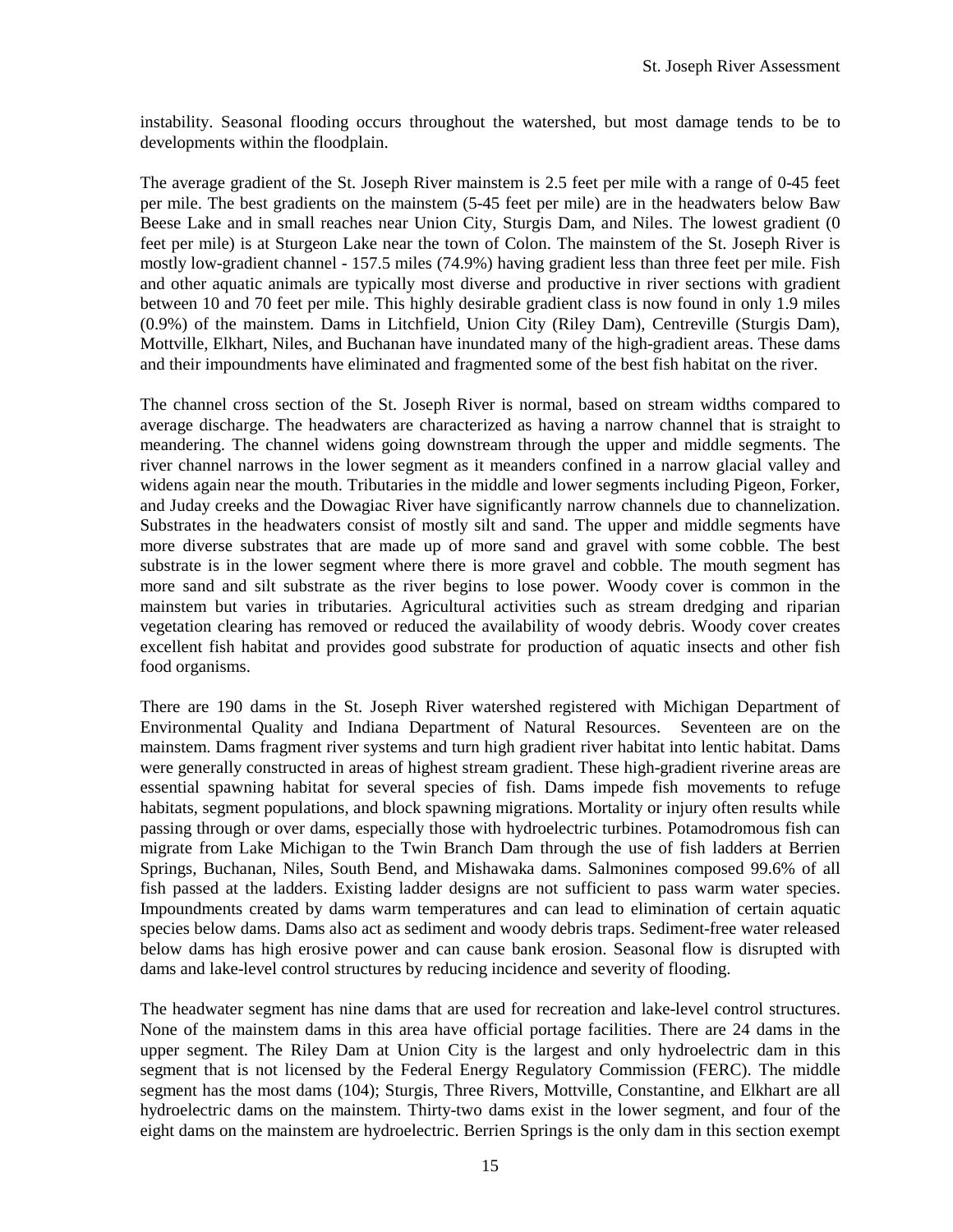from FERC licensing due to an Act of the U.S. Congress. Entrainment at the Niles (French Paper) and Buchanan dams was 12.3% and 21% for chinook salmon and 2.3% and 19.8% for steelhead, respectively. Temporary turbine shut downs in May reduce entrainment mortality for chinook salmon and to a lesser degree for steelhead. There are 24 registered dams in the mouth segment that are all within the Paw Paw River sub-watershed. These dams are all low head or on small tributaries, so potamodromous trout and salmon can migrate into its headwaters at Campbell Creek.

Land use in the St. Joseph River watershed is dominated by agriculture (58%) followed by forested land (19.8%) and urban development (7.7%) based on Michigan counties in the watershed. Intensive agriculture with poor management practices has lead to bank erosion and sedimentation problems. Channelization, drainage of wetlands, and installation of artificial drainage systems have altered stream temperature regimes and decreased flow stability. Most large cities in the watershed are located along the mainstem, and many have significant affects on water quality. The lower and mouth segments are also threatened by increased development pressure. High-speed rail with service from Niles to Chicago is expected to increase residential development of commuters. The potential increase of impervious surfaces (roofs, parking lots, and roads) could change the hydrology of several groundwater fed streams.

Point source water pollution from industrial and municipal sources in the St. Joseph River watershed has decreased significantly over the past 30 years. Pollution from point sources will continue to be reduced as municipal wastewater treatment plants upgrade their facilities and technology and industrial discharge permits are tightened. However, combined sewer overflows from Elkhart and South Bend, Indiana continue to be a problem and are the cause for non-attainment of designated water uses in the lower segment.

Nonpoint source pollution is the greatest factor that degrades water quality in this watershed. This type of pollution generally consists of sediments, nutrients, bacteria, organic chemicals, and inorganic chemicals from agricultural fields, livestock feedlots, construction sites, parking lots, urban streets, septic seepage, and open dumps. Implementing best management practices with farmland, construction sites, and urban development designs can significantly reduce runoff, erosion, and influxes of sediment, nutrients, and other chemicals to lakes and streams.streams in southwest Michigan.

Based on Michigan Fish Commission surveys as early as the 1880s and fish collections from the University of Michigan, Museum of Zoology, the St. Joseph River watershed originally had 97 fish species. The watershed now contains 114 species of fish due to intentional and accidental introductions. The creek chubsucker, river redhorse, and lake sturgeon are present and considered threatened in the state of Michigan. Although present fish species diversity in the St. Joseph River watershed remains high, certain species of fish have declined. Dams on the mainstem and headwaters create barriers to upstream migration of potamodromous fish. Dams have inundated high-gradient areas that have gravel, cobble, and rock substrates. These high-gradient areas are of critical importance to certain species as spawning habitat and for the production of aquatic insects and other macroinvertebrates that are important fish food organisms. Silt-tolerant fish species have increased in the watershed, whereas fishes requiring clean gravel substrate or clean water with aquatic vegetation at some point of their life cycles have declined. Agricultural and urban development activities have reduced flow stability and increased sediment load in streams throughout the watershed. Introduced pest species including sea lamprey, zebra mussels, rusty crayfish, purple loosestrife, and Eurasian milfoil have had negative effects on native fishes and macroinvertebrates. Draining and filling of wetlands has negatively affected populations of fish, amphibians, reptiles, birds, and mammals.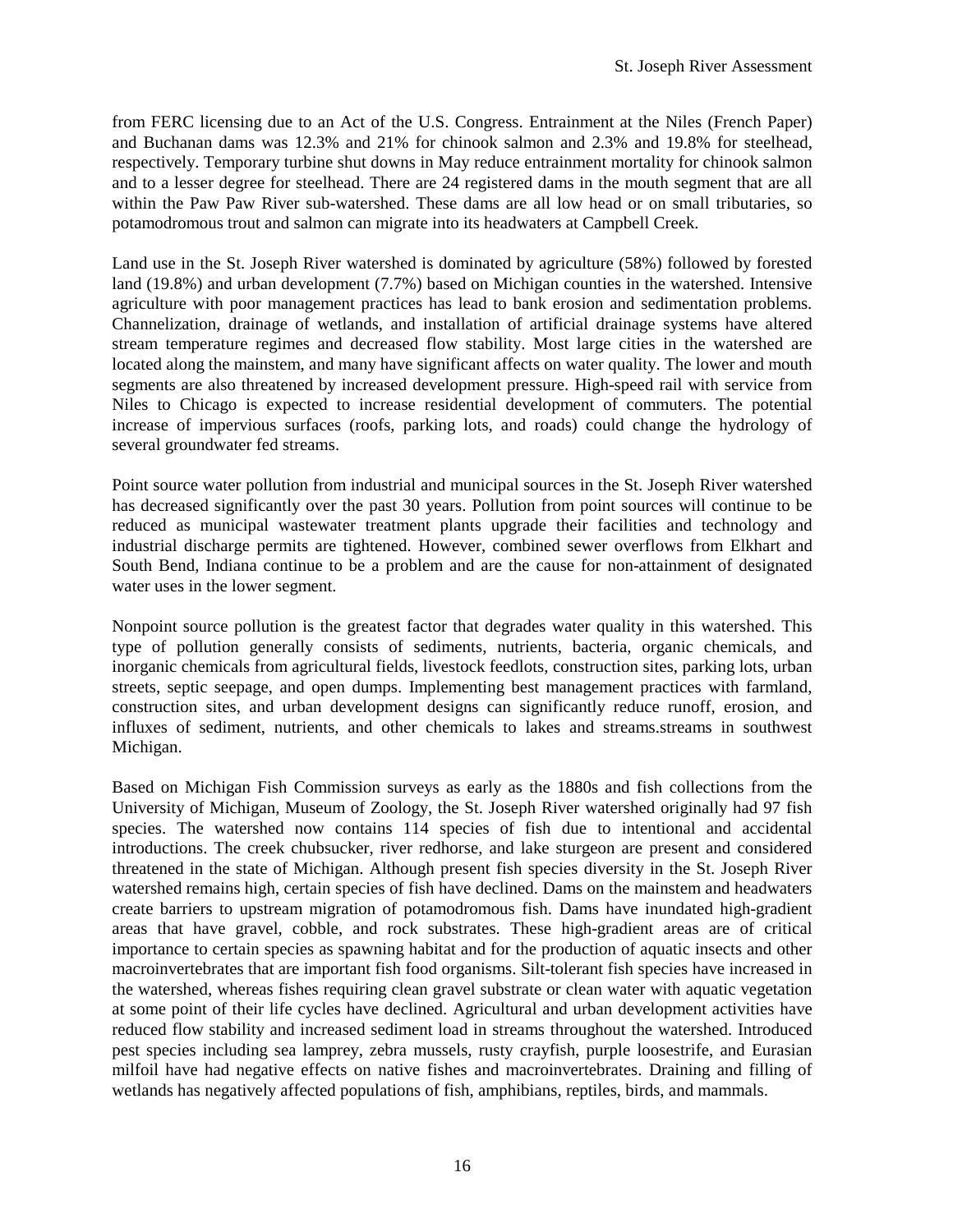Fishery management of the St. Joseph River mainstem and tributaries ranges from low in the headwater and upper segments to high in the lower and mouth segments. Stocking fish is the main management tool used in the headwater and lower segments. Development and enhancement of warmwater fishing opportunities are needed in this area. The Interstate Anadromous Fish Passage Project between the states of Indiana and Michigan has created unique fishing opportunities in the lower and mouth segments by installing fish ladders at five dams, building new boat launches, and construction of the Twin Branch Fish Hatchery in Indiana. In conjunction with this project, fish passage is estimated at three dams using time-lapse video recording, catch rates are estimated through creel surveys, and salmon and trout are stocked. There are also several tributaries in the lower segment managed for brown trout through stocking and habitat improvement projects.

Recreational use of the river is high in the middle, lower, and mouth segments. Many people use the river and corridor for fishing, canoeing, motor boating, swimming, picnicking, and hunting. Lack of assured public access is the largest deterrent to the recreational potential of the mainstem and tributaries. There are only 17 boat and canoe launches on the mainstem. This is an average of one launch site every 12 miles of river. Canoe portages at dams are also lacking. Hydroelectric dams are required to install portages through FERC licensing, but owners of other dams are not required by law to build them.

The St. Joseph River watershed has an improving public image with growing public support. Several organizations work on various aspects of the river including fishing, hunting, and other recreational use. Most groups work at the local level, but Trout Unlimited and Friends of the St. Joseph River work at a watershed level. With decreases in government funding and personnel, public involvement through local and watershed organizations is important to ensure that habitat protection and enhancement of water quality and recreational opportunities continues to move forward in the St. Joseph River watershed.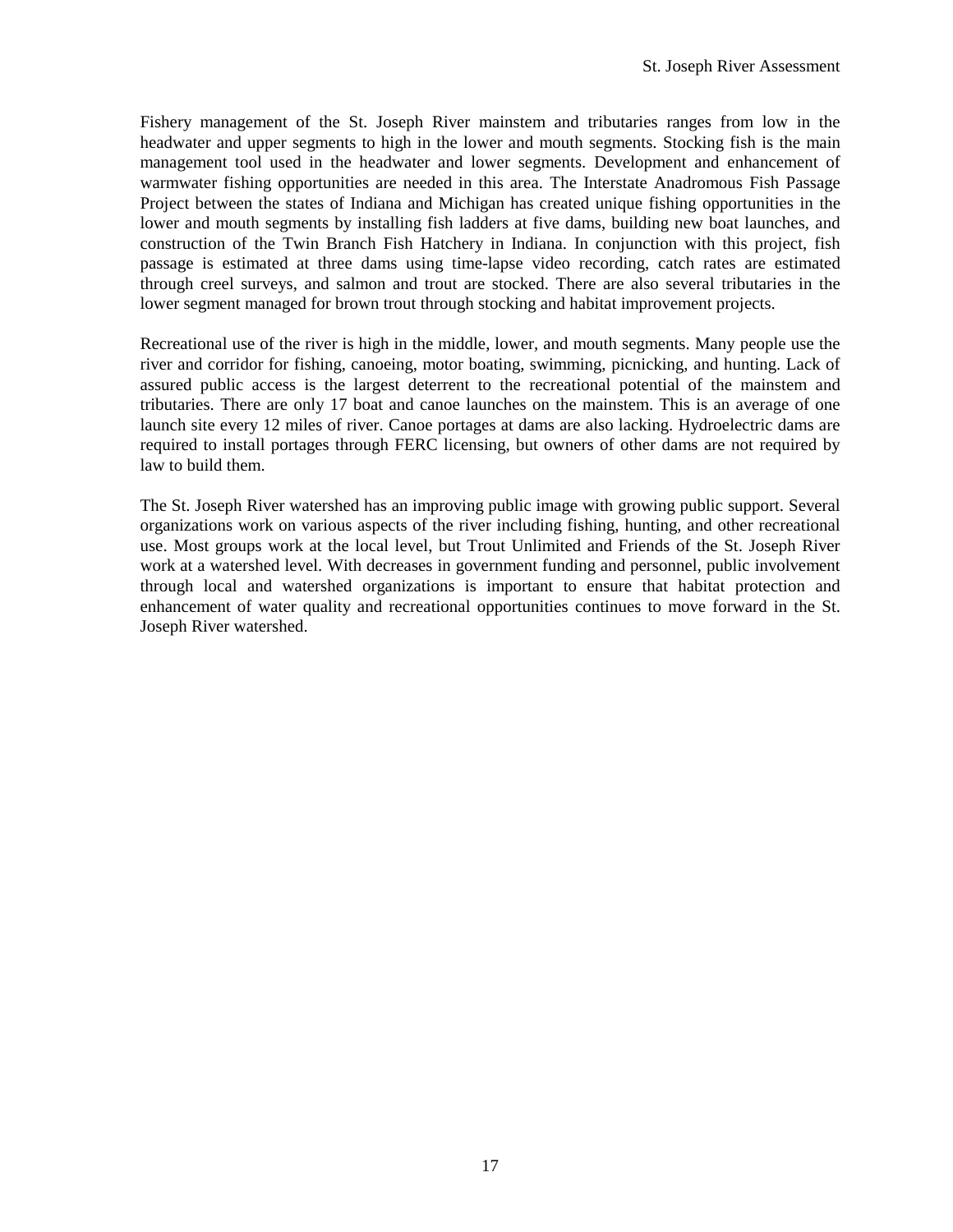# **INTRODUCTION**

<span id="page-18-0"></span>This river assessment is one of a series of documents being prepared by Fisheries Division, Michigan Department of Natural Resources, for rivers in Michigan. We have approached this assessment from an ecosystem perspective, as we believe that fish communities and fisheries must be viewed as parts of a complex aquatic ecosystem. However, this assessment is admittedly biased towards aquatic systems.

As stated in the Fisheries Division Strategic Plan, our aim is to develop a better understanding of the structure and functions of various aquatic ecosystems, to appreciate their history, and to understand changes to the system. Using this knowledge we will identify opportunities that provide and protect sustainable fishery benefits while maintaining, and at times rehabilitating, system structures or processes.

Healthy aquatic ecosystems have communities that are resilient to disturbance, are stable through time, and provide many important environmental functions. As system structures and processes are altered in watersheds, overall complexity decreases. This results in a simplified ecosystem that is unable to adapt to additional change. All of Michigan's rivers have lost some complexity due to human alterations in the channel and on surrounding land; the amount varies. Therefore each assessment focuses on ecosystem maintenance and rehabilitation. Maintenance involves either slowing or preventing losses of ecosystem structures and processes. Rehabilitation is putting back some structures or processes.

River assessments are based on ten guiding principles of Fisheries Division. These are: 1) recognize the limits on productivity in the ecosystem; 2) preserve and rehabilitate fish habitat; 3) preserve native species; 4) recognize naturalized species; 5) enhance natural reproduction of native and desirable naturalized fishes; 6) prevent the unintentional introduction of exotic species; 7) protect and enhance threatened and endangered species; 8) acknowledge the role of stocked fish; 9) adopt the genetic stock concept, that is protecting the genetic variation of fish stocks; and 10) recognize that fisheries are an important cultural heritage.

River assessments provide an organized approach to identifying opportunities and solving problems. They provide a mechanism for public involvement in management decisions, allowing citizens to learn, participate, and help determine decisions. As well these projects provide an organized reference for Fisheries Division personnel, other agencies, and citizens who need information about a particular aspect of the river system.

The nucleus of each assessment is a description of the river and its watershed using a standard list of topics. These include:

> **Geography** - a brief description of the location of the river and its watershed; a general overview of the river from its headwaters to its mouth. This section sets the scene.

> **History**- a description of the river as seen by early settlers and a history of human uses and modifications of the river and watershed.

> **Geology and Hydrology** - patterns of water flow, over and through the landscape. This is the key to the character of a river. River flows reflect watershed conditions and influence temperature regimes, habitat characteristics, and perturbation frequency.

> **Channel Morphology** - the shape of the river channel: width, depth, sinuosity. River channels are often thought of as fixed, apart from changes made by people. However,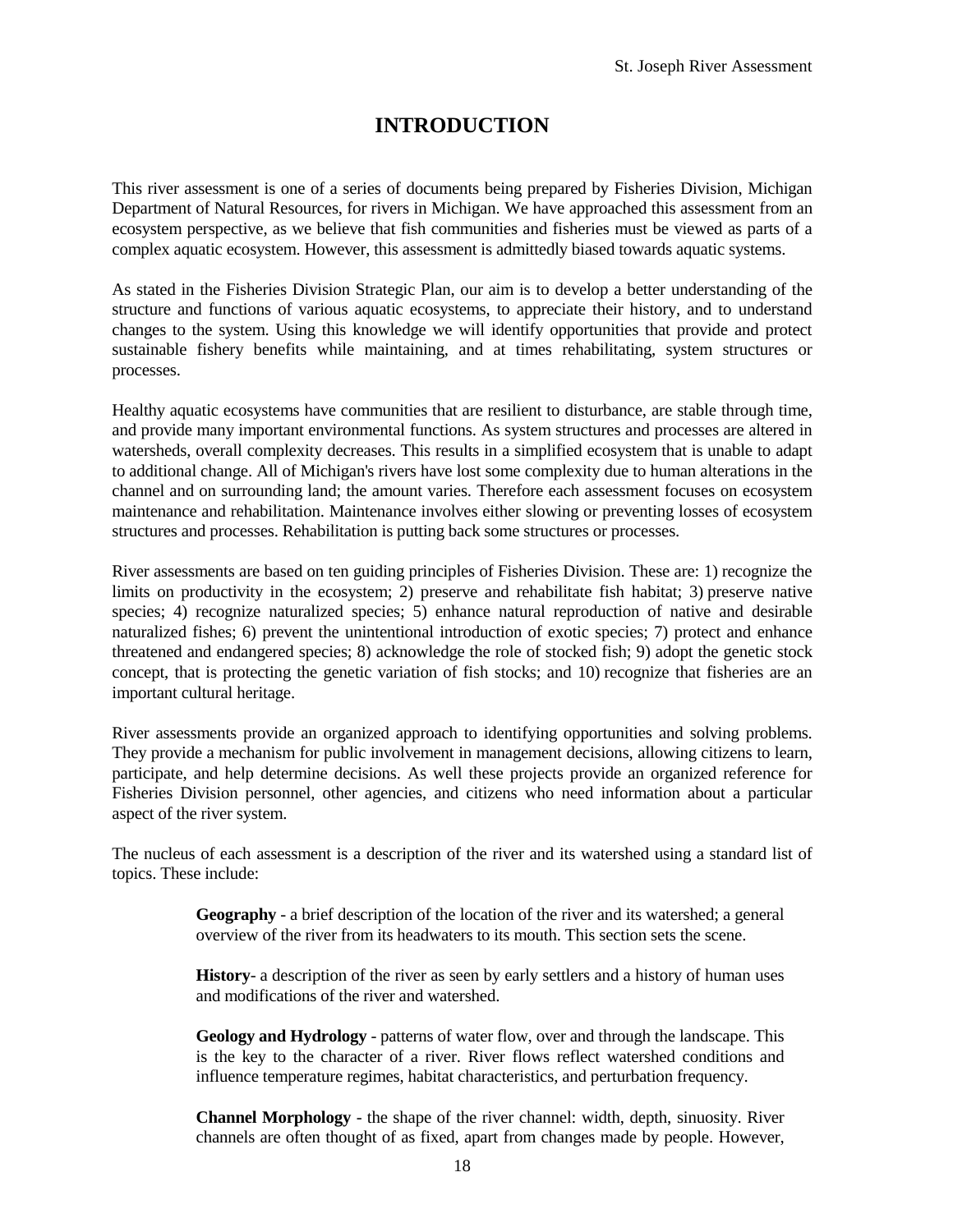river channels are dynamic, constantly changing as they are worked on by the unending, powerful flow of water. Diversity of channel form affects habitat available to fish and other aquatic life.

**Dams and Barriers** - affect almost all river ecosystem functions and processes, including flow patterns, water temperature, sediment transport, animal drift and migration, and recreational opportunities.

**Soils and Land Use Patterns** - in combination with climate, soil and land use determine much of the hydrology and thus the channel form of a river. Changes in land use often drive change in river habitats.

**Water Quality** - includes temperature, and dissolved or suspended materials. Temperature and a variety of chemical constituents can affect aquatic life and river uses. Degraded water quality may be reflected in simplified biological communities, restrictions on river use, and reduced fishery productivity. Water quality problems may be due to point source discharges (permitted or illegal) or to nonpoint source runoff.

**Special Jurisdictions** - stewardship and regulatory responsibilities under which a river is managed.

**Biological Communities** - species present historically and today, in and near the river; we focus on fishes, however associated mammals and birds, key invertebrate species, threatened and endangered species, and pest species are described where possible. This topic is the foundation for the rest of the assessment. Maintenance of biodiversity is an important goal of natural resource management and essential to many of the goals of fishery management. Species occurrence, extirpation, and distribution are also important clues to the character and location of habitat problems.

**Fishery Management** - goals are to provide diverse and sustainable game fish populations. Methods include management of fish habitat and fish populations.

**Recreational Use** - types and patterns of use. A healthy river system provides abundant opportunities for diverse recreational activities along its mainstem and tributaries.

**Citizen Involvement** - an important indication of public views of the river. Issues that citizens are involved in may indicate opportunities and problems that the Fisheries Division or other agencies should address.

Management Options follow and list alternative actions that will protect, rehabilitate, and enhance the integrity of the watershed. These options are intended to provide a foundation for discussion, setting priorities, and planning the future of the river system. Identified options are consistent with the mission statement of Fisheries Division.

Copies of the draft assessment were distributed for public review beginning early fall, 1998. Three public meetings were held November 2, 1998 in Niles, November 3, 1998 in Three Rivers, and November 5, 1998 in Coldwater. Written comments were received through February 28, 1999. Comments were either incorporated into this assessment or responded to in this section.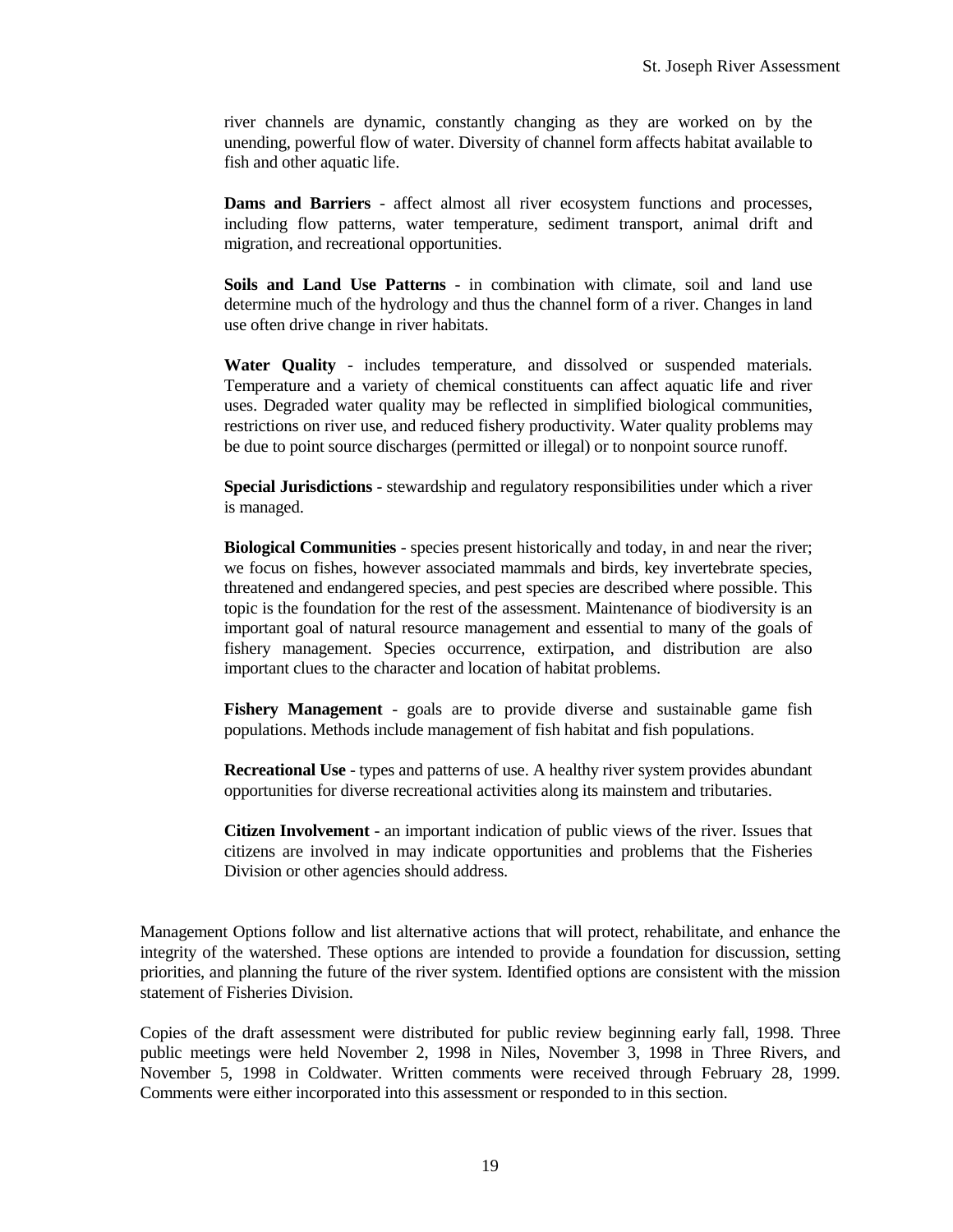Individuals who review this assessment and wish to comment should do so in writing to:

Michigan Department of Natural Resources Fisheries Division  $621$  N.  $10<sup>th</sup>$  Street Plainwell, MI 49080

Comments received will be considered in preparing future updates of the St. Joseph River Assessment.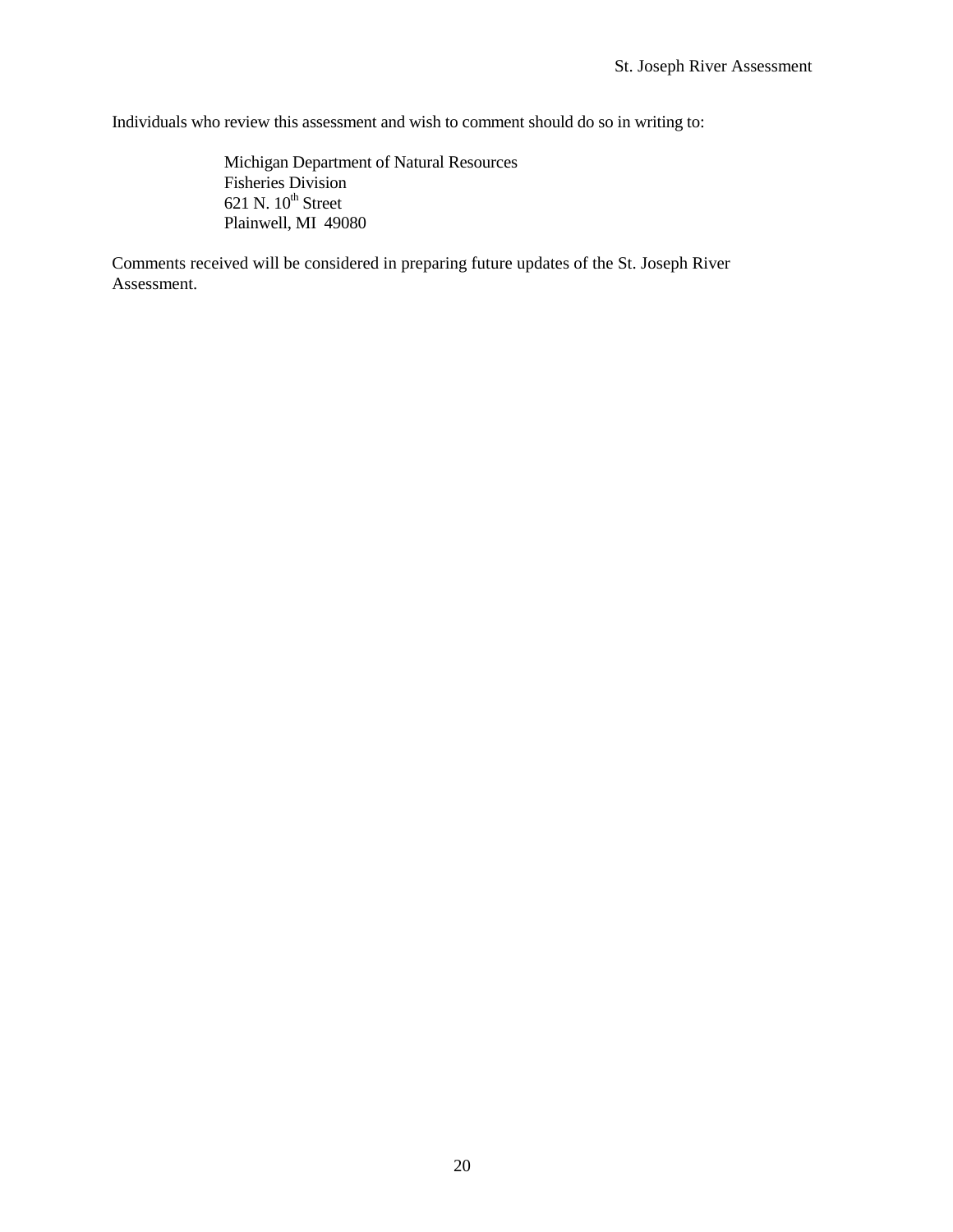## **RIVER ASSESSMENT**

#### <span id="page-21-0"></span>**Geography**

The St. Joseph River basin, located in southwest Michigan and northeast Indiana, is the third largest river basin in Michigan (Figure 1). The river begins in Michigan's Hillsdale County at Baw Beese Lake, and flows in a northerly arc before turning south and entering Indiana. The river flows west across Indiana before making an abrupt turn to the north at South Bend. It re-enters Michigan in southeastern Berrien County and flows northwest until it reaches Lake Michigan between the cities of St. Joseph and Benton Harbor. The St. Joseph River mainstem is 210 miles long, and its tributary streams total an additional 1,641 miles (Brown 1944). The river drains a watershed of 4,685 square miles: 3,000 square miles in Michigan and 1,685 square miles in Indiana. Its major tributaries are the Coldwater, Prairie, Fawn, Pigeon, Elkhart, Dowagiac, and Paw Paw rivers (Figure 2).

The immense size of the St. Joseph River watershed makes it difficult to describe in detail; therefore, the river was split into five sections or valley segments (Figure 3). These valley segments were determined using an ecological classification procedure (Seelbach et al. 1997). Valley segments represent portions of the river that share some common channel and landscape features and therefore represent fairly distinctive and homogeneous ecosystems. Valley segments were identified using major changes in hydrology, channel and valley shapes, catchment land cover, and surficial geology that were viewed and interpreted using the Michigan Rivers Inventory Geographical Information System database (Seelbach et al. 1997; Wiley and Seelbach 1997). These valley segments only describe the St. Joseph River mainstem reaches and not the vast network of streams and rivers that are tributary to the segments. This network of tributary streams and characteristics of the land they drain were incorporated in the classification process; however, the general characteristics of a valley segment may not describe a contributing individual stream. For example, segment 4 of the lower river is described as warm and stable supporting walleye and flathead catfish. However, the Dowagiac River, which enters the St. Joseph River within segment 4, is cold and stable supporting brown trout and mottled sculpins. Although the same type of descriptions will be provided for all major tributaries, only the five mainstem river valley segments are described below.

#### *Segment 1 (Headwaters)*

The headwaters consist of Beebe, Sand, Soap, Tekonsha, and Burnett creeks. This segment is 59 miles long and flows through the towns of Jonesville, Litchfield, Tekonsha, and Burlington (Figure 3). The river is small with low gradient and is characterized by cool summer temperatures and moderately stable flows (see **Geology and Hydrology** and **Channel Morphology**)

#### *Segment 2 (Upper)*

The upper segment begins near Union City and continues 26 miles to Mendon, Michigan. The river here is medium-sized as it picks up the drainage of the Coldwater River; and Little Portage, Nottawa, and Swan creeks. The mainstem meanders unconfined and is cool in summer and has moderately stable flows.

#### *Segment 3 (Middle)*

This segment begins at Mendon and proceeds 52 miles downstream to just beyond Elkhart, Indiana. The river becomes larger and warmer as it drains a major portion of the watershed. Gradient also changes from low to moderate as the river enters a broad glacial river valley. The Portage, Rocky, Pigeon, Fawn, Prairie, Elkhart, and Little Elkhart rivers and Christiana Creek join the mainstem within this section.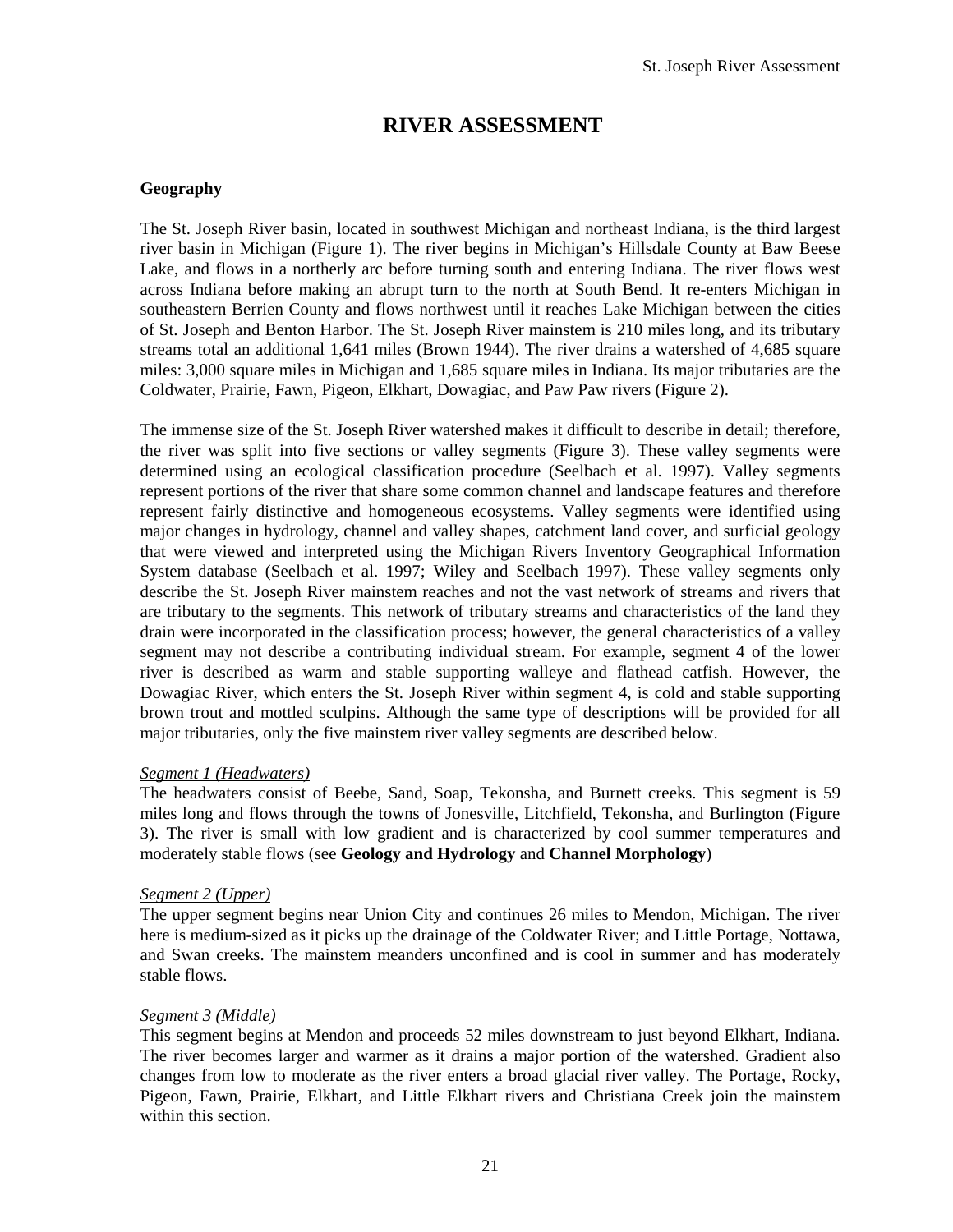#### <span id="page-22-0"></span>*Segment 4 (Lower)*

This segment begins downstream of Elkhart, Indiana and extends in a northwesterly direction for about 65 miles as it flows through Mishawaka, South Bend, Niles, Buchanan, and Berrien Springs. The river is forced around the southwest lobe of the Kalamazoo moraine until it finally cuts through at Buchanan. The Dowagiac River and several small tributaries including Pipestone, Lemon, Brandywine, and McCoy creeks in Michigan; and Juday, Bowman, Baugo, and Cobus creeks in Indiana; join the river in this section.

#### *Segment 5 (Mouth)*

Although this last segment is only about 8 miles long, it is very different from the other segments. The river has very low gradient as it meanders unconfined across a glacial lake plain. It enters Lake Michigan between the cities of St. Joseph and Benton Harbor. The Paw Paw River and Hickory and Yellow creeks connect to the mainstem in this segment.

#### **History**

The St. Joseph River basin has been shaped by glacial events. During the Wisconsinan stage of glaciation in the Pleistocene Epoch (10,000 to 75,000 years ago), most of Michigan and Indiana were covered by several ice lobes (Farrand and Eschman 1974). The St. Joseph River basin was an interlobate region; its landscape being shaped by three glacial lobes. The Saginaw lobe came from the northeast, the Erie lobe from the east, and Lake Michigan lobe from the northwest (T. Fleming, Indiana Geological Survey, personal communication). The St. Joseph River flowed south into the Kankakee River and then the Mississippi River and the Gulf of Mexico. During glacial retreat, water was no longer forced by the wall of ice to flow down to the Kankakee River. Therefore, a new channel with less water resistance was formed, and the flow changed to a northward direction at South Bend, downhill to the now lower elevation Lake Michigan. The glacial retreat also left varied moraine and outwash deposits that strongly influence the local hydrology, channel morphology, and gradient of the mainstem and tributaries.

There is evidence that humans roamed the basin during the Paleo-Indian Period over 10,000 years ago (B. Mead, Department of State, Office of the State Archaeologist, personal communication). Small bands of hunters searched for big game such as mastodon or caribou. Between 4,000 and 2,000 BC, settlements of small game hunters sprang up along the river. A larger group of migrants, the mound builders, moved into the area in search of food around 2,000 BC. Their mounds are still evident throughout the St. Joseph River valley. The Hopewellean people, a second group of mound builders, occupied the land in 500 BC.

Native Americans heavily used the St. Joseph River. The Miami Tribe of the Algonquin Nation settled in the area between 800 and 1000 AD. The Miami Tribe frequently traveled along the St. Joseph River on a trail that later was known as the Sauk Trail (present day US-12). The Miami called the river Sauk-Wauk-Sil-Buck which means "mystery" river (B. Owens, independent historian, personal communication). Due to competition in the fur trade, the Iroquois drove most of the Algonquin people out of Southern Michigan by 1625. The Algonquin and to a lesser extent Iroquois used fish weirs and traps along the river to catch fish (B. Owens, independent historian, personal communication). Suckers, walleye, smallmouth bass, northern pike, channel catfish, freshwater drum, and lake sturgeon were part of their catches based on bones found at archaeological sites near the watershed (Holman et al. 1996).

In 1654, Medard Chauart Des Groseilliers of France and a French companion were the first Europeans to travel the St. Joseph River. Within a decade, several other French explorers and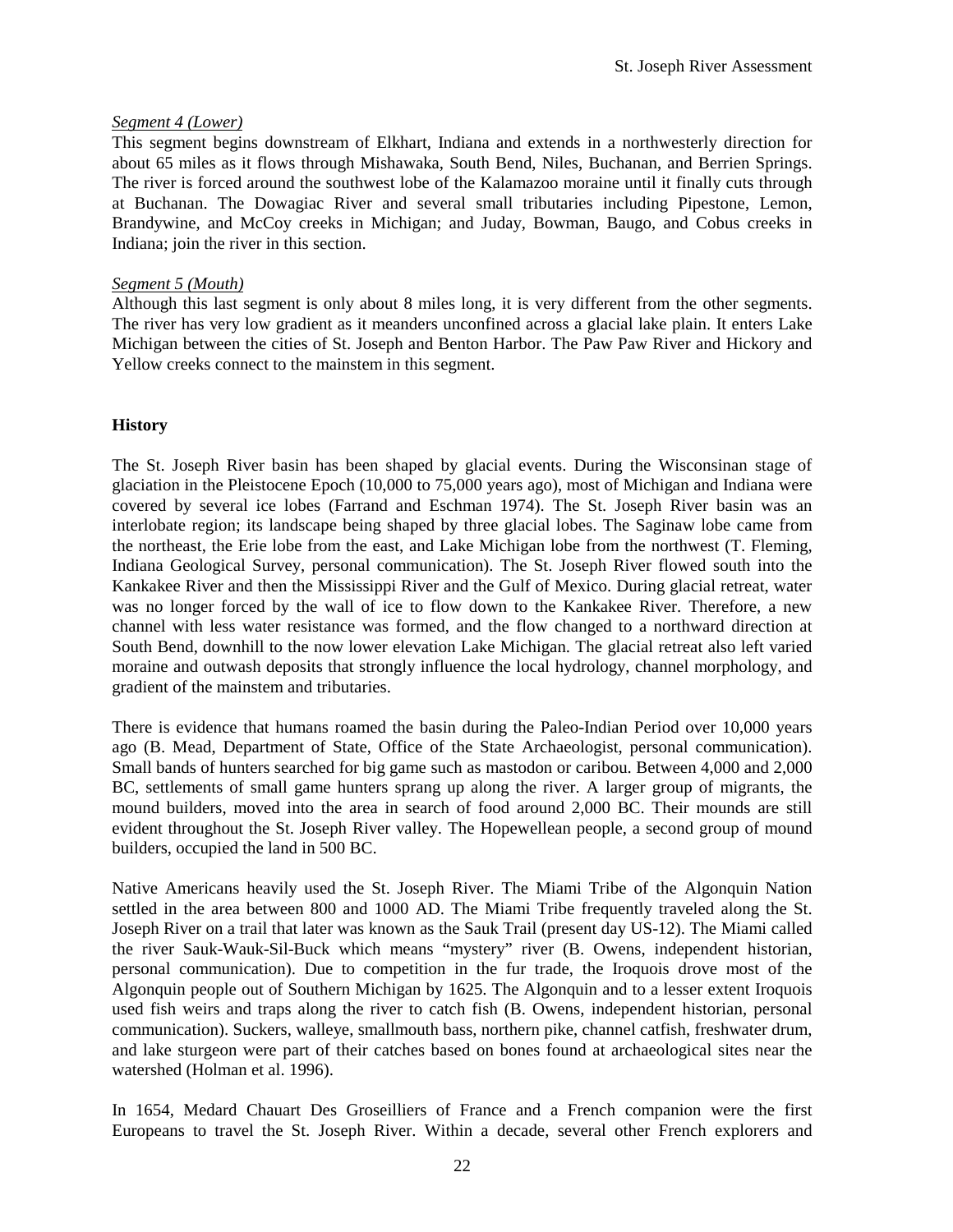missionaries also had traveled the river. The French built Fort Saint Joseph in 1691 on the east river bank near present day Niles, Michigan. The fort was used as a fur trading post and for protection of the Miami tribes from the Iroquois.

"In the St. Joseph area, the local Miami and Mascouten peoples who lived there in the seventeenth and eighteenth centuries were replaced by the Potawatomi. By the 1840s, most of the Potawatomi were displaced by American settlers who rapidly cleared the land and built farms, towns, and mills. All these historical developments have left traces in the ground. Most archaeological sites are within the uppermost foot of soil, but along major rivers such as the St. Joseph deep trenching has uncovered prehistoric camps as much as eight to ten feet below the present surface.

"The State Archaeological Site file lists 667 archaeological sites within the Michigan portion of the basin. The number of sites for each township is listed in Table 1. Many of these sites were reported by local residents. Professional archaeologists have systematically inspected only 30.8 square miles, about 1% of the total area of the river basin. They were able to locate 313 sites, giving a site density of 10.2 sites per square mile. It has been estimated that there are about 25,000 archaeological sites within the Michigan portion of the basin.

"Archaeological sites are not randomly distributed across the landscape. Prehistoric sites are most frequent along the banks of waterways, particularly the lower reaches of major rivers. Further upstream, and further upland, the sites are smaller and more widely dispersed.

"Two archeological sites in the river basin, Moccasin Bluff and Fort St. Joseph, have been listed on the National Register of Historic Places. Several more are eligible for listing. Carey Mission, Fort Miami, and Burnett Trading Post have been listed as State Registered Historic Sites.

"Archaeological sites are rapidly disappearing because of urbanization, deep plowing, expansion of utility corridors and the widespread use of grading on even minor construction projects. In the St. Joseph river basin, the most serious threats are erosion, deep plowing, and construction in the St. Joseph and Niles areas." (B. Mead, Department of State, Office of the State Archaeologist, personal communication).

Before European settlement, the vegetation of the river basin consisted of tall forests of mostly deciduous trees: oak, elm, walnut, and beech species predominating. Among the forests were numerous streams and lakes as well as bogs, marshes, and vast prairies. Some prairies near South Bend were several miles across. Native American villages were located near these prairies where the soil was easily cultivated for crops, and where deer, elk, and bison grazed (Miller 1996).

The St. Joseph River basin historically had a rich mix of vertebrate species within its boundaries. Reports from the late 1800s noted that deer, moose, elk, buffalo, beaver, swans, geese, and ducks were abundant in the area (Cunningham 1961; Davis 1990). Ballard (1948) reported that in spring, many fish would migrate up the St. Joseph River from Lake Michigan to spawn, including bass, redhorse, mullet (suckers), pickerel (walleye), trout, suckers, and lake sturgeon (refer to **Biological Communities,** *Original Fish Communities*).

After southwestern Michigan was surveyed in 1829, settlement of the area by European Americans began to increase. Prairies and oak openings were settled first. Clearing of land for agriculture and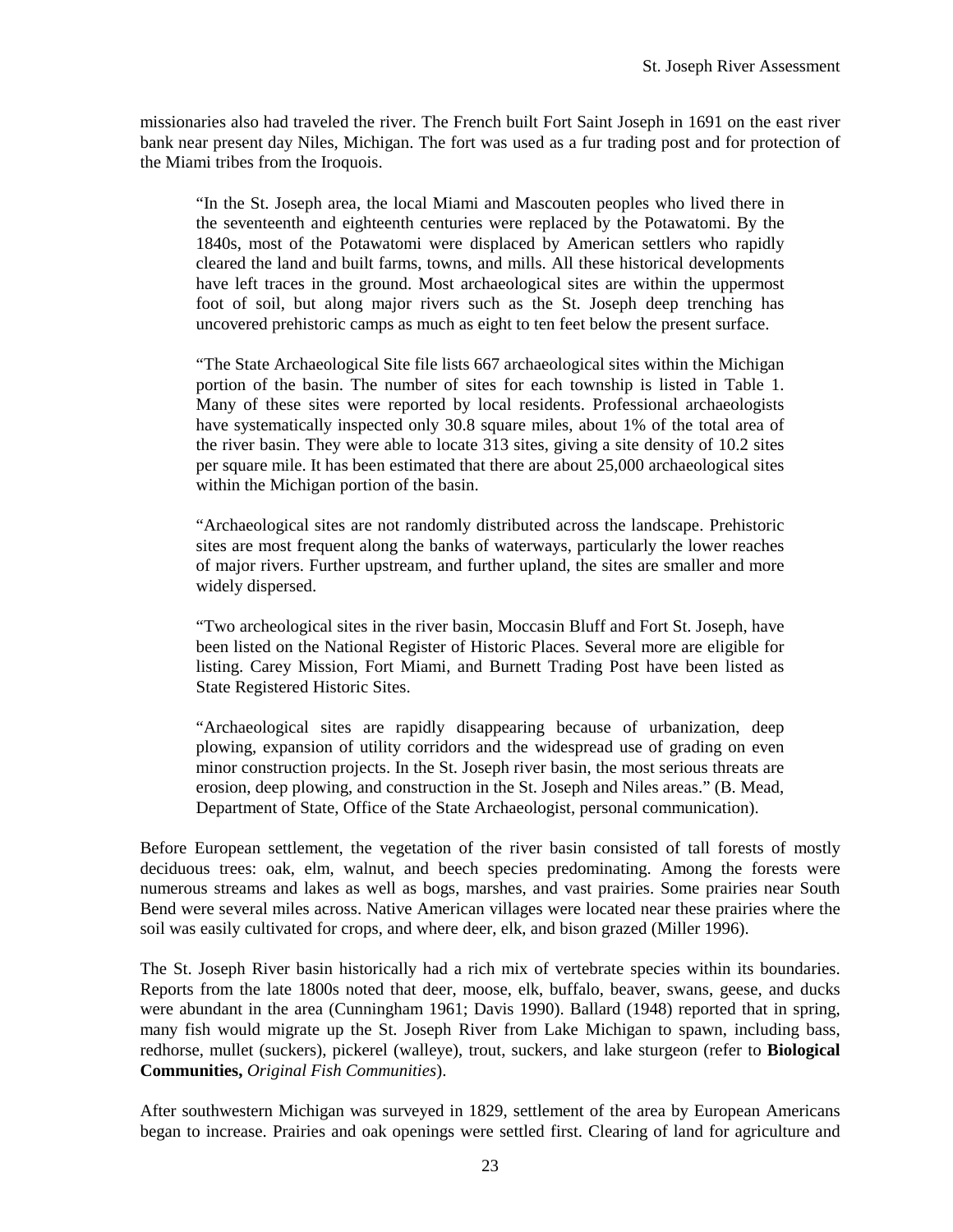<span id="page-24-0"></span>lumber became more profitable after the invention of steam engines. Several dams were constructed along tributaries of the St. Joseph River to supply power for saw and grain mills. The river was used as a super highway to transport logs and grain up and down the river valley by way of steamships and keelboats. In 1863, the city of Niles built its first dam; this was destroyed by high flows and rebuilt in 1871 with an improved design. The river and landscape began to change as forests were cut down, agriculture became the prominent land use, and dams fragmented waterways (Miller 1996). This was a difficult time for Native Americans as they watched the natural resources of the area being destroyed. Simon Pokagon of the Potawatomi wrote:

"All, all has changed except the sun, moon, and stars and they have not because their God and our God in great wisdom and mercy, hung them beyond the white man's reach" (Cunningham 1961).

By 1925, the river from South Bend downstream was contaminated with sewage. In the 1930s, Michigan approached the State of Indiana to improve water quality by reducing sewage releases. Michigan took the first step towards reducing sewage releases to the St. Joseph River by installing a sewage treatment plant at Buchanan followed by plants at Berrien Springs, Niles, Benton Harbor, and St. Joseph. However, raw sewage continued to flow down the lower river until the upstream towns of South Bend, Mishawaka, and Elkhart built their sewage treatment plants. After the sewage problem was addressed, biological communities began being examined for effects from toxic contamination in the 1960s. Water quality in the St. Joseph River improved through the 1980s and 1990s with strict federal and state water quality protection laws (refer to **Water Quality**).

#### **Geology and Hydrology**

#### *Geology and Physiography*

The retreat of glaciers 10,000 years ago shaped the contemporary landscape and left deposits that make up the surficial geology in the St. Joseph River basin. The basin consists of a mosaic of outwash sands, ice contact material (unsorted sands and gravel), coarse end moraine (sands and gravel), fine end moraine (loamy), and lake plain (Lineback et al. 1983). About 52% of the surficial geology is made up of outwash, which ranks 3rd among Lower Peninsula watersheds behind the Manistee and Boardman rivers (Gooding 1995). Moraines elevate as high as 570 ft above Lake Michigan (Albert et al. 1986).

Glacial moraines with moderate elevation and pervious material have high water infiltration capacities and head pressure, which combine to produce high groundwater yields to low lying water bodies. Groundwater contribution to a stream determines the stability of both temperature and water flow. Basins, like the St. Joseph, with surficial geologic material dominated by outwash, ice contact, and coarse end moraine materials have higher groundwater yields compared to basins with less pervious and more fine textured materials (Bent 1971; Richards 1990; Wiley and Seelbach 1997). In well-drained soils a large amount of precipitation percolates to the groundwater, which is ultimately delivered to streams, lakes, and wetlands. Poorly drained soils, characteristic of fine till deposits, have low infiltration capacities, so most precipitation reaches the stream channel as surface runoff. Glacial outwash and coarse-textured glacial till are the dominant geologic materials in the basin contributing to moderately high groundwater deliveries to the river system.

These glacial deposits have strong influences on the behavior of streams and rivers, as well as on land use patterns. Outwash and fine-textured end moraine areas are associated with sandy loam and loam type soils typically used for agriculture. The high, steep-sloped moraines, that are associated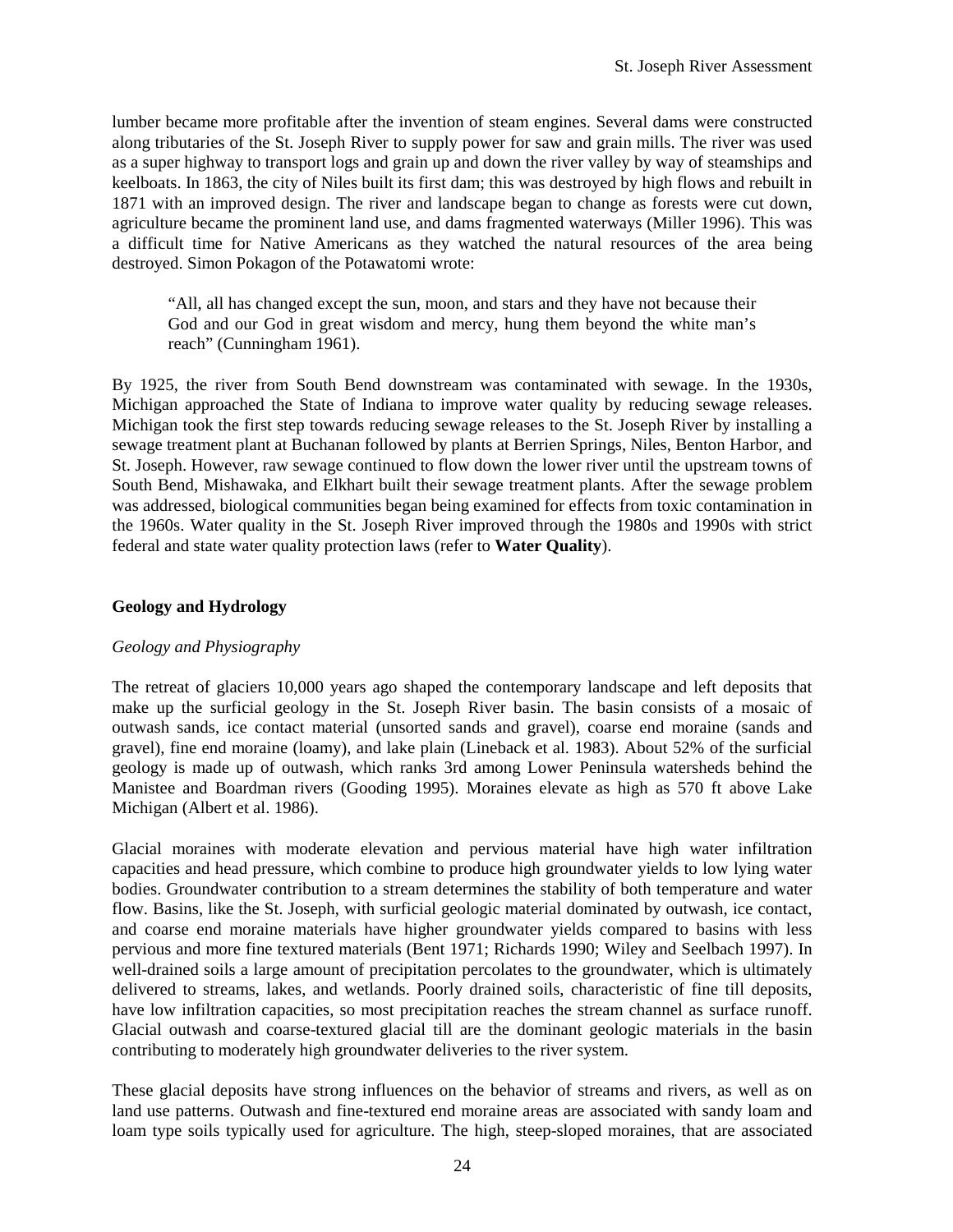<span id="page-25-0"></span>with coarse texture and ice contact material, are usually forested because of rough terrain, low moisture content, and low soil fertility.

The headwaters and upper St. Joseph River segments mainly drain medium to coarse till and coarse end moraine across outwash sands, so these segments have moderately high groundwater inflows. Sand and Beebe creeks drain mostly coarse end moraine and may have moderate to high groundwater; however, the Coldwater River drains more coarse till and has moderate to low groundwater.

The middle valley segment flows across outwash sands between a mixture of ice contact and coarse to medium till. Several tributary rivers and creeks drain mainly ice contact and have potential for good groundwater such as Trout, Mill, and Christiana creeks, and Black Run. The Portage, Pigeon, Little Elkhart, and Elkhart rivers flow through and around medium and coarse till, so they have moderate to low groundwater. Portions of Portage and Little Elkhart rivers receive locally high groundwater yields from ice-contact hills.

Medium and coarse end moraine deposits with large areas of ice contact material characterize the lower valley segment. The river is forced around the southwest lobe of the Kalamazoo moraine near South Bend and cuts through this moraine at Buchanan. Several creeks flow through this moraine and have high groundwater flow. These streams include Love, Lemon, Brandywine, Cobus and Juday creeks, as well as the Dowagiac River. The mouth segment also drains medium end moraine along with sandy lake plain. More coarse end moraine materials are found within the Paw Paw River basin, so it receives moderate amounts of groundwater.

#### *Climate*

Climate in the St. Joseph River basin is primarily controlled by its latitude and by Lake Michigan. Latitude accounts for the seasonal changes that are the most important feature of this state's climate (Eichenlaub 1990). The basin is one of the warmest in Michigan with a mean annual air temperature of 9.4 °C (49 °F). Precipitation is also high at 34 inches, third behind the neighboring Black and Galien River watersheds (Gooding 1995). It has a long growing season (151 days) with a high growing heat sum (2,630 °C-days). During the growing season, most precipitation is associated with passing cold fronts and showers caused by air-mass instability. The annual average extreme minimum temperature for the entire watershed is -23  $^{\circ}$ C (-9.4  $^{\circ}$ F) making for mild winters (Albert et al. 1986).

The lower and mouth segments of the St. Joseph River have a unique climate that is moderated by Lake Michigan. The long (157 days) and warm (heat sum 2,560  $\degree$ C-days) growing season with an early last freezing date between April and June create a maritime climate that is ideal for flowering fruits. Winters in the lower and mouth segments are milder than the rest of the watershed with an extreme minimum temperature of -22  $^{\circ}$ C (-7.6  $^{\circ}$ F). However, considerable lake-effect precipitation falls during fall and winter months (Albert et al. 1986).

Net precipitation, because it is the source of surface runoff, through flow, and groundwater recharge, is the ultimate factor controlling stream flow. Therefore, differences in precipitation are important considerations when comparing stream flows within the watershed. Annual mean precipitation in the headwaters is 37.65 inches. Precipitation decreases in the upper (34.27 inches) and middle segments (35.03). The lower (37.23 inches) and mouth (37.33 inches) segments have increased annual precipitation. The heaviest precipitation occurs during June and July for most of the basin.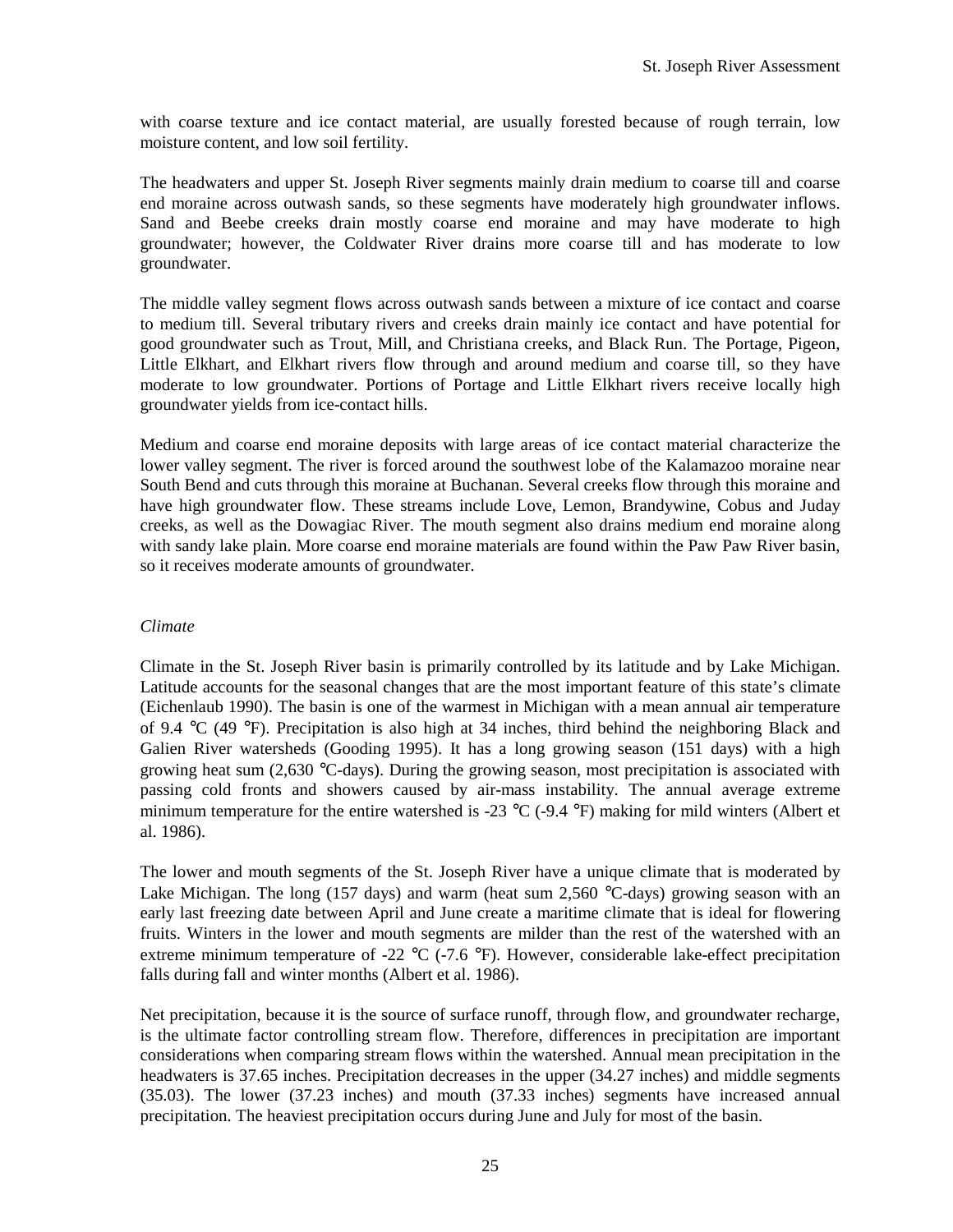#### <span id="page-26-0"></span>*Annual Water Flow*

The United States Geological Survey (USGS) maintains continuous stream flow gauges at 23 locations throughout the St. Joseph River basin, 12 in Michigan and 11 in Indiana (Figure 4). Data from these gauges have been collected for up to 68 years in Michigan and up to 61 years Indiana. Daily measurements of stream discharges (cubic feet per second or cfs) are published annually by USGS. Twenty additional continuous gauges were operated in the basin in the past, and many miscellaneous discharge measurements have been recorded throughout the basin. All USGS gauge data discussed are through water year 1995.

Annual stream flow in the St. Joseph River watershed is fairly stable. Precipitation and how that precipitation reaches the stream influence these flows. Watersheds dominated by pervious soils and well-vegetated landscapes typically have stable annual flows. Streams with stable flows are characterized by having lower peak flows and higher base flows because precipitation is delivered slowly to the stream through the ground. Streams with unstable flows have higher and sharper peak flows and low base flows because precipitation is transported overland as run-off that is a faster process.

High flows are typical in March and April with low (base) flows in August through October, as shown by the mean monthly flow in the mainstem at Niles (Figure 5). Similar patterns exist for the gauges at Burlington, Three Rivers, and Elkhart. High discharge in early spring is a function of snowmelt and storm water flowing over frozen soils. The peak month for precipitation is June; however, infiltration and evapotranspiration absorb and slow transport of storm water to the stream during summer and fall.

Change in annual flow is a factor that affects fish habitat. High flow in spring flood riparian wetlands and provides good nursery areas for fish. These flooded wetlands are nutrient rich from the decomposition of detritus material and support a large community of macroinvertebrates and plankton. Fish use these areas for feeding and to escape high water velocities in the main river channel. Riparian wetlands also have warmer water temperatures that reduce egg incubation time and increase the growth rate of fish. Change in annual flows is a problem for fish when flow becomes inconsistent with the season (e.g. loses its high flow character in spring). Dams, stream channelization, and dikes can alter spring flooding and affect important fish nursery areas (Junk et al. 1989).

Average discharges for the St. Joseph River and tributaries are listed in Table 2. At the mouth, the St. Joseph River has a discharge of 4,598 cfs making it the third largest river in Michigan behind the Saginaw and Grand rivers. Discharge per square mile increases in a downstream direction. This is directly correlated with the lower and mouth segments receiving more precipitation and having less evapotranspiration due to a higher infiltration rate compared to the upper and middle segments. The lowest discharge per square mile (0.54) was found in Pine Creek at Elkhart which is a small subwatershed that receives an average of 35.03 inches of precipitation a year. The highest discharge per square mile was 1.18 in the Dowagiac and Paw Paw rivers. Both rivers receive over 37 inches of precipitation and have significant amounts of groundwater yield that increases the annual average discharge.

#### *Seasonal Water Flow*

The St. Joseph River mainstem has stable flows and its tributaries range from very unstable to stable in flow. The stable flows on the St. Joseph River have been documented for many years. Turner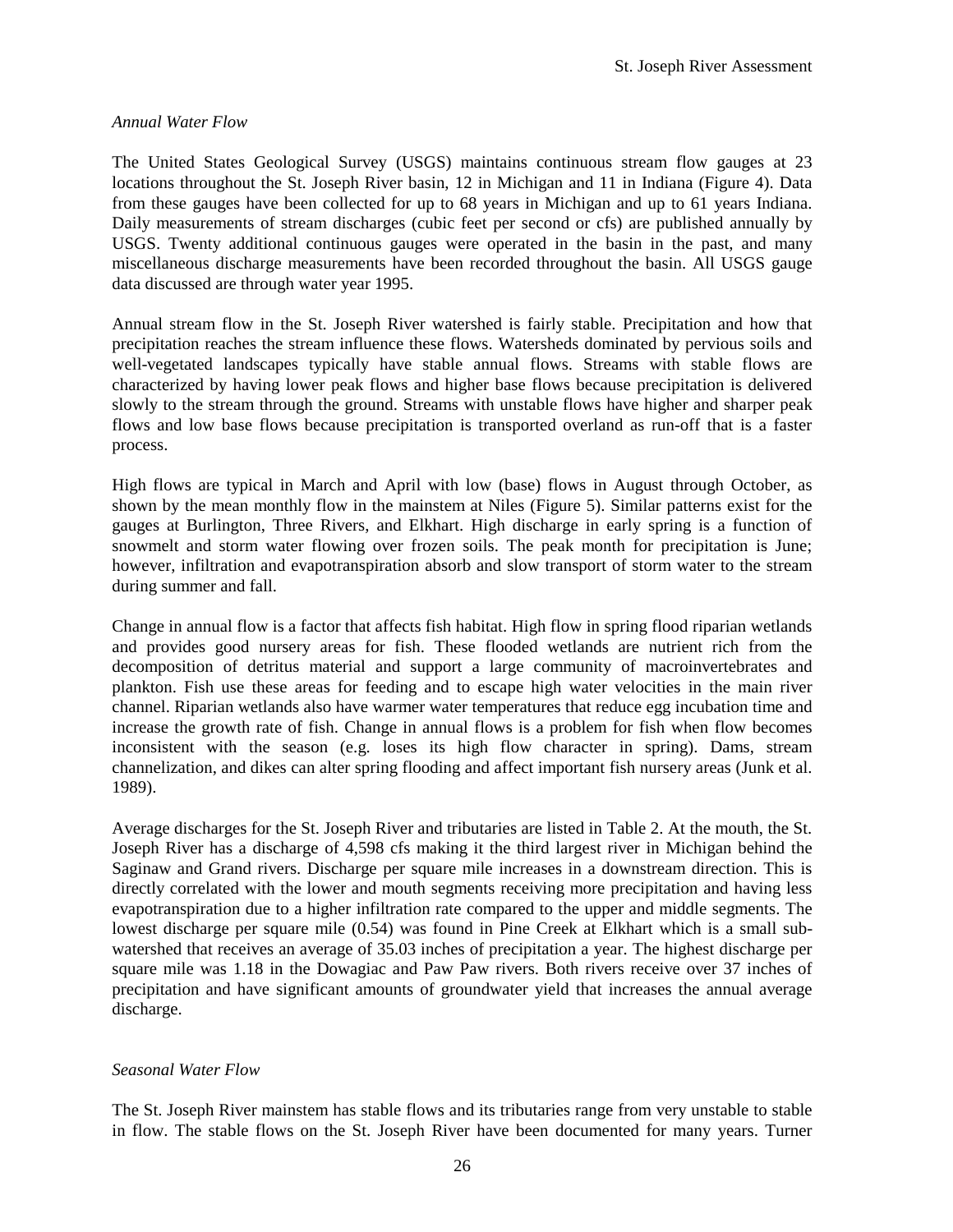<span id="page-27-0"></span>(1867) noted the fast current in the river, and the relatively constant flow is "not subjected to rapid and excessive rises nor to inconveniently low stages of water".

Stability of flow provides or represents a tool to examine the combined effects of many characteristics of streams, including source of flow, channel characteristics, temperature, and land cover in the watershed. Since most areas of the watershed have similar seasonal climatic patterns, differences in flow stability can be attributed to surficial geology, land cover, or human influences such as storm sewers, stream channelization, or land use.

Flow stability can be described or characterized using flow duration curves built from percent exceedence data from USGS gauging stations. An exceedence value is discharge that can be expected to be exceeded for a given percentage of the time. For example, the 10% exceedence value is that discharge that can be expected to be exceeded 10% of the time within a given water year (October - September). A 10% or less exceedence value represents relatively rare high flow events, for example, during snowmelt or extraordinary storm events. The 50% exceedence value represents median discharge for a particular station, as half of the time it is higher, and half of the time flow is less than this value. The 90% exceedence value is referred to as base flow (or low flow) and indicates steady contributions of groundwater to the stream, meaning that 90% of the time discharge is expected to be greater than this value.

When comparing exceedence values for streams of varying sizes, it is necessary to standardize values so that direct comparisons can be made. One method of standardization requires dividing exceedence values by median exceedence. This number represents the magnitude of discharge variance from the median flow at each exceedence range. For exceedence flow over 50%, the smaller the standardized value, the more stable the stream. For example, (5% exceedence)/(50% exceedence)=standardized discharge at the 5% exceedence level - if this value is equal to 2, then flood flow is two times greater than median flow.

Exceedence flows are illustrated in Figures 6-15 in downstream descending order (headwaters to mouth) based on gauge location within the basin. The most stable USGS station on the mainstem is at Burlington, which has a standardized discharge at 5% exceedence of 2.3 i.e., flood flow is 2.3 times greater than median flow (Figure 6). This indicates a stable system, regardless of watershed size at this location. For comparison, the most stable streams in Michigan (e.g. the Au Sable, Manistee, and Jordan rivers) have standardized 5% exceedence (high) flows that are slightly less than twice their median flows, whereas the flashy Lower Rouge River in southeast Michigan shows a standardized 5% exceedence of 13.7 (Beam and Braunscheidel 1998).

Flow stability can also be analyzed using low-flow or base-flow patterns. In general, the higher the base flow relative to overland flow, the more stable the stream. The higher the ratio between each exceedence rate and the median discharge, the less variation in stream flow. For USGS stations in the St. Joseph River watershed, the standardized 95% exceedence ranges from 0.1 to 0.6. Hence, streams in the St. Joseph River basin vary from very unstable to stable in flow. The Rouge River has a standardized 95% exceedence of 0.2, whereas the groundwater-fed South Branch Au Sable River near Luzerne has a value of 0.6.

Exceedence flows are described more thoroughly for the St. Joseph River and tributaries by valley segments:

#### *Headwaters and Upper*

The mainstem river at Burlington and Nottawa Creek have fairly stable flows with standardized 5% exceedence flows less than 2.9 (Figure 6). Hog Creek has a more flashy flow with a value over 4.1.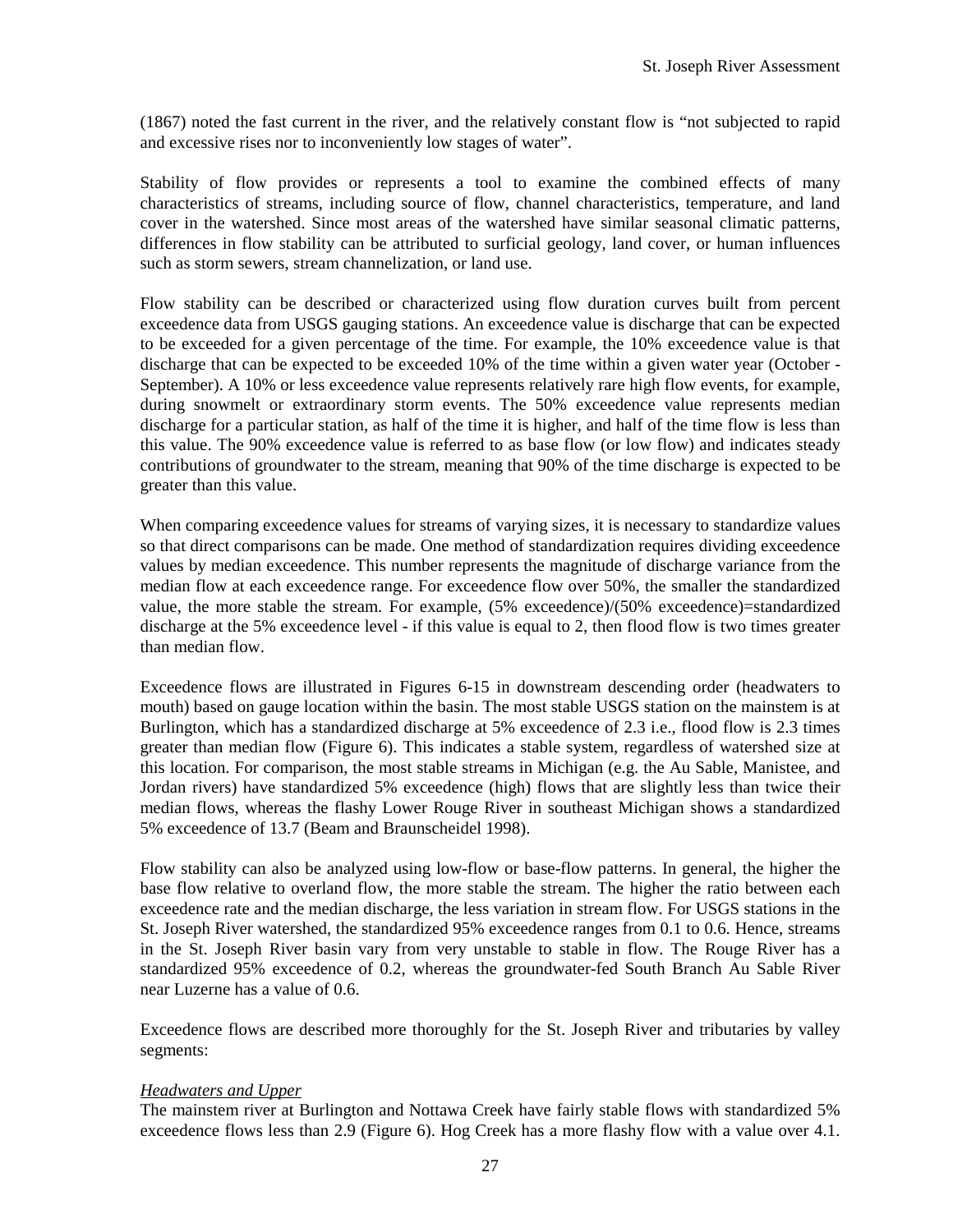<span id="page-28-0"></span>Nottawa Creek receives the most groundwater as illustrated by the highest standardized 95% exceedence of 0.4 followed by the St. Joseph River at Burlington and Hog Creek (Figure 7).

#### *Middle*

The St. Joseph River at Elkhart has the most stable flow of the three monitoring stations on the mainstem within this segment (Figure 8). There are four impoundments above Elkhart that may have a stabilizing effect on seasonal flows. The highest standardized 5% exceedence flow on the entire mainstem was 2.9 at Three Rivers. The St. Joseph River at Three Rivers may have a slightly higher exceedence flow value because the Rocky and Portage Rivers enter at this location. The mainstem at Three Rivers also has a lower low flow exceedence curve compared to the Mottville and Elkhart locations (Figure 9).

Pine Creek and the Little Elkhart, Pigeon, and Prairie rivers have fairly stable flows with standardized 5% exceedence values between 2.5 and 3.0 (Figure 10). Pigeon Creek, however, had high flow values over 4.7. Pigeon Creek flows though predominately heavy clay loam soils; therefore, it received more runoff than if it had more sandy soils (see **Soils and Land Use**). This is also evident in the standardized 95% exceedence flow (Figure 11). The Little Elkhart River had a low flow value over 5.0, indicating a fair amount of groundwater.

The Elkhart River is a good example of the variability in flow between the mainstem of a river and its tributaries (Figure 12 and 13). Solomon Creek and Elkhart River mainstem are stable whereas the Rimmell Branch near Albion is unstable with standardized 5% exceedence flows of 9.8. Rimmell Branch also has a low standardized 95% exceedence of 0.07. Rimmell Branch and Forker Creek are in heavy-agricultural land use areas and have both been channelized. Solomon Creek's stability may be a function of good groundwater yields and wetlands that buffer against severe increases in flow.

#### *Lower and Mouth*

The streams in these segments are the most stabile of the entire watershed. Probably due to its size and groundwater flow, the St. Joseph River through Niles is also stable with low standardized 5% exceedence and high standardized 95% exceedence flows (Figure 14 and 15). Two of the best systems for stability are Juday Creek (1.9 standardized 5% exceedence flows) and Dowagiac River (2.0 standardized 5% exceedence flows). Both of these streams receive high inflows of groundwater. The Paw Paw River is also stable and has standardized 95% exceedence flows similar to the Dowagiac River.

Another index of flow stability is defined by the ratio of mean high flow to mean low flow (Table 3). Using short-term and miscellaneous flow data, the highest mean monthly flow and lowest mean monthly flow for a year are averaged for several years at a specific site to calculate the overall mean high and low flows. High ratios of these two numbers indicate unstable flows dominated by rainfall runoff, low numbers indicate stable flows dominated by groundwater (Table 3) (P. Seelbach, Michigan Department of Natural Resources (MDNR), Fisheries Division, personal communication). Severe stability problems are indicated in the upper segment in Hog Creek and Coldwater River as well as the headwaters of the Elkhart River in Forker Creek, Rimmell Branch, and Turkey Creek. The remaining St. Joseph River and tributaries are rated fair to good for stability.

The dominance of stable streams in the basin is mainly due to abundant permeable surficial geology and soils, both important ingredients for groundwater flow. Broad floodplains and large amounts of wetlands also contribute to stable stream flows by providing good water storage. Large streams also tend to be more average in flow than small streams because they have heterogeneous catchments. The few unstable streams in the basin are small creeks with agricultural and urban land uses. Channelization also contributes to unstable flows.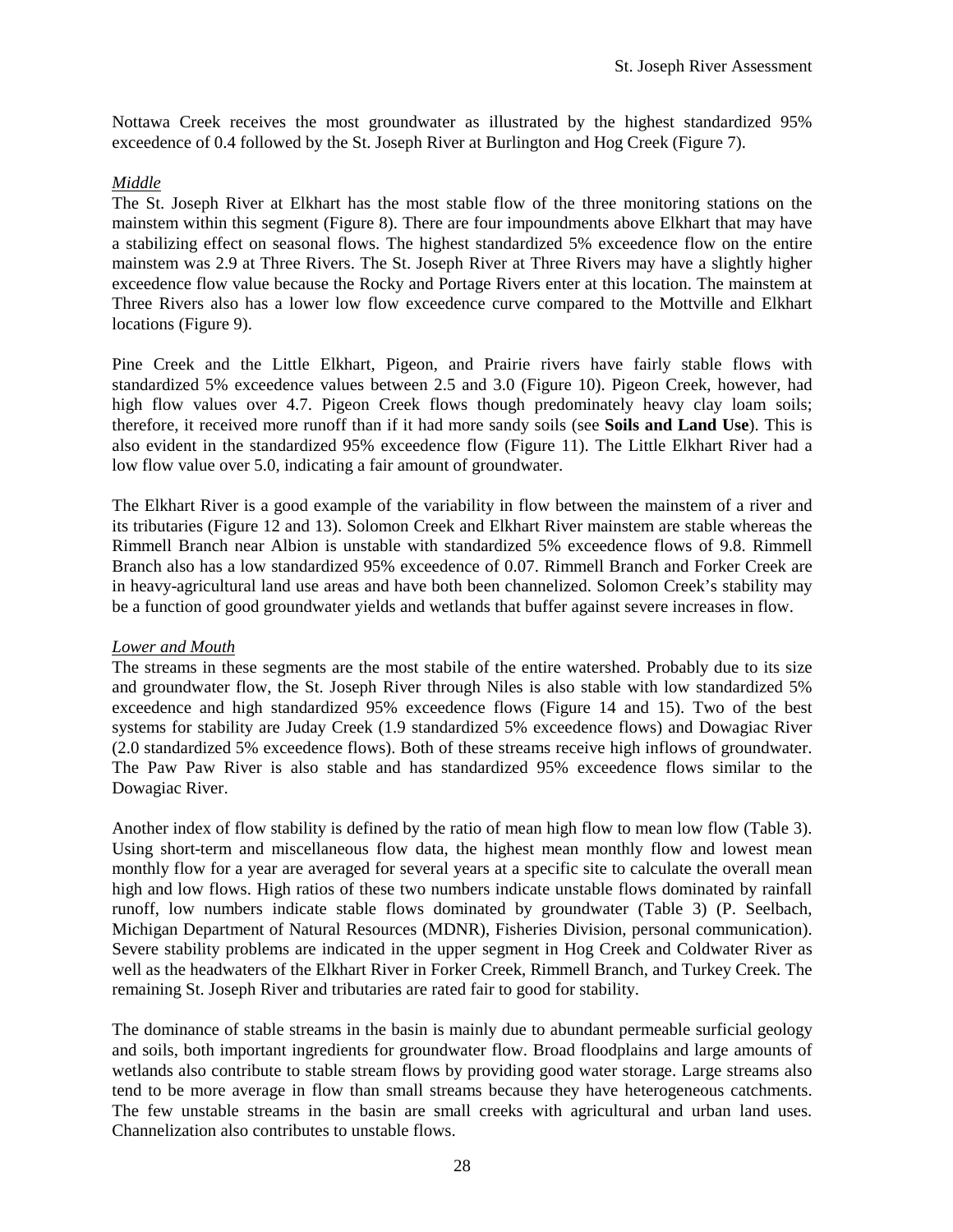<span id="page-29-0"></span>Several of the more stable tributaries to the St. Joseph River, such as Juday Creek, Dowagiac River, and the headwaters of Paw Paw River, are cold water systems that support trout populations. A significant contribution of groundwater to stream flow ensures steady flows and cool water throughout the year. The flow of the Dowagiac River is especially stable, and is comparable to the flow stability of the Au Sable River and other well-known northern Michigan trout streams (P. Seelbach, MDNR, Fisheries Division, personal communication). Streams with less stable flow often have less permeable soils in the watershed, fewer wetlands, and human-induced disturbances such as channel dredging and construction in the floodplain. Forker Creek, in Indiana, has the highest flow index value at 36.3. This stream has a small drainage basin, a narrow channel, and clay based soil on glacial till, all of which combine to produce poorly sustained stream flows. According to Indiana Department of Natural Resources (IDNR), the operation of lake-level control structures on this stream also reduces flow during summer months (IDNR 1987).

#### *Daily Water Flow*

In natural streams, daily flow changes are generally gradual. However some hydroelectric operations and operations of lake-level control structures cause substantial daily flow fluctuations. These daily fluctuations can destabilize banks, create abnormally large moving sediment bedloads, disrupt habitat, strand organisms, block movements of aquatic organisms, and interfere with recreational uses of the river. Aquatic production and diversity are profoundly reduced by such extreme daily fluctuations (Cushman 1985; Gislason 1985; Nelson 1986; Bain et al. 1988).

Hydrographs (graphs of daily discharge over time) are used to analyze stream flow stability. They can be used to examine characteristics of a river channel as well as the source of flow. Since climate is relatively similar across the watershed, change in the shape of a hydrograph over time (several years) or between sites can be attributed to variations in geology, land use, water from storm drains, or human alteration by way of hydroelectric operations and other flow control structures.

Flow peaks for the mainstem are asymmetrical during summer and fall (Figure 16). These peaks indicate a source of throughflow or shallow groundwater to a stream. After a heavy rain event, peak flow declines gradually due to the slow release of water from the surrounding soils. During March and April, flow in the St. Joseph River watershed is more unstable. Peaks are more symmetric in late winter and early spring when the ground is frozen or saturated and less permeable. As a result, snowmelt can release more water into a river and at a faster rate than rainfall. The Rimmell Branch (Figure 17), which drains predominately clayey farmland, has symmetric flow peaks. Water in this stream is delivered over the surface, so rapid increases in flow are followed by equally rapid decreases. The groundwater driven Dowagiac River (Figure 18), shows some evidence of symmetric peaking that may be a result of channelization or saturation from irrigation.

Berry (1992) found an increase in Dowagiac River peak flow between 1960 and 1990. Increase in irrigation that saturates soils may be the cause of increased peak flow, since no major demographic or land use transitions have taken place over the period of record. Irrigation practices saturate soils causing run off to increase during significant storm events. Normally, soils are dry during August and most precipitation is absorbed by the soil and delivered to the river as groundwater.

The percentage of the Dowagiac River watershed that is irrigated increased tenfold between 1960 and 1987. The amount of water applied to each irrigated acre increased from 5.5 to 10.0 inches per year. Peak discharge has increased significantly during the month of August, when irrigation use is high.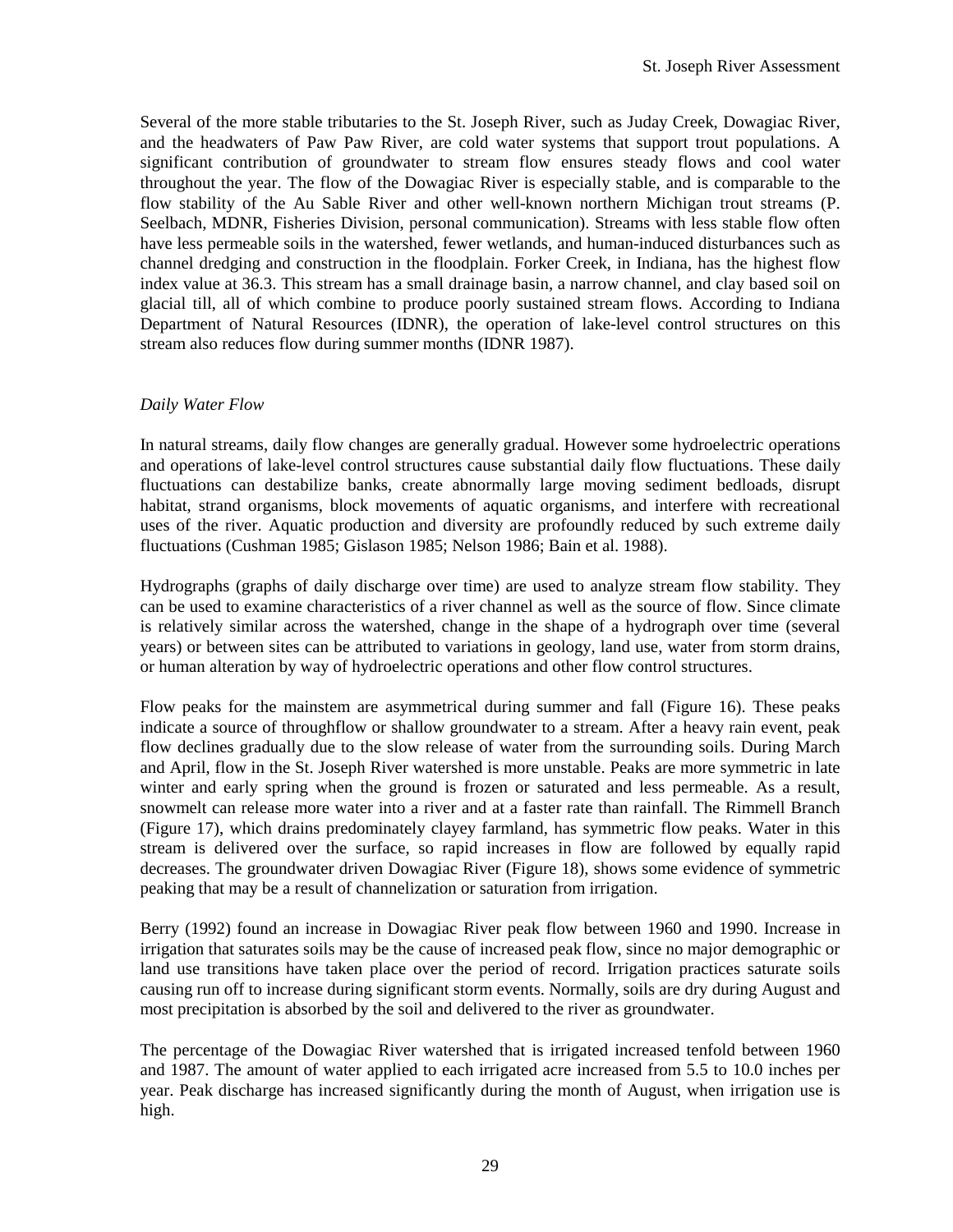<span id="page-30-0"></span>Another indication of a groundwater source to a system is the amount of summer base flow on hydrographs. The discharge of the Dowagiac River never descends below 150 cfs in August when precipitation is low and evaporation and evapotranspiration are high. Streams without base flow typically run dry in the summer, for example Rimmell Branch (Figure 17).

Daily flow is also influenced by hydroelectric dams that operate in peaking mode, causing severe habitat degradation (Cushman 1985; Gislason 1985; Nelson 1986; Bain et al. 1988). These dams release high flood flows during peak electrical demand (generally 8 am to 8 pm) and shut down flow creating drought flows during non-peak periods (generally at night). Historically, several projects on the St. Joseph River mainstem operated as peaking projects. Now all projects operate in run-of-river mode (outflow of water about equals inflow of water) as required by the Federal Energy Regulation Commission with exception of Berrien Springs dam. The Berrien Springs dam does not operate in run-of-river flow and continues to cause severe fluctuations in flow down stream. When new computerized turbines (installed in 1996) sense a level increase in the impoundment, a turbine will turn on sending 400 cfs downstream. During low flow situations, the activation of one or two turbines can instantly double the discharge downstream causing unsafe conditions for wading anglers and boaters. Fish spawning success is also adversely affected by these periods of fluctuating flow. Due to concern about the fluctuations, a new operating scheme where a spillway gate is partly opened to pass flow during the time between turbine startups is being implemented to alleviate fluctuations downstream. Berrien Springs dam is not licensed under FERC because of a permit that was issued by an Act of Congress in 1906, Public Act No. 85 (H.R. 16671) (FERC 1981). FERC has no regulatory authority over the Berrien Springs Project. This will not change unless congress amends the act. However, operations at the project may fall under the jurisdiction of the Michigan Natural Resources and Environmental Protection Act (see **Special Jurisdictions**).

The Three Rivers Dam also causes severe flow fluctuations. Instantaneous flow data indicated 30- 40% increases and decreases in flow below the dam that correlate with peak electrical demands (Figure 19). Grande Point Power Corporation fills the impoundment during early morning hours causing decreases in flow below the dam. Turbines are turned on at about 9:30 a.m. and run until late evening causing increases in flow. In 1987, FERC determined that the dam was under their jurisdiction and ordered an application for a hydroelectric facility license. The project is now going through the application process, so run-of-river flow should be advocated as part of the new license agreement with FERC.

#### *Flooding and Floodplains*

Floods are part of the natural cycle of river systems (Junk et al. 1989). Flood flows are important for sediment transport in river systems, distributing moving sediments downstream and onto a floodplain. Floodplains act as a major storage area for sediments and nutrients. Water flowing into a floodplain expands the area available for fish feeding and breeding, and can wash additional food items into a stream or river. Large woody debris washes into and is moved within streams during high flow periods, this wood is an important component of river ecosystems. Wood is often used by fish as cover habitat and as substrate for aquatic invertebrates. Floods contribute to the diversity of insects and fish found in a stream and contribute to downstream colonization of some species.

Dams on the mainstem and tributaries alter natural flow regimes of systems and sometimes contribute to flood problems. Dams interrupt sediment transport by floods and their operation can modify the effects of floods to the detriment of the natural stream flow cycle.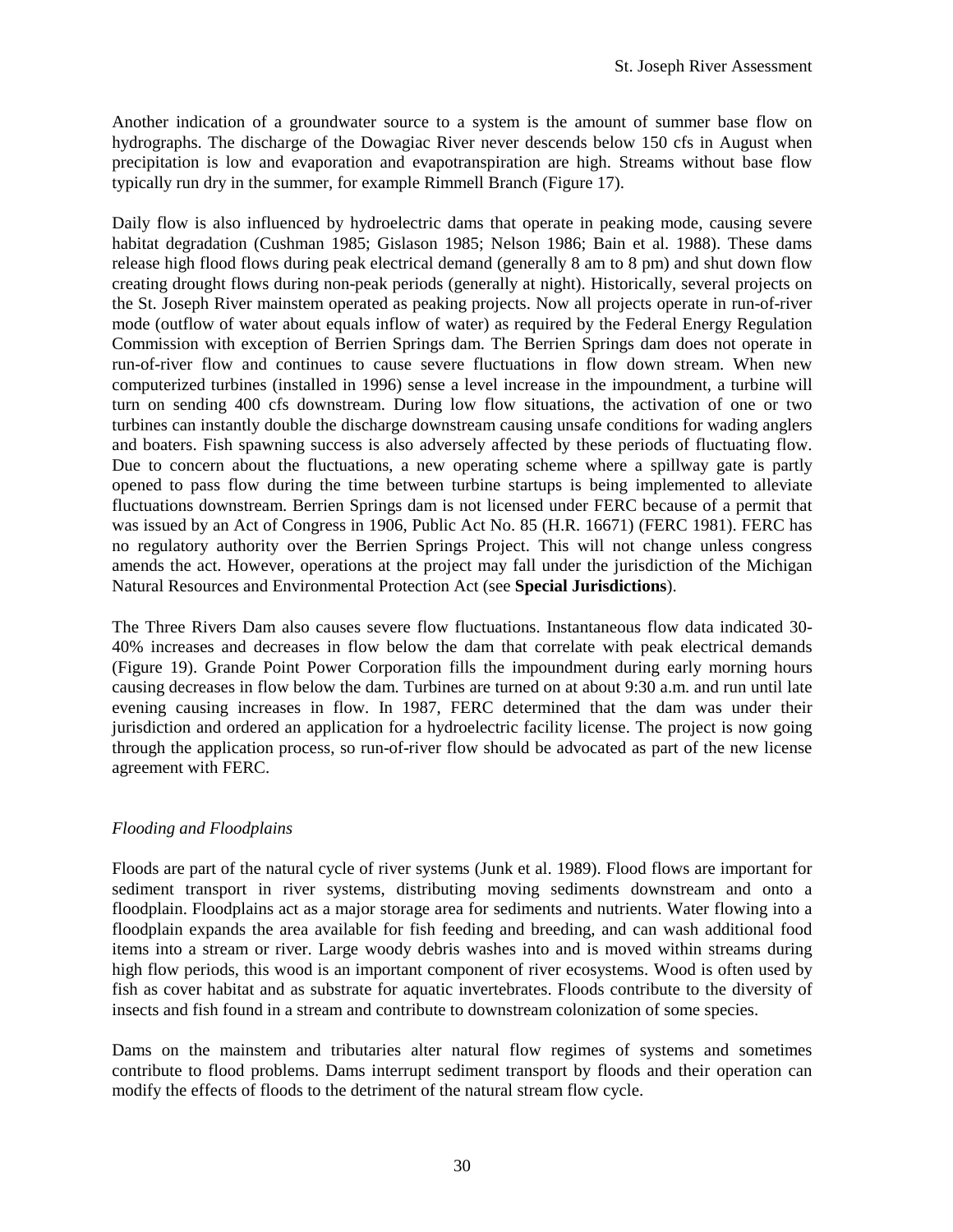Floods are common along the River. The St. Joseph River Basin has experienced 50 year floods (flood intensities that have the probability of occurring every 50 years) in 1908, 1937, 1943, 1947, 1950, 1982, and 1985 (Federal Power Commission 1974; USGS 1990). Development in a floodplain is periodically damaged by floods, especially during 100-year or larger rain events. Flooding occurred in several urban areas during the 1950 flood including Coldwater, Union City, Three Rivers, Constantine, Goshen, Elkhart, Mishawaka, South Bend, Niles, Dowagiac, Paw Paw, and Benton Harbor. The City of Three Rivers is unique. This city is situated at the confluence of the Rocky, Portage, and St. Joseph rivers. It experiences floods on a regular basis, and sometimes large areas of the community are inundated. Flooding problems in the city were recorded as early as 1866 (Sillman 1931). The City has sought assistance in dealing with these periodic floods. A 1971 study by the Corps of Engineer in the St. Joseph River basin concluded that no Federal flood control projects be undertaken, because they would not be cost effective (Federal Power Commission 1974).

Seasonal flooding occurs predictably in some reaches in the basin, but tends to be confined to the floodplain (USDA 1985; Federal Insurance Administration 1991). In areas where the floodplain is intensively farmed, flooding may contribute to pollution problems in the basin. Erosion from cropland that has been heavily fertilized, or where animal waste is disposed or stored, releases nutrients to the rivers, and increases sedimentation (refer to **Water Quality**).

The Natural Resources Conservation Service has completed Flood Plain Management studies on several rivers in the basin (USDA 1985). Studies have been completed on the Coldwater and Paw Paw rivers and Portage and McCoy creeks. These studies describe hydraulic characteristics of selected portions of the watershed, identify areas of flooding, and provide information on alternative methods of flood control.

Fifty-three communities within the basin participate in the National Flood Insurance Program (Table 4). Most of these communities have flood plain maps that delineate 100- and 500-year flood boundaries for the rivers within their municipal limits. These are used by State and local agencies and individuals for planning purposes, general floodplain management, and to determine the need for flood insurance.

Channel and land use processes both influence the severity of flooding. Channelization causes increased water velocity reducing the height of flooding in smaller stream reaches, but it increases the magnitude of downstream floods in larger rivers. Roads and construction along rivers act as levees and prevent high flows from expanding across floodplains. Filling wetlands and floodplains decreases the water storage capacity of a watershed, which reduces retention time and increases runoff. Development also increases runoff by creating impervious surfaces such as roads, parking lots, and rooftops. Precipitation that is delivered to streams as runoff enters streams more quickly and can contribute to severe flooding.

Seawalls and levees are often used to protect against floods and eroding banks. Levees prevent floodwaters from entering the floodplain and constrict water flow causing flood peaks in areas downstream. They do not allow sediments to be deposited in the floodplain and prevent fish access to seasonally flooded areas, which are important for spawning and feeding. Seawalls eliminate shallow water areas and the natural diverse edge habitat that can be important to macroinvertebrates. They also block animal access to and from the stream. Through permitting processes, zoning procedures, and education riparian property owners should be encouraged or required to use less intrusive and more natural looking methods to stabilize banks. Rock riprap, log and whole tree revetments, and vegetative plantings are good alternatives to seawalls (Alexander et al. 1995).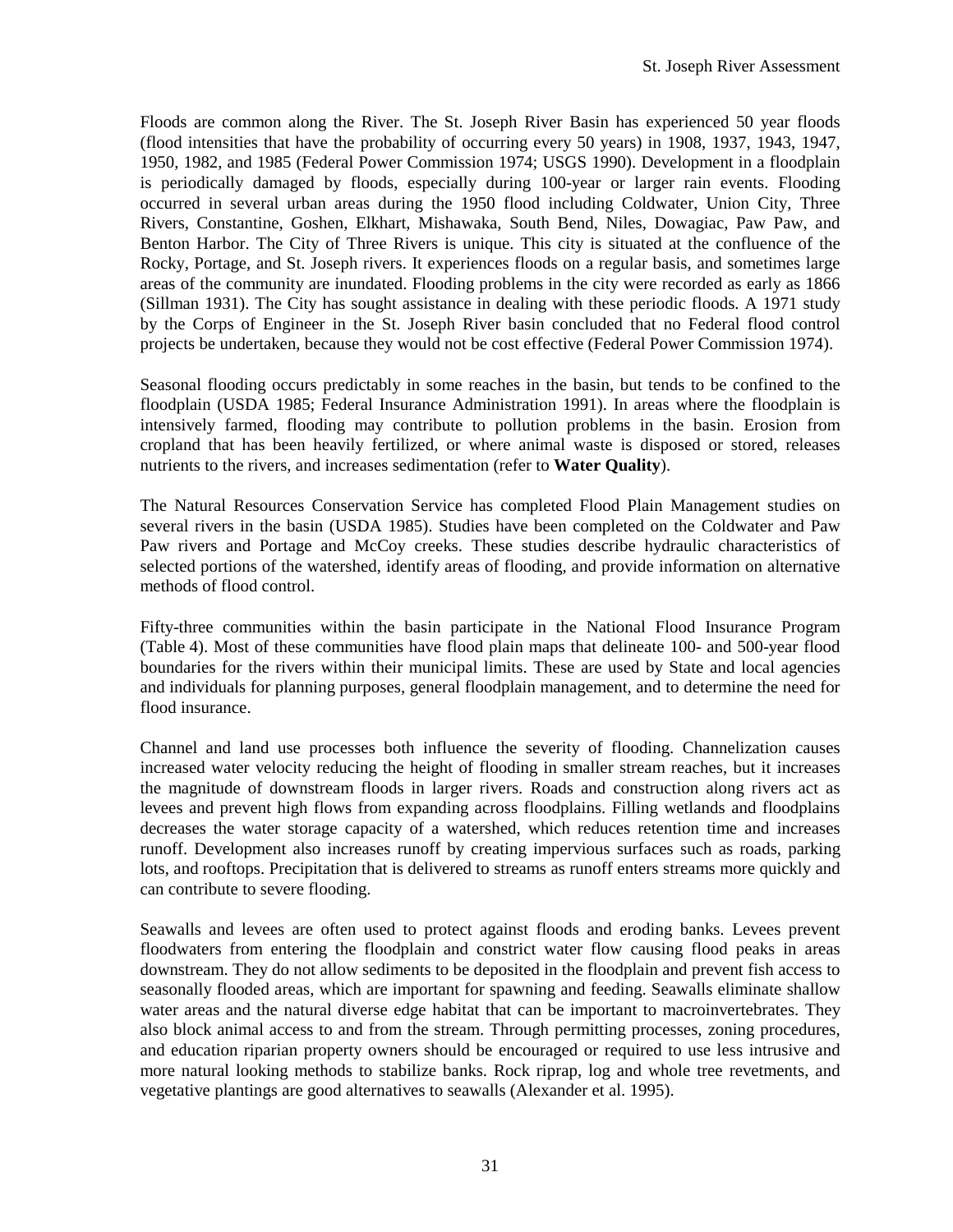<span id="page-32-0"></span>New policies are needed to facilitate reclamation of low elevation floodplains. These floodplain areas could be recovered if policies were developed to regulate land use activities after large floods (Doppelt et al. 1993). Reconstruction or reoccupation of floodplain roads, homes, businesses, and other structures should be restricted after flood inundation to prevent future disasters and promote open space floodplains.

#### **Channel Morphology**

#### *Gradient*

Stream gradient (drop in elevation with distance, usually in feet per mile) is an important factor determining river channel form and streambed composition. Gradient has been related to streambed particle size, discharge, channel pattern (meandering), and sediment transport (Hynes 1970; Knighton 1984). Gradient is one of the most important factors in determining the distribution and abundance of various fish species, such as smallmouth bass (Trautman 1942; Edwards et al. 1983), flathead catfish (Lee and Terrell 1987), bluegill and green sunfish (Stuber et al. 1982a; Stuber et al. 1982b), black crappie (Edwards et al. 1982), northern pike (Inskip 1982), warmouth (McMahon et al. 1984), white sucker (Twomey et al. 1984), blacknose dace (Trial et al. 1983), and creek chub (McMahon 1982).

The average gradient of the mainstem of the St. Joseph River is 2.5 ft/mi with a range from 0-45 ft/mi. Some river portions are much steeper than average, others are more gradual. These areas of different gradient create diverse types of channels, and hence different kinds of habitat for fish and other aquatic life. Typical channel patterns with gradient are listed below (G. Whelan, MDNR, Fisheries Division, unpublished data). In these descriptions, hydraulic diversity refers to the variety of water velocities and depths found at a particular site in the river. The most productive river habitat offers a good variety to support different life histories of various species. Fish and other life are typically most diverse and productive in those parts of a river with gradient between 10 and 69.9 ft/mi (G. Whelan, MDNR, Fisheries Division, personal communication; Trautman 1942). Unfortunately, such gradients are rare in Michigan because of low-relief landscape, and these areas are also the most likely to have been dammed.

| Gradient class                                                                 | Fish habitat                     | Channel characteristics                                                                                                                                                                                             |
|--------------------------------------------------------------------------------|----------------------------------|---------------------------------------------------------------------------------------------------------------------------------------------------------------------------------------------------------------------|
| $0.0 - 2.9$ ft/mi<br>$3.0 - 4.9$ ft/mi<br>$5.0 - 9.9$ ft/mi<br>10.0-69.9 ft/mi | low<br>fair<br>good<br>excellent | mostly run habitat with low hydraulic diversity<br>some riffles with modest hydraulic diversity<br>riffle-pool sequences with good hydraulic diversity<br>established, regular riffle-pool sequences with excellent |
| $70.0 - 149.9$ ft/mi<br>$>150$ ft/mi                                           | fair<br>poor                     | hydraulic diversity<br>chute and pool habitats with only fair hydraulic diversity<br>falls and rapids with poor hydraulic diversity                                                                                 |

The St. Joseph River is predominately low gradient, 157.5 river miles (74.9%) are described by the lowest gradient class (<3.0 ft/mi) (Figure 20). Gradient gradually decreases from the headwaters downstream towards the mouth (Figure 21a and 21b). Gradients between 3.0 and 4.9 ft/mi constitute 37.9 mi (18%) of the mainstem, and 13.1 mi (6.2%) are in the good hydraulic diversity class (5.0-9.9 ft/mi). The most desirable gradient between 10.0 and 69.9 ft/mi is found in only 1.9 mi (0.9%) of the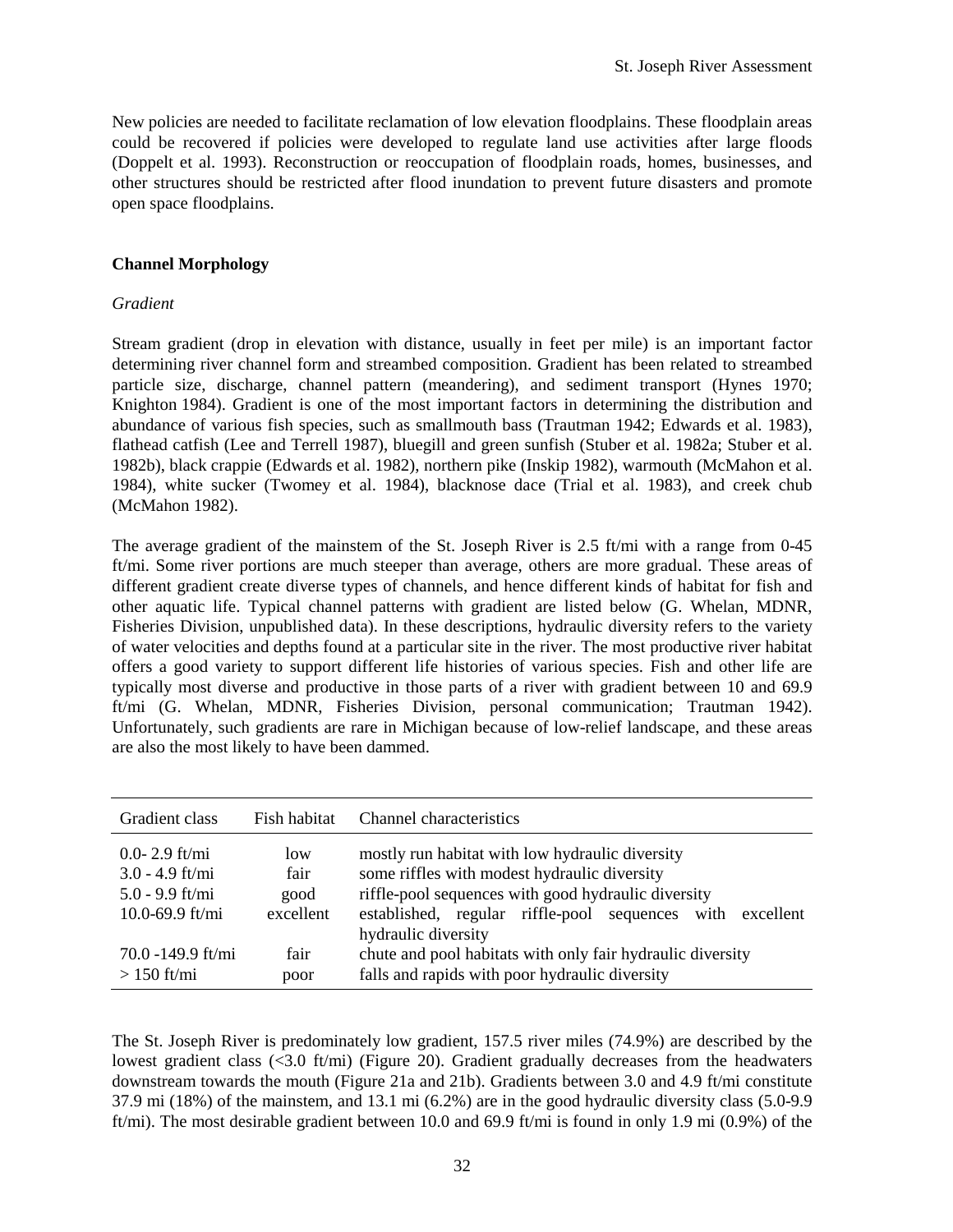<span id="page-33-0"></span>river. However, 74.9 mi (35.6%) of the river are impounded by lake-level control structures or hydroelectric facilities. This includes 14.6 mi (28.6% of the gradient class between 3 and 9.9 ft/mi) and 0.8 mi (44.2% of the gradient class between 10 and 69.9 ft/mi) of river with the best type of hydraulic diversity. The river (free-flowing) portions of the St. Joseph include 96.8 mi of the low gradient run habitat, 36.4 mi of run-riffle habitat with gradient between 3.0 and 9.9 ft/mi, and 1.1 mi of riffle-pool habitat with gradient between 10.0 and 69.9 ft/mi. The run-riffle and riffle-pool habitats are found in the headwaters below Baw Beese Lake and in small reaches near Union City, Sturgis Dam, and Niles.

The stream gradient of the St. Joseph River channel varies from less than 1 ft/mi to over 40 ft/mi. The variation in gradient is a result of diversified landforms with low gradient across flat areas and higher gradients at the edges of moraines. Valley segments are characterized as follows:

#### *Headwaters*

These 59.8 mi have the most diverse gradient with a smaller portion (43.8%) of low gradient habitat than other valley segments (Figure 22a). Fair to good gradients make up 53.7% of the segment and excellent gradients constitute only 2.6% of the segment.

#### *Upper*

This 25.5 mi segment has the largest proportion (89.3%) of low gradient (Figure 22b). A natural flooding that creates Sturgeon Lake has no gradient for 1.3 mi. Fair to good gradient habitat exists in 9.3% of this segment (2.4 mi), and 1.3% (0.3 mi) consists of excellent hydraulic diversity (10.0 - 69.9 ft/mi). All fair to excellent habitat is flooded by Union City Impoundment.

#### *Middle*

Low gradient constitutes most (81.5%) of this 49 mi segment (Figure 23a). The remaining 9.1 mi consists of fair to good with no excellent gradient. Sturgis, Constantine, and Elkhart impoundments inundate 7.6 miles (83.6%) of the fair to good gradient habitat.

#### *Lower*

This 63.8 mi segment is dominated by low gradient (Figure 23b). Fair to good gradient (riffle-run habitat) exists in 11.8% (7.5 mi) of the segment. Mishawaka and Niles (French Paper) impoundments flood 65.7% (4.9 mi) of the fair to good gradient.

#### *Mouth*

The last 7.4 mi of the river flows across a glacial lake plain and is all low gradient (0.0 - 2.9 ft/mi). No dams exist on the mainstem within this segment.

#### *Channel Cross Section*

Channel cross section is another measurement of the quality of fish habitat. Natural channels (Figure 24a) typically provide better habitat than degraded or manipulated channels (Figure 24b). Channel morphology is determined by channel material, stream flow and velocity, and in channel structures. Unstable flows will create flood channels that are over wide and shallow during average flow periods. Unusually narrow channels are produced by bulkheads or channel dredging. Sand channels are typified by higher velocities and more laminar flows, and have parabolic cross sections (Alexander and Hansen 1988). Abnormal sediment loads (either too much or too little) will also modify channels by causing deposition or erosion. Bridges, culverts, bank erosion, channel modifications, and armored substrates will cause deviations from expected channel form. To examine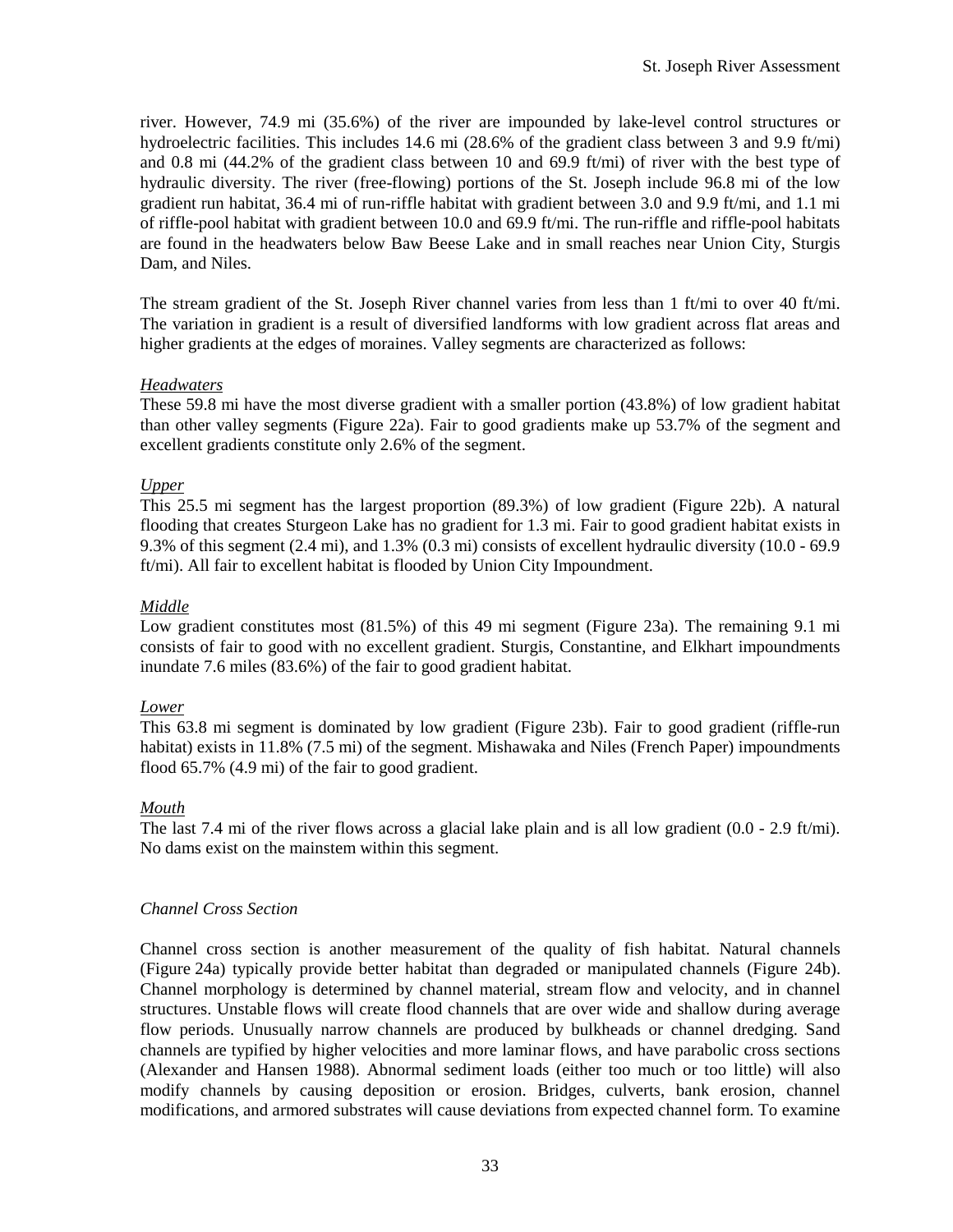<span id="page-34-0"></span>the effects of these modifying factors, more channel cross-section observations are needed in each valley segment.

Channel width comparisons were done for each valley segment and many tributaries (Table 5). Data were from discharge studies of Blumer et al. (1996). Expected width was estimated from a relation with mean daily discharge (G. Whelan, MDNR, Fisheries Division, unpublished data). Valley segments and tributaries have cross sections as characterized below; cover and substrate measurements are from Shepherd (1975) and Towns (1988):

#### *Headwaters*

This segment has a narrow channel characterized as both straight and meandering. From Baw Beese Lake to Jonesville, vegetative cover is moderate to heavy, substrate is mostly silt to sand, and fish habitat is rated as poor. Downstream of Jonesville to Litchfield, substrate is mostly sand and gravel with some silt, cover is moderate to heavy, and fish habitat is better. Substrate becomes more varied in lower reaches of this segment with mostly sand and silt, but some areas of swift current have boulders and rubble. Velocity is higher in this lower reach creating more pool and riffle habitat.

#### *Upper*

The channel ranges from moderately straight to meandering unconfined. The channel is average in width and uniform in depth. Substrate is mostly sand and silt with some gravel, rocks, and boulders. Fish habitat (holes, instream logs, and pools) is better in this segment than in the headwaters. Major tributaries show the same channel characteristics. Although not significant, Hog and Nottawa creeks have below average stream widths, probably from channelization (Table 5).

#### *Middle*

The river meanders unconfined in a broad glacial fluvial valley. Width doubles between Three Rivers (180 ft) and Elkhart (364 ft) due to the addition of major tributaries. Substrates are mostly sand and gravel with some silt. Substrates and channel widths vary greatly due to the five impoundments in this segment. Variation in channel width can also occur from lateral cutting into soft stream banks. Most of the tributaries have average channel widths given their discharge. Pigeon and Forker creeks have significantly narrow channels, which indicates channelization (Table 5). Stream bank cover is abundant in the upper half of this section. The lower section of this segment is urbanized and has very little stream bank cover.

#### *Lower*

The river channel is narrow through this segment as it meanders confined in a narrow glacial valley. Width at Niles is more than one hundred feet narrower than at Elkhart and the river discharges 400 cfs more at Niles than at Elkhart. Substrate is mostly sand and gravel; however, the reach between Mishawaka and Bertrand has gravel and cobble. The stream banks are mostly wooded through residential areas. Juday Creek and Dowagiac River have significantly narrow channels (Table 5). Both these streams have histories of channelization, but they also receive notable amounts of groundwater that increase their average discharge. Groundwater streams also have lower peak flows, so flood events are less prevalent to cut new and wider channels.

#### *Mouth*

The channel is generally wide in this segment as it meanders unconfined across the lakeplain. Substrates are mostly gravel and cobble but become finer (sand and silt) closer to the mouth as the river loses power. The Paw Paw River enters this segment and has a significantly narrow channel (Table 5). Usually, streams with significantly narrow channels have been channelized; however, the Paw Paw River has not been channelized. The Paw Paw River receives high amounts of groundwater giving it a higher than average annual discharge, so its expected width may be over estimated.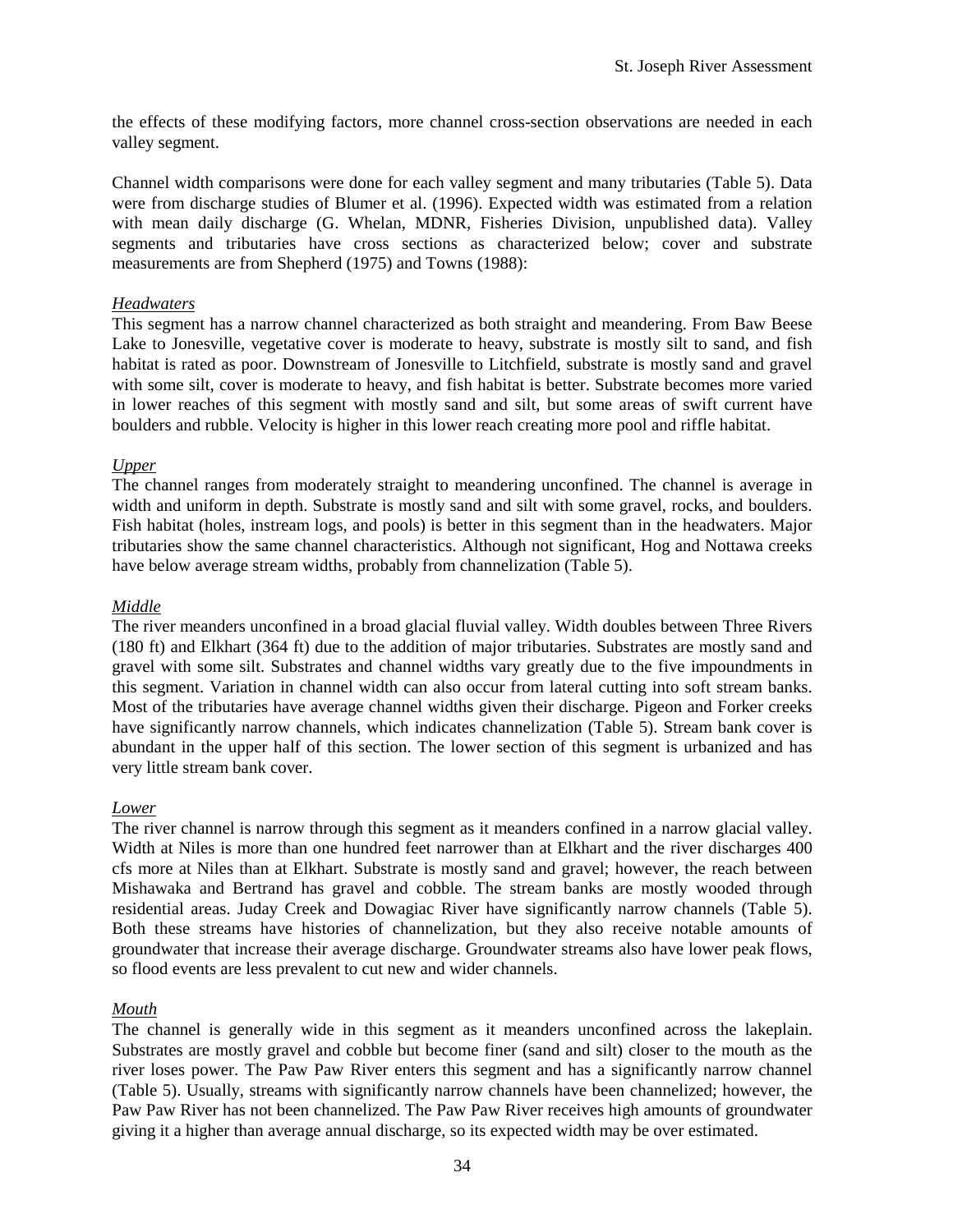#### <span id="page-35-0"></span>**Dams and Barriers**

There are 190 dams in the St. Joseph River basin registered with MDEQ and IDNR, with 17 on the St. Joseph River mainstem (Table 6; Figure 25). Some of these dams are classified by MDEQ Dam Safety Section and IDNR Dam and Levee Safety Section according to their purpose: 18 for hydroelectric power generation, 11 retired hydroelectric dams, 5 for irrigation, 105 for recreation (including lake-level control structures), 9 flood-control dams, 4 for water supply, and 19 for other reasons (private ponds, county park ponds, hatchery ponds etc.). It is not known how many small unregistered dams exist in the basin.

The first dam in the watershed on record was built in 1826 on Dowagiac Creek. Early dams were built across small creeks at high gradient locations to power grain mills. Construction of mill dams continued until 1900. From 1890 to 1940, several large dams were constructed to generate electricity. The last phase of dam building was between 1945 and 1980; these dams were built to control lake levels for recreation and waterfront development.

Dams are regulated under Michigan's Dam Safety, Part 315 of the Natural Resources and Environmental Protection Act, 1994 P.A. 451 as amended; Indiana's Chapter 84, Acts of 1961, Indiana General Assembly; and the Federal Energy Regulatory Commission Regulation 18 of Part 12 of the Code of Federal Regulations. Most existing hydroelectric dams are under FERC authority. The Berrien Springs Dam on the St. Joseph River is not regulated under FERC; it has a permit issued by an Act of Congress in 1906. Dams not regulated under FERC operate without licenses and have limited regulation toward operation of the dam; therefore, no control is offered for the protection of aquatic resources above and below such dams.

All dams in the Michigan portion of the basin are considered safe by the Dam Safety section of MDEQ, LWMD. Thirteen dams are of hazard type 1 (dam failure would cause the loss of life), 12 are of hazard type 2 (dam failure would cause severe property damage), and the remaining 97 dams are of hazard type 3 (have low heads in remote areas). Most of the high hazard dams have a head of over 12 ft and are hydroelectric or retired hydroelectric facilities on the mainstem.

Dams have many detrimental effects on aquatic communities in rivers. They impede fish movements to refuge habitats causing segmented fish populations and block spawning migrations (Goldman and Horne 1983; Schlosser 1991). Dams fragment river systems, and turn high quality river habitat into lentic habitat. Some fish and aquatic insects migrate up or downstream to reach different feeding and temperature habitats throughout the year. Mortality or injury can result while passing through dams, especially with hydroelectric turbines. Entrainment often causes mortality or injury as a result of fish being struck by turbine blades, pressure changes, sheer forces in turbulent flows, and water velocity accelerations (Cadwallader 1986; Cada 1990). Potamodromous fish can migrate up river from Lake Michigan to Twin Branch Dam through the use of fish ladders at the Berrien Springs, Buchanan, Niles, South Bend, and Mishawaka Dams. Salmonines comprised 99.6% of all fish passed at the ladders (Dexter and Ledet 1995). The remaining use of ladders is by warm and coolwater species. Both up and down river movements of walleye, smallmouth bass, channel and flathead catfish, and white and redhorse suckers frequently occur between June and August.

Impoundments that draw water from the surface typically increase downstream water temperatures by spilling warm surface waters. This is especially critical in the warm summer months. Increased water temperatures can lead to elimination of certain aquatic species including fish (Ward 1984). Evaporation rates increase with higher temperatures and much greater impoundment surface area. Dissolved oxygen levels in impoundments are usually lower than those in moving streams, and this change can alter fish populations in impounded portions of the river system. Impoundments also act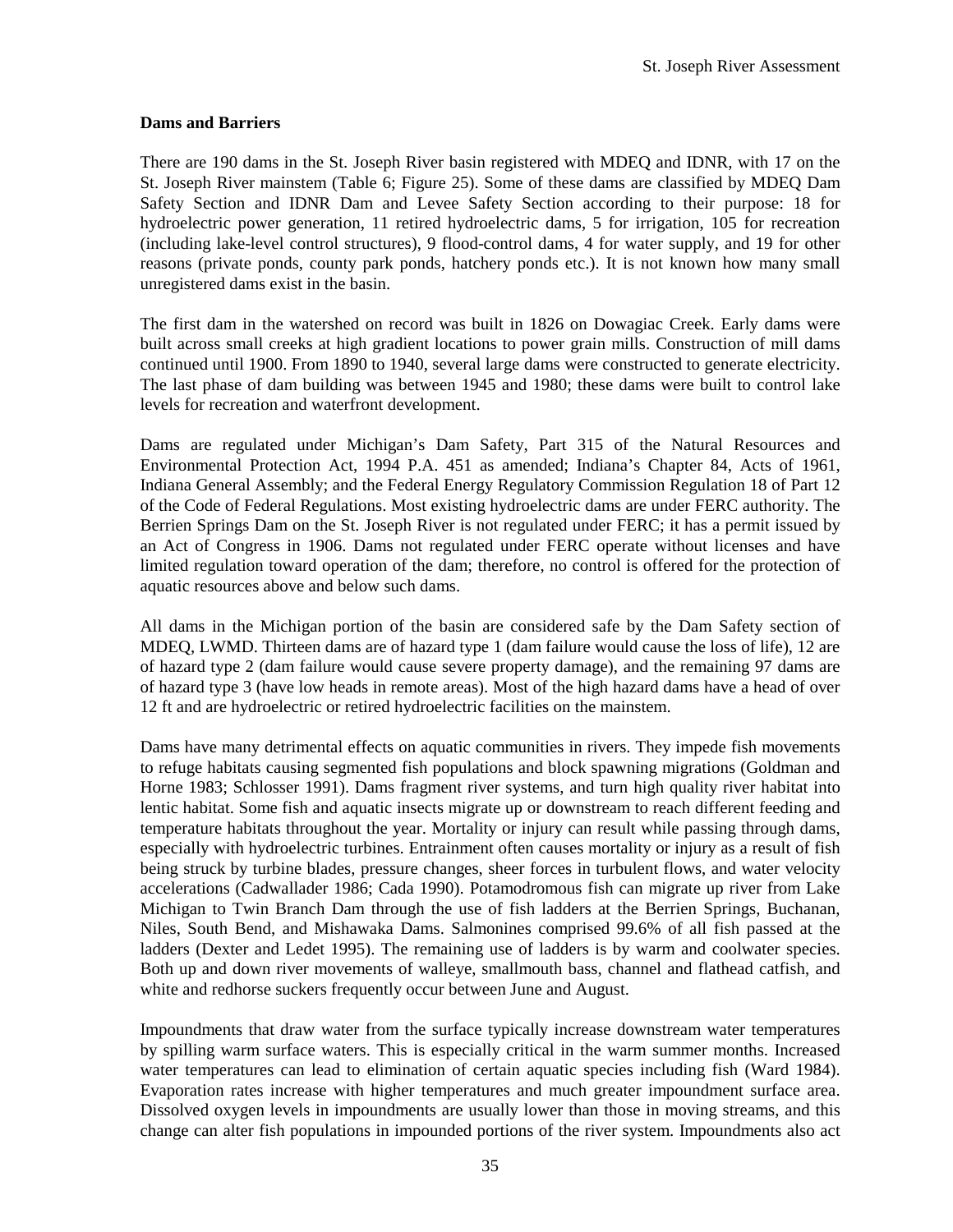as sediment and debris traps. Sediment-free water released below the dam has high erosive power causing increased scour and bank erosion. Woody debris, which is important for fish habitat, is caught in impoundments and eventually sinks depriving downstream segments.

The seasonal distribution of flow is also disrupted by reducing incidence and severity of flooding. This reduces the inundation of floodplains causing a decrease in backwater habitat for fish spawning and juvenile rearing. The decrease in flooding also reduces the amount of food deposited into the river. Intense short-term flow fluctuations immediately below dams can strand aquatic organisms during severe low flows and destroy habitat during extremely high flows.

Many dams were built on the areas of highest gradient on the St. Joseph River, and its tributaries, in order to create the largest hydraulic head possible for the lowest cost. Some segments of the St. Joseph River had rapids and fast riffle areas before being impounded. These areas were high quality spawning areas, used by potamodromous and other aquatic species in the river, and are now lost.

Natural stream systems strive to reach equilibrium, where the amount of water and sediment that enter a stream equals what leaves it. Many southern Michigan rivers are still trying to reach equilibrium, and channel forms are still changing. Dams interrupt the natural evolution of stream channels. Aggradation takes place above dams, as sediments are deposited in the reservoirs, and the stream tries to re-establish a new equilibrium downstream. Sediment deposition in these river segments makes the stream channel wider and shallower, with few deep holes, and habitat heterogeneity is lost. This loss of heterogeneity adversely affects fish populations as different life stages of river fish species need many habitat types to survive.

Dams also interfere with free navigation and recreation on rivers. A canoe trip from the headwaters to the mouth would require 17 portages around dams. Some canoe portages are provided, but some are not clearly marked or are poorly maintained. Of the 17 dams on the mainstem, 12 offer official canoe portage or boat launch facilities. Boat launches are more prevalent in the lower and middle sections, where impoundments and the river are deep enough to support use by larger boats (refer to **Recreation Use**).

Some dams are constructed to maintain un-natural levels of lakes, or to deepen natural lakes, with no regard to river levels below the lakes. These lakes have legally-established water levels, and the dams are operated to assure the level is maintained through the year. A few lakes have lower winter levels established to allow dock and seawall maintenance, and to protect these structures and riparian shorelines from ice damage. These legal levels are determined without regard to affects on fish and wildlife above and below the structures. Critical spring spawning areas for fish such as northern pike are eliminated on some lakes when water levels are kept artificially low to protect riparian property. Naturally, water levels rise in lakes during spring and gradually decline in level through summer and fall. Stretches of streams below some of these lake-level control structures have little or no flow in the summer months due to seasonal regulation of outflows - more water is held back in summer for recreation.

Dams on the St. Joseph River are further described within valley segment below.

# *Headwaters*

All nine dams in the headwaters are used for recreation to create lakes or impoundments. Baw Beese Lake control structure is the largest dam in this segment with a head of 12 ft. This segment has the highest gradient, but most of it is flooded under impoundments. These impoundments increase water temperatures and prevent downstream movements of woody debris. None of the mainstem dams have official portage facilities. More investigations of the effects of dams are needed for the headwaters.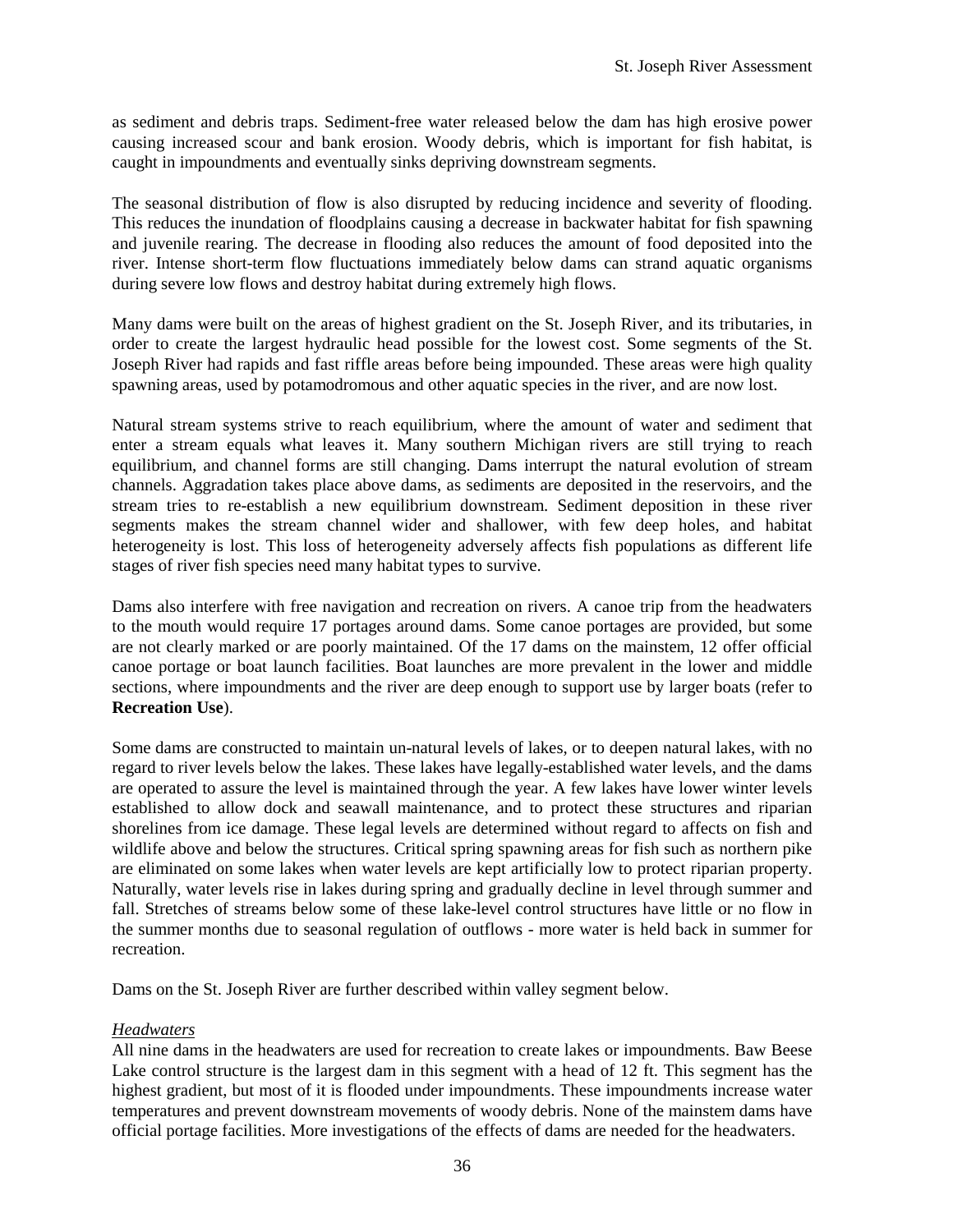# *Upper*

There are 24 dams within this segment with two on the St. Joseph River mainstem. Riley Dam at Union City is the largest dam and the only unlicensed hydroelectric facility in the upper river. State of Michigan legislation exempts the facility from any licensing procedures. Fisheries Division should pursue options to change the existing law that exempts the Riley Dam facility. The impoundment and river below are actively managed fisheries. Therefore, Riley Dam should not be excused from licensing procedures and should be held responsible for any natural resource damages as a result of dam operations.

The Randall Dam on the Coldwater River at Union City is in the process of being removed. City officials have agreed to remove the dam and are pursuing funding. By removing the dam, the city will decrease long term costs associated with dam maintenance and liability insurance. The river will once again become a free flowing system with no barriers. This will allow fish and other organism to freely move up and down stream. It will also allow for the natural downstream movement of sediments and woody debris. Riffles in this high gradient area will become exposed and create excellent gravel and cobble habitat for fish and macroinvertebrates.

Most of the dams are lake-level control structures and are owned by county governments. These dams have the potential to reduce summer flows in small creeks and to increase water temperatures. The Palmer and Long lake control dam was declared unsafe, and the impoundment was drained in 1996 for dam repairs and rebuilt in 1997.

# *Middle*

This segment has 105 recorded dams with five on the mainstem. The Sturgis, Three Rivers, Mottville, Constantine, and Elkhart dams on the mainstem; Centreville dam on Prairie River; and Fawn River Mill, Star Mill, and Greenfield Mill dams on Fawn River all operate as hydroelectric facilities. FERC licenses expire in the year 2000 for Elkhart and Sturgis and 2003 for Mottville. The remaining dams are for recreation and consist of old mill dams and lake-level controls. The Sunset Lake dam on Portage Creek, G.T. Anderson Dam on Pigeon Creek, and Cliff Pettit Dam on Little Elkhart Creek are used for water supply. These dams severely fragment the middle segment of the St. Joseph River basin and prevent the free movement of fish between mainstem and tributaries.

Fish entrainment studies were conducted at the Constantine Hydroelectric Facility (Anonymous 1991). Entrainment was highest in June, and 84% of fish entrained were mimic shiners. Mimic shiners are part of the forage base of larger predators in the system. Largemouth bass made up 2% of the fish entrained. Although bluegill, channel catfish, and walleye were present near the facility, there was no significant mortality from turbines.

An environmental assessment was conducted at the Star Mill dam on Fawn River for FERC relicensing requirements (FERC 1997). Star Mill dam was required to operate as run of river rather than a peaking mode. It was recommended that a minimum flow of 25 cfs be maintained at all times in the bypass channel to protect the fishery and aquatic resources. There is no fish passage facility, so upstream movement is completely blocked and downstream passage is limited to the spillway or the powerhouse. A trash bar was installed that prevents larger fish from entering the intake water. However, fish less than two inches may be entrained. In order to protect the fishery, increased protection and an entrainment study are recommended.

# *Lower*

Thirty dams exist in this segment. Four of the eight dams on the mainstem are hydroelectric facilities. Twin Branch and Buchanan dams were relicensed under FERC in 1996. The Dowagiac River system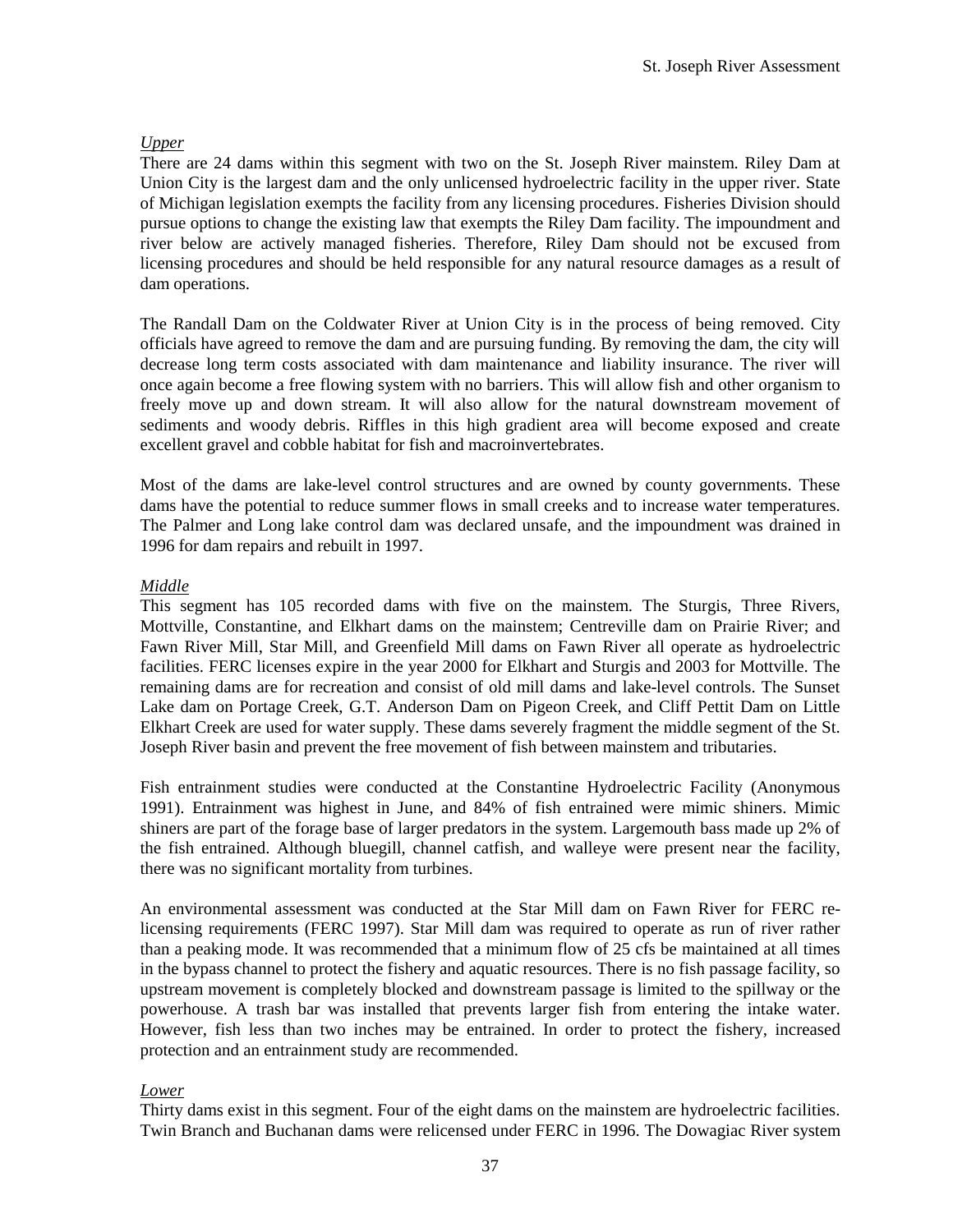has an unusual number of dams including six on Dowagiac Creek and one each for the Dowagiac River proper and McKinzie creeks. Portions of Dowagiac Creek support brown trout, but the dams block trout movements. These impoundment areas also cause stream temperatures to increase to levels that will not support brown trout throughout portions of this system.

A small dam on Kimmerlee Creek (tributary to Pokagon Creek) of the Dowagiac River subwatershed was removed in 1998. Kimmerlee Creek is a wild trout stream, and the dam was blocking trout movement upstream. The landowner wanted to remove the dam for liability and aesthetic purposes. An Inland Fisheries Grant was awarded to the landowner to help with removal costs and to be sure that downstream habitat was not degraded during removal. In less than three months after removal, the stream had recovered to normal conditions. Now trout have full range of the creek.

The Pucker Street Dam on the Dowagiac River was drawn down to sill level in 1999. This lowered the former impoundment by five feet and restored one mile of stream above the dam. The remaining 15 ft of concrete sill is scheduled to be removed once funding is secured by the city of Niles. A major cost of dam removal is management of sediments in the former impoundment. Once the dam is removed, an additional one mile of high gradient (diverse) habitat will be restored in the river. Potamodromous fish will also have access to the entire Dowagiac River.

Turbines at the Niles (French Paper) and Buchanan dams were studied to determine effects of fish entrainment (FERC 1991; FERC 1996). Chinook and steelhead smolts were released at Mishawaka. Of smolts released, 12.3% of chinook and 2.3% of steelhead passed through the project powerhouse at Niles. Turbine mortality was 4.2% for steelhead and 1.2% for chinook. At the Buchanan facility, 19.8% of out-migrating steelhead and 21% of chinook smolts were entrained. Induced turbine mortality was 17.9% for steelhead and 21% for chinook (RES 1992). Smallmouth bass and walleye comprised less than 1% of all fish entrained at Buchanan. It was recommended that fish screens be placed to prevent turbine passage and mortality. Niles dam stops turbines for 72 hours in May to protect out-migrating smolts after release from Twin Branch Fish Hatchery in Mishawaka. However, the temporary shut down does not protect natural chinook and steelhead smolts that may migrate at a different time. Steelhead smolts may take up to 32 days to out-migrate after stocking, whereas chinook salmon will migrate in 48 hours. The shut down does not to protect other riverine fish species that could be entrained throughout the year.

There are also concerns regarding entrainment at the Berrien Springs Dam. Turbines at Berrien Springs draw water from the center of the river, where flow is concentrated. Smolts tend to stay in the main flow (center of the river) when out-migrating. The potential to entrain fish is greatest with turbines that draw water from the center of the river. Due to a FERC license exemption by an Act of Congress, there are no regulations requiring procedures to prevention and evaluate fish entrainment at Berrien Springs.

# *Mouth*

All 22 registered dams in this segment are within the Paw Paw River sub-watershed. These dams are located on tributaries to the mainstem; therefore, potamodromous fish can migrate from Lake Michigan to Campbell Creek in the headwaters. These dams generally have low head and are found in remote areas, so they have low hazard ratings. There are no active hydroelectric dams, most of the dams are being used for recreation as lake-level control structures.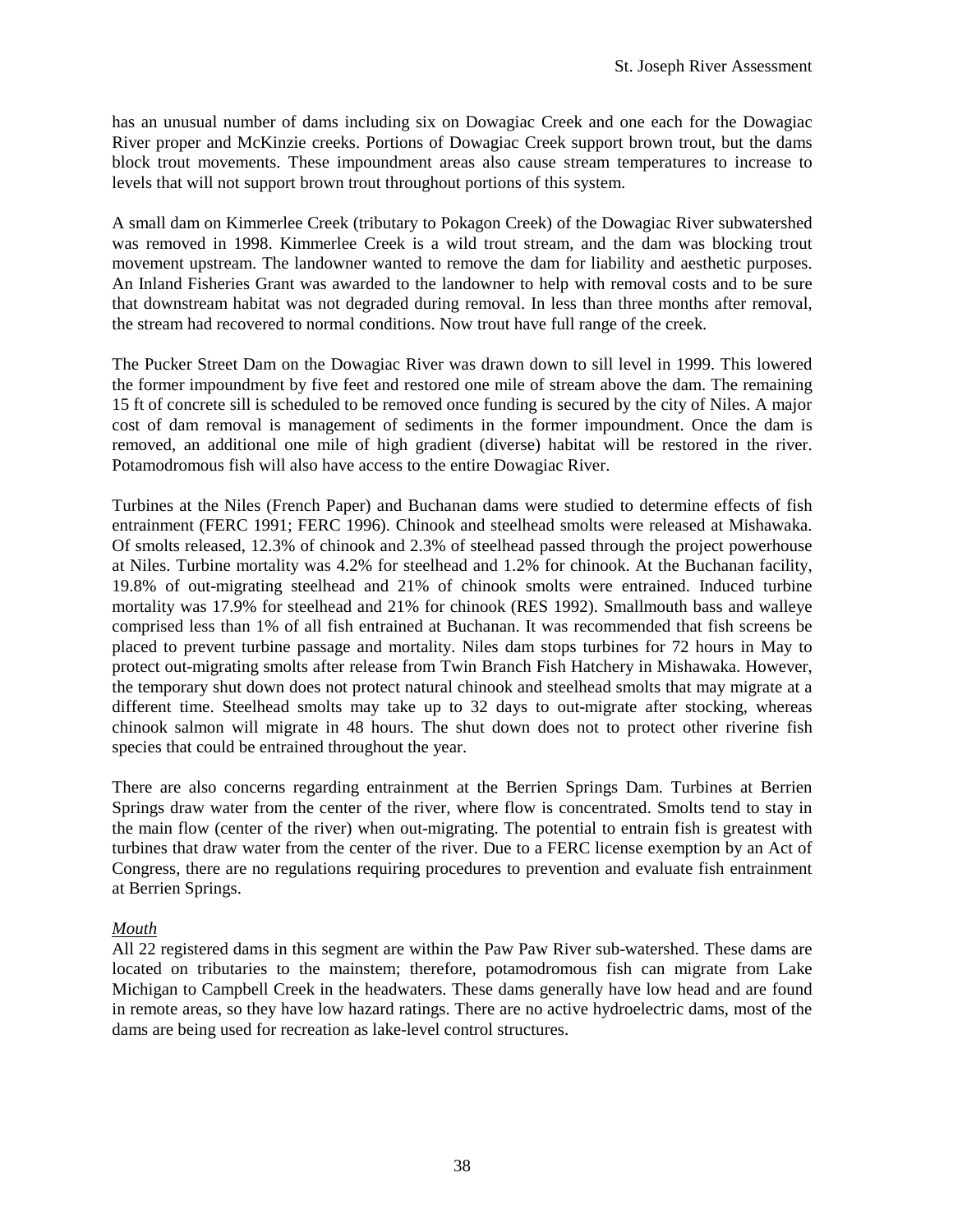# **Soils and Land Use Patterns**

# *Soils*

Soil type is an important component of the hydrology and can also direct land use patterns in the watershed. Sandy soils typically lead to more groundwater flow to streams compared to less permeable clay soils. However, sandy soils are less fertile than loamy soils. General soil maps are available for each county in Michigan and Indiana. Soils have also been described for the Elkhart River basin (USDA 1975). The soils in the St. Joseph River watershed consist of 81% loamy type (sandy, silty, or clay loams), which is similar to the Huron and Shiawassee rivers (Gooding 1995). Land use characteristics of the headwaters of the St. Joseph River have also been studied (Cummings 1978).

The St. Joseph River watershed is predominately outwash plains with many small end and ground moraine ridges. Land is gently to moderately sloping with sand and sandy loam soils. Drainage conditions are mostly well drained with variable areas from poorly to excessively well drained. Moderately well to well-drained portions of the outwash are used for agriculture, but poorly drained outwash deposits remain as swamp or marsh (Albert et al. 1986). The distribution of soils in the watershed has been mapped (Figure 26); however, this is a general description. For specific soil associations and distributions, review county soil survey maps that are available from soil and water conservation districts. In this assessment, soils have been lumped into three groups based on the composition of sand, loam, or clay as described below:

| Group | Soil type                                                   |
|-------|-------------------------------------------------------------|
| А     | sandy, loamy sand, or sandy loam                            |
| В     | silt loam or loam                                           |
|       | clay loam, silty clay loam, sandy clay, silty clay, or clay |

# *Headwaters*

The headwaters consist of coarse-textured end moraine ridges interspersed with deposits of outwash sand. Consequently a majority of the headwaters is made up of patches of Groups A and B soils. These soils are moderately well drained and are fertile for agriculture. There are some small pockets with Group C soils that have very slow infiltration rates and are found in old lake beds.

# *Upper*

The soils in the upper segment are similar to those in the headwaters and are made up of predominately Group A and B soils. There are more Group A soils because of gently to moderately sloping, coarse textured (sandy and sandy loam) drumlins, surrounded by narrow outwash channels. Swamps and marshes make up most of the poorly drained areas.

# *Middle*

Soils in the middle segment are mainly characterized by Group B soils but with a mixture of Group C. There are pockets of Group A soils within the Portage Creek and Rocky River sub-watersheds. Most of the Indiana drainage also consists of loamy soils. In low lying areas near Three Rivers and in several small areas in the Elkhart River basin, there are pockets of organic soils used for muck farming and peat mining.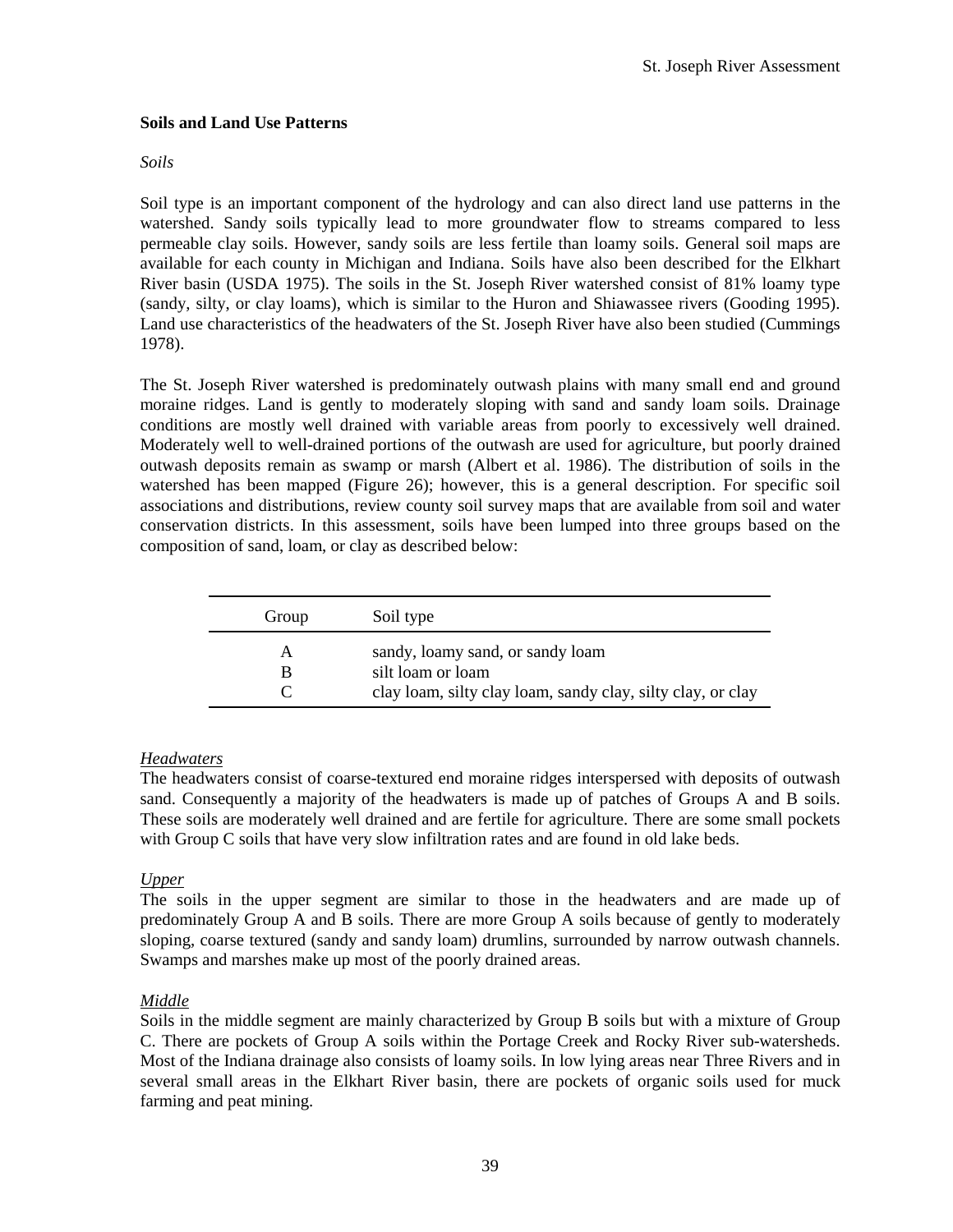# *Lower*

The lower segment consists of Group B soils with large areas of both Groups A and C soils. There are several small ground moraine ridges with outwash plains. There is also a long band of ice-contact (sand and gravel) and end-moraine ridges about 5 to 20 miles wide running through the middle of this segment from north to south. Agriculture occurs in the sandy loam areas with moderate to low slopes. Most of the ridges are too steep and dry for agricultural use. These areas are either forested or used for pasture. The shallow kettles support marshes and tamarack swamps. There is also a narrow band of Group C soils along the Dowagiac River that also consists of marshes and swamps.

# *Mouth*

Sandy lake plains cover most of the mouth segment with some steep, coastal sand dunes and end moraines. Most of the soils are Group A, but there are a fair number of Group C soils in low lying areas. Because of the moderated climate from Lake Michigan, orchards and vineyards are common in this area. The Paw Paw River basin is also made up of Group A soils with large areas of sand in the upper and middle sections but with more Group C soils and wetlands in the lowers section.

#### *Land Use*

Various forms of agriculture dominate land use in the St. Joseph River basin, with forested lands comprising the second most frequent land use (Table 7). Wetlands and urban areas make up smaller portions of the basin. Agricultural land use includes croplands (row and close-grown crops, hayfields, cultivated crops, horticulture), pasture, and fallow grasslands. Dominance of agriculture as a land use has significant affects on the St. Joseph River and its tributaries, including water withdrawals for irrigation, nutrient influx, and increased sediment loads (see **Water Quality**).

The St. Joseph River basin contains approximately 513,800 acres of Commercial Forest Land (CFL). Only about 5% of CFL is managed, and lack of current management or past mismanagement has decreased the value of the existing resource (USDA 1985). The elm-ash-soft maple type forest typically found along smaller streams and in wet areas composes 31% of the CFL acreage. Improper forest management can also lead to stream degradation through soil erosion and sedimentation, especially if buffer strips are not maintained.

There is one 85 acre State Forest in the basin, located in section 22 of Arlington Township in Van Buren County. It is used by state foresters for demonstrations of forestry management techniques and by local hunters. Michigan State University operates Russ Forest, a 500 acre forest in the Dowagiac River sub-watershed. It is managed in conjunction with the Kellogg Forest system for research, management demonstrations, and as a Cass County park. About 7,800 acres of forested state game area lands are managed by MDNR, Wildlife Division for multiple recreational uses. Management techniques employed to diversify forest habitat include clear-cutting, shelter woods, selection, and thinning.

Wetlands are critical to any river for floodwater control, groundwater recharge and discharge, water quality improvement, sediment entrapment, shoreline stabilization, fish and wildlife habitat, aquatic invertebrate production (fish food), and recreation. Wetlands make up 4.6% of the land area in the Michigan portion of the basin, and about 11.8% of the Indiana portion. Development in wetlands in Michigan is governed by Part 303, Wetland Protection, of the Natural Resource and Environmental Protection Acts of 1994 and Section 404 of the Clean Water Act, which regulate filling or draining of wetlands. Both Indiana and Michigan wetlands are threatened by draining, filling, irrigation from ponds dug in the wetlands, and high capacity wells located in wetland areas (IDNR 1987). Less than 3% of Indiana's and an unknown amount of Michigan's wetlands are protected under wetland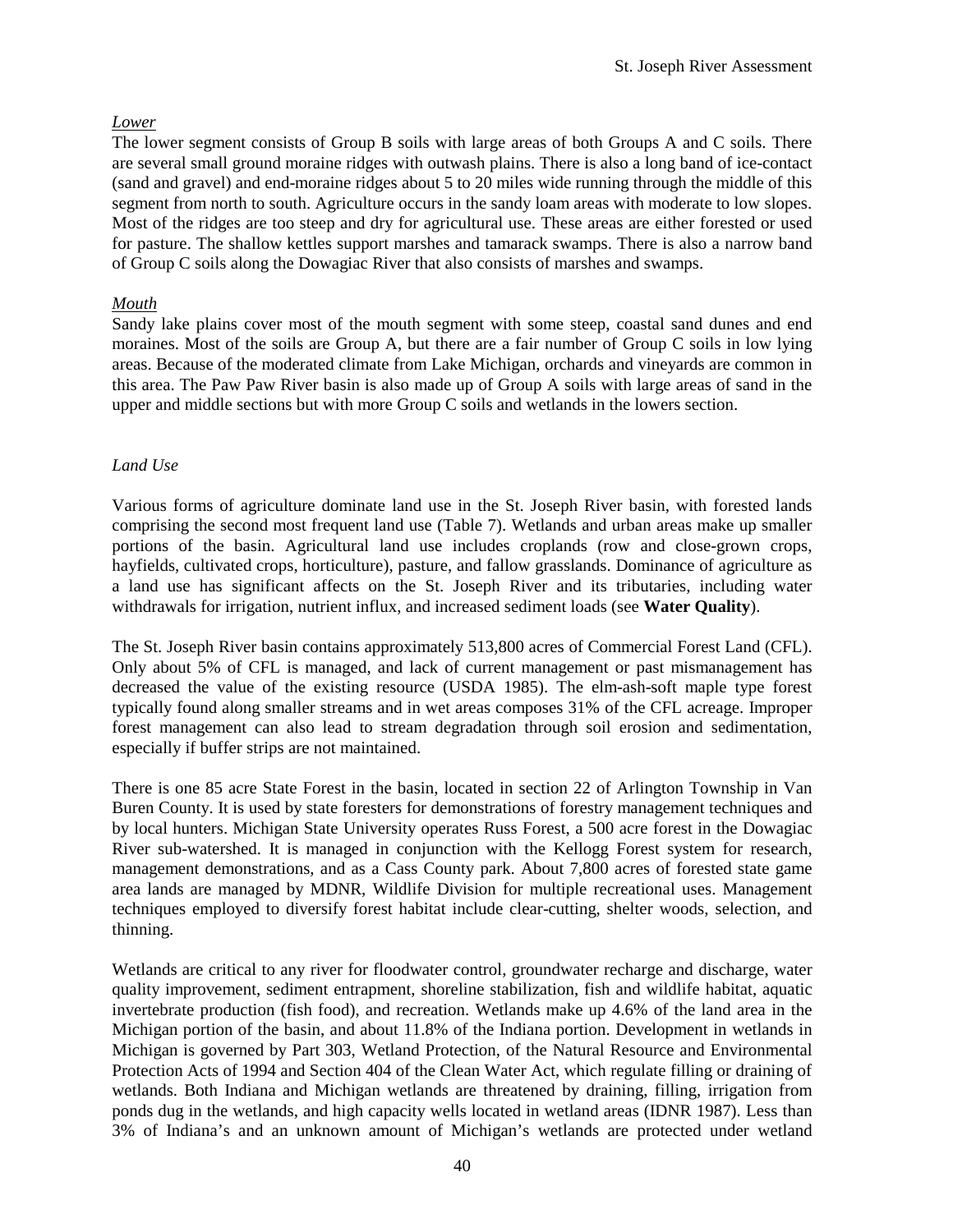conservation and nature preserves. The growth of the marina industry is also threatening critical wetlands in the lower St. Joseph River and Paw Paw River. MNDR, Fisheries Division encourages off-river basins for new marinas, with single outlets to the river, to protect wetlands.

Urban areas compose about 7.7% of the land area in the St. Joseph River basin. Most large cities in the basin are located along the mainstem, and many have significant affects on the water quality. There are several point and non-point sources of pollution in urban areas such as municipal and industrial wastes. Urbanized areas also increase the amount of impervious material in the watershed that can lead to flashy stream flows (see **Water Quality**).

There is a major concern for increased development pressure in the lower valley segment. Amtrak is working on a high-speed rail that would offer service from the city of Niles to Chicago. The estimated commute time is less than one hour. With lower market value of homes and land in southwest Michigan compared to Chicago, development of residential homes is expected to explode. Along with increased development comes an increase in impervious surfaces (roofs, parking lots, and roads) that could change the hydrology of streams. Groundwater fed streams could receive more runoff that would in turn increase water temperature and flashiness of flows. The lower segment has the highest density of coldwater streams in the watershed and this development pressure could jeopardize these. Programs should be supported to educate local land use planners to direct development to areas that reduce affects on critical groundwater recharge and discharge areas.

# *Bridges and Other Stream Crossings*

There are 2,541 bridges and other stream crossings of the St. Joseph River and tributaries, according to manual counts from county maps. General road crossings (bridges and culverts) make up 97% of these, whereas railway crossings only make up 3%. Bridges are defined by most road commissions as structures with width 20 feet or greater. Therefore, culverts are structures between 5 and 20 feet in width (Table 8). Smaller structures may be present in some sections of the basin, but data are not available on them.

Gravel road crossings are potential problem sites because of the amount of sediment that can wash off the road into streams. Crossings can also add sediment if approaches are not maintained or properly stabilized. Some bridges and railways crossings can also lead to stream bank erosion. Improperly designed bridges or culverts redirect channel flow and increase water velocities. Some may even cause flooding if too small for expected flood flows. Culverts and bridge pillars tend to become blocked with debris and can lead to flooding and erosion problems by restricting natural stream flow. This is especially true at multiple culvert crossings. Eaglin and Hubert (1993) reported that trout abundance had a negative relation with density of culverts. Culverts can be physical barriers to fish passage because of excessive water velocity at the crossings or because improper placement and erosion downstream of the culvert results in a "perched" culvert. Culverts can also become behavioral barriers to fish because culverts are generally long dark tubes that fish are reluctant to enter. Hundreds of these crossings exist in the basin.

Through the MDEQ construction permits process, problems with crossings are being addressed when replacement of crossing becomes necessary. Fisheries Division routinely requests that bridges be used in lieu of culverts, and believes that wooden bridges are the best choice. The St. Joseph County Road Commission has been a leader in using wooden bridges in the basin, and several other counties are beginning to follow suit.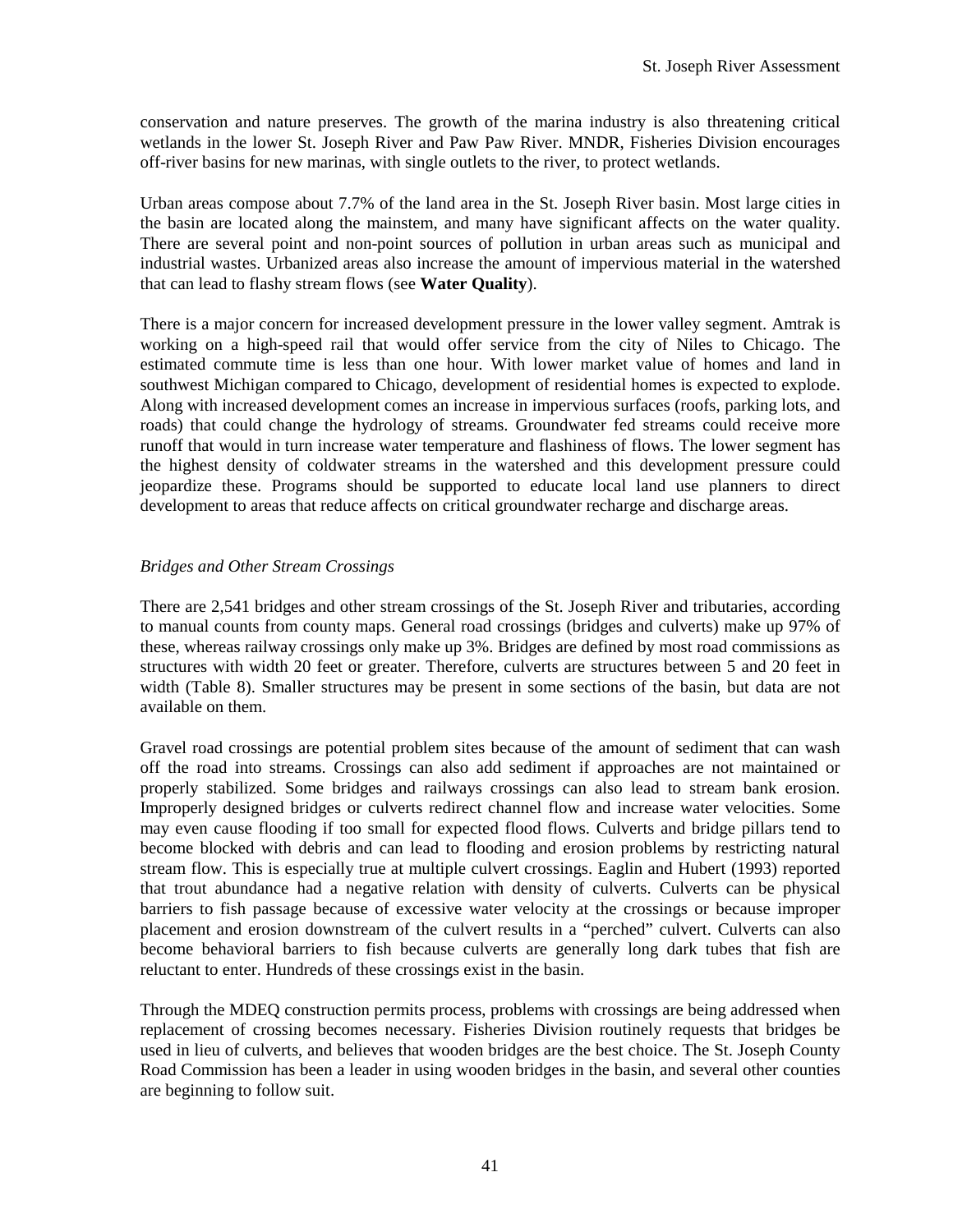Inventories of stream bank erosion at bridge sites are not routinely maintained by any agency. The watershed studies conducted by soil conservation districts identify some erosion sites within watersheds. For example, the Christiana Creek study (Stamm and Bowman 1990) identified 10 significant sources of roadside erosion in this watershed, and 10 were identified within the Dowagiac River watershed (Brennan and Stamm 1991).

Abandonment of road and especially railway bridges are a major concern. As these structures deteriorate, banks will begin to cave and eventually bridge structures will fail completely. Streams will be forced to cut new channels through large amounts of sediment. With railway bridges, dams could be created because of the large amounts of coarse material used to build railroad grades and crossings.

Submerged crossings (pipelines) are usually less evident unless erosion of the stream bottom has exposed them. The number and location of submerged crossings in the St. Joseph River watershed are unknown. Depending on diameter and amount of pipe exposed in a stream channel, some crossings can act as low head dams or catch debris. Sometimes pipes can be exposed enough to prevent navigation. Installation of submerged crossings can be a major source of sedimentation to a stream. Through Part 301 of the Natural Resources and Environmental Protection Act (1994 PA 451), proposed crossings are reviewed to ensure that proper techniques are used to minimize stream degradation. Erosion control and bank stabilization measures as well as boring techniques have limited sedimentation at new crossings.

# **Water Quality**

#### *Overview*

Water quality in the St. Joseph River basin is influenced by many human uses of land and water including agriculture, industry, and suburban development. Water quality is evaluated in terms of use of water for: public drinking supplies, irrigation and industry, recreational body contact, and its ability to sustain aquatic life. Waters of the state designated as trout streams by the Director of MDNR (Table 9) have more stringent dissolved oxygen and temperature standards to protected coldwater fish. State and Federal laws have been developed to protect water quality for a variety of given uses (MDNR 1986). Regulatory agencies monitor river water quality and water uses in a basin to ensure standards are met, to determine compliance with the law, and to document water quality conditions in the basin. MDEQ, SWQD is the lead regulatory agency for water quality in Michigan, and in Indiana the Department of Environmental Management (IDEM) is the lead agency.

The St. Joseph River in Michigan and Indiana up to the Twin Branch dam (East of Mishawaka) is designated as a migratory route for anadromous salmonids and is protected for that purpose. Permitted discharges may not increase water temperature or decrease dissolved oxygen content to the degree that migrations would be adversely affected (Table 10). There are six areas on the mainstem and numerous tributaries that are not attaining this designated use (Table 11).

The St. Joseph River basin has historically suffered from poor water quality due to unregulated discharges by industries and municipalities. Water quality in the basin is now considered good, and virtually all point source discharges are regulated. Major effects on water quality are combined sewer overflows (CSOs), nonpoint source flows, and adjacent sites of contamination.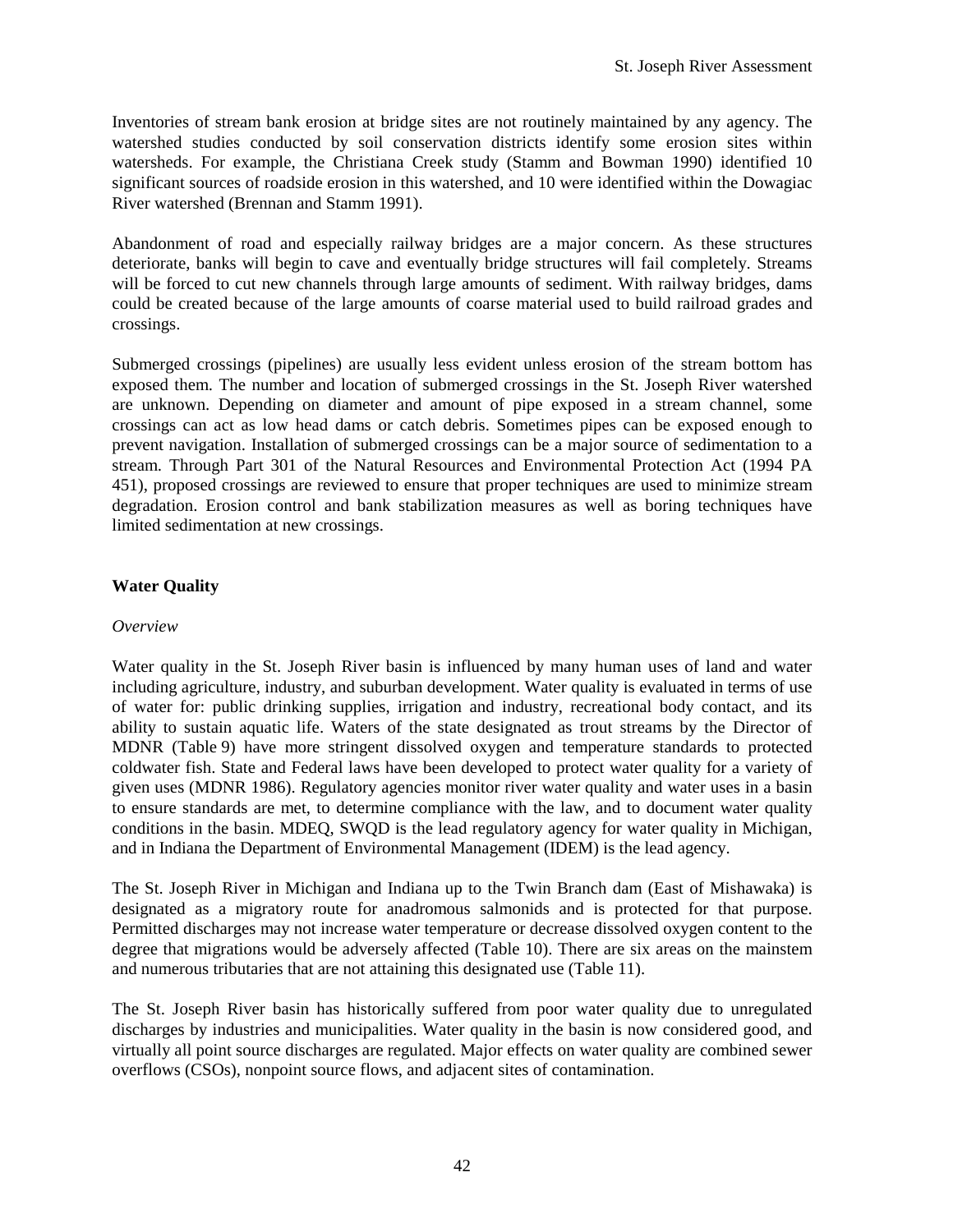# *Combined Sewer Overflows*

CSOs are the most serious on-going point source impairment to water quality in the basin. Combined sewers are designed to transport both sanitary sewage and storm water runoff. During wet weather events, when flows exceed the storm water capacity of the sewer; sewage, industrial wastes, and storm water overflow into surface waters. Some overflows also occur during dry weather if treatment plants exceed capacity or lines are blocked. These discharges can increase bacterial counts and nutrient loading. Increase in bacteria can temporarily deplete concentrations of oxygen in the water through biological oxygen demand. Short term pH changes also can result. Increased turbidity and sedimentation from CSOs can negatively affect invertebrate populations.

These overflows are considered a public health threat; therefore, several communities have begun to address this problem. Retention basins can be constructed to collect initial releases and can remove some sediments and contaminants. Sewer separation will eliminate discharges of untreated sewage by providing separate storm sewers for rain events. These projects, along with increased capacity at treatment plants and improvements to lift stations and collection systems, should reduce the volume of diluted sewage that reaches the river. This will significantly improve water quality but will not eliminate all CSO discharges to the river (T. Rarick personal communication, IDEM,). Indiana has a "CSO Working Group" that is finalizing a CSO strategy for their state, which will make it possible to determine specific actions needed to eliminate continuing downstream bacterial violations.

# *Point Source Pollution*

There are 221 industrial discharges to surface waters in the St. Joseph River basin (Table 12). These discharges are permitted through the National Pollution Discharge Elimination System (NPDES), which regulates discharges to surface waters. Many investigations have been conducted to evaluate affects that industrial discharges have on water quality and to assist in developing new standards for industrial and municipal water use permits. These effects are commonly referred to as point source pollution, because the source of the pollutants is distinct.

Discharges to the St. Joseph River include effluent from municipalities: wastewater treatment plants, water treatment facilities, storm sewers, and CSOs; industrial discharges: contact and non-contact cooling waters, process wastewater, sanitary wastewater, groundwater remediation sites; and miscellaneous discharges from trailer parks, campgrounds, and highway rest areas. Permits issued to these dischargers contain limits for parameters of concern (metals, organics, dissolved oxygen (DO), carbonaceous biochemical oxygen demand, solids, nutrients, oil and grease, temperature, and chlorine) and are specific to each discharge. Limits for these parameters are based on the assimilative capacity of the receiving water and may incorporate mixing zones in rivers. Permits are issued for five years, and are reviewed by SWQD staff before being reissued. Permits in the St. Joseph River basin were reviewed in 1997 except those in the Paw Paw River sub-watershed that were reviewed in 1996. In general, permitted dischargers are in compliance with specified limits in both Michigan and Indiana.

# *Nonpoint Source Pollution*

A nonpoint source is a pollutant that does not originate from a specific point and enters surface water through atmospheric deposition or water transport. Nonpoint source pollution is contamination made up of sediments, nutrients, bacteria, organic chemicals, or other inorganic chemicals including metals. Sources of these pollutants include: agricultural fields, livestock feedlots, surface runoff from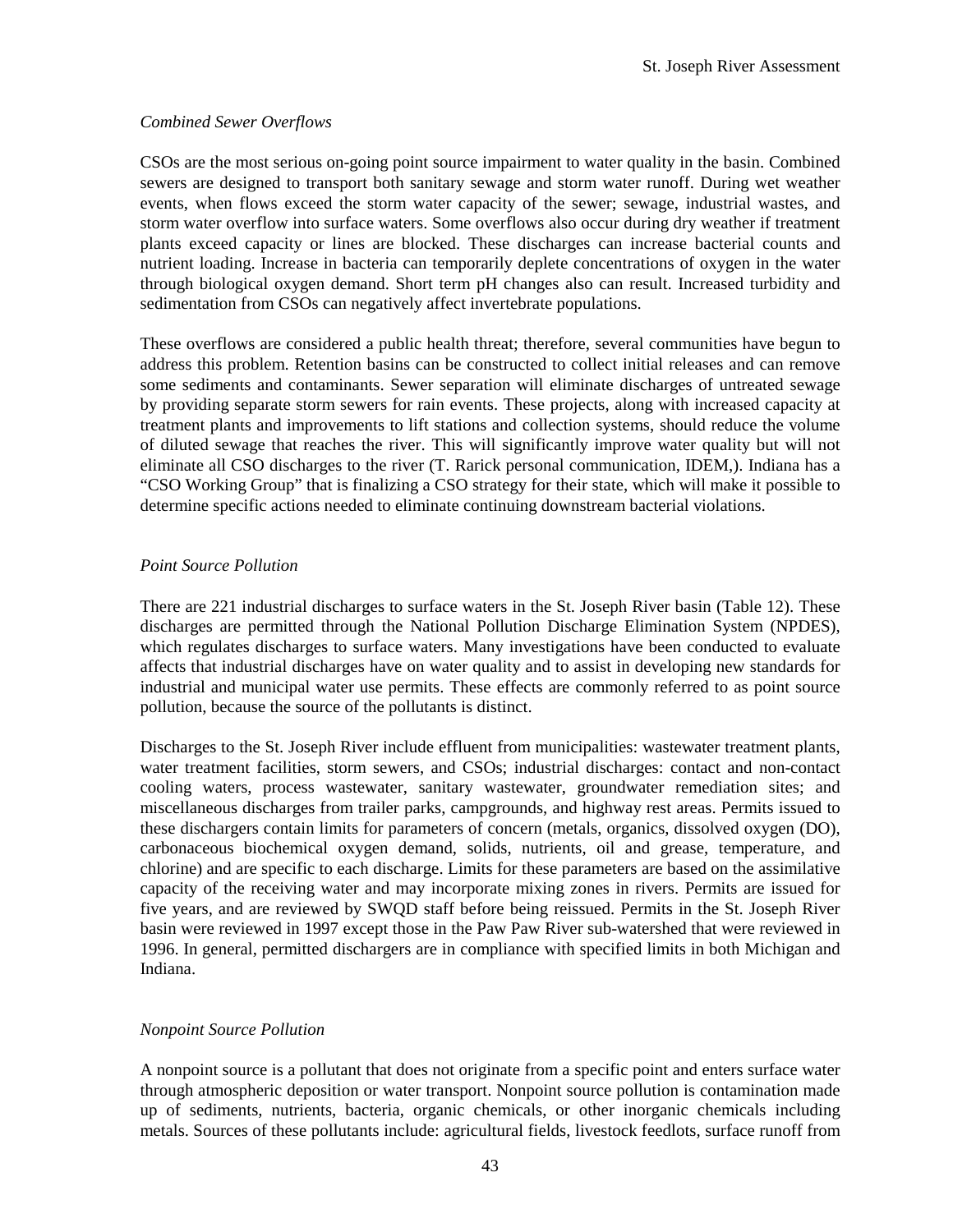construction sites, parking lots, urban streets, uncontrolled septic seepage, groundwater contamination, open dumps, industrial sites, and inadvertent chemical spills.

Many pollutants from these nonpoint sources use oxygen during their breakdown process. This can limit or even eliminate oxygen needed by fish and other aquatic organisms. Nutrients can lead to excessive aquatic vegetation growth that can further deplete oxygen concentrations through decay and bacterial respiration. Metals, pesticides, and other toxics can accumulate in the aquatic food chain and may have harmful effects on fish or lead to consumption advisories for anglers. Increased sedimentation can limit fish and macroinvertebrate habitat by covering gravel riffles and filling pools.

Agriculture is the largest source of nonpoint source pollution contributing nutrients and sediments. Studies have been conducted on several subwatersheds to determine types of nonpoint pollutants, develop background data for future studies, and identify possible solutions to these problems (Fishbeck et al. 1989; MAS Technology Corporation 1991; Stamm and Bowman 1990; Brennan and Stamm 1991). The Sauk Trails Resource Conservation and Development Area council and the Southwestern Michigan Commission (Stamm and Bowen 1990; Brennan and Stamm 1991) developed nonpoint source pollution control plans for the upper Dowagiac River and Christiana Creek. Similar plans were written and are being implemented for the Sauk-Coldwater rivers (Porter 1996), the Nottawa Creek Watershed (Williams 1998), and the Donnel Lake Watershed (Ervin et al. 1994; Kehew et al. 1994). These plans address primarily agricultural nonpoint source problems and some stream bank and roadside erosion problems. They recommend Best Management Practices to control problems.

A different type of nonpoint source pollution control project was initiated by the Marble Lake Chain Association in Branch County (Warbach et al. 1990). A watershed study determined that two tributaries entering the lake chain contributed significant amounts of nutrients and sediments to the lakes. As part of a larger lake improvement project, sediment basins were constructed in these two streams to remove sediments, and wetlands will be established in these stream basins to promote filtration and phosphorus uptake.

Construction activities can also be a source of nonpoint pollution along rivers. MDEQ, Land and Water Management and Surface Water Quality divisions and IDEM regulate construction activities adjacent to waterways and in floodplains. The biggest threat to the basin from construction activities is sedimentation from uncontrolled runoff. Erosion control permits are required under Part 91 of the Michigan Natural Resources and Environmental Quality Protection Act (1994 PA 451) and 327 of the Indiana Administrative Code 15-5 (Rule 5), but too often local administrators of the law do not enforce permit conditions, do not monitor construction, or work is simply done without required permits.

#### *Storm Water Control*

Storm water sewers collect both point and nonpoint sources of pollution and discharge them to the river. These discharges typically have high chloride concentrations, high nutrient and sediment loads, and can increase biological oxygen demand in the receiving stream. They also contribute oils, grease, and tars from roadways. Because storm water sewers usually drain large paved areas, during storm events they can contribute a significant portion of the flow in some small streams for a short time. This can have short-term affects on aquatic communities in these streams and may develop into longterm effects. Increased discharges from several small streams can also have cumulative effects by increasing flows to larger receiving rivers. NPDES are permitted for storm water discharges where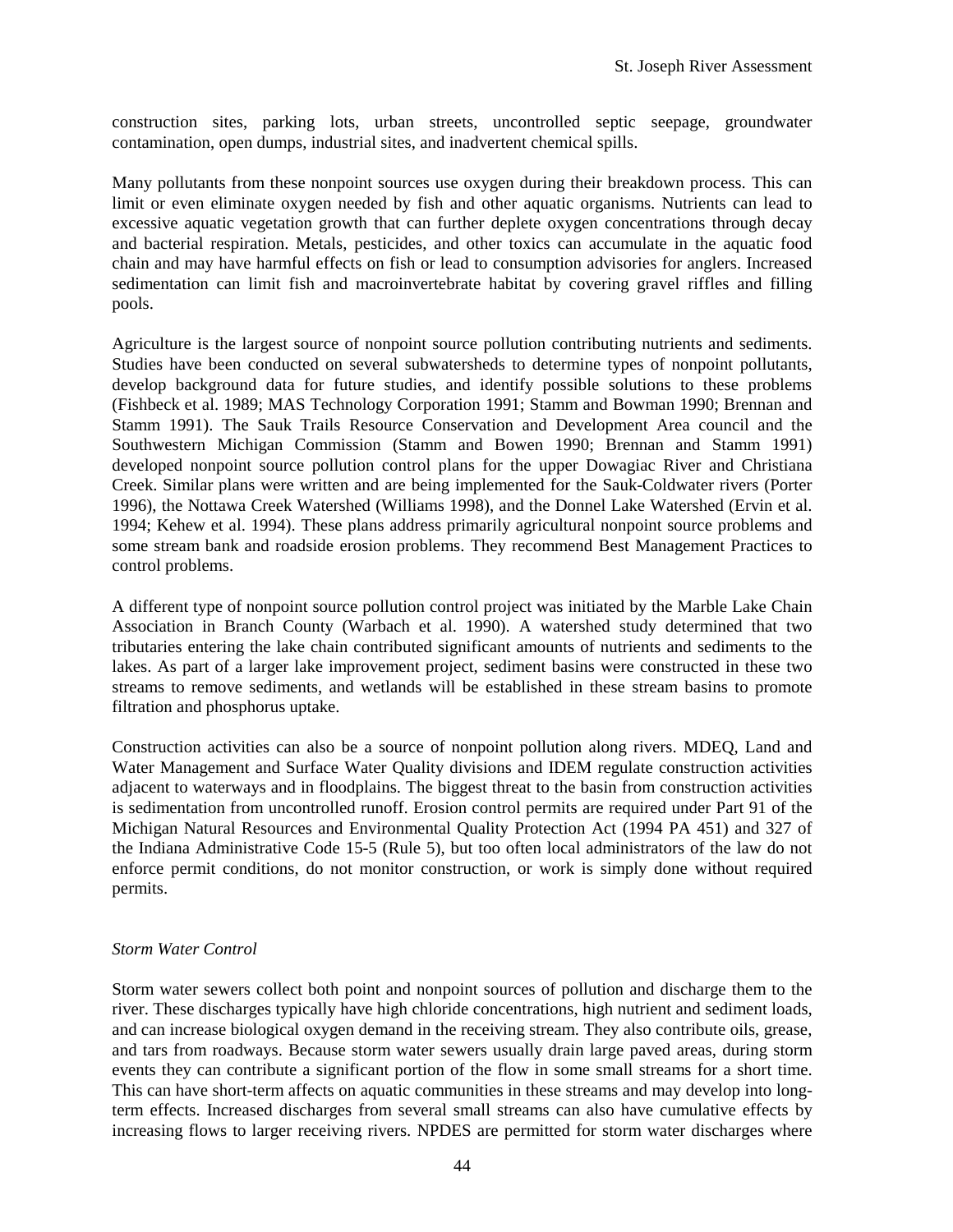large municipalities and industrial activities exist. There are 173 permitted industrial storm water discharges in Michigan within the St. Joseph River watershed (Table 13).

#### *Sites of Environmental Contamination (Part 201 Sites)*

MDEQ, Environmental Response Division, has identified 183 sites of environmental contamination within the Michigan portion of the St. Joseph River watershed as of 1995 (Table 14). These sites are regulated under Part 201 of the Natural Resources and Environmental Protection Act, 1994 PA 451. This act provides for identification of contamination, any potentially responsible parties, a risk assessment, evaluation, and cleanup of these sites. Many of these sites have the potential to contaminate groundwater and consist of leaking underground storage tanks, spills of waste products from industries, leaking solid waste management facilities, or improperly constructed wastewater treatment facilities. Effects from these sites are unclear since contaminants are released slowly, erratically, and seasonally. Long-term monitoring is required to assess any effects to the system. Cleanup has begun at several of these sites, but it will take many years to complete. Some of the cleanups will result in a discharge of treated groundwater to surface waters, under a NPDES permit. There is the potential for traces of contaminates to be discharged into the St. Joseph River system.

Groundwater contamination in Indiana is regulated under Indiana Ground Water Protection Act of 1989 (IC 13-7-26-7) (IDEM 1996). Under this act, Indiana has designated improvement and protection of groundwater resources as a priority. Major contaminant sources affecting groundwater have been listed for all hydrogeologic settings in the state. These settings are characterized by their sensitivity to groundwater contamination (Fleming 1995). A major portion of the watershed is within the St. Joseph and Elkhart rivers outwash plain hydrogeologic setting. There are 1,052 sites of contamination within this setting (Table 15). There are more sites in Indiana than listed under Michigan's Part 201 sites, because Indiana includes injection wells as a source to groundwater contamination.

The state of Indiana is ahead of Michigan in their groundwater research and protection. IDNR, Division of Water has thoroughly studied the hydrologic characteristics of major aquifer systems in the St. Joseph River basin (IDNR 1987). These characteristics can be used to identify aquifers at high risk of contamination. Aquifer studies in Michigan are limited to isolated projects by MDEQ, Geological Survey Division, and local universities. Indiana is also a leader in groundwater protection. The Indiana Ground Water Protection Act of 1989 (IC 13-7-26-7) established a groundwater task force to formulate a strategy for groundwater protection and education. In 1995, a wellhead protection program was established to protect public water supplies from contamination. The Geological Survey Division in Michigan needs to develop similar groundwater research to create baseline data and protection.

There are 54 sites (Table 16) within the basin that are listed under the Comprehensive Environmental Response Compensation and Liability Act of 1980 as amended (CERCLA) and Remedial Actions (Superfund Act of 1980). The United States Environmental Protection Agency administers this act. Its purpose is to identify and prioritize contaminated sites as well as establishing plans and funding for contaminant removals.

#### *Irrigation and Water Use*

Another effect on groundwater and streams is water use for irrigation. Irrigation is common practice in the St. Joseph River basin. Bedell and Van Til (1979) found that 85.5% of the irrigated water use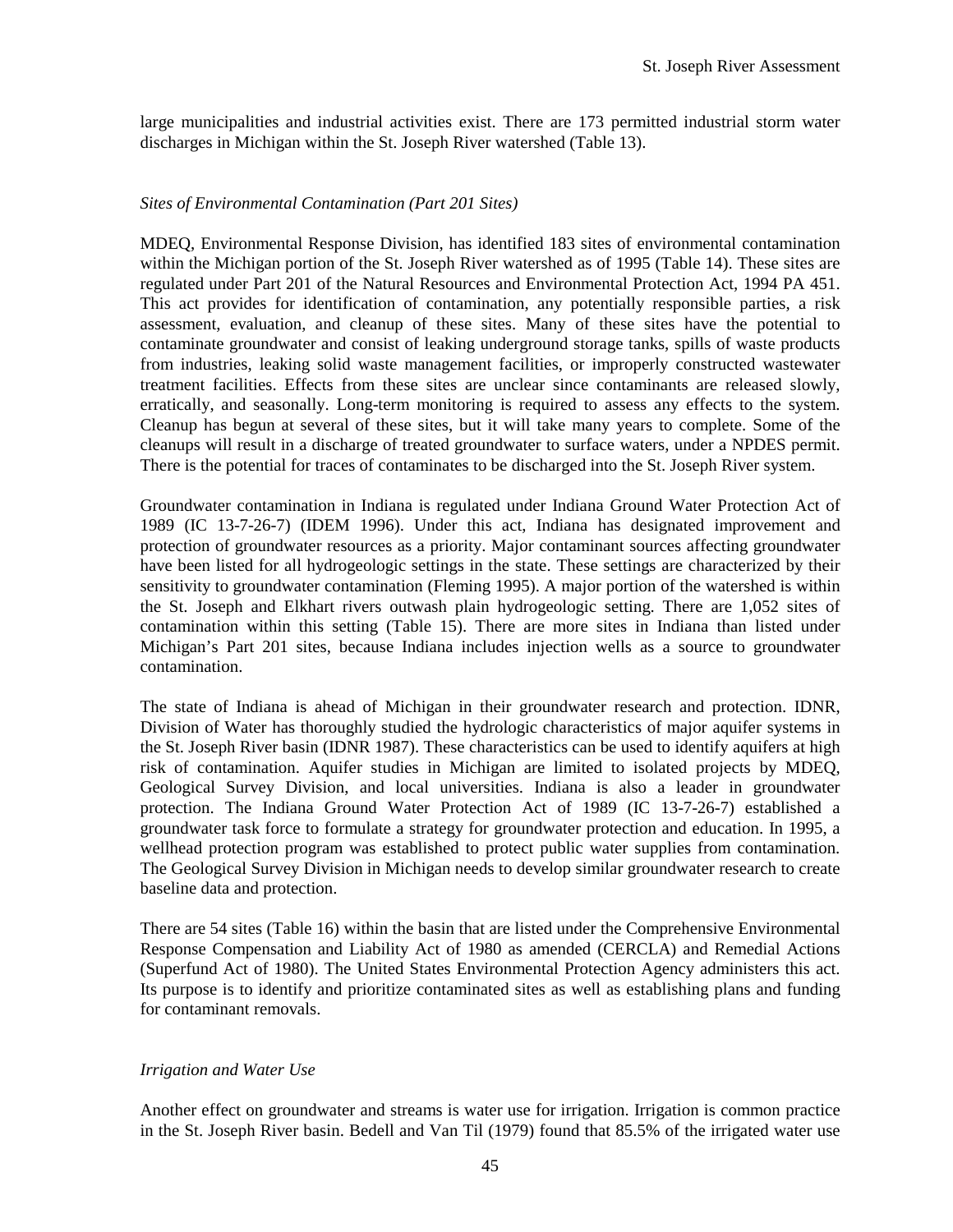in Michigan in 1977 was for agriculture. Other uses of irrigated water included recreational (9.2%), commercial (4.4%), and miscellaneous use (0.9%). In Indiana, registered irrigators reported using a total of 20.2 MGD (million gallons per day) in 1985, with 11.8 MGD coming from groundwater and 8.4 MGD from surface waters (IDNR 1987). This is only five percent of the amount that registered irrigators are allowed to use in Indiana, so the potential exists for further increases in the amount of water used for irrigation in the area.

Van Buren, St. Joseph, Berrien, and Branch counties were the top four counties in Michigan for number of irrigators and irrigated acres in 1977 (Bedell and Van Til 1979). Irrigation is used more in southwest Michigan because of the well drained character of the sandy loam soils and the availability of groundwater. In Branch and St. Joseph counties, irrigation is used to increase yields of row crops by increasing soil moisture when needed. The specialty crop and fruit growers in Berrien and Van Buren counties also use irrigation to increase yields and for protection against frost.

There has been a significant increase in the number of irrigated acres in Michigan during the last few decades, and this trend is expected to increase in most Michigan counties and several of the largely agricultural Indiana counties. Water use for irrigation is especially significant considering the high consumptive losses. At least 90% of the water used for irrigation is lost through evapotranspiration (Bedell and Van Til 1979). Effects of irrigation are especially critical during summer low flow periods, when aquatic habitats are stressed. Direct withdrawals from streams have the most direct effect, reducing amount of habitat available and magnifying effects of sedimentation and pollution. Wells that tap groundwater reserves can also have long-term effects on streams, possibly affecting groundwater discharge to streams. Most irrigators in the St. Joseph River basin use wells, but some surface water withdrawals exist on smaller tributaries. Irrigators have been known to illegally dam small streams to increase water depth for more efficient pumping. Leaching of nitrates and other byproducts of fertilizers to groundwater is a problem in several heavily irrigated portions of the basin, resulting in contamination of drinking water wells. Irrigation in summer months saturates soils and increases runoff peaks during summer storm events.

Industrial water users in Michigan are not required to report water withdrawals to the state, so the total amount of water used by industry is unknown. Surface and groundwater withdrawals in Indiana reached over 100 MGD (million gallons per day) in 1985 (IDNR 1987). The amount of water consumed by registered users (those capable of withdrawing 100,000 gallons per day) reached 90.5 mgd in 1985. These users would withdraw over 700 MGD if operating at capacity. Water use by non-registered wells, including domestic wells and livestock operations, totaled 18.7 MGD.

There are no municipal water withdrawals from surface water in the basin; all municipal withdrawals are from groundwater sources and the Great Lakes (Bedell 1982). As a group, municipalities in the St. Joseph River basin are the fourth largest users of water from non-Great Lakes sources in Michigan. It is unknown if groundwater extracted for municipal use has an affect on streams in the basin. There are no withdrawals from surface waters for thermoelectric power generation (Van Til and Scott 1986). Great Lakes water makes up the largest portion of water used for thermoelectric generation with a small portion coming from groundwater.

# *Dissolved Oxygen, Temperature, Nutrients, and Bacteria*

Chemical and physical characteristics of water, such as temperature and oxygen, are important parts of fish habitat. Physiologically, fish operate in certain temperature regimes that can be generally characterized into two categories - warmwater and coldwater. Warmwater species can be found in mean water temperatures greater than 70 °F (21 °C); whereas, coldwater species require mean water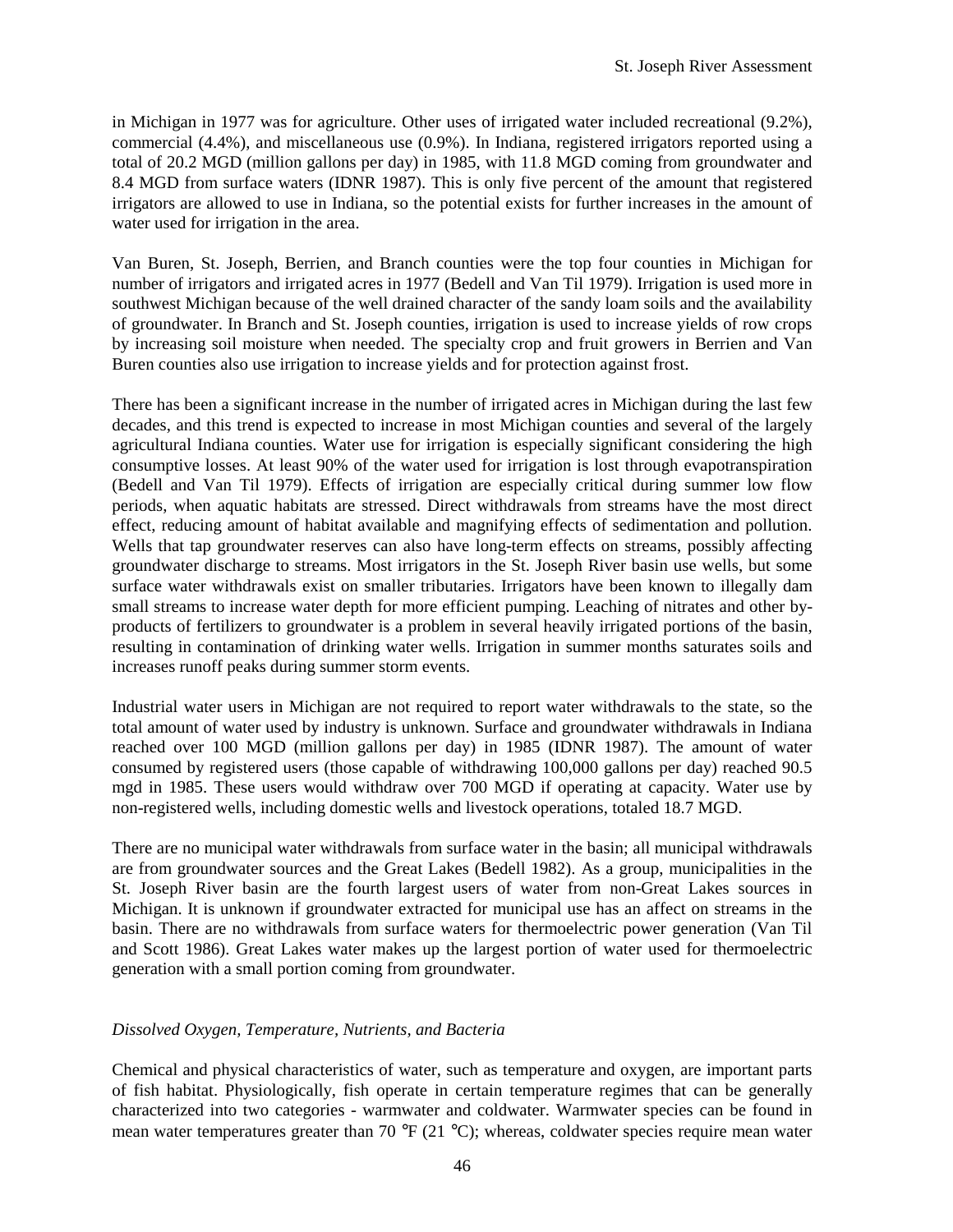temperatures below 70 °F (21 °C) during summer months. Further, most fish require moderate levels of dissolved oxygen in order to survive. Standards for DO and other parameters have been established to protect fish and other aquatic organisms. These standards are used when setting permit limits for discharges. Water quality standards for DO in warmwater streams is 5.0 ppm in Michigan and 4.0 ppm in Indiana (Table 10).

Stream temperature data have been collected by MDNR, MDEQ, IDNR, IDEM, and USGS for several tributaries, in the basin. These data show that the Dowagiac and Paw Paw rivers and several small St. Joseph River tributaries are coldwater streams with little variation in summer temperature (Table 17). This is consistent with the considerable groundwater flow to these streams which provides steady water flows. It is imperative that the temperature regimes of these coldwater streams remain undisturbed by human effects. Coldwater streams are rare in southern Michigan and northern Indiana and are important in maintaining the highly diverse biological community of the St. Joseph River basin and for trout fisheries.

The MDEQ conducted monthly water quality monitoring of the St. Joseph River at the mouth in the 1980s. Water samples were analyzed for temperature, DO, solids, chlorides, ions, and nutrients (MDNR 1983a). Organic contaminants, metals, and toxics were sampled less frequently. Data were stored in the US Environmental Protection Agency's STORET computer system. In Indiana, IDEM conducted monthly monitoring on the St. Joseph River at South Bend, Mishawaka and Bristol, the Elkhart River at Elkhart, and the Pigeon River at Mongo. These data and data from other rivers in the Indiana portion of the basin were also listed in STORET.

The Southwestern Michigan Commission (1990) summarized bacteriological studies in the lower St. Joseph River from the late 1970s to present, to document continuing problems of elevated fecal coliform levels from CSOs and agricultural runoff. The Berrien County Health Department has issued an open-ended public health warning advising against total body recreation in the mainstem from the State line downstream to Buchanan Dam. At the river mouth, the advisory includes Morrison Channel from the south side of the city of St. Joseph to the downstream end of Marina Island (Figure 27). IDEM has found continuing violations for whole body contact in the St. Joseph River downstream of Elkhart and in the Elkhart River.

#### *Sediment Contamination*

Recent water, sediment, and fish contaminant data were reviewed by MDEQ, Surface Water Quality Division to determine if the St. Joseph River should be designated by the International Joint Commission (IJC) as a Great Lakes Area of Concern (MDNR 1990a). These results were compared to IJC listing criteria, and restrictions to dredging matched the listing criteria. The sediments in the Benton Harbor turning basin are restricted to upland disposal, due to levels of some metals and organic constituents (MDNR 1987). Sediment PCB levels have been found to be less than detectable in 1982, but PCB levels in the water are higher than levels recommended by Michigan Water Quality Standards (0.02 ng/l). However, PCB levels detected are much lower than those in other rivers in the state with known sources of PCBs and are among the lowest levels found for Michigan rivers tributary to Lake Michigan. The MDNR recommended to the IJC that the river not be designated an Area of Concern, which was accepted by the IJC.

More recently, the IJC again proposed that the St. Joseph River be designated as an Area of Concern. A Lake Michigan tributary study documented that approximately 40% of the atrazine entering Lake Michigan was coming from the St. Joseph River (G. Warren, Environmental Protection Agency, personal communication). Atrazine is a herbicide commonly used in the production of corn. Atrazine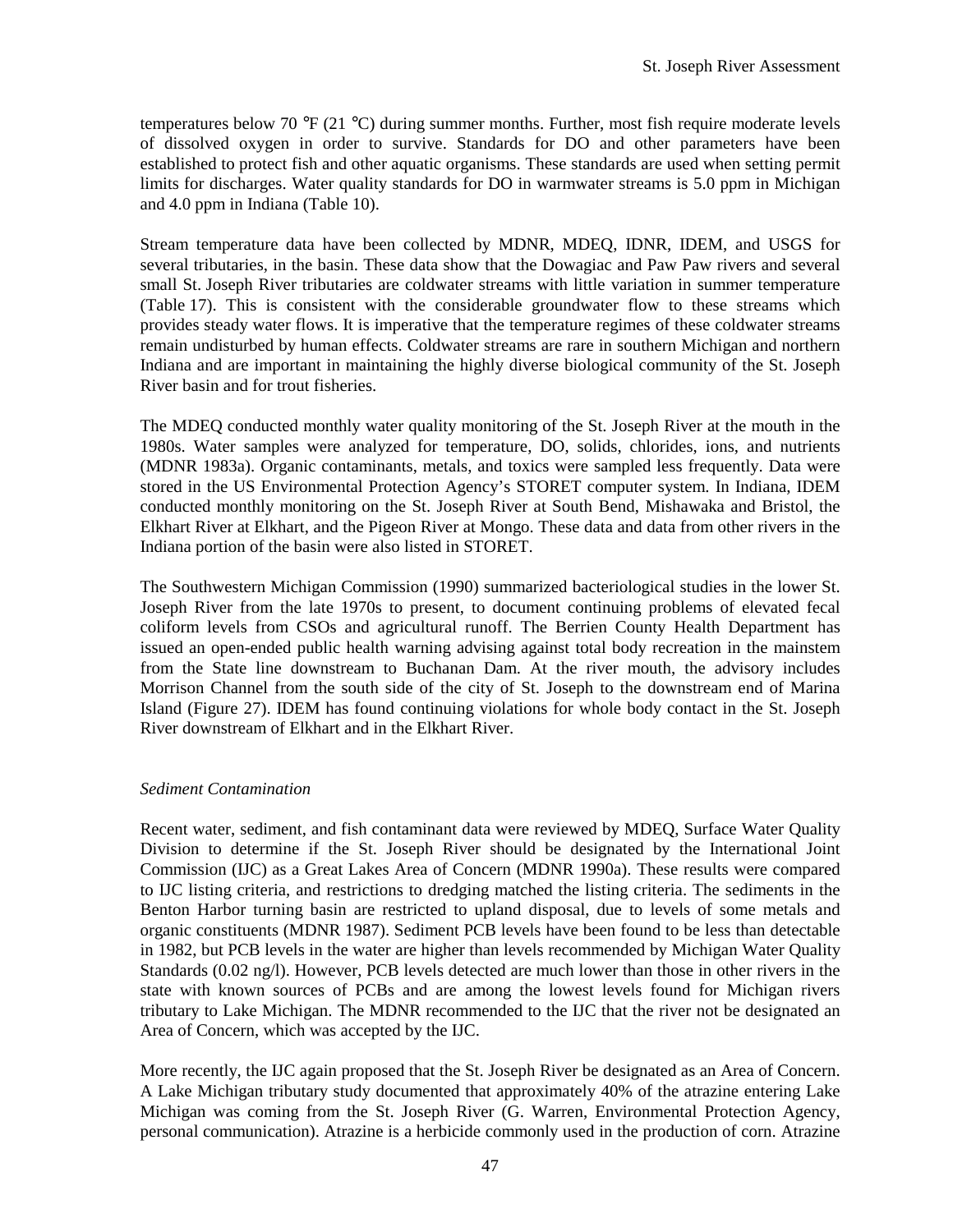typically bonds to clay particles and is delivered to streams through erosion from cornfields. In sandy soils, which are common in the St. Joseph River basin, atrazine can be directly delivered to streams very quickly because it does not bond to sand particles. MDEQ and IDEM are working on studies to identify subwatersheds with high concentrations of atrazine so programs can be implemented to reduce loading in the St. Joseph River. If atrazine loading can be reduced, the IJC may decline designating the river as an Area of Concern.

#### *Summary of River Segments*

#### *Headwaters*

The St. Joseph River is immediately influenced by human activities as it flows through Hillsdale. There are 10 NPDES and 20 storm water permits for the towns of Hillsdale, Jonesville, Litchfield, and Tekonsha. One Superfund site is located in Hillsdale, but its effects on the river are unknown. Most of the Part 201 sites (8) involve crude oil in underground storage tanks. The section between Hillsdale and Genesee Road has been in non-attainment of its designated use because of biological degradation and sedimentation. The water temperature is cool to warm with an average July temperature of 75 °F (24 °C).

#### *Upper*

This segment has fewer NPDES (7) and storm water (13) permits than the headwaters, but the number of Part 201 sites increases to 32. These contaminated sites involve a variety of pollutants from several municipalities and industries. Superfund sites include North Bronson Industrial and Universal Components in Bronson and Hawkins-Schafer Furniture Manufacturing in Union City. No effects to the river have been documented as a result of any of these contaminated sites.

The St. Joseph River remains cool with an average July temperature of 72 °F (22 °C) as it receives moderate amounts of groundwater. Lower Nottawa Creek and Coldwater Rivers are also characterized as cool to warm with average July temperatures of 74 °F (23 °C). Upper portions of Nottawa Creek, although variable, achieve cold enough temperatures to support stocked trout. Little data are available for the river segments immediately above and below impoundments. However, top-spill-over dams are known to increase downstream water temperatures and should be converted to bottom draws where possible. Shepherd (1975) reported warming effects below impoundments such as Union Lake that increased water temperatures as much as 4 °F.

Nottawa and Fisher creeks are not maintaining their designated uses due to biological degradation and sedimentation from nonpoint sources. Agricultural use increases in this segment contributing to a rise in nutrients. The mainstem, Coldwater River, and Nottawa Creek had autumn nitrate levels approaching 2.0 mg/l, which is about average for the basin. The source was assumed to be nonpoint because higher concentrations were observed when there was increased runoff to streams (Fishbeck et al. 1989).

# *Middle*

The St. Joseph River and tributaries flow through several municipalities, which explains the 112 NPDES permits issued within this section. The Elkhart River received 24% of permitted discharges, the St. Joseph River received 17%, and other tributaries received 59%. The Elkhart River was also permitted for 41 CSOs. Further, 41 storm water permits were issued in Michigan; most of these were in the cities of Three Rivers, Coldwater, and White Pigeon.

Young's Landfill in St. Joseph County is a Part 201 high priority site because of heavy metal and PCB contamination. There are also several underground storage sites that are being evaluated and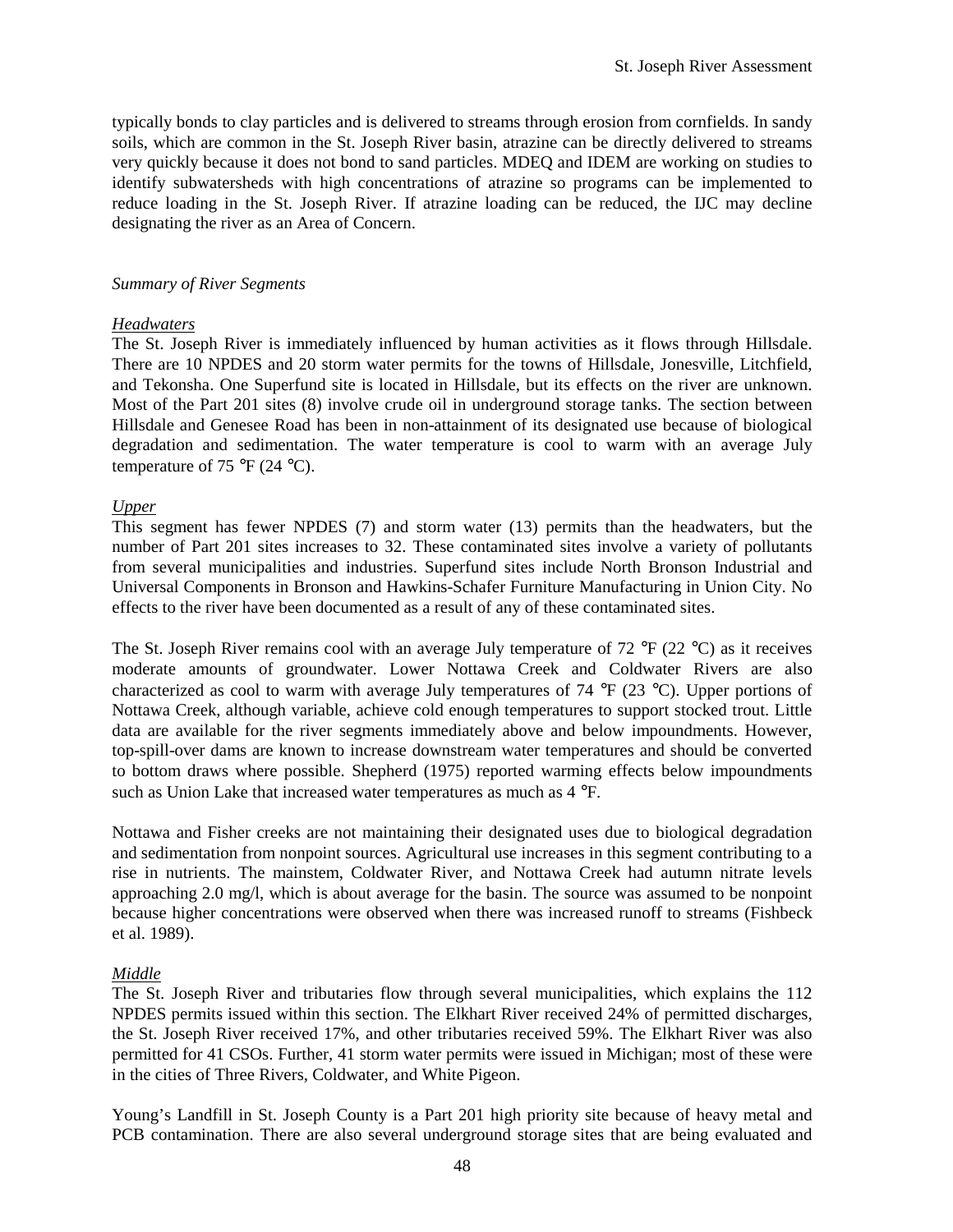cleaned up. Indiana has 12 high priority sites under the Resource Conservation and Recovery Act that are contaminated with volatile organic compounds and metals. There are also 211 leaking underground storage tanks within the St. Joseph and Elkhart Rivers outwash plains (Fleming 1995).

There are 38 sites not meeting designated uses and 71% of these involved high levels of bacteria known as *Escherichia coli* or *E. coli*. *E. coli* is a common organism found in the intestinal tract of humans and animals. It can be found in damp ambient temperature environments such as soil, vegetation, and untreated water. Most of the *E. coli* in the St. Joseph River basin comes from untreated sewage water or runoff from animal feed lots and pastures.

The Prairie River is not meeting its designated use as a trout stream because of dredging in Branch County that extended a quarter of a mile into St. Joseph County. This stream was widened, and riparian vegetation was removed resulting in an increase in stream temperature in an area that was supporting trout. In August of 1992, a fisheries survey near the town of Burr Oak indicated that stream temperatures had increased 9  $\degree$ F (from 68  $\degree$ F to 77  $\degree$ F) compared to past surveys and that habitat had been degraded from increased silt deposition.

Temperature for the St. Joseph River averages 77  $\rm{P}F$  (25  $\rm{^{\circ}C}$ ) for the month of July at Jacksonburg Road, 4 miles upstream of Mendon. Portions of Curtis and Pigeon creeks have summer temperatures below 70 °F (21 °C) and support stocked trout populations. Rocky River used to support trout, but sedimentation from nonpoint sources and increased stream temperatures have degraded habitat and reduced trout survival.

Pigeon River had elevated nitrate levels (over 2.0 mg/l) during fall sampling. Fishbeck et al. (1989) indicated that a nonpoint source such as agricultural runoff was probably the cause.

# *Lower*

There are 77 NPDES permits issued for this segment, and 25% of these directly enter the St. Joseph River. Most permits are for industries and municipal facilities within the cities of Mishawaka, South Bend, and Niles. Further, there are 41 storm water discharge permits issued by the State of Michigan and most of these are in the city of Niles. Indiana permits several CSOs for the cities of Elkhart (41), Mishawaka (17), and South Bend (44) that discharge to the St. Joseph River. In Michigan, the city of Niles has discharge authorization for 7 outfalls. The city has constructed retention basins to limit the frequency of overflow events. Farmers Creek, which is only about four miles long, receives five discharges near the city of Eau Claire.

CSOs and other municipal discharges are the cause for this entire segment of river to be failing to attain its designated use for body contact. The mainstem from Mishawaka to the mouth has restricted use because of pathogens and PCB contamination. Baugo, Farmers, and Eau Claire creeks have also not met their designated uses because of pathogens from untreated sewage.

Most of the Part 201 sites are for leaking underground storage tanks containing some form of petroleum product. Of the 21 Superfund sites, 13 are in the city of South Bend. Most sites are under preliminary assessments or site inspections, and no sites were on the national priority list.

Land use in this segment is primarily agricultural, and some streams are known to have excessive amounts of nutrients. The Dowagiac River and Baugo Creek have over 4.0 mg/l of nitrates in spring and fall samples. Baugo and Bowman creeks also have elevated phosphorous levels  $(0.20 \text{ mg/l})$ (Fishbeck et al. 1989). Some of the nutrients in Baugo Creek may be coming from a point source of untreated sewage.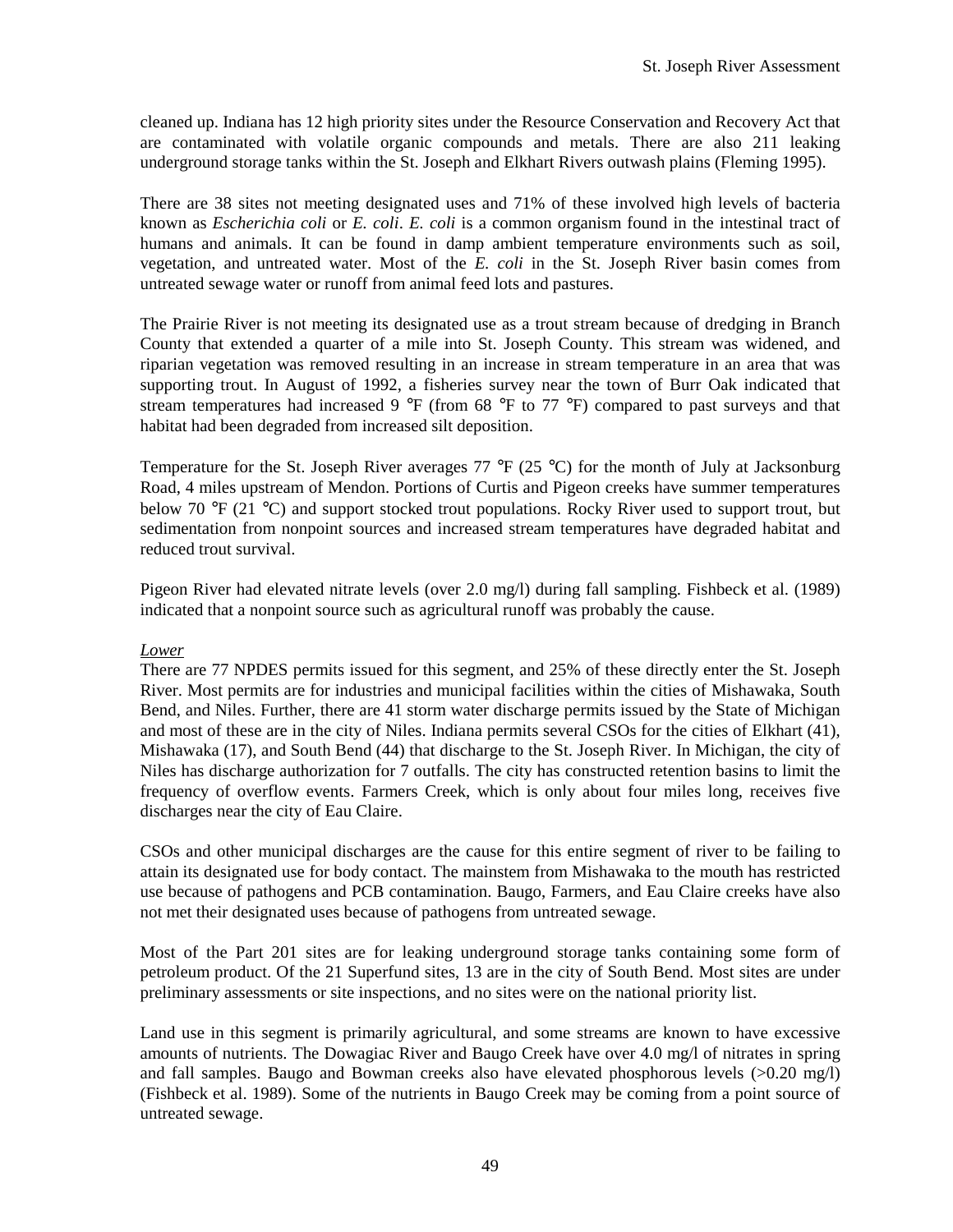In 1991, the St. Joseph River had a mean July temperature of 73.9 °F (23 °C) making it a high quality warmwater system. The water temperature of the St. Joseph River does not increase significantly in a downstream direction as in most southern Michigan rivers, because of groundwater inflows. Due to significant yields of groundwater to the river, this segment contains the most coldwater trout streams when compared to the rest of the watershed.

There are good thermal data on the Dowagiac River system due to extensive water temperature monitoring by MDNR, Fisheries Division. Portions of Dowagiac River, and Pokagon, Peavine, McKinzie, and Dowagiac creeks maintain cold summer temperatures and support self-sustaining trout populations. McKinzie Creek at Barron Lake Road and Dowagiac Creek at Goodenough and M62 have temperatures that exceed 70 °F (21 °C) because they are downstream of lakes or constructed impoundments.

#### *Mouth*

There are 34 NPDES permits issued for this last seven miles of river. The Paw Paw River receives 47% of the discharges, and the St. Joseph River in Benton Harbor and St. Joseph receives 21%. Of the 59 storm water permits, Ox Creek acquires 31% of the discharges. Only 20% of the storm water permits were issued for the St. Joseph River mainstem.

The Part 201 sites consist of mostly heavy metals, PCBs, and volatile organic compounds. This portion of Berrien County had the most sites in the highest priority category. Industries located in the lower basin filled large areas of wetlands and discharged process wastewater directly to the receiving streams. These fill areas contain elevated levels of PCBs, heavy metals, arsenic, mercury, oils, and other potentially toxic substances. These contaminants are detectable in the sediments of the Paw Paw River, Ox and Hickory creeks, and the lower St. Joseph River. Dredge spoils of the St. Joseph River harbor have been classified by EPA guidelines as extremely polluted and must be disposed of in confined upland facilities (Best 1985). Of the 10 Superfund sites, nine were in the Benton Harbor and St. Joseph area. Aircraft Components in Benton Harbor was the only site in the watershed on the National Priority list.

Hickory Creek had high levels of nitrates (3.8 mg/l), and Paw Paw River had high levels of phosphorous (1.8 mg/l) based on samples taken at their mouth (Fishbeck et al. 1989). Sedimentation is probably the largest cause of habitat degradation. Increased sand bedloads have been reported on the East (Dexter 1991a), North, and South branches of the Paw Paw River according to fishery survey reports.

Similar to the lower segment, the mouth and the Paw Paw River receive high groundwater inflows. There are 10 designated trout streams, most in the Paw Paw River system. Most of the tributaries are coldwater streams with summer temperatures averaging below 70 °F (21°C). The Paw Paw River near Hartford had a July mean temperature of 65 °F (18 °C) with a maximum daily fluctuation of 9 °F in 1992. Dexter (1991b) suggested that the Paw Paw River mainstem is a coolwater rather than a warmwater system based on the presence of burbot and mottled sculpins.

#### *Fish Contaminants*

Fish are a highly nutritious food that is enjoyed by many anglers. However, some species of fish in certain waters can accumulate and store contaminants in their body tissue. By eating these fish, some of these contaminants can be transferred to humans and can cause health risks. Therefore, fish contaminant advisories are posted for waters in Michigan and Indiana. Fish have been collected and analyzed for contaminants since 1980 through Michigan's Fish Contaminant Monitoring Program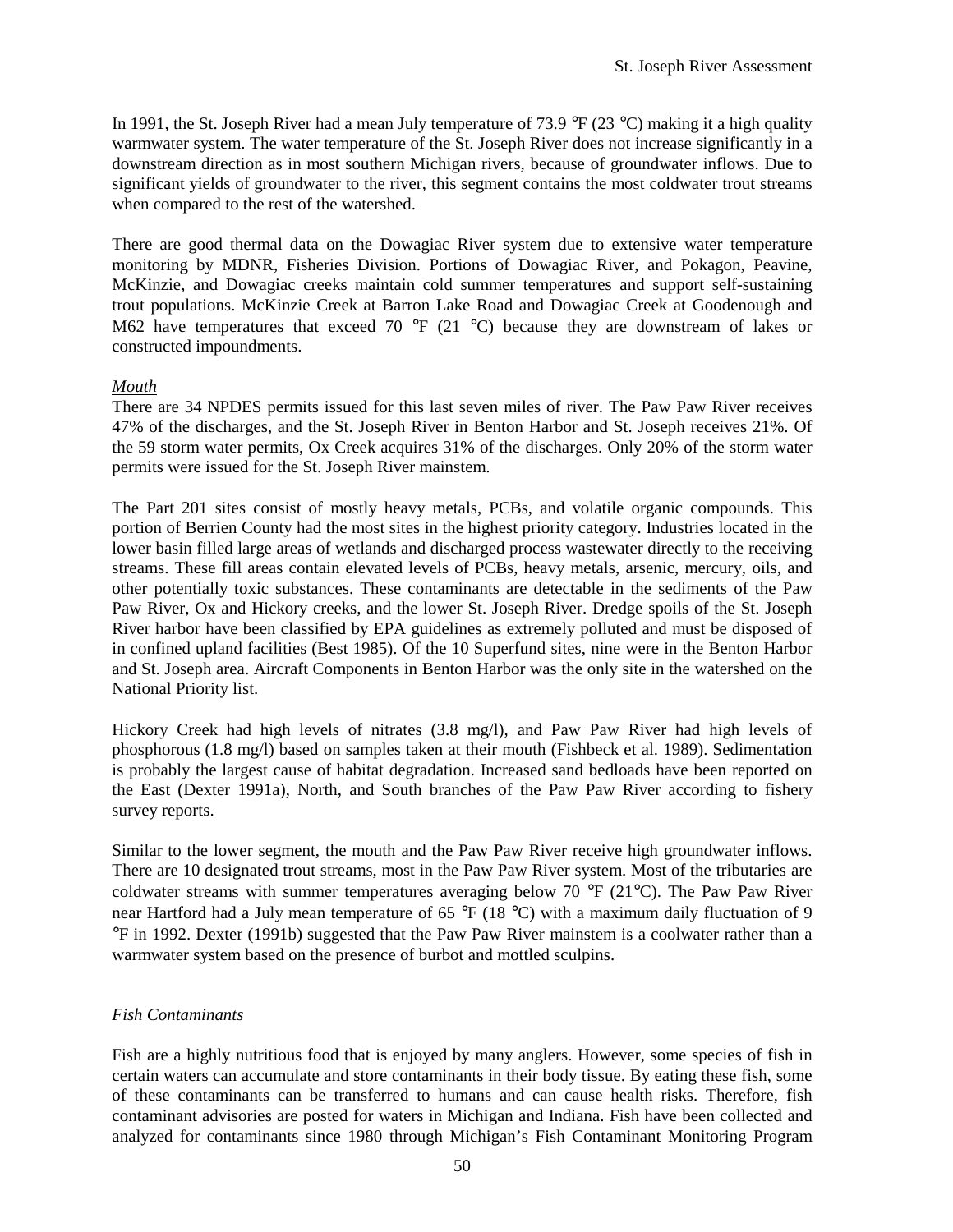(FCMP). FCMP is coordinated by MDEQ, SWQD, in cooperation with MDNR, Fisheries Division, Michigan Department of Community Health (MDCH), Michigan Department of Agriculture, and U.S. Environmental Protection Agency. The Indiana Fish Advisory has been in existence since 1972 and is developed with cooperation from IDNR, IDEM, and Indiana State Department of Health.

"The goals of FCMP are to: (1) evaluate whether fish contamination problems exist in specific surface waters; (2) identify spatial differences and temporal trends in the quality of Michigan's surface waters with respect to persistent, bioaccumulative chemicals; (3) evaluate whether existing pollution prevention, regulatory, and remedial programs are effectively eliminating or reducing chemical contamination in the aquatic environment; and (4) support the establishment or removal of public health sport fish consumption advisories by the MDCH" (MDEQ 1995).

The Michigan fish contaminant monitoring program consists of both fish collections from streams and caged fish studies. MDCH is responsible for establishing, modifying, and removing sport fish consumption advisories for Michigan's surface waters. Fish samples are analyzed for contaminates and compared to the fish consumption advisory trigger levels (Table 18). If concentrations of contaminates exceeds a trigger level, a consumption advisory is issued for that species and water body.

Caged fish studies in the St. Joseph River showed a slight decrease between 1989 and 1993 for levels of total chlordane, heptachlor, dieldrin and DDT and its metabolites DDE and DDD in fish held in the river mouth for 28 days (MDEQ 1995). All contaminants listed, including mercury levels, were below MDCH trigger levels.

Michigan has issued fish consumption advisories for carp and channel catfish in the Union Impoundment, for carp in Fawn and Dowagiac rivers, for walleye in the St. Joseph County section of the mainstem, and for carp, smallmouth bass, and walleye in the Berrien County portion of the mainstem, due to PCBs (Figure 28). Indiana has advisories listed for carp in Pigeon Creek and the mainstem below the town of Elkhart for PCBs and lead contamination. Indiana also has an advisory in all Indiana waters for carp over 15 inches in length due to PCBs. Most of the advisories limit consumption of contaminated fish to one meal per week for women and children.

Fish contaminant levels in Michigan are determined from edible portions of fish (skin-off fillets); levels in Indiana are determined from the whole fish. The source of PCBs in the St. Joseph River watershed is presently unknown. There are several Part 201 and Superfund sites that may be contributing to the problem. Fish could also be migrating into the river from Lake Michigan where there are known concentrations of this contaminant. In addition, there is an advisory on mercury for all inland lakes and reservoirs in Michigan. No one should eat more than one meal per week of rock bass, yellow perch, or crappie over nine inches or bass, walleye, northern pike, or muskellunge of any size. Mercury is an airborne pollutant that can contaminate lakes and reservoirs regardless of the environmental health of a watershed.

# *River Classification by Fisheries Division*

Fisheries Division classified water quality throughout Michigan in 1964 for the purpose of fishery management (Figure 29). This system has been useful in considering water quality with respect to stream temperature and fisheries use. Designations are: 1) top quality coldwater streams that are capable of supporting self-sustaining populations of trout; 2) second quality coldwater streams that contain significant trout populations maintained by stocking; 3) top quality warmwater streams that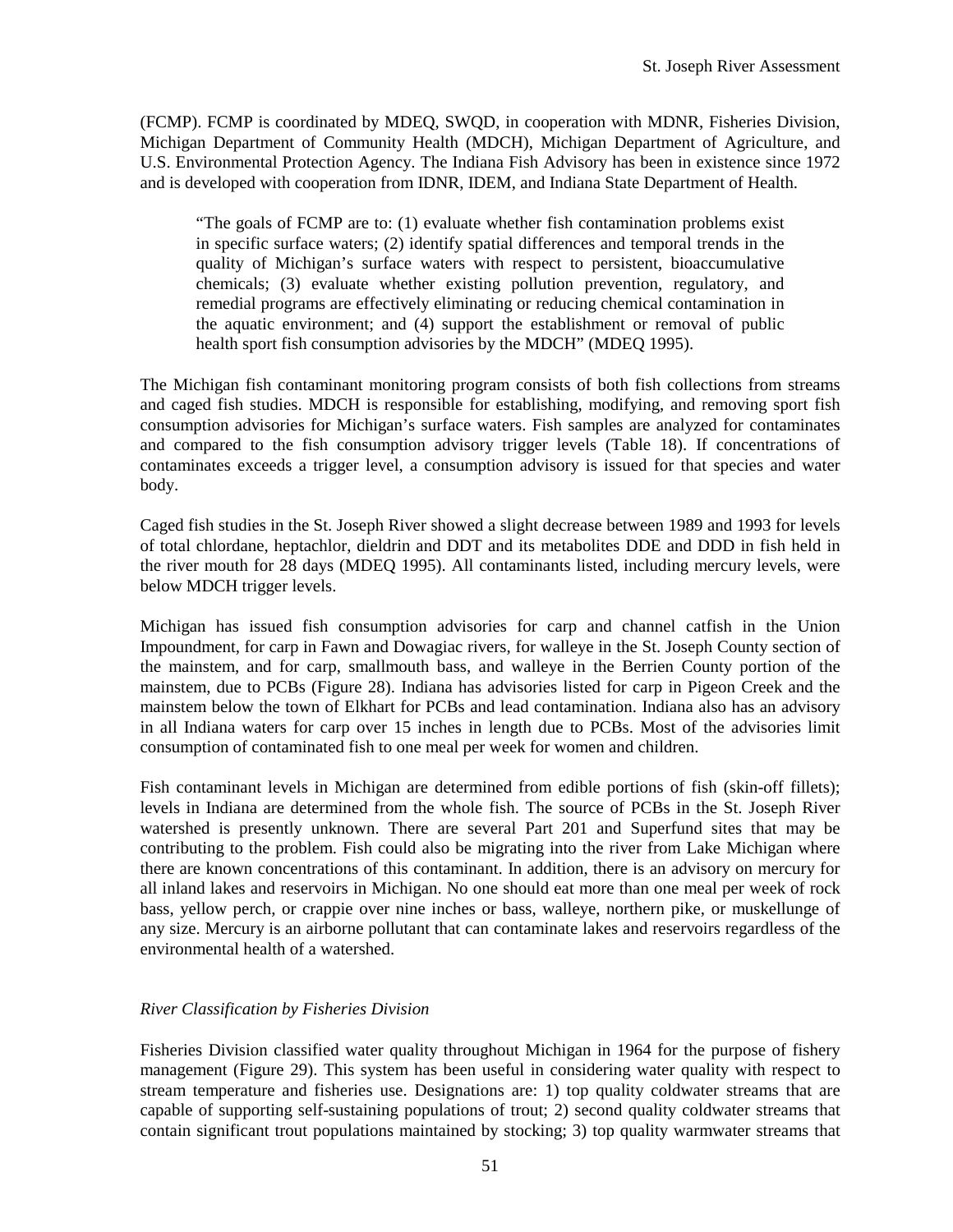contain self-sustaining populations of warmwater (and coolwater) sport fish; 4) second quality warmwater streams that have limited sport fish populations due to pollution, competition, inadequate reproduction, or lack of suitable habitat. The entire mainstem of the St. Joseph River is classified as top quality warmwater according to this system.

A landscape-based ecological classification has recently been developed for rivers in lower Michigan, including the St. Joseph River (Seelbach et al. 1997). This system uses valley segments to describe homogeneous portions of the river channel that share some common features and flow through specific landscape units (see **Geography**). This classification is based on the fact that rivers are strongly influenced by the configuration of the landscape and by regional climatic characteristics. This system also takes into account predictable changes in physical (discharge, flow patterns, channel morphology, water temperature, and energy sources) and biological (fish community structure) characteristics with stream size.

#### **Special Jurisdictions**

There are several federal, state, and local jurisdiction regarding rivers, riparian zones, and floodplains. The Land and Water Management and Surface Water Quality divisions of MDEQ (Table 19) administer some federal laws and several state statutes.

# *Navigability*

Historical records indicate that the St. Joseph River was navigable as far upstream as Union City before construction of dams on the river, and the Paw Paw River was navigable as far upstream as the City of Paw Paw (Cunningham 1961). The City of Niles was served by several steamboats before the inter-urban railroad lessened river traffic in the mid-1890s. Turner (1867) discusses large steamboats that could travel the river as far as South Bend and that navigation was possible as far upstream as Three Rivers. Keelboats and barges called "arks" were used for commercial navigation on the river as early as 1829 (Anonymous 1976). Navigation upstream was hampered by a large "riffle" located about 2 miles above Niles, known as the "Grandaddy", and another located between Constantine and Three Rivers. However, experienced boat people successfully navigated these obstacles for years.

Today, the mainstem of the St. Joseph River and portions of several of its tributaries are declared legally navigable by the courts. All waters in the St. Joseph River basin are presumed navigable unless legally declared non-navigable. The Michigan Supreme Court has judged certain streams or portions of streams navigable. In the St. Joseph River basin, these streams include the St. Joseph River downstream of Tekonsha (Department of Natural Resources v Hallden; 51 Mich. App. 176; 1974), and Portage River from Parkville (T5S, R10W, Sec. 24) through Portage Lake and up Bear Creek to Portage Lake Station on the old Grand Rapids & Indiana Railroad (T5S, R10W, Sec. 8). The Paw Paw River is deemed navigable from the village of Lawrence (T3S, R15W, Sec. 10) downstream to the mouth. The Little Portage River, St. Joseph County, is the only stream in the basin that has been adjudicated non-navigable by the Michigan Supreme Court.

The Army Corps of Engineers exercises jurisdiction for navigation on the St. Joseph River up to Berrien Springs, and on the Paw Paw River up to Paw Paw Avenue in Benton Harbor (2 miles above the mouth).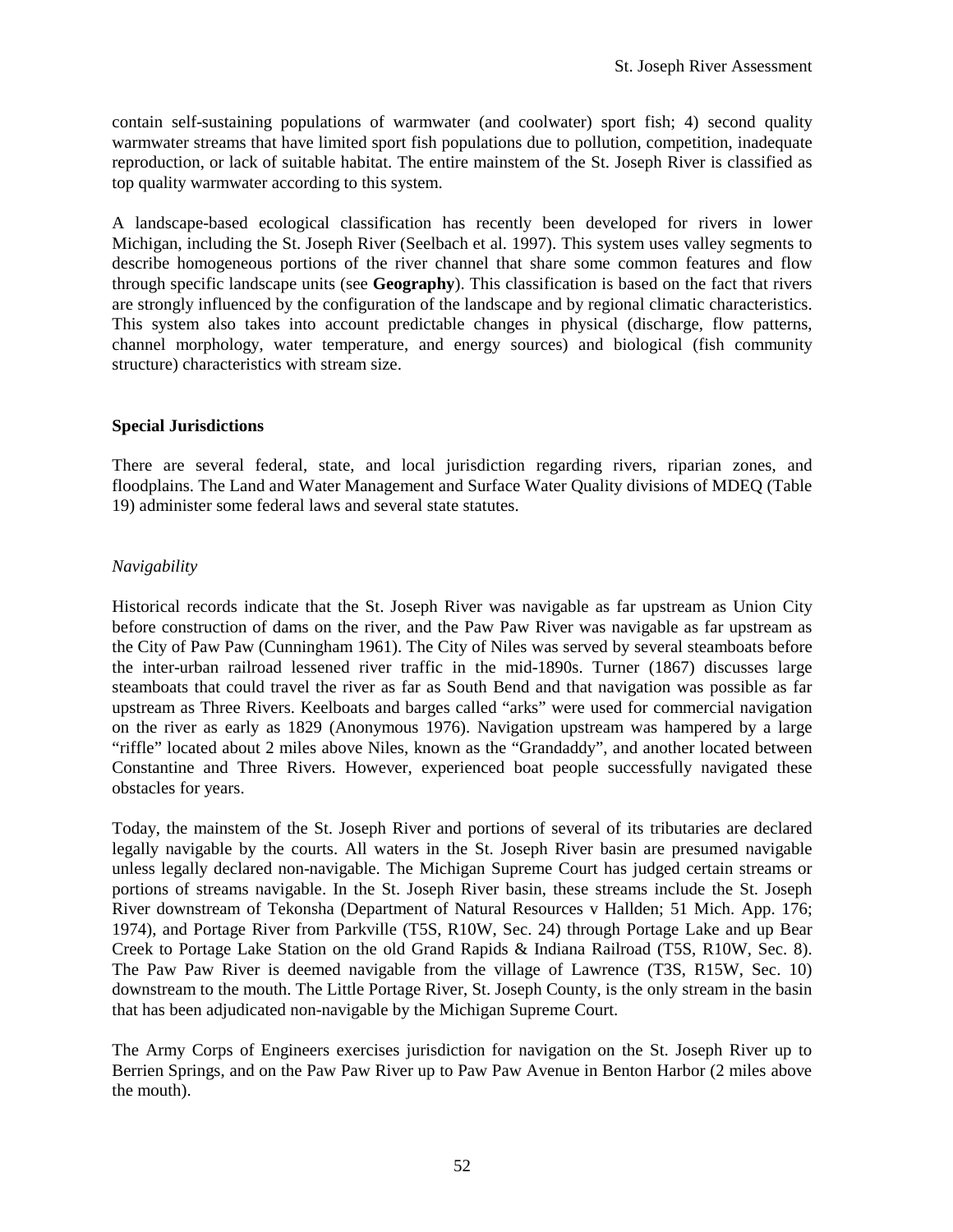Anglers have the common rights of fishing in a navigable stream, subject to the restraints and regulations of state laws.

#### *Designated County Drains*

There are over 1,675 designated drains in the St. Joseph River Watershed (Table 20). In Michigan, these streams fall under the authority of the Michigan Drain Code, Act 40 of the Public Acts of 1956, as amended, and the County Drain Commissioner. Indiana drains are under the jurisdiction of the County Surveyor through Indiana Code 36-9-27 (1-113). County Drain Commissioners in Michigan and Surveyors in Indiana have the authority to designate, extend, and maintain all designated drains. Maintenance activities include dredging, straightening, widening and enclosing. In Michigan, these activities do not require MDEQ approval, if applied to drains designated before 1972.

The artificial drainage and drain maintenance activities promote sedimentation and nutrient loading to rivers and contribute to loss and degradation of wetlands. These county drains are sometimes responsible for draining entire wetlands systems. The Drain Code was written and passed by the legislature well before the need to control erosion and protect ecological functions was recognized. It does, however, provide mechanisms for short-term fixes to problems created by nonpoint source pollution (see **Water Quality**).

Efforts are underway by conservation groups and some legislators to rewrite the Drain Code to include sound environmental practices while continuing to serve the agricultural industry and urban development. The procedures of Drain Commissioners are also beginning to be challenged by riparian landowners and resource protection groups concerned about the shortsightedness of the present Drain Code. A dredging project in the Prairie River (middle valley segment), Branch County, was challenged in court by a local chapter of Trout Unlimited. A portion of this marginal trout stream was previously dredged in 1990-91 in Branch County. The project destroyed the aquatic resources of the stream. The Trout Unlimited lawsuit sought to determine alternatives to dredging that will protect the aquatic habitat and enhance the drainage capacity of the stream. An agreement was reached with the Drain Commissioner to maintain much of the critical stream habitat by limiting the extent and magnitude of the dredging project. However, the Drain Commissioner did not follow the agreement and several miles of marginal trout water were degraded by increased water temperatures and sediments.

Michigan drain commissioners are also responsible for maintenance and operation of many lake-level control structures, particularly those set by the Inland Lake Level Act (PA 146 of 1961). Methods of operation are at the discretion of each Drain Commissioner.

The Indiana Conservancy Act, I.C. 14-33 provides a way that landowners can organize a special taxing district to solve problems related to water resource management. Among these problems are flood prevention and control, improving drainage, providing irrigation, developing wildlife areas, preventing soil erosion, and storage of water for augmentation of stream flow. After a conservancy district is established by the Circuit Court, an initial Board of Directors is appointed by the County Commissioners. Then specific projects can be designed and implemented to solve the water resource problem.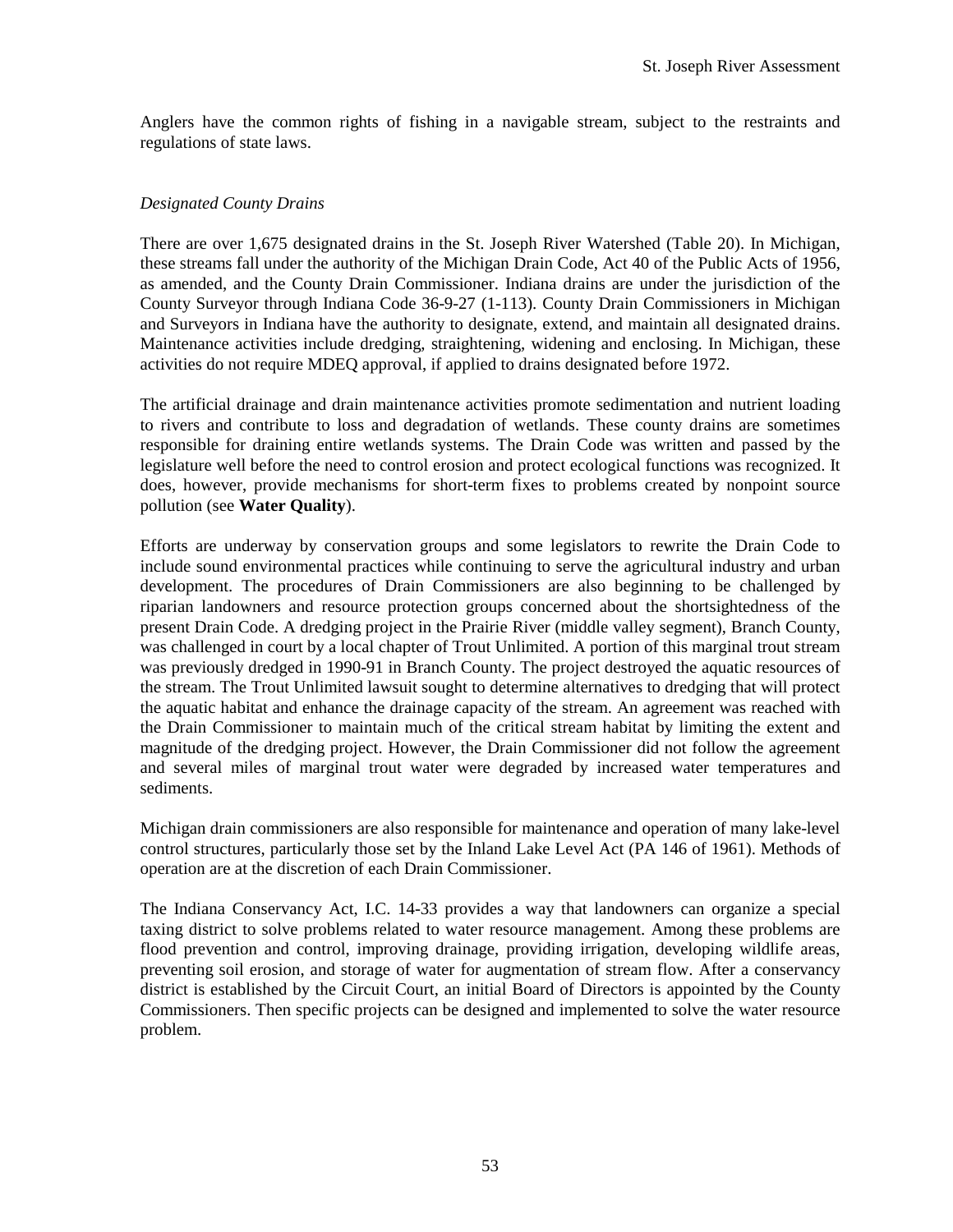# *State and Local Parks*

Within the basin, the State of Michigan operates four game and wildlife areas (Fulton, Crane Pond, Three Rivers, and Leidy Lake) and three mini game areas (less than one square mile) in Van Buren County and one in St. Joseph County (see **Recreational Use**). The State of Indiana operates the Pigeon River State Fish and Wildlife Area, Tri County Fish and Wildlife Area, Cedar Swamp Conservation Area, and Marsh Lake Wetland Conservation Area.

Public land is limited in the headwaters of the St. Joseph River with only one county and several small city or village parks. In the middle segment, St. Joseph County administers 35 parks located near the St. Joseph River and tributaries. Several county and city parks also exist in the lower and mouth segments of the river. After completion of fish ladders between Berrien Springs and Twin Branch, there has been an emphasis on purchasing and expanding public land for access along the St. Joseph River. The cities of Mishawaka, South Bend, Niles, Buchanan, Berrien Springs, and Benton Harbor now have many public access sites along the mainstem. However, the city with the most accessible waterfront, South Bend, does not allow bank fishing in the city limits to protect banks from erosion and liter. When water levels are too high to wade, this restricts the area to boat fishing.

These public lands are not only important as access points to the river, but are also important green belts that act as buffer zones between the water and adjacent developed areas. Trees in riparian zones stabilize stream banks, moderate water temperatures on small streams by providing shade, and catch nutrients and sediments. Undeveloped floodplains absorb water during high flows and reduce severity of flooding downstream. It should be a high priority to maintain and promote more natural riparian areas in the St. Joseph River system.

# **Biological Communities**

# *Original Fish Communities*

Ninety-seven species of fish were native to the St. Joseph River Basin (Table 21). A description of the fish community before European settlement (mid 1700s) is not available. Historic literature mentions fish as a popular food source, but only a few species were usually noted. Fish bones found with Potawatomi artifacts in the Kankakee River valley from the early 1800s show that several species of fish were present: lake sturgeon, bowfin, northern pike, redhorse, channel catfish, crappie, walleye, and freshwater drum (Holman et al. 1996). Fish collections from the University of Michigan, Museum of Zoology, and results from Michigan Fish Commission surveys were used to describe the original fish community. These surveys dated back to the 1880s and used gill nets, seines, and hook and line sampling techniques. Common names were used in the early Fish Commission survey reports, and only major groups of fish (minnows, shiners, chubs, suckers, etc.) were recorded, not individual species.

Ballard (1948) wrote: "When the spring days came to the St. Joseph Valley and the red and silver maples were bursting into bloom along the river, then the fish felt the urge to spawn and the water would be thick with them as they pushed their way upward to the shallows of the creeks, and of the river, there to reproduce and then, after a time, to return to the blue waters of the lake." Lake sturgeon, bass (smallmouth and largemouth), redhorse (silver, golden, shorthead, river, and greater), walleyed pike (walleye), lake trout, whitefishes, and pickerel (northern pike and grass pickerel) were quoted as making the pilgrimage. At this time of year, the early settlers used seines and dip nets to catch their annual supply of fish.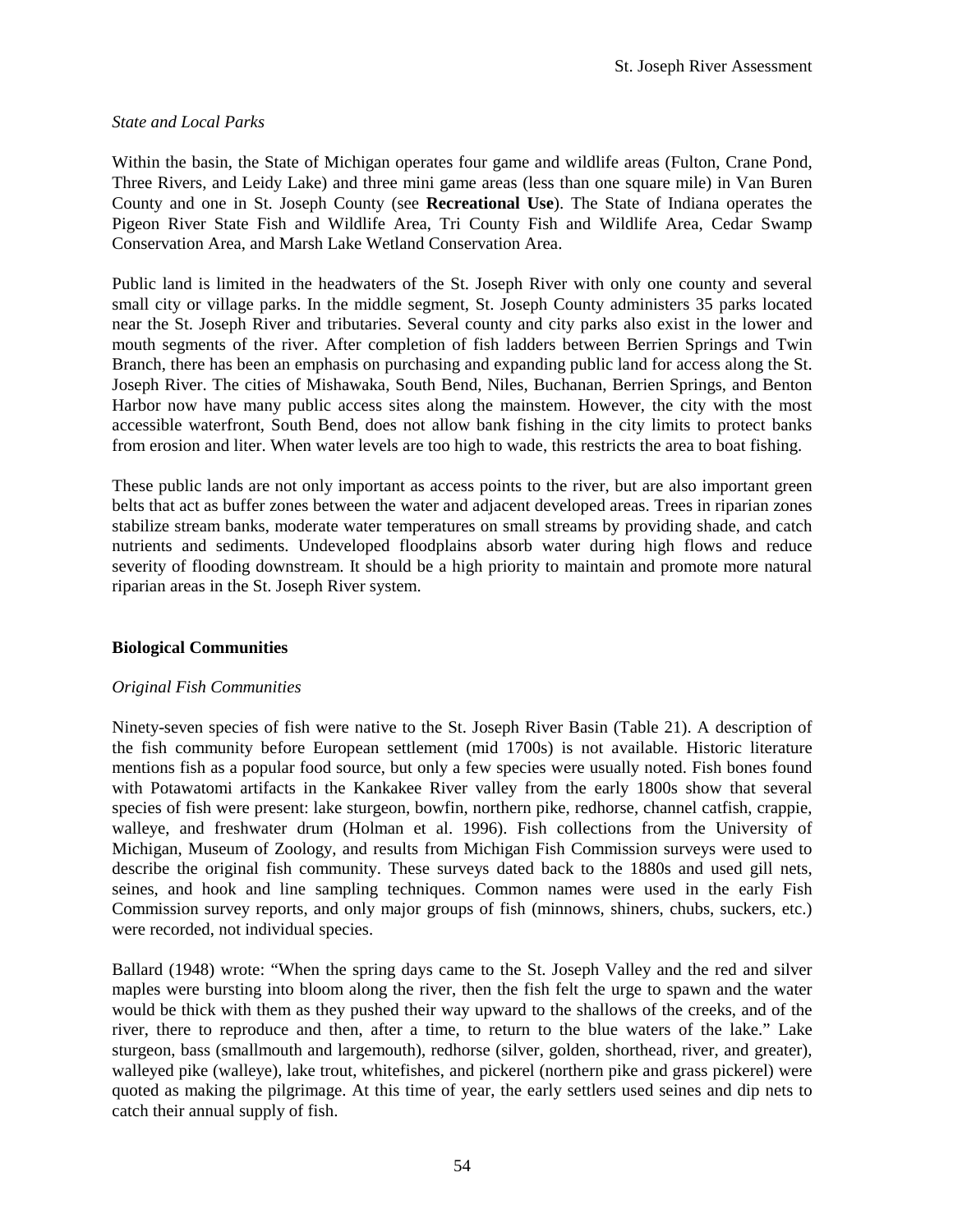The abundance of lake sturgeon made the area around Niles famous in the mid-to late-1800s (Ballard 1948). Lake sturgeon were common in the St. Joseph River and fish up to 12 feet long and three hundred pounds were taken by anglers. A series of large rocks formed a causeway across the river in Niles and at South Bend, and American Indians used these as platforms to spear lake sturgeon during their spawning run. Temporary weirs were constructed at the mouths of small tributaries coming in to the St. Joseph River at Niles, and lake sturgeon destined for market were held in the backwaters. Lake sturgeon eggs were collected and sent to Russia as caviar. When the Niles Dam was constructed in 1868, migrating fish were blocked from moving upstream. Fishing below the dam became an important part of the local economy for about 10 years, but Indiana anglers were forced to come to Niles to get fish they used to capture in South Bend.

Lake sturgeon spawn in areas of swift water or rapids (Scott and Crossman 1973). Before construction of dams on the St. Joseph River, lake sturgeon entering the river to spawn would have access to suitable spawning habitat as far up the river as Hillsdale County. Construction of dams has now limited their spawning grounds to the river immediately below Berrien Springs, which is a difference of 155 river miles.

Old newspaper reports are also useful for describing historical fisheries. One local paper reported a walleye over twenty-three pounds that was taken from the river at Niles in 1849. Freshwater eels were reported to be common enough in some seasons to clog the wheel of a mill in Niles. These fish probably entered Lake Michigan through the Chicago Shipping Canal, which connects Lake Michigan to the Mississippi River. As early as the 1830s the St. Joseph River was known as one of the best smallmouth bass streams in this part of the country, and many anglers came from other states to fish it (Cunningham 1961).

The St. Joseph River watershed was also home to the lake herring. Lake herring or cisco are abundant in several lakes in the watershed. These fish inhabit oligotrophic lakes that develop a thermocline with summer temperatures below 20°C. Lake herring are abundant in southern Michigan and northern Indiana where kettle-hole lakes in moraines were left by the retreating Wisconsin glacier (Latta 1995). Use of this fish was probably limited until gill netting and hook and line techniques were developed because of the water depth inhabited.

# *Factors Affecting Fish Communities*

The St. Joseph River and watershed went through dramatic changes after European settlement. These changes caused alterations in the physical character of the river and affected the fish community. The influence of nonpoint source pollution, point source pollution, dams, agricultural and urban land use, and exotic introductions are covered in greater detail in **Geology and Hydrology**, **Channel Morphology**, **Dams and Barriers**, **Soils and Land Use Patterns**, **Water Quality,** and **Pest Species**. A summary of these effects is appropriate here in order to understand present fish communities and distributions.

"Fish require several types of habitats throughout their life cycle. Stream species need distinct spawning, feeding and growth, and refuge habitats. Equally as important is the ability to move from one habitat to another (Schlosser 1991). If any one area is lacking or if the ability to migrate from one to another is restricted, the species becomes locally extinct" (Hay-Chmielewski et al. 1995).

Settlement in the watershed brought a need for small dams to power grain and lumber mills. In the 1880s, large dams were built for hydroelectric power. Dams fragment a river system and prevent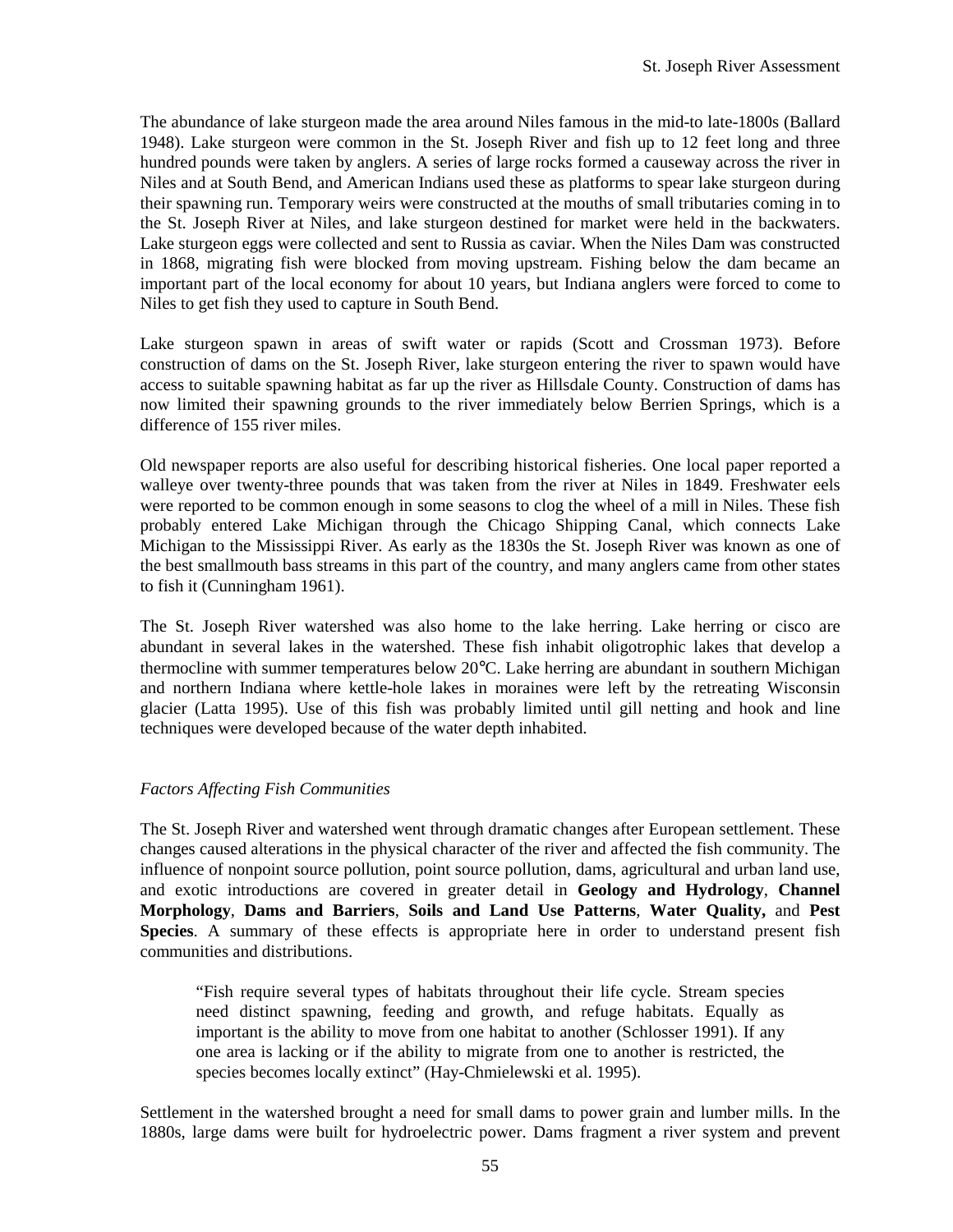movement of fish to critical habitats. Access to spawning areas was lost for all potamodromous fish species. Migration to seasonal habitats within the river itself for resident species was also blocked by dams. Dams also affect fish communities by altering flow regimes, flooding, temperature, and sediment transport (Gordon et al. 1992). Only tolerant species, typically large, adult, warmwater species, can tolerate these harsh conditions, eliminating small species and juveniles of large species (Cushman 1985; Gislason 1985; Nelson 1986; Bain et al. 1988).

Drainage of land for agricultural and urban use has altered natural flow regimes. Channelization of streams is typically carried out to improve conveyance and flood-carrying capacity. This practice drains wetland areas for agricultural production and urban development. Channelization and draining of wetlands affect fish by eliminating instream and juvenile nursery habitats. Structural diversity is reduced by elimination of meanders, smoothing of riffles and pools, and removal of snags and riparian vegetation (Gordon et al. 1992). Fish no longer have backwaters, pools, or woody debris for refuge against high flows (Newbury and Gaboury 1988). Increased peak flows cause accelerated erosion and increase sediment load in the river. Sediments increase turbidity and cover critical habitat (gravel and cobble) for certain fish and invertebrate species. Summer water temperatures also have become warmer due to stream widening, removal of riparian vegetation and shading, and reduced base flows.

Clearing and development of land for agriculture, urban, and suburban uses had a significant affect on fisheries. As a result of unvegetated ground and increased impervious surfaces (rooftops, roads, and parking lots) rainwater is delivered to streams more quickly as surface run-off rather than through the ground. This causes higher peak stream flow, decreased flow duration, increased water temperatures, and lower base flow that can alter habitat. Expanding agricultural and urban land use also brought an increase in nonpoint source pollution. Pesticides, herbicides, and fertilizers that were not used by crops and lawns eventually washed into the river. Pesticides and herbicides can be toxic to fish and fertilizers increase aquatic vegetation growth in lakes and streams. With increased cultivation and construction, soils were left bare, causing accelerated erosion and increased stream sediment loads. Fine sediment reduces fish feeding efficiency, covers spawning substrates, and may cause fish mortality by clogging gills (Waters 1995).

Earlier this century, the St. Joseph River had poor water quality from unregulated discharges of industries and municipalities. Fish kills and poor species diversity were reported downstream of municipalities (Snow 1974; Taube and Schultz 1966). Since the 1970s, discharges have been regulated through the Federal Clean Water Act, and water quality is now considered to be good. The fishery has also rebounded as a result of improved water quality (Ledet 1979; Stefanavage 1988). However, combined sewer overflows (CSOs) continue to cause increased fecal bacteria concentrations in the lower and mouth segments. Industrial fill areas are continued sources of toxic substances that contaminate fish and cause decreased reproductive potential as well as mortality.

Several non-indigenous species (Table 22) of fish have been intentionally or inadvertently introduced into the St. Joseph River watershed and have a strong influence on fish communities through predation or competition. Inadvertent introductions result from ship ballast water, shipping canals, bait buckets, and illegal stockings. Some indigenous and non-indigenous species are intentionally stocked (Table 23) through fishery management to enhance fisheries, maintain populations, or to fill an unused ecological niche.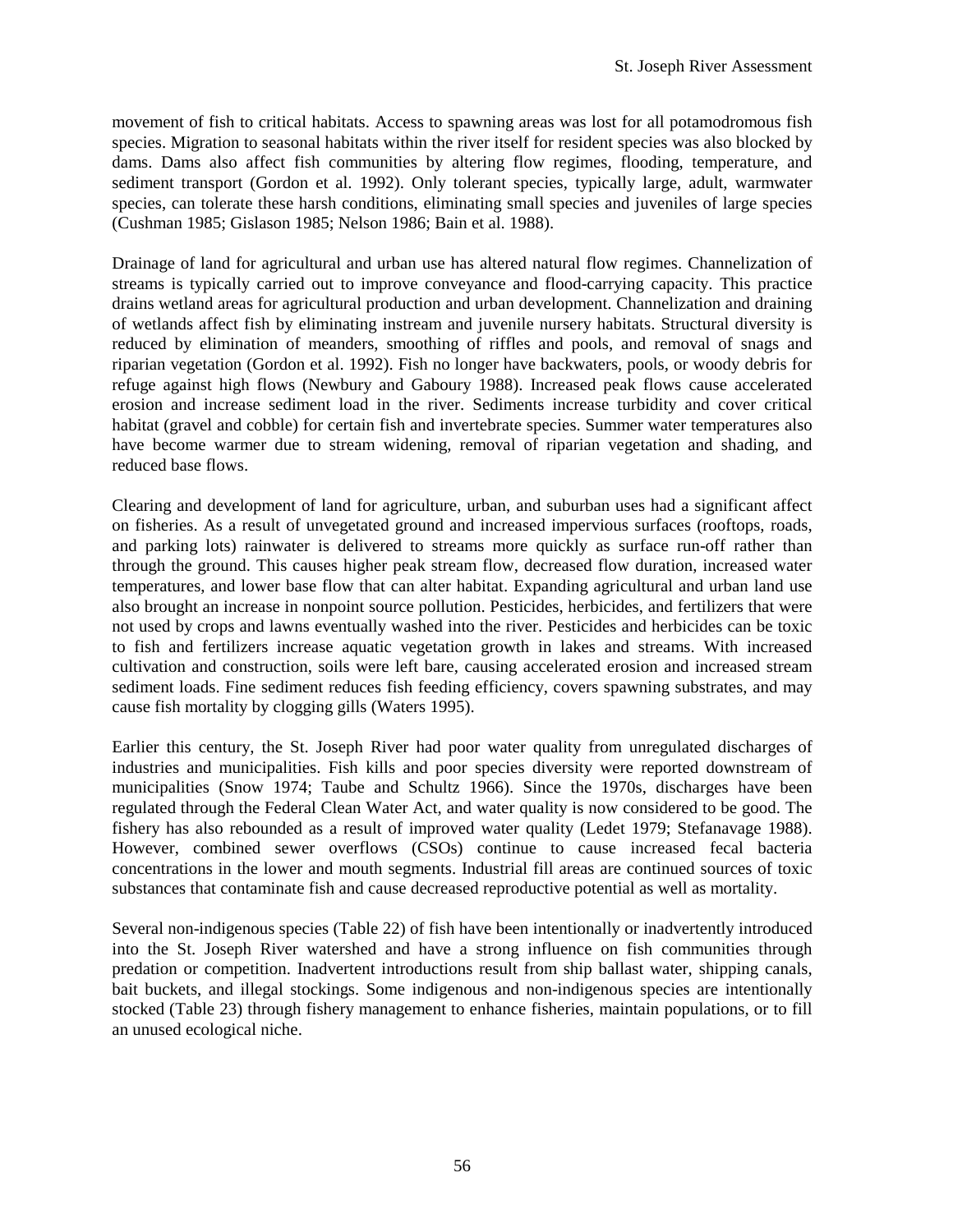#### *Present Fish Communities*

The St. Joseph River basin now contains 114 species of fish (Table 24), based on biological surveys by MDNR (Taube and Shultz 1966; Shepherd 1975; Towns 1988), IDNR (Ledet 1979; Stafanavage 1988; Stafanavage 1989), Michigan Department of Environmental Quality (MDEQ, formerly part of MDNR), Surface Water Quality Division (SWQD) (MDNR 1983b; MDEQ 1996b), University of Michigan Museum of Zoology records, and observations by Fisheries Division personnel. Several species can be found throughout the entire watershed, but some can only be found in isolated areas as shown in distribution maps of each species (Appendix 1). Many native species are still abundant, but some are rare, of special concern, threatened, or endangered as depicted by Table 24 and the Michigan Natural Features Inventory (MNFI) list (Table 25). Three fish species are considered threatened (creek chubsucker, river redhorse, and lake sturgeon). Fish communities have been characterized more extensively within the following valley segments.

#### *Headwaters*

This segment has both moderate groundwater inflows that keep the St. Joseph River cool with reasonably stable flows. Cool and warmwater fish species are present. From Baw Beese Lake to Litchfield, habitat is limited by excessive sand and silt substrate. Carp, suckers, and redhorse accounted for 87% by weight of the medium and large sized fish (Towns 1988). Rock bass and yellow bullhead were the primary predators. The fish community was rated as fair (moderately impaired) (MDNR 1991a). Two rare species (pugnose shiner and least darter) have been found in Baw Beese Lake (Latta 1996), and the threatened creek chubsucker had been observed.

The lower section of this segment from Litchfield to Union City has more deep holes and vegetative cover. Substrates are also made up of a high percent of rock and gravel. Species diversity improved in this section from 21 species in 1975 (Shepherd 1975) to 33 species in 1987 (Towns 1988). This variance in species numbers between 1975 and 1987 may also have reflected a difference in sampling gear (nets and electrofishing in 1975 and rotenone in 1987). Fish communities were rated excellent (non-impaired) (MDEQ 1996b). More top predators were also observed including smallmouth bass, largemouth bass, and northern pike. Two rare species, black redhorse and greater redhorse were also observed.

# *Upper*

Instream habitat, pools and logs, was more prevalent in this segment. The fish community consists of cool to warmwater species. Sport fish accounted for 11% of fish biomass and include rock bass, smallmouth bass, largemouth bass, black crappie, bluegill, pumpkinseed, warmouth, yellow perch, northern pike, channel catfish, and bullheads (Towns 1988). Since Shepherd's (1975) survey, channel catfish and walleye have colonized the upper part of this section through successful stocking. Channel catfish made up the highest reported game fish by weight. However, carp, suckers, and redhorse dominated the overall fish biomass. The number of logperch, johnny darters, and creek chubs also increased. One rare (starhead topminnow) and one threatened (creek chubsucker) fish species exist here.

The Coldwater River enters the mainstem in this segment and supports warmwater fishes. There are no fish data available for the Coldwater River mainstem. Several lakes including Coldwater, Marble, and Randall discharge into the river and may influence the present fish community. Hog Creek has predominately creek chubs, common shiners, and green sunfish with smallmouth bass (MDNR 1974a).

Swan Creek is a coolwater stream that mainly supports rock bass, creek chub, common shiner, and central stoneroller. Largemouth bass are common, and probably are from the Matteson Lake outlet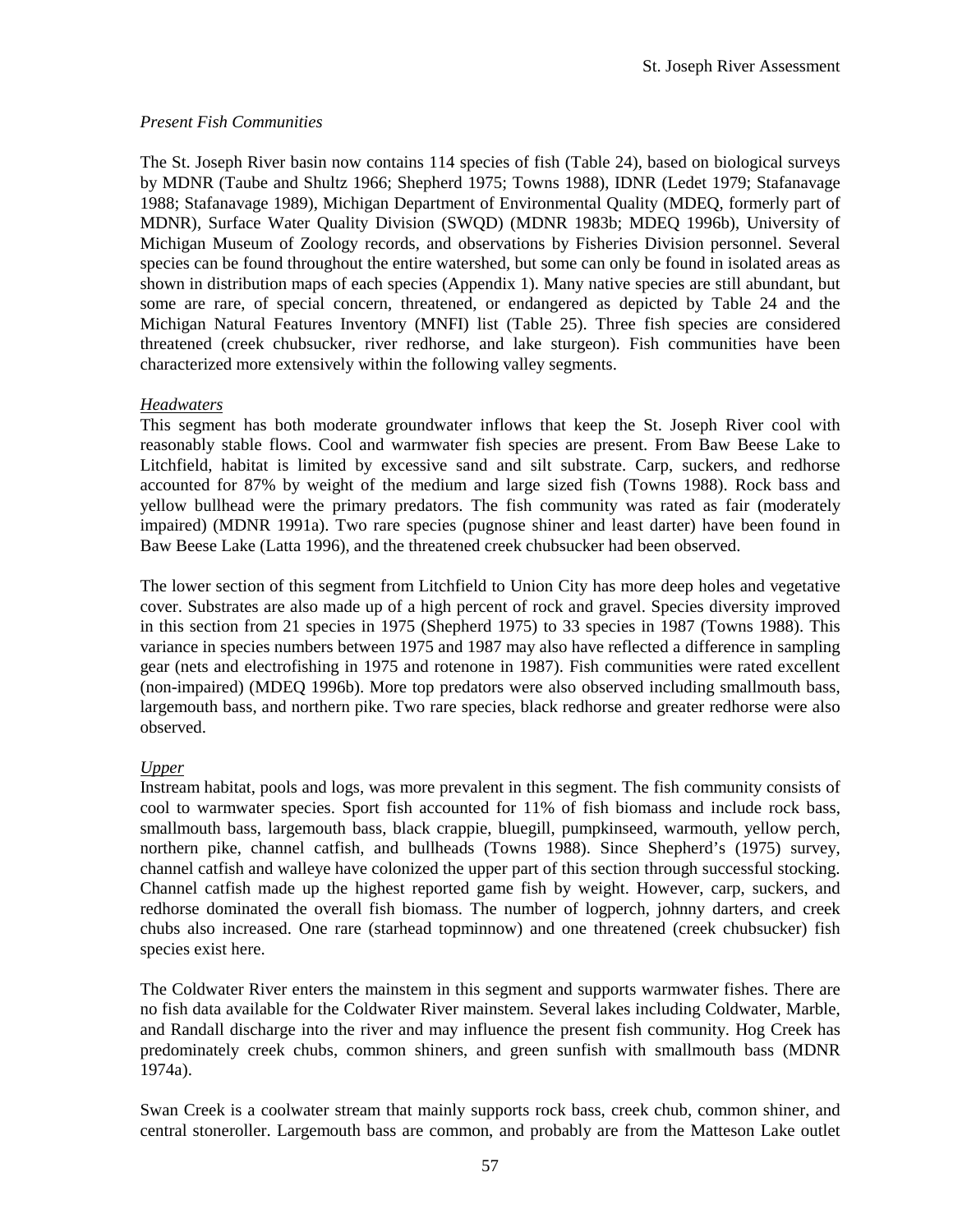that flows to Swan Creek. There is also a large population of grass pickerel that may be indicative of the considerable amount of riparian wetlands. However, habitat loss from heavy siltation may be impairing the existing fish community (MDNR 1990a).

Nottawa Creek is a coolwater stream with cool and warmwater fishes. Darters, suckers, and minnows predominate with a few rock bass and bluegill. The fish community has been rated good (slightly impaired) in the upper half and poor (severely impaired) in the lower half (MDEQ 1996c). Brown trout have been extensively stocked with limited success. Anglers have reported brown trout catches near the town of Athens, but no brown trout were collected during electrofishing surveys in 1996 (MDEQ 1996c). Instream habitat is poor from channelization and water temperatures may get too warm to support brown trout during summer months. Towns (1988) reported higher fish diversity in the lower Nottawa Creek reflecting deeper pool habitats and a connection to the large St. Joseph River fauna.

# *Middle*

This segment of the mainstem is warm in summer and stable in flow. The fish community is strongly influenced by Sturgis, Constantine, Mottville, and Elkhart impoundments. Bluegills, black crappie, and smallmouth bass were reported as the primary sport fish. Redhorse, spotted sucker, longnose gar, and golden shiners were also abundant (Shepherd 1975). However, no present survey data exist for the section of river between Mendon and the Michigan and Indiana state line. Ledet (1979) reports excellent habitat with gravel substrate below impoundments in Indiana. These areas were supporting large numbers of smallmouth bass, redhorse, and northern hog sucker and the impoundments had bluegill and white and black crappie. Walleye also inhabit this segment after several years of stocking by MDNR and IDNR. Although not connected to the river proper, several kettle lakes in the watershed support lake herring (threatened species) indicating high dissolved oxygen in the thermocline and low nutrient loading.

The Portage and Rocky rivers are the first to enter the St. Joseph. Portage River is a coolwater stream that mainly supports rock bass, blackside darters, and creek chubs. The Rocky River is a coldwater stream with mottled sculpin and brown trout inhabiting the headwaters. There is extensive agriculture in the Rocky River sub-watershed that has negatively affected habitat through silt deposition. Several creeks that once supported stocked brook trout in 1956 now have only white suckers and creek chubs (MDNR 1990b).

The Prairie River is another coolwater stream within a primarily agricultural land use watershed. The fish community mainly consists of creek chubs, bluntnose minnow, green sunfish, bluegill, and rock bass. The upper portions of the river formerly supported a marginal brown trout fishery; however, water temperatures have increased because of extensive dredging and clearing of riparian vegetation. Brown trout stocking was discontinued in 1993.

The Fawn River has a diverse community of fish between the headwaters and its confluence with the St. Joseph River. The headwaters are cool and have mottled sculpin with white suckers. Rainbow trout are stocked as a put and take fishery by IDNR in the headwaters. Golden and spotfin shiners, pumpkinseed sunfish, and rock bass are the primary fish species in the middle portion. Habitat is slightly impaired due to silt deposition (MDNR 1991b); however, the biological community has not changed since 1972. The lower portion of Fawn River is still considered cool water and supports rock bass, smallmouth bass, creek chub, hornyhead chub, golden redhorse, and shorthead redhorse. Fish community data are lacking for the lower eight miles of river.

The Pigeon River is characterized as a cool to warmwater system with smallmouth bass and rock bass as top predator fish with common shiner, hog sucker, and various redhorse species dominating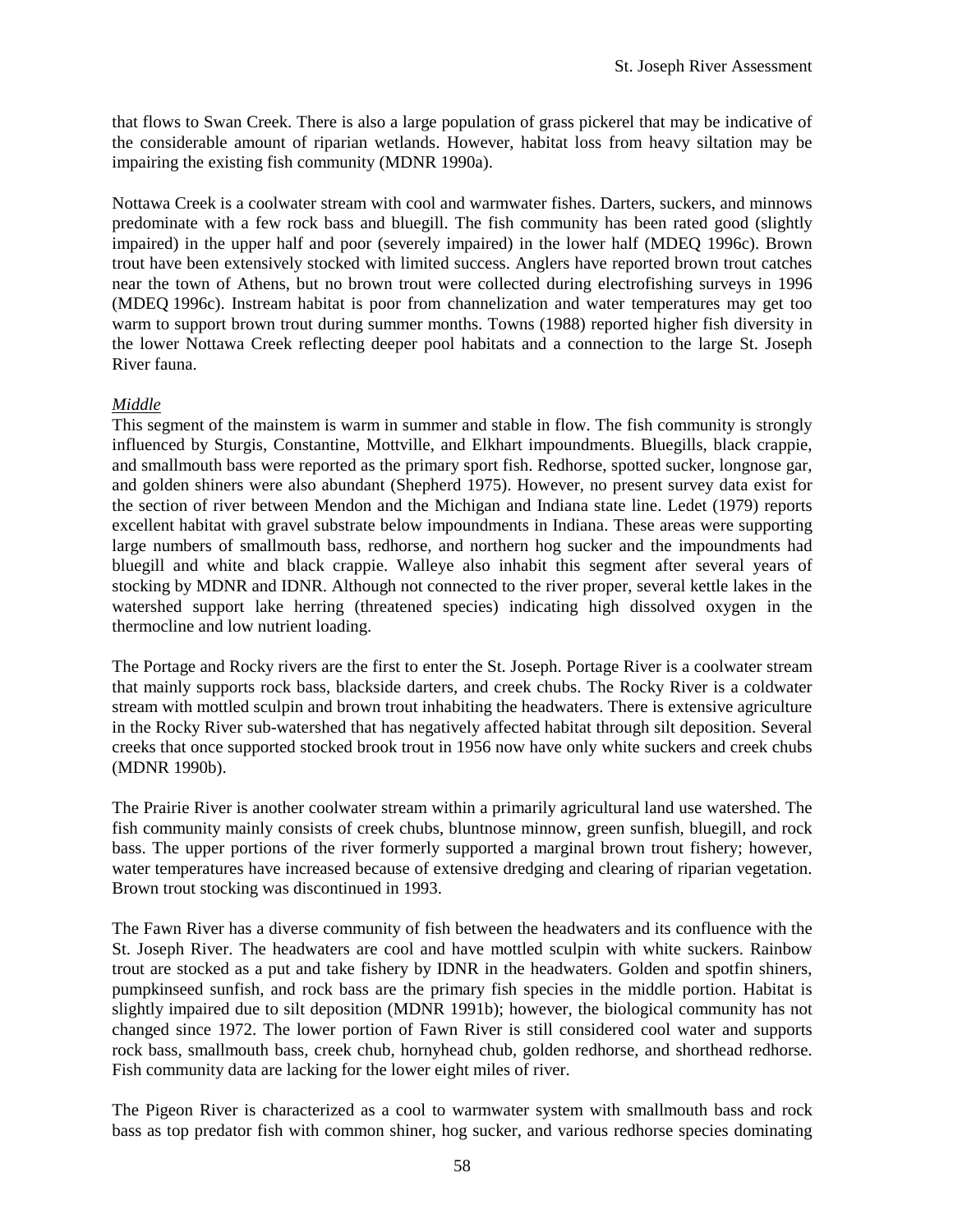the fish community (Stefanavage 1986a). However, fish community data are also lacking for the lower (Michigan) portion of the segment. Rainbow and brown trout have been stocked as a put and take fishery by IDNR in Indiana portions of the river. Spotted gar (rare species) are also found here. Channelization has occurred in the headwaters causing the most severe affects to habitat. Dams also fragment the lower portion of Pigeon River.

The Little Elkhart River acquires moderate amounts of groundwater and is a cold to coolwater stream. Dominant species consist of white sucker, creek chub, blacknose dace, and mottled sculpin (Marenchin and Sever 1981). Rainbow and brown trout have been stocked. Ledet (1991a) reported loss of fish habitat from silt deposition.

The Elkhart River is a warmwater system in a predominately agricultural watershed. The headwaters are cool to warm with some areas supporting stocked brown trout. However, white sucker, creek chub, and blacknose dace are the dominant species. Much of the headwaters have been channelized, but good habitat is reported in the lower five miles of Solomon Creek - a tributary (Ledet 1991b). The middle and lower portions of the river have golden redhorse, northern hog sucker, smallmouth bass, rock bass, and longear sunfish (Ledet 1985a). A lake sturgeon was caught in 1991 out of Lake Wawasee, which outlets to Turkey Creek (Swinford 1997). The population status of lake sturgeon in Lake Wawasee is unknown; the previous lake sturgeon caught was reported in 1913.

Christiana Creek receives a moderate amount of groundwater, and some of its tributaries are coldwater streams. Several lakes discharge into this creek shifting its downstream character to a warmwater stream. Ledet (1984) reported good habitat with creek chub, white sucker, smallmouth bass, and rock bass dominating the fish community. The fish community rated from poor (severely impaired) to excellent (non-impaired) with no changes in status between 1990 and 1996 (MDNR 1991c; MDEQ 1997a). Impaired sections are affected by soil erosion and surface water runoff from animal waste storage areas, feedlots, and overgrazed pastures. Through targeted watershed efforts, Cass County Soil and Water Conservation District has been encouraging best management practices to reduce agricultural runoff.

# *Lower*

This segment of the St. Joseph River is characterized as a warmwater river that is large in size. Redhorse, spotfin shiners, smallmouth bass, and bluegill make up the primary fish community. Impoundments support good populations of white and black crappie, pumpkinseed, and bluegill. Since Shepherd's (1975) report, walleye and flathead catfish have increased. Potamodromous species from Lake Michigan have access up to the Twin Branch dam since the completion of fish ladders at five mainstem dams in 1992. Steelhead, chinook salmon, coho salmon, brown trout, and lake trout comprised 94.4% of ladder use (Dexter and Ledet 1995). Below Berrien Springs dam, the fish community begins to show an influence from Lake Michigan adding quillback carpsucker, longnose sucker, alewife, and gizzard shad. Lake sturgeon also use this segment and were seen going up the ladders at South Bend and Niles during April and May of 1994 (MDNR, Fisheries Division, unpublished data).

The Dowagiac River is the largest tributary within this segment. This river receives high inflows of groundwater and is designated as a coldwater stream. Some mottled sculpin and stocked brown trout are present, but the river has more of a coolwater community due to habitat degradation from channelization (Moffett 1940; MDEQ 1996d). Blackside darter, white sucker, common shiner, and hornyhead chub are the dominant species. Potamodromous salmonines have access to and spawn in the Dowagiac River below the Pucker Street Dam at Niles. Many tributaries to the Dowagiac River typically have excellent coldwater habitat and support naturally reproducing brown trout (MDNR 1985; MDEQ 1996d; MDEQ 1997b).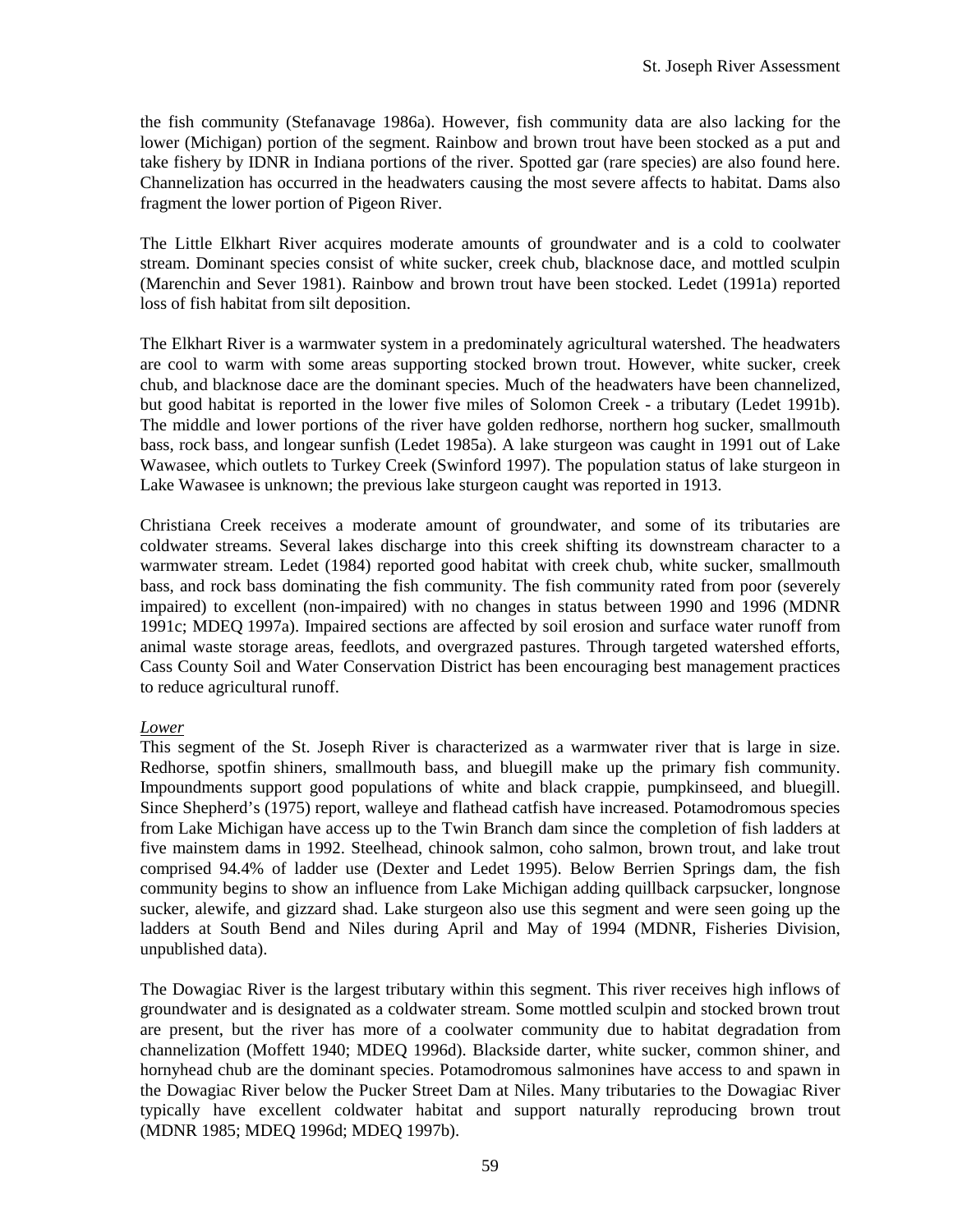Several small creeks (less than 10 miles in length) are tributary to the St. Joseph River. Most of these are coldwater streams containing (or supporting) mottled sculpin and naturally reproducing brown trout. Potamodromous salmonines also have access to these streams (MDNR 1977; MDNR 1980).

#### *Mouth*

The fish community in this segment reflects its large size and proximity to Lake Michigan. Flathead catfish, walleye, quillback carpsucker, freshwater drum, gizzard shad, alewife, and migratory salmon make up a major portion of the community. Since 1975, walleye and flathead catfish have recolonized these waters (Shepherd 1975).

The Paw Paw River is the largest tributary within this segment. The Paw Paw River mainstem is a coolwater stream containing hornyhead chub, common shiner, johnny darter, walleye, and burbot (Dexter 1991b). Several riparian wetlands provide excellent habitat for northern pike. The fish community near the mouth is influenced by its proximity to Lake Michigan, and potamodromous salmonines have access to most of the river system. The north branch receives drainage from Wolf Lake Hatchery, and angler reports indicate that tiger muskellunge have escaped this hatchery into these waters. The east, west, and south branches of the river are characterized as coldwater streams and have communities consisting of mottled sculpin, brown trout, and mudminnows. Several small tributaries drain lakes and have warmwater fish communities. There are several wetland complexes on the mainstem about eight miles downstream of Watervliet making access and surveying difficult; therefore, data are limited.

#### *Aquatic Invertebrates (except mussels and snails*)

Invertebrates are less mobile than other aquatic species and often are better indicators of water and habitat quality (Statzner and Higler 1986). Most mayfly, caddisfly, and stonefly species are only found in streams with good water quality. Several surveys of aquatic invertebrates have been conducted on major tributaries within the St. Joseph River basin. MDNR Fisheries Division personnel note presence and abundance of major fish food species during fisheries surveys. Staff of the MDEQ, SWQD inventory invertebrates as part of their water quality studies. Since 1991, SWQD, Great Lakes Environmental and Assessment Section (GLEAS) has used Procedure No. 51 (MDNR 1991d), a standardized method to conduct biological investigations on wadeable streams. These data were compiled by valley segment (Table 26). The St. Joseph basin is home to several rare and endangered insects including longhorned caddisfly; Douglas Stenelmis riffle beetle, American burying beetle, and culvers root borer (beetles); swamp metalmark, Mitchells satyr, ottoe skipper, spartina moth, silphium borer moth, karner blue, green adders moth, and pipe vine swallowtail (moths and butterflies) (Table 25). The diversity of invertebrates is high in southwest Michigan because it is in the junction of three major ecoregions. Aquatic invertebrate data on the St. Joseph River mainstem are non-existent except for the headwaters; a more complete inventory of the mainstem is needed and recommended. Invertebrate communities are discussed below by valley segment.

# *Headwaters*

In 1990, the macroinvertebrate community in the St. Joseph River was rated as fair (moderately impaired) near the city of Hillsdale. The river improved to good in 1995 with more caddisflies and mayflies indicating better habitat or water quality (MDNR 1991a; MDEQ 1996b). Macroinvertebrate communities could be improved by reducing sediment bedload. Water quality would improve with nutrient reductions of effluent at the Hillsdale Waste Water Treatment Plant. High nutrients below the plant were indicated by the presence of small amount of green algae and bacterial slimes.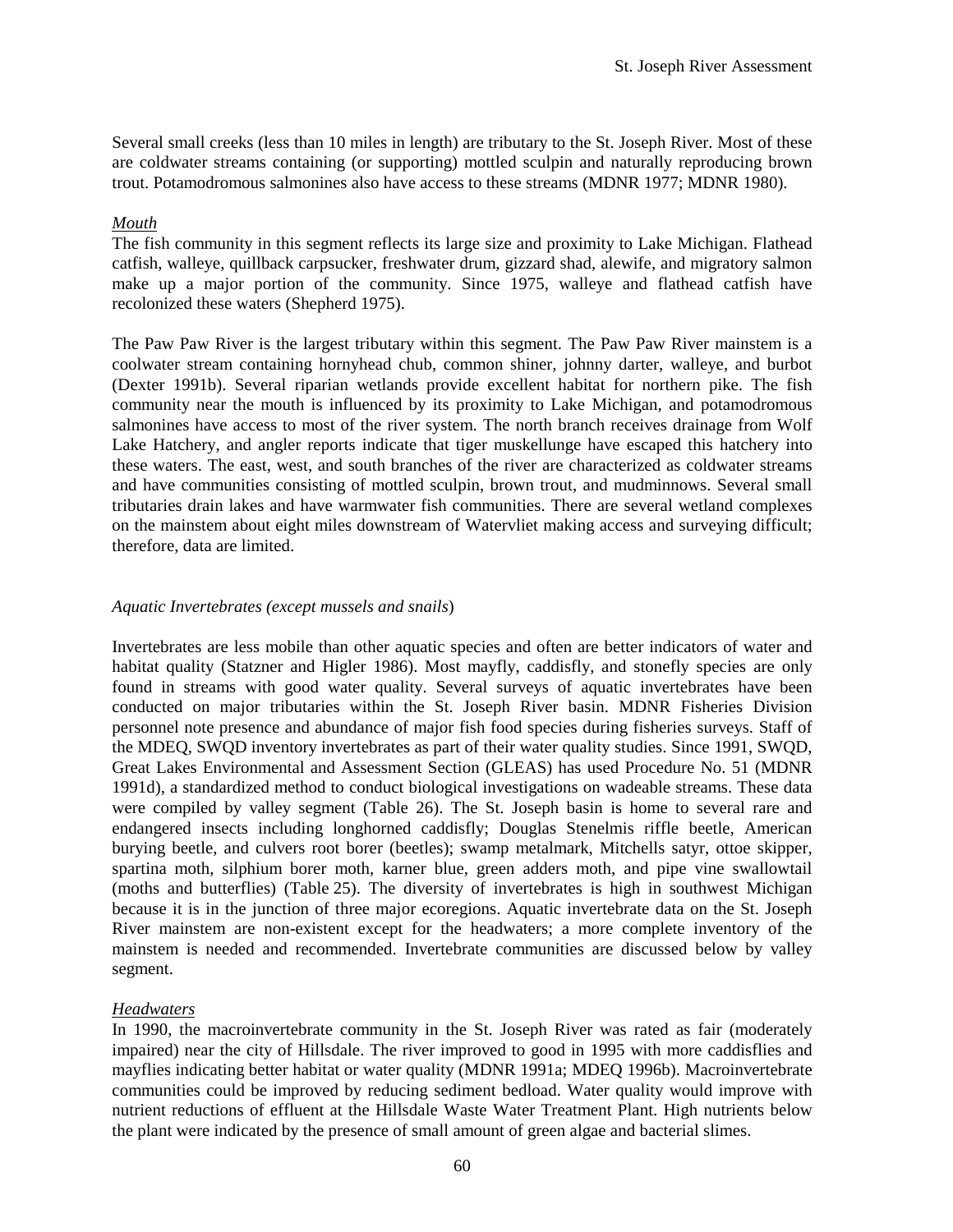# *Upper*

The mainstem invertebrate community was rated as fair with a few taxa of mayflies, caddisflies, and stoneflies. The Coldwater River was rated fair to good with improvements reported in 1996 (MDNR 1983b; MDNR 1991e; MDEQ 1996b). Nottawa Creek was also rated fair to good with no improvements between 1991 and 1996 (MDNR 1991f; MDEQ 1996c).

# *Middle*

Portage Creek and Fawn River had fair invertebrate communities that have been improving (MDNR 1972a; MDNR 1972b; MDNR 1982). Rocky River has a poor community due to severe siltation. The Pigeon River was rated as fair due to low macroinvertebrate abundance compared to historical samples possibly caused by siltation (Stefanavage 1986b). The Little Elkhart and Elkhart rivers were rated poor to fair with the worst community ranking where heavy agricultural land use exists. Christiana Creek has shown improvements from poor to good invertebrate communities. From 1991 to 1994, Cass County Soil and Water Conservation District implemented a nonpoint source program to reduce sediment and nutrient loading to Christiana Creek. Data are lacking for the mainstem and Prairie River.

# *Lower*

No data exist for the mainstem. Baugo Creek was one of the worst reported sites in the watershed; its watershed is mainly urban as it runs between the cities of Mishawaka and Elkhart. Dowagiac River had fair to good invertebrate communities in the headwaters, and below the dam in Niles was rated as excellent (very diverse community) in a 1996 survey (MDEQ 1997b).

# *Mouth*

Again there were no data for the mainstem river. The Paw Paw River had a good to excellent invertebrate community. West Branch of Paw Paw River was rated very poor in 1958 with predominately midge larvae that are pollution tolerant (MDNR 1959; MDNR 1969). A 1982 survey indicated an increase in diversity with larger numbers of mayfly and caddisfly larvae indicating better water quality (MDNR 1983c). Improvements in water quality are due to cleaner effluents from the Watervliet Paper Company.

# *Mussels and Snails*

The distributions of snails and mussels have been documented by several MDEQ, SWQD, GLEAS reports, Van der Schalie (1930), Horvath et al. (1994), Sherman (1997), and Fisher (1998) (Table 27). Since Van der Schalie (1930), only Sherman (1997) has conducted comprehensive surveys of mussel distributions on the St. Joseph River. Twenty-three species of native clams have been recorded along with two introduced species, the zebra mussel and Asian clam. Presence of mussels indicates good water quality because they are sessile and sensitive to pollution and siltation. Mussels are also long lived, so older individuals can document the water quality history of a river section. Mussel distributions can be affected by fluctuating water levels caused by dams. Dams also restrict access to suitable fish hosts required to complete their lifecycle. The invasion of zebra mussels (see *Pest Species*) is also expected to have negative affects by attaching to and hindering movements and feeding of native species.

In the early part of this century, clamming (commercial fishing for mussels) was a big industry on the St. Joseph River. Clamshells were used to make buttons, and unsold shells were ground for chicken feed. Some shells were used locally and others were shipped out of state for processing. Van der Schalie (1930) investigated the clamming industry on the St. Joseph River and found the three most common clam species used were mucket, pocket book, and sand shell. Clammers used flat bottom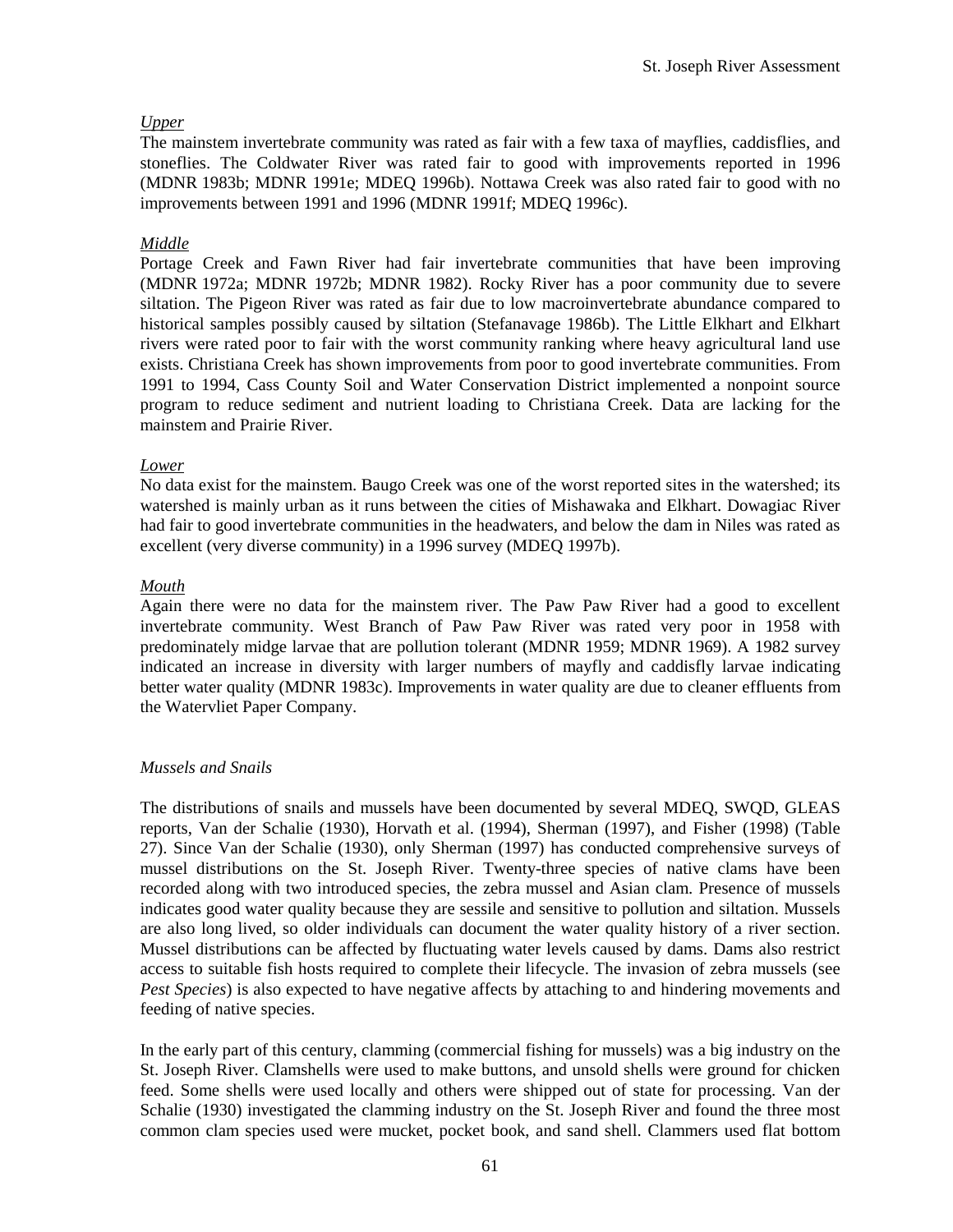boats to collect clams between Union City and Mendon (the upper valley segment), in the Three Rivers area, and below Berrien Springs. Large piles of clams were stored on river banks for processing. Van der Schalie (1930) noted that due to over harvest, large individuals were scarce in many river sections. Pollution and the effects of dams on water levels were a major concern to clammers.

It is now unlawful to harvest or attempt to harvest living or dead mussels (except zebra mussels) in Michigan without a scientific collectors permit. Pressures from the pearl industry have brought poachers to the state, particularly in the neighboring Grand River watershed. Thick shelled species are harvested and sold to the Japanese for slugs for pearl oysters. Since the St. Joseph River historically had commercial harvests of mussels for the button industry (Van der Schalie 1930), poachers may also target this watershed (Sherman 1997).

Michigan Natural Features Inventory (MDNR 1997) and Indiana Nature Preserves (IDNR 1996) lists two snails of special concern, brown walker and proud globe, and two mussels, the endangered snuffbox and purple wartyback of special concern (Table 25). Van der Schalie (1930) observed one site in the middle segment near Mottville with purple wartyback and no sites with snuffbox. Sherman (1997) recorded dead specimens of purple wartyback at Mottville and Berrien Springs.

The introduction of zebra mussels may cause a decline in the number of mussels in the St. Joseph River watershed (Horvath et al. 1994). Densities of zebra mussels on other native mussels suggest that local populations are being negatively effected. Added weight from attached zebra mussels causes increased stress. Zebra mussels also cover valves of native mussels and decrease efficiency of feeding which results in starvation or decreased growth. The apparent absence of large populations of unionids in tributaries and the St. Joseph River proper leaves them vulnerable to local extinction if the invasion of zebra mussels proceeds throughout the river system. The St. Joseph River basin will serve as an important model for predicting ecological effects in other Indiana and Michigan rivers (Horvath et al. 1994).

# *Amphibians and Reptiles*

Thirty-two species of amphibians and reptiles that require the river or wetlands during portions or all of their life history stages have been found in the watershed (Table 28). Little information is available on the distribution and abundance of amphibians and reptiles in the basin. Michigan Natural Features Inventory and Indiana Natural Heritage list six species of concern: spotted turtle, eastern box turtle, Massasauga rattlesnake, blue-spotted salamander, Blanchards cricket frog, and northern leopard frog and three as threatened or endangered: Kirtlands snake is threatened, and copperbelly water snake and Blandings turtle are endangered (Table 25).

#### *Bird*s

Many birds use the rivers and river corridors in the St. Joseph River basin as nesting, feeding, and resting areas (Table 29). Some species are year-long residents, but many others migrate through during different times of the year. As part of the Mississippi Flyway, Canada geese, many species of dabbling and diving ducks, and mute swans, use the St. Joseph River watershed. Hardwood stands in river lowland areas are crucial to many songbirds such as yellow-throated warblers. Loons, herons, mergansers, cormorants, ospreys, and kingfishers feed primarily on fish. The extent of their effect on fish populations is not known, but several of these species are known to consume considerable quantities of fish in their lifetime (Peterson 1965; Alexander 1976). MDNR, Wildlife Division is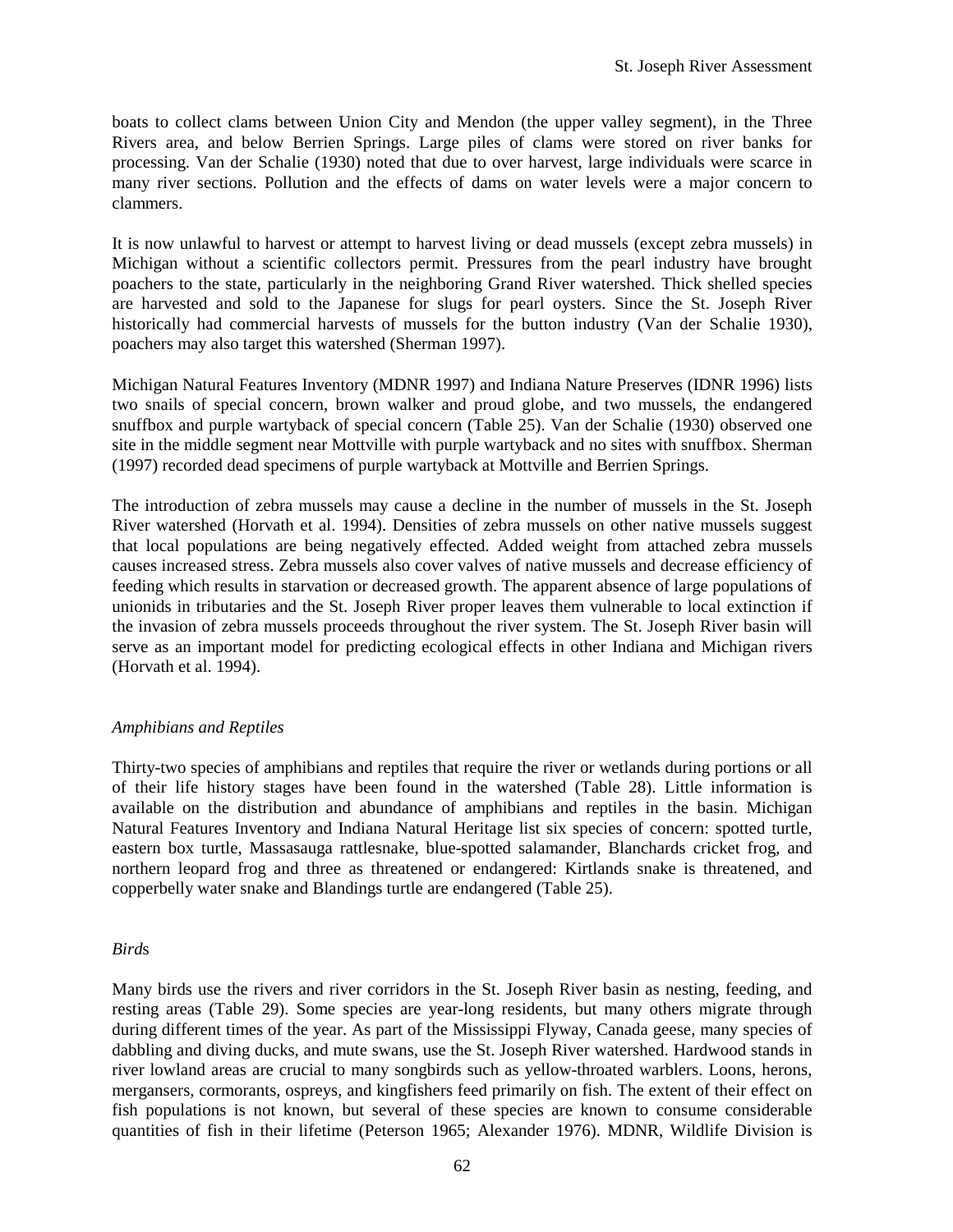now introducing turkeys into several areas of the basin. These birds will use river corridors and groundwater seeps in the basin, and hopefully will spread to new locations. Bald eagle, osprey, common loon, and yellow-throated warbler are considered threatened. King rail, black tern, marsh wren, upland sandpiper, barn owl, and short-eared owl are listed as endangered species, and heron rookeries exist in five counties within the basin (Table 25).

#### *Mammals*

River corridors are critical habitats for mammals providing refuge and a source of water. Beaver, otter, muskrat, mink, and raccoon are present (Table 30). Beavers influence streams by altering channels and building dams. They are found in low numbers in this basin but populations are increasing. Muskrats are common. They burrow in stream banks and this can lead to erosion problems and alter channel characteristics. Otter are rare but were reported on Flowerfield Creek tributary of the Rocky River. Indiana conducted a feasibility study for reintroduction of otters, and Fawn, Pigeon, and Elkhart rivers were named as suitable (Johnson and Madej 1994). Kotanchik (1997) studied distribution of river otters in Michigan and concluded that PCBs in fish tissue would be too high for reintroduction of otter in the St. Joseph River and many tributaries. Mink and raccoons are common. Predation on fish by vertebrate predators can be significant in some areas (Alexander 1976) but is probably not significant in the St. Joseph River basin (Bailey, MDNR, Wildlife Division, personal communication). The Indiana bat and bobcat (Indiana) are listed as endangered; least shrew and prairie vole are threatened in Michigan (Table 25).

#### *Other Natural Features of Concern*

The Michigan Natural Features Inventory (MDNR 1997) and Indiana Natural Heritage (IDNR 1996) maintain a list of endangered, threatened, or otherwise significant plant and animal species, plant communities, and other natural features (Table 25). Vascular plants are the most commonly listed group of threatened and endangered species in the basin. Many of these are wetland plants or are found in floodplains and river corridors. Plant communities include southern swamps, prairie fens, coastal plain marshes, tall grass prairies, bogs, Great Lakes marshes, inundated shrub swamps, submergent and emergent marshes, wet meadows and prairies, hard-wood conifer swamps, relic conifer swamps (forested bog), and intermittent wetlands.

Other unique features not listed include coldwater tributaries to the mainstem that are spawning areas for coho and chinook salmon, steelhead, and brown trout that ascend the river from Lake Michigan. Natural reproduction of these species has been documented (Figure 30), and it is probable that there is natural reproduction in other tributaries. Some of these streams have wild populations of resident brown and brook trout.

Love Creek is a unique tributary to the mainstem below Berrien Springs. The headwaters are intermittent, but as the creek enters the deep St. Joseph River valley, it receives significant amounts of groundwater seepage. The steep gradient, gravel substrate, and cold summer temperatures make lower Love Creek ideal habitat for salmonids (MDNR 1974b; Dexter 1992a). An area of floodplain known as the Indian Bowl surrounds this stream. The Indian Bowl is a depression in the Valparaiso Moraine, which has been caused by repeated slumping of portions of the moraine slope due to undercutting of the moraine by springs. Various universities and state organizations have intensively studied the groundwater fed wet prairie that was created. It contains many rare and threatened species of plants and animals, and the Love Creek Nature Center and the Nature Conservancy preserve most of the area.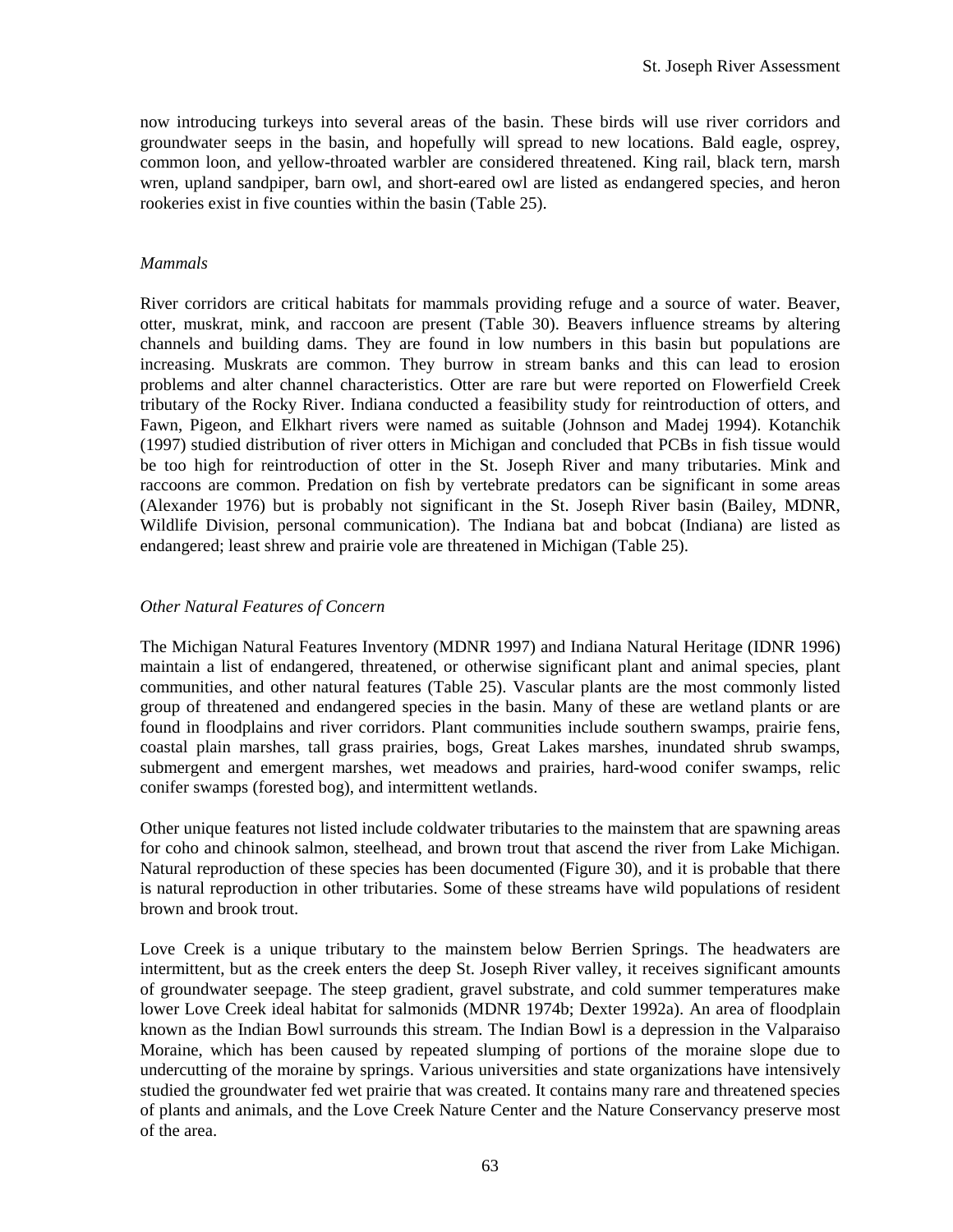Large areas of grasslands or prairies existed in the St. Joseph River basin. Prairies extended into southern Michigan from the Great Plains, where climatic conditions or periodic fires kept out invading woody plants. Some areas included oak barrens, in which a few large trees dotted the landscape. Prairies typically have rich topsoil and have been extensively cultivated. However, remnants of prairies can be found near the towns of White Pigeon, Sturgis, and Three Rivers in St. Joseph County of the middle segment and scattered within Branch, Kalamazoo, Cass, and Berrien counties. Prairies are important features because they contain a great diversity of grasses and forbs.

#### *Pest Species*

Pest species are defined as those species that have been intentionally or accidentally introduced and pose a significant threat to native species or their habitat. Most species do not pose any threat unless present in high densities.

Sea lampreys are probably the deadliest aquatic pest (parasitic) species encountered by fish in the St. Joseph River basin. The sea lamprey attaches to other fish with its sucking disk and horny teeth. Its sharp tongue rasps through scales and skin as it feeds on body fluids, often killing the prey fish. Adult sea lamprey prey on large fish in Lake Michigan until these adult lamprey migrate up streams to spawn. Lampreys spawn on gravel riffles in the lower St. Joseph River and tributaries (Figure 31). Eggs hatch into larvae (ammocete) that burrow in sand and silt areas. The larvae live there for 3 to 17 years. The United States Fish and Wildlife Service routinely surveys tributaries accessible to sea lampreys. Streams with viable juvenile populations are treated with the lampricide TFM (3-trifluoromethyl-4-nitrophenol) to eliminate or reduce lamprey populations. Treatments are scheduled every three to four years, or as often as necessary to ensure no lampreys older than age 3+ will be in a stream. Pipestone, Sand, and Blue creeks and the Paw Paw and lower St. Joseph rivers have populations of lampreys and receive regular treatments. Sea lamprey ammocetes were found for the first time ever in the mainstem below Berrien Springs Dam in 1991. Sea lampreys are limited to the area below the Berrien Springs Dam on the mainstem because the fish ladder has a lamprey barrier.

The lampricide TFM can negatively affect local aquatic communities. Studies have found a temporary reduction of mayflies after treatments. Tadpoles and salamanders are susceptible, but most amphibians have left the water for terrestrial habitats during treatment time. Limited fish kills do happen on occasion. TFM may affect fish that are already stressed from pollutants, low dissolved oxygen levels, increased water temperatures, or spawning. Besides lampreys, channel catfish have the highest sensitivity to TFM followed by rainbow trout. However, most fish have low sensitivity to the lampricide except lake sturgeon juveniles (GLFC 1985; Hay-Chmielewski and Whelan 1997).

Zebra mussels are established in Lake Michigan and have been found in the St. Joseph River at the mouth and near the town of Elkhart, IN. Several lakes within the basin have also been invaded including Baw Beese Lake in the headwaters, Marble Lake in the Coldwater River, Corey Lake in the Rocky River, Klinger Lake in the Fawn River, Lake Wawasee in Turkey Creek, Eagle Lake in Christiana Creek, and Paw Paw Lake in the Paw Paw River subwatershed (Horvath et al. 1994) The potential for veligers to spread throughout most of the watershed is great based on their existing distribution (Table 31). Through human activities such as boating, zebra mussels have the potential to spread throughout the basin. However, veligers can only settle in slow current areas, so high densities of zebra mussels will be limited to lakes and impoundments. Zebra mussels attach to any hard surface and can clog water intake pipes. They can become a nuisance on docks and piers, and may compete with resident aquatic species that filter algae and zooplankton for food. Zebra mussels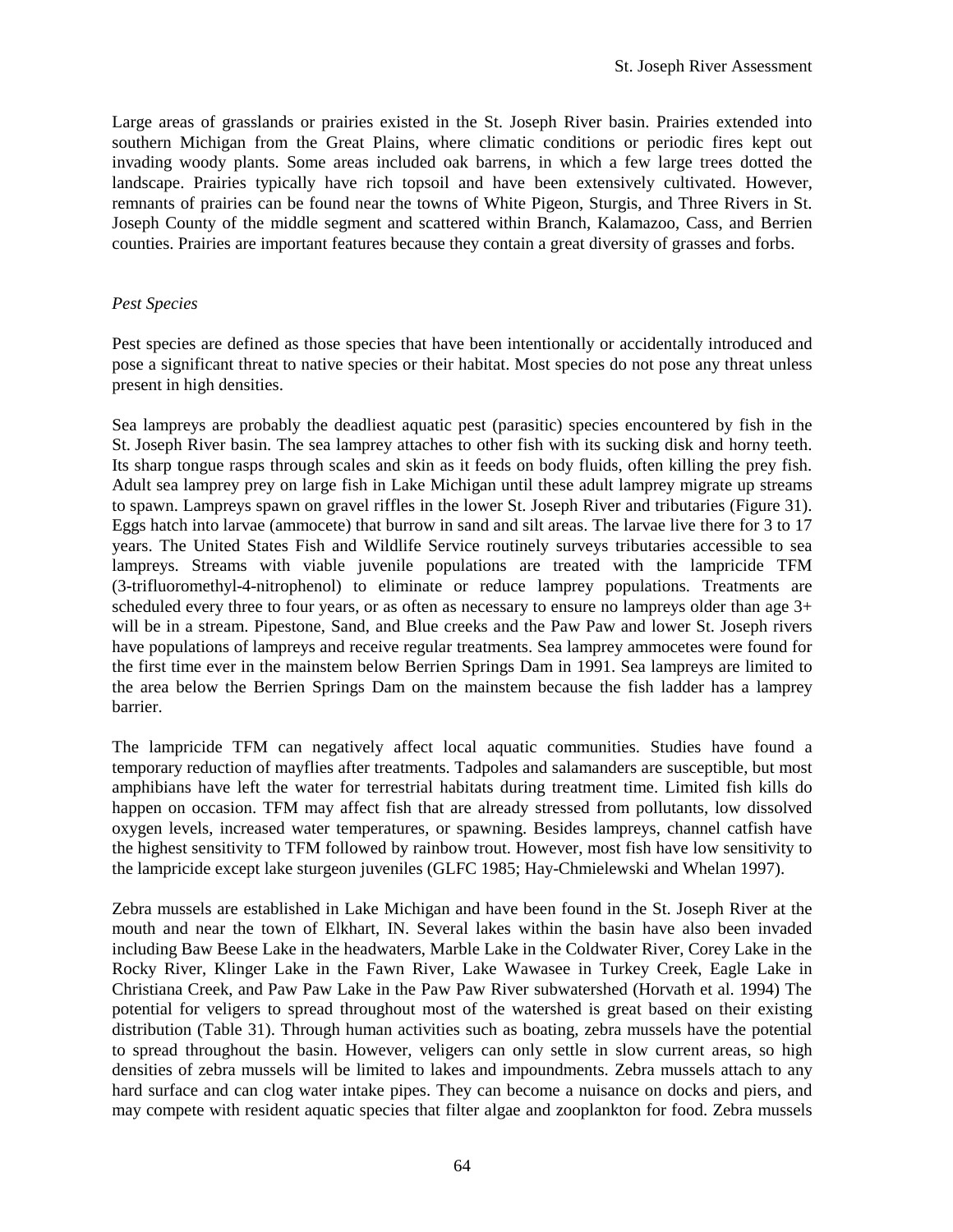also kill native mussel species through suffocation and starvation. They do, however, improve water clarity and may contribute to increases in rooted aquatic vegetation.

Rusty crayfish also pose a threat to the ecology of streams. These exotic crayfish often exclude native crayfish through competition for food and habitat, and can decimate aquatic plant communities by over grazing. The presence of rusty crayfish was reported in Pipestone Creek during a routine fish evaluation survey in 1997 (S. Markham, MDNR, Fisheries Division, personal communication). Rusty crayfish prefer areas that offer rocks, logs, or other debris as cover and inhabit both pools and fast water areas of streams. Juveniles feed heavily on benthic invertebrates and may directly compete with fish for food. Some fish will eat crayfish, but crayfish food quality is not as high as other invertebrates because of their thick exoskeleton. Fish growth in streams can be affected by less invertebrate food and lower food quality. Once established in an area, birds, anglers, and bait dealers can spread rusty crayfish. Environmentally sound ways to eradicate or control introduced populations of rusty crayfish have not been developed (Gunderson 1995).

Purple loosestrife is the most serious plant pest. It can be found in virtually all wetlands, and in some areas it dominates wetland vegetation. Purple loosestrife spreads quickly. Due to its attractive purple flower, it has been spread by humans through transplantation to gardens and lakeshores. Seeds are dispersed by wind, flowing water, and animals. Purple loosestrife will out compete more beneficial native plants for space. It provides little cover for wildlife, and is not used as a food source (Eggers and Reed 1987). It has the potential to destroy the wildlife value of wetlands. The United States Fish and Wildlife Service is attempting to control spread of loosestrife by spraying existing stands with a selective herbicide. Other means of control are also being researched, including biological control with an exotic beetle species that feeds exclusively on loosestrife. MDEQ, Land & Water Management Division is proposing to add purple loosestrife to the State noxious plant list (D. Kenaga, MDEQ, LWMD, personal communication).

Eurasian milfoil and curly leaf pondweed are two widespread nuisance plants in lakes. Lakes with public access sites have a greater tendency to have problem densities of these aquatic plants, because species are transferred by boats and trailers (D. Kenaga, MDEQ, LWMD, personal communication). Cabomba, a introduced European aquatic plant commonly used in the aquarium industry, was first discovered in Kimble Lake of the Portage River subwatershed in 1935 and has the potential to reach nuisance levels (Voss 1985). There was also an unconfirmed identification of Cabomba in the St. Joseph River near Elkhart. Nuisance plants form vast mats of vegetation in nutrient-rich lakes and in river mouths. In shallow areas, these plants can interfere with water recreation such as boating, fishing, and swimming. They can also crowd out important native aquatic vegetation. MDEQ issues aquatic vegetation control permits for lakes and impoundments but not for flowing waters. A treatment permit is needed on all lakes, except those less than 10 acres, with no outlet, and owned by one person. The number of permits by county has remained constant from 1988 to 1996 (Table 32).

#### **Fishery Management**

MDNR, Fisheries Division and IDNR, Fisheries Section actively manage fish communities in the St. Joseph River watershed. In this section, growth rates of various St. Joseph River fish species are compared to Michigan state average growth rates (Merna et al. 1981). Fish communities in most of the watershed are healthy; however, some fish populations are limited and require management through special regulations, habitat improvement, and stocking to maintain a fishery (Table 23). Most fishery management is in the middle and lower segments for trout and salmon. Interest in warmwater species continues to rise, and managers are spending more time with walleye and smallmouth bass projects. With increased projects addressing nonpoint source pollution in the upper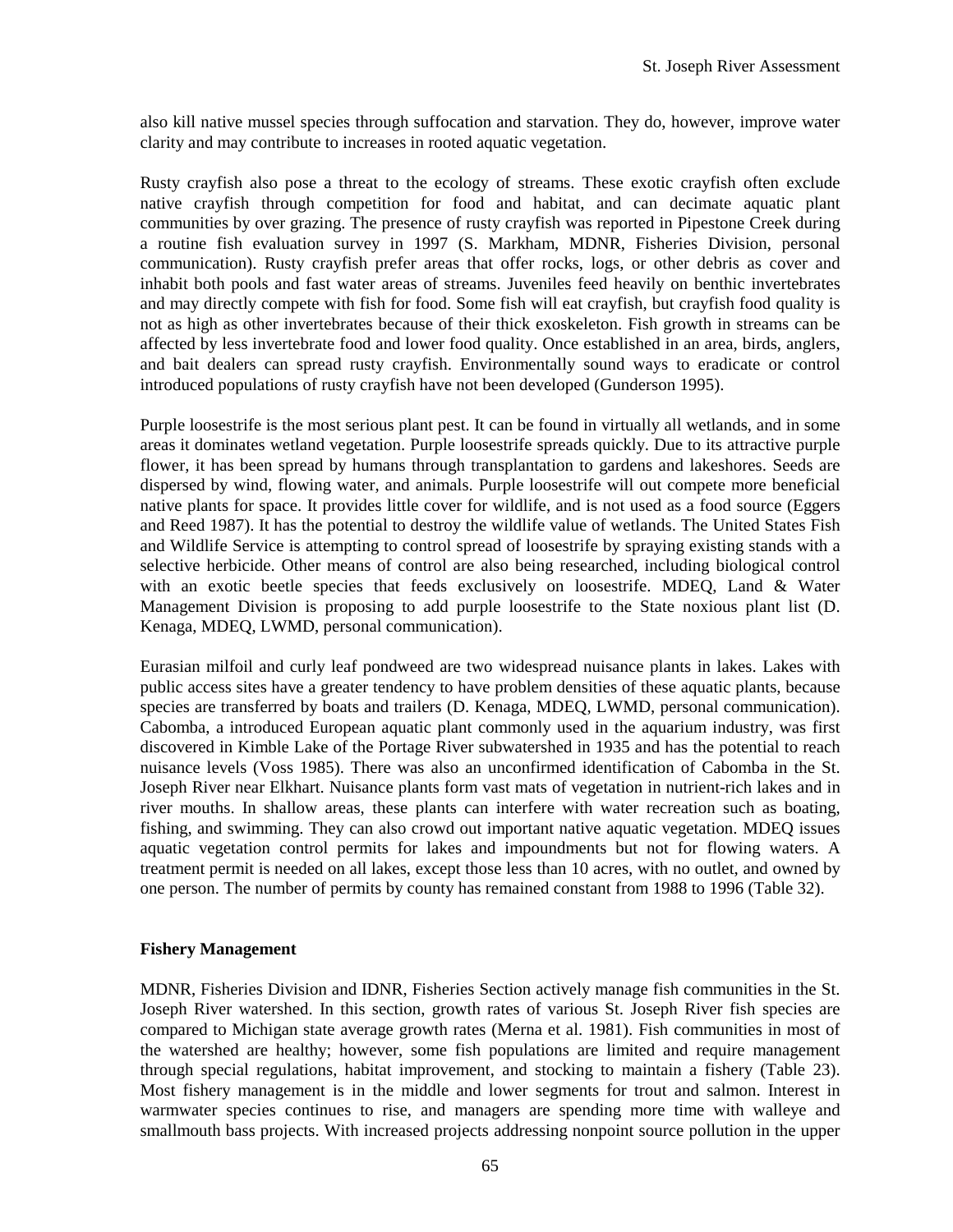and headwater segments, fishery management will become more active in those areas. A discussion of fishery management follows by valley segment.

#### *Headwaters*

Fishery management has been limited. There are neither active fish stocking nor habitat improvements projects in the St. Joseph River proper. Baw Beese Lake is stocked with redear sunfish and has been stocked with walleye in the past, but there have been no walleye reported in the mainstem of the river. Towns (1988) evaluated fish communities in the St. Joseph River using rotenone and concluded that poor substrate and insufficient fish cover were major factors limiting fish abundance. Construction of sediment traps and habitat structures would probably increase carrying capacity of fish.

Sand Creek has been stocked annually with various strains of brown trout but only supports a marginal fishery. In 1987, Sand Creek was treated with rotenone to eliminate competing species and encourage stocked trout. This treatment was not successful and brown trout stocking has been discontinued.

# *Upper*

The mainstem is stocked with channel catfish and walleye. Anglers report good catches of both species in the St. Joseph River and channel catfish in Union Lake. There is a substantial walleye fishery below Union Lake Dam during late winter spawning runs. Channel catfish prefer deep water, and Union Lake provides the best channel catfish fishing in this segment. Union Lake has also been stocked with redear sunfish and northern pike. With draining of wetlands, spawning habitat for northern pike may be limiting. Therefore, stocking of northern pike may augment existing population and provide a fishery (Towns 1988).

The Marble to Coldwater Lake chain within the Coldwater River subwatershed provides some of the best bluegill fishing in Michigan. Panfish have better than state average growth (MDNR, Fisheries Division, unpublished data). These lakes have also been stocked with tiger muskellunge, which provided a good fishery. Tiger muskellunge have not been stocked since 1990, due to problems with availability from hatcheries. Coldwater Lake is also stocked with walleye, and a self-sustaining redear sunfish population has been established. Redear sunfish have not officially been stocked but may have come in from nearby lakes. Both walleye and redear sunfish provide modest fisheries. The Coldwater River is small (15-20 feet wide) between the chain of lakes and supports a limited sport fishery. However, the river is important as nursery areas for northern pike and is a major producer of forage fish (shiners, chubs, and suckers).

Swan Creek was stocked with brown trout in 1985 after a chemical treatment on Matteson Lake, which has an outlet to the creek. Due to poor habitat and warm stream temperatures, brown trout stocking was discontinued after warmwater fish species rapidly re-colonized. Most fishery management in the Swan Creek subwatershed is for Matteson, Palmer, and Long lakes. Matteson Lake is stocked with walleye and channel catfish and has received largemouth bass, northern pike, redear sunfish, and rainbow trout. Palmer and Long lakes are stocked with channel catfish and walleye. The Colon Area Anglers Association participates in a cooperative agreement with MDNR, Fisheries Division and raises walleye fry to fingerlings for stocking in Long, Palmer, and Sturgeon lakes and the St. Joseph River above the town of Mendon. Historically, tiger muskellunge were stocked in Long Lake but stocking was discontinued in 1985. Long Lake increased in size after a dam was built in the early 1900s. This flooded a woodland, so there is ample fish habitat such as tree stumps. Long Lake was drawn down for dam repair in 1997 and was refilled in 1998. Long Lake may require a survey to investigate effects on the fish community.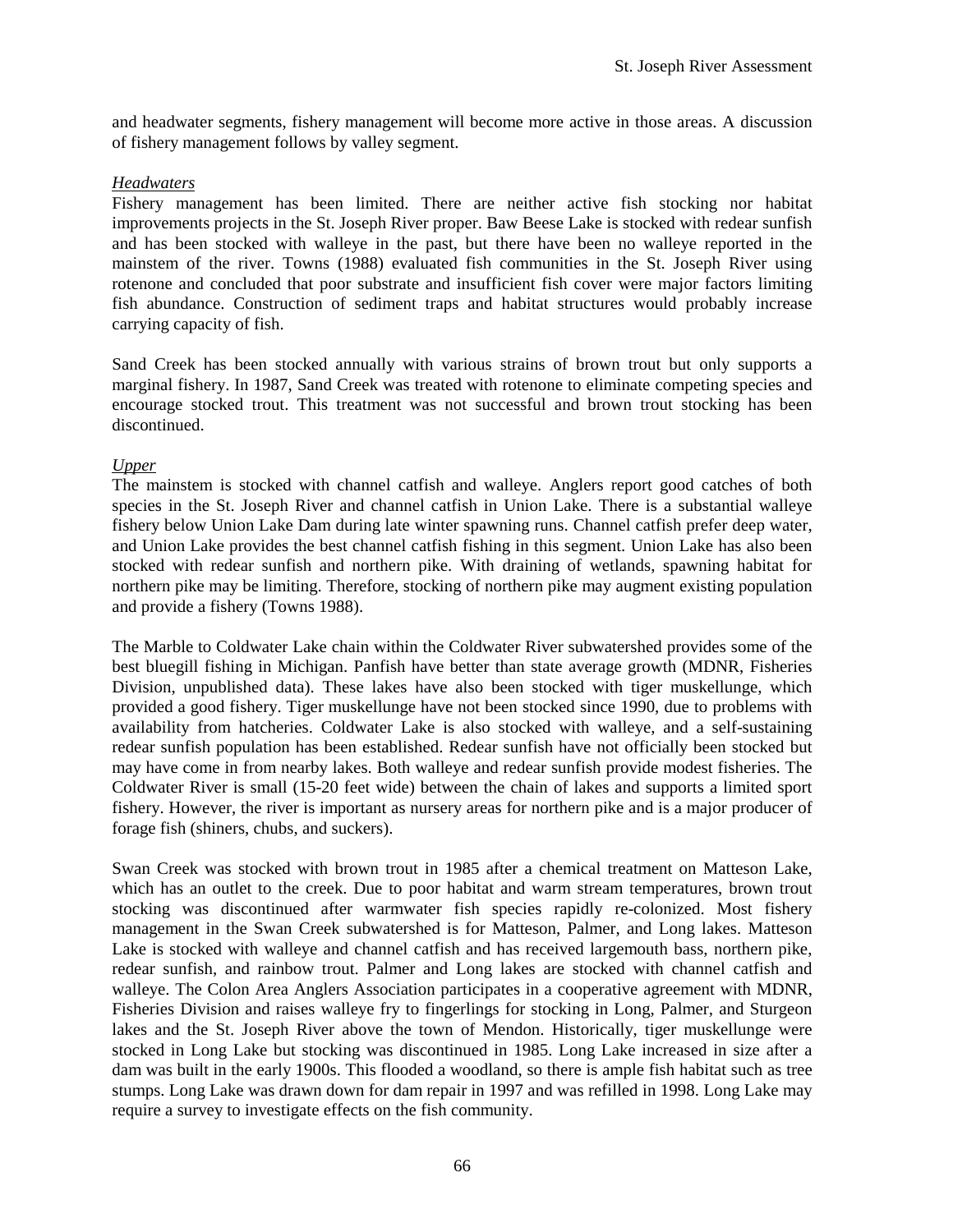Nottawa Creek is another marginal stream stocked with brown trout. Poor habitat from channelization and warm-summer stream temperatures decrease survival of trout (Towns 1988). Nottawa Lake is stocked with channel catfish from private plants and hybrid sunfish. In 1988, the lake association with assistance from MDNR removed suckers with fyke nets after complaints of overpopulation from residents. A 1983 survey also indicated an over abundance of this species in Nottawa Lake. Although 500 suckers were removed, the effect on the fish community was minimal. Nottawa Creek runs through Nottawa Lake, so there is continuous source of suckers to replenish the lake. A weir between Nottawa Lake and Nottawa Creek was suggested by the association to prevent suckers from entering the lake. However, weirs would prevent all fish from migrating through the lake, so the project was not pursued.

#### *Middle*

The St. Joseph River is managed for channel catfish, smallmouth bass, and walleye. Walleye and channel catfish are stocked by MDNR, and IDNR stocks tiger muskellunge and walleye. Sturgis, Three Rivers, Constantine, and Mottville impoundments were surveyed in 1992, and walleye growth was excellent (above state average) in each impoundment. IDNR has evaluated the smallmouth bass fishery in the St. Joseph River extensively (Ledet 1979; Ledet 1985b; Stefanavage 1989; Stefanavage 1990). Smallmouth bass growth is excellent, and this self-sustaining population provides an excellent fishery. IDNR has experimented with stocking predator fish to use the abundant forage fish in impoundments.

The Rocky River is a marginal trout stream with the best habitat in the headwaters near the town of Marcellus. It has been managed for trout since 1938 by stocking brook, rainbow, and brown trout. Stocking of the St. Joseph County portion of the river was discontinued in 1990 due to poor survival. The Cass County portion of the river received annual stocking of brown trout until 1996. After an assessment of angler use, it was recommended to discontinue stocking entirely (Dexter 1992b). There is evidence of some natural reproduction in the headwaters, so a limited trout fishery still exists.

The Prairie River has been managed as a marginal trout stream since 1970, when portions of the river were chemically treated to remove rough fish and then stocked with trout. Stocking of brown trout was suspended in 1993 because of a dredging project in the upstream section (Branch and St. Joseph counties) that widened the channel and cleared shade trees. This caused stream temperatures to increase above the limit for trout survival. Provided re-growth of shade trees decreases stream temperature, trout could be restocked. Habitat improvement in the form of woody debris should also be implemented.

Fawn River is managed as a put and take rainbow trout fishery in the upper reaches (Stueben County, Indiana). Ten inch trout are stocked there annually. Sherman Mill Creek near Sturgis is also stocked with brown trout. The rest of the river is managed as a smallmouth bass fishery. Sections of the river were evaluated in a 1996 general survey. The survey report recommended a sediment trap to remove a high sand bedload. A dam blew out in 1987 near the town of Fawn River contributing to the sediment problem.

Portions of the Pigeon River are managed for rainbow trout by IDNR; however, the majority of the river is managed for smallmouth bass. Smallmouth bass habitat and population characteristics were surveyed by Stefanavage (1987) to evaluate declining populations due to stream habitat degradation. To control flooding, the Palmiter Method of channel clearing and bank stabilization was used to remove logjams. IDNR has stocked smallmouth bass in an attempt to increase densities in areas of low or non-existent numbers. No general surveys have been conducted by MDNR, Fisheries Division to evaluate fish populations.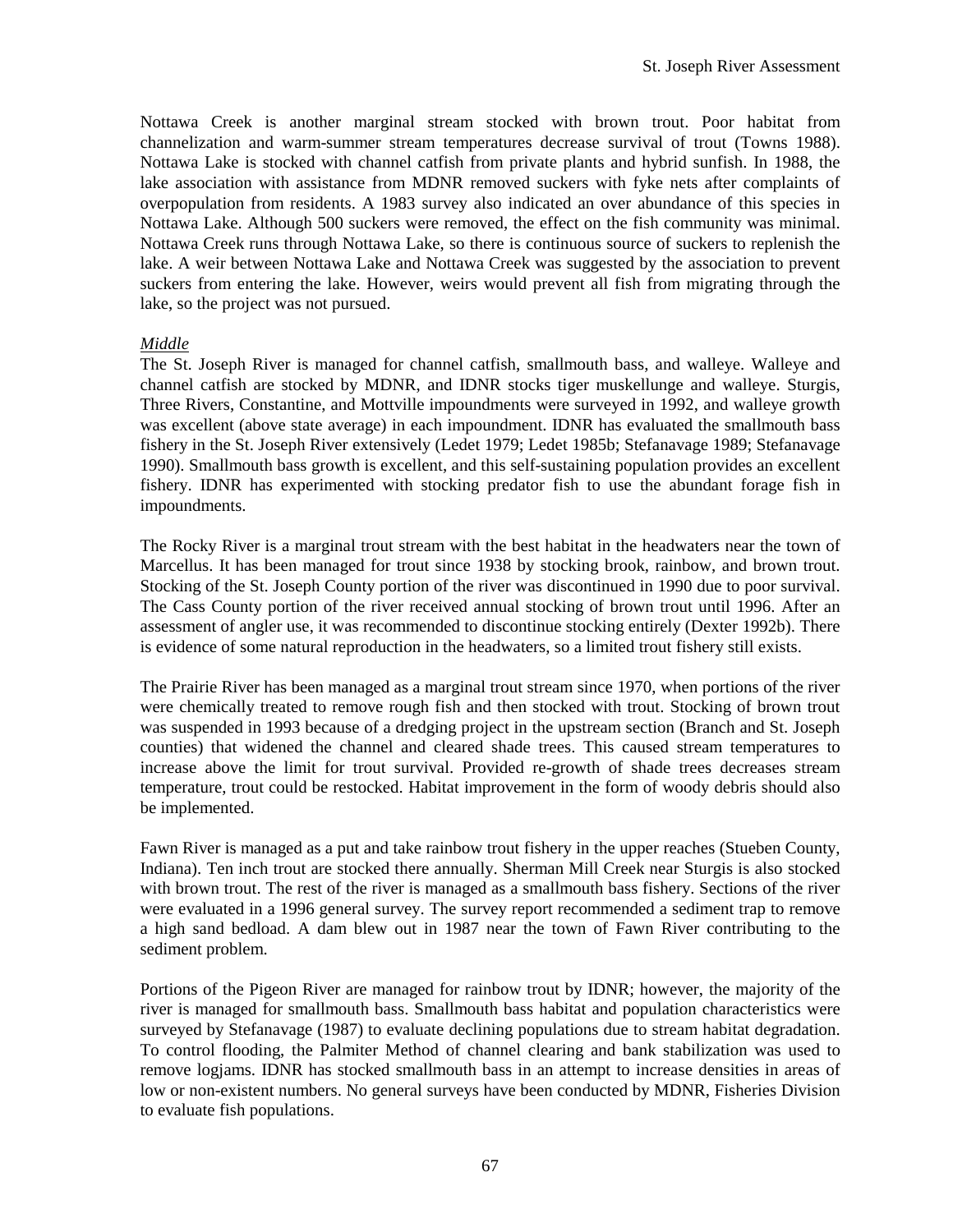The Little Elkhart River is managed for trout. IDNR stocks rainbow trout and Elkhart Conservation Club stocks brown trout. A 1990 survey indicated good survival of brown trout with four year classes (Ledet 1991b). Siltation is the primary habitat degradation in this stream.

The Elkhart River is managed primarily for smallmouth bass. Several studies have assessed smallmouth bass abundance, growth, and habitat requirements within Elkhart River (Ledet 1985a; Stefanavage 1988; Stefanavage 1989). Solomon Creek, part of the headwaters of Elkhart River, is stocked with brown trout by the Elkhart Conservation Club and rainbow trout by IDNR (Ledet 1991b).

# *Lower*

The most aggressive fish management of the entire river system is within this segment. As discussed earlier, Michigan and Indiana completed the first cooperative interstate anadromous fish passage project. Beginning in 1977, plans were developed to construct a coldwater fish hatchery in Indiana and fish passage facilities at four dams. Twin Branch Fish Hatchery was completed in 1983. Cooperative steelhead and chinook salmon stockings began in 1984. By 1992, all construction and modification of the ladders were completed. Fish viewing windows were installed in the Berrien Springs, Niles, and South Bend fish ladders. Estimates of fish passage are made using time-lapse video recording (Dexter and Ledet 1995). These video data are also used to determine when fish run, time of year and day, river temperature, and stream discharges. Year-round creel surveys are also conducted throughout the lower St. Joseph River to estimate angler harvest and effort (see **Recreational Use**).

Nearly 6 million chinook salmon, 2.5 million steelhead (winter and summer run), and 1 million coho have been stocked in the lower St. Joseph River since 1986. In addition, Michigan stocks brown trout and walleye, and Indiana stocks channel catfish. Seelbach (1989) estimated that annual catch of returning steelhead to the St. Joseph River was 4,400 between 1980 and 1985, and most of these fish were from hatchery origin. Between 1988 and 1994, annual catch increased to about 15,000 steelhead (Seelbach et al. 1994). This was a 15% return rate for stocked smolts, which is typical for Lake Michigan tributaries that average 10-20% return rates. Huron River, which is a Lake Erie tributary, had a much lower return rate (less than 1%).

The largest managed tributary within this segment is the Dowagiac River. Dowagiac River as well as Peavine, Pokagon, McKinzie, and Dowagiac creeks are managed for trout. Dowagiac River and Creek are stocked annually with brown trout, whereas Peavine, Pokagon, and McKinzie creeks have supported natural reproducing populations of brown trout since 1992. Partnership for MEANDRS (Meeting Ecological and Agricultural Needs within the Dowagiac River System), a nonprofit watershed group, is planning major rehabilitation of old meanders to improve fish habitat in channelized portions of the Dowagiac River (B. Westrate, president of MEANDRS, personal communication; see **Citizen Involvement**). Restoring meanders will improve channel morphology by allowing the river to behave more naturally and create pool and riffle sequences that provide more diverse habitat.

Dowagiac Creek was chemically treated in 1971 and 1980 to remove suckers (Dodge 1979). A rough fish (sucker) barrier was constructed in 1977 to prevent upstream movements of fish from Lake LaGrange. In 1989, the St. Joseph River Valley Fly Fishers conducted a habitat-improvement project by adding logs, current deflectors, and lunker structures. A fisheries survey in 1992 found natural reproducing brown trout in the creek; therefore, stocking was reduced but not eliminated due to high fishing pressure. Stocking of the upper site below Bunker Lake was discontinued after a temperature study revealed that it was too warm to sustain trout (Dexter 1996).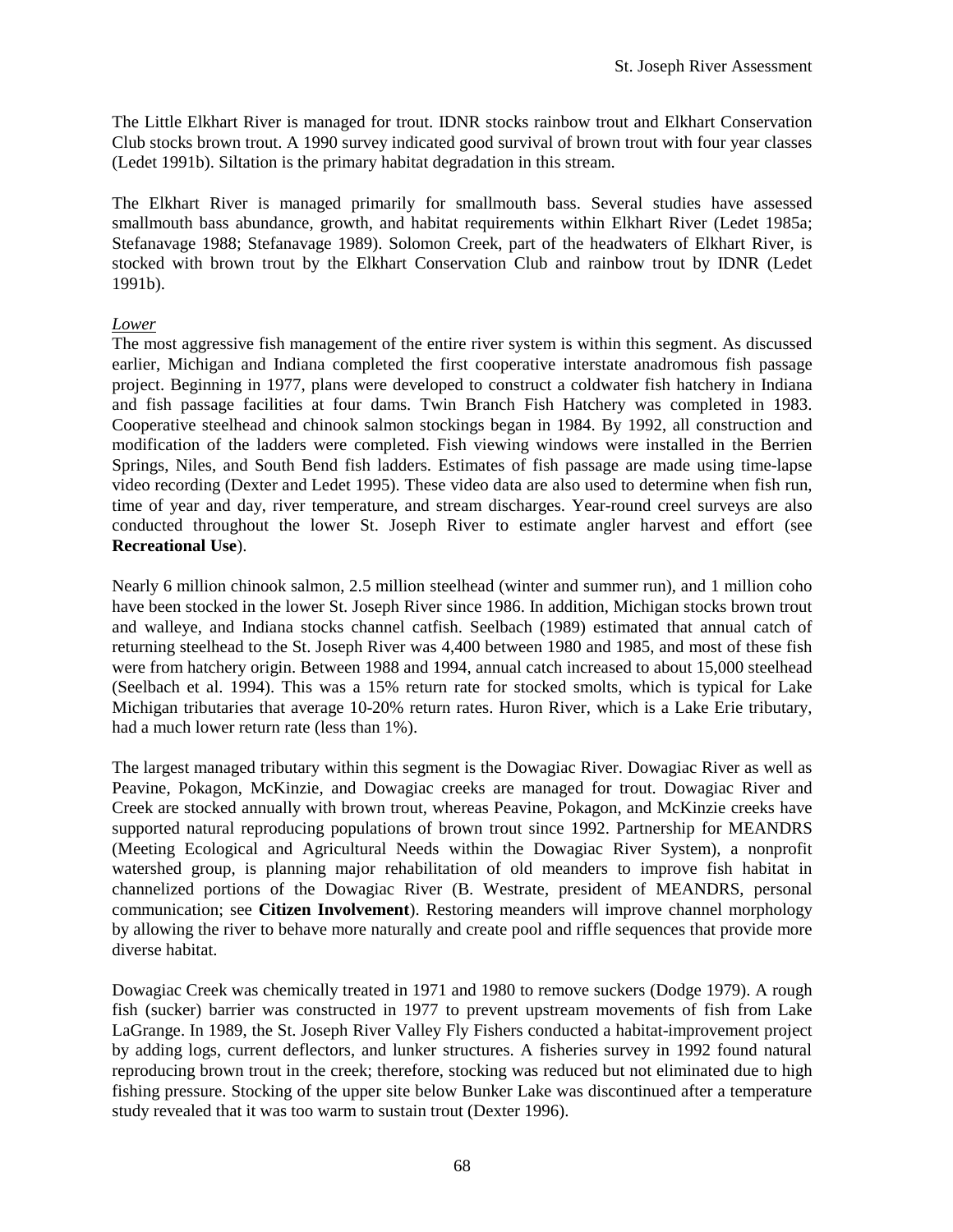There are several small tributaries to the St. Joseph River that are also managed for trout: Brandywine, Pipestone, and McCoy creeks have all been stocked with brown trout since 1986. Love Creek supports a natural population of brown trout and was stocked with brook trout until 1997. Stocking of brook trout in Love Creek was discontinued due to competition with wild brown trout. Pipestone Creek was chemically reclaimed in 1977. Portions of Brandywine Creek have undergone bank stabilization and habitat improvement projects. Upper sections of Brandywine Creek continue to be stocked, but stocking in the lower sections has been dropped because of natural reproduction (Dexter 1991c). A blocking weir was constructed in 1992 to prevent steelhead and chinook salmon from entering Brandywine Creek and competing with natural brown trout. Research has shown that rainbow trout may compete with brown trout (Ziegler 1988; Kocik 1992). The weir has been a success and has prevented most potamodromous salmonids from ascending up the creek. A few steelhead manage to jump over the weir but not enough to degrade the brown trout population.

#### *Mouth*

A portion of the chinook salmon stocked into the St. Joseph River is temporarily held in net pens at the mouth of the river. This promotes imprinting, so the salmon will home back to the St. Joseph River for spawning after maturing in Lake Michigan. The lower and mouth segments also have special trout and salmon fishing regulations. The minimum size limit is 10 inches during the regular season and 16 inches during the extended trout and salmon season. This allows anglers to harvest steelhead and chinook salmon, while protecting spawning brown trout and rearing or smolting steelhead.

The Paw Paw River is the largest tributary entering the mainstem within this segment. The mouth is annually stocked with steelhead. In 1989, the mainstem was surveyed using rotenone (Dexter 1991b). The survey indicated that the Paw Paw River was more of a coolwater rather than a warmwater stream by the presence of burbot and mottled sculpin. Although they are not actively managed in this river, walleye and northern pike provide a moderate fishery. Walleye are not stocked directly but may be immigrating from the St. Joseph River, escaping from MDNR rearing ponds in Almena, moving downstream from annual stockings in Maple Lake, or reproducing naturally. The most limiting factor to the Paw Paw River fishery is public access. Several miles of river are inaccessible because no roads cross between Riverside and Benton Harbor.

The lower Paw Paw River is also treated by the U.S. Fish and Wildlife Service every three years with TFM to kill sea lamprey ammocetes. With increasing water quality in Michigan rivers, sea lamprey populations have increased (see **Biological Communities**, *Pest Species*). A blocking weir has been proposed for the river near Watervliet to prevent seasonal movements of adult sea lampreys into upper portions of the river.

Several tributaries within the Paw Paw River system are stocked with brown trout including Hayden, Brush, Blue, and Mill creeks and the East, North, and West branches of the Paw Paw River. Stocking of brown trout was discontinued in Campbell Creek in 1996 to reduce competition with wild brown and brook trout. Campbell Creek habitat has been improved by installing half logs; further, Van Buren County Road Commission has paved a road crossing and popular access point to prevent sediment from entering the creek. A sediment trap has been proposed to remove a high sand bedload from the managed section. Similarly, a sediment trap has been installed on a tributary to Brush Creek in Van Buren County to remove sand that has washed into the stream from improper agricultural practices.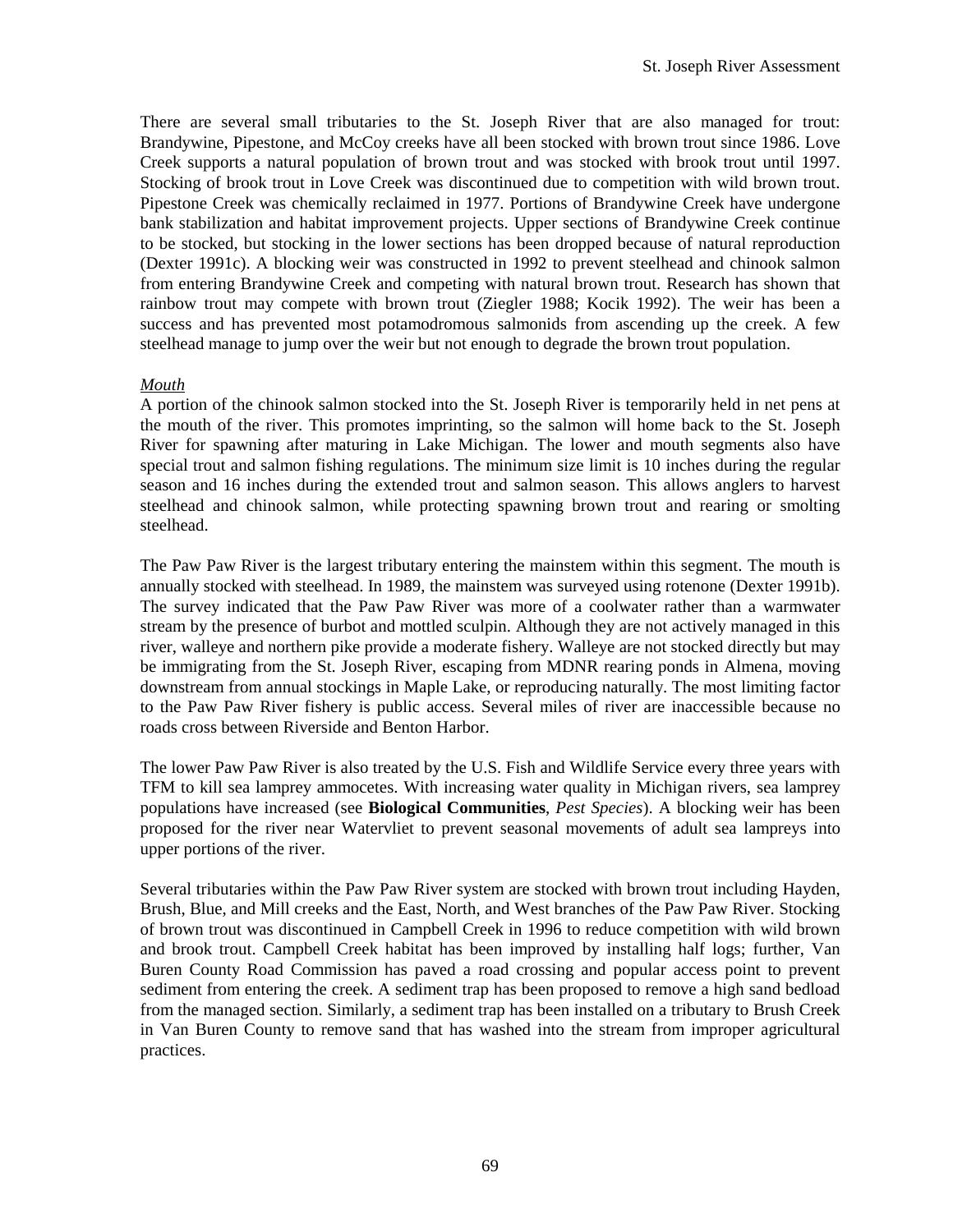#### **Recreational Use**

The St. Joseph River has high recreational potential because this large river flows through the towns of Three Rivers, Elkhart, South Bend, Niles, and Benton Harbor. Many people use the river and its corridor for fishing, canoeing, motor-boating, swimming, picnicking, hunting, trapping, mushrooming, hiking, nature study, and bird watching. There are only 17 public boat and canoe launches on the mainstem that can be used by canoeist and boaters (Figure 32). This is an average of one launch site for every 12 miles of river. There are several other launch sites on tributaries and lakes within the basin.

Several medium to large sized streams in the basin support canoeing and boating. Informal canoe launch sites are common throughout the basin and mainly consist of bridge crossings; however, formal sites (publicly owned and maintained) are scarce and more are needed. Canoe portages around dams are not required by law, but are required at hydroelectric dams licensed by FERC. However, they are not always marked and sometimes are not well developed for use. Canoe and boat travel on several streams is impeded by dams, low bridges, and log jams.

Some conflicts between user groups are seen on the St. Joseph River and its tributaries, especially between pleasure boaters and anglers. This problem is more evident on lakes, impoundments, and the lower river below Berrien Springs. Some large lakes are virtually unfishable on weekends during the summer because of the heavy pleasure boat traffic. On smaller tributaries, excessive removal of woody fish habitat to enhance canoeing opportunities is a problem.

There are many marinas in the lower St. Joseph and Paw Paw rivers, and there is potential for more marina development. There are 13 marina operating permits issued for 829 boat slips, three boat ramps and five fuel pumps (T. Bennett, MDEQ, LWMD, personal communication). At least another 108 boat slips are proposed. Three additional marina operating permits have expired but the facilities are still operating, with 527 boat slips and one fuel pump. Only one registered marina operates in the upper part of the basin, on the chain of lakes on the Coldwater River, with two gas pumps but no boat slips. A low railroad bridge currently prevents marina development on the Paw Paw River above Benton Harbor, but proposals to alter this bridge to allow boat passage upstream have been considered. Many acres of wetlands would be threatened by development proposals, boat traffic, and wake disturbance, if this marina is developed.

Many areas along the St. Joseph River and its tributaries provide good shore fishing access. In addition to the developed access sites maintained by MDNR Parks and Recreation Division and local governments, many road crossing are used by anglers to reach streams. Anglers can fish on private property outside the road right-of-way with the property owners permission and can fish all streams on state land. Although access is good on the St. Joseph River proper, access to both cold and warm water tributaries is limited. Better access would promote better recreational use of these waters.

Estimates of fishing pressure or angler harvest are limited to the lower St. Joseph River below Mishawaka, Indiana. Traditional access or roving creel surveys have not been conducted elsewhere in the basin because they are costly and time consuming. Estimates of harvest and fishing pressure can also be made using tagged fish or angler-returned post cards, and these techniques will be attempted in the future on some managed streams in the basin. Any analysis of fishing pressure and success for headwaters, upper, and middle segments are limited to perceptions derived from discussions with anglers, charter boat captains, conservation officers, and bait and tackle dealers.

Waterfowl hunters use much of the mainstem and major tributaries, especially impoundments. Many of the stream floodplains are wooded wetlands, providing excellent habitat for deer and are hunted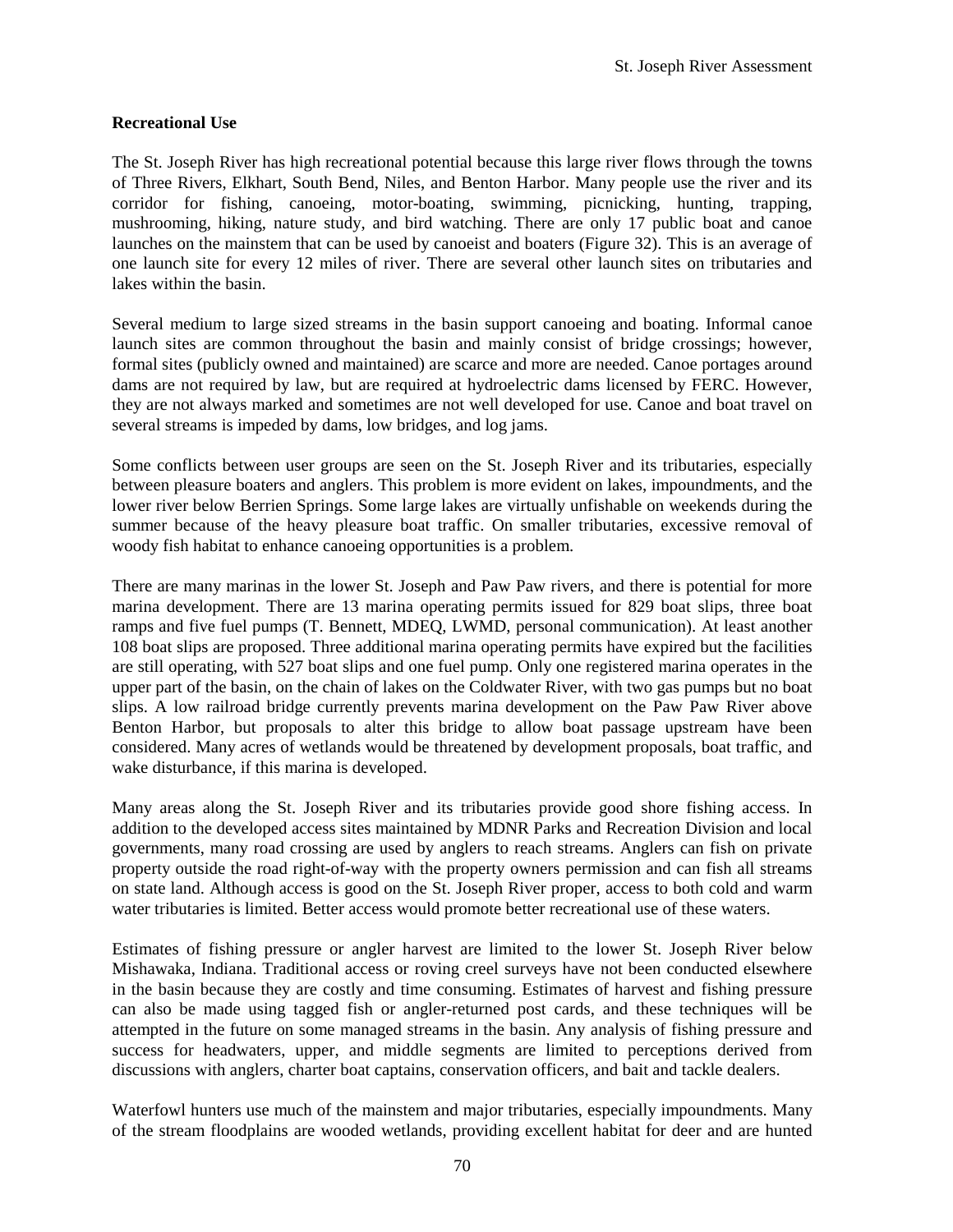extensively. Deer hunters with permission from riparian land owners canoe the St. Joseph River tributaries during gun season. Trapping is also a popular business in the St. Joseph River basin. Many of the smaller tributaries and associated marshes are trapped for muskrat and mink.

There are several nature centers that have hiking trails along streams or adjacent wetlands. There are eight State game areas and mini-game areas in the basin, providing hunting opportunities and hiking trails (Figure 33). However, none of them are on the St. Joseph River proper, and only three game areas provide fishing access to lakes or small creeks. Local communities and counties also support parks along the river and tributaries for public use. A state park and several private campgrounds provide opportunities for non-residents to stay in the area.

Recreational use of the river system is described more thoroughly by valley segment below. Fishing information was compiled from angler reports, fishery surveys, and miscellaneous creel reports (Appendix 2).

# *Headwaters*

Canoeing and fishing are the primary uses of the river, and there is some float hunting for ducks and deer. Boating and fishing are popular on Baw Beese Lake. The river proper receives light fishing pressure for northern pike, largemouth and smallmouth bass, white and redhorse suckers, and carp (Towns 1988). Most of the river fishing is near Tekonsha. Soap Creek gets some fishing pressure at road crossings. For the most part, recreational use is light on this segment of river. Access is limited to two roadside parks and bridge crossings.

# *Upper*

Fishing and canoeing take place in most portions. Motorized boating is limited to Union and Sturgeon lakes on the St. Joseph River; Coldwater, Loon, Marble, Lake of the Woods, Randall, and Morrison lakes on the Coldwater River; and Long and Palmer lakes on Swan Creek. Fishing pressure is high on Union, Coldwater, Marble, and Randall lakes and moderate for the rest of the lakes with bluegill, black crappie, and channel catfish being the most sought after fish. There is heavy fishing below Union Lake for channel catfish, smallmouth bass, northern pike, and walleye. The St. Joseph River is also great fishing for white and redhorse suckers in the spring (Towns 1988). Hog Creek, Coldwater River, and Swan Creek are also fished regularly at road crossings.

All of the mainstem is canoeable. Nottawa Creek is canoeable downstream of Athens, and Hog Creek and Coldwater River are canoeable between impoundments. Waterfowl hunters use the mainstem downstream of Sturgeon Lake near Colon. There is also some waterfowl hunting on Nottawa Creek. Leidy Lake State Game Area is used for hunting and bird watching. Historically, trapping was heavy, but recent low fur prices have reduced this activity.

# *Middle*

Canoeing and fishing are the main recreational uses with some boating and swimming. Access is excellent between Mendon and Sturgis Dam with a boat launch in Mendon and Covered Bridge Park on the Sturgis Impoundment. Power boaters use the impoundment, but size of boats is limited to a height less than 4 feet due to the covered bridge. The canoe portage around Sturgis Dam is long with no designated take-out area. Canoeing below the dam becomes difficult during low flows when most of the water is diverted through a bypass. Fishing pressure for walleye, largemouth bass, and bluegill is light through most of this stretch but increases near the park and below the dam. There is also some waterfowl hunting in the area.

Between Sturgis and Mottville dam, fishing pressure is moderate with some waterfowl hunting. Walleye and smallmouth bass are the most sought after fish. Three Rivers, Constantine, and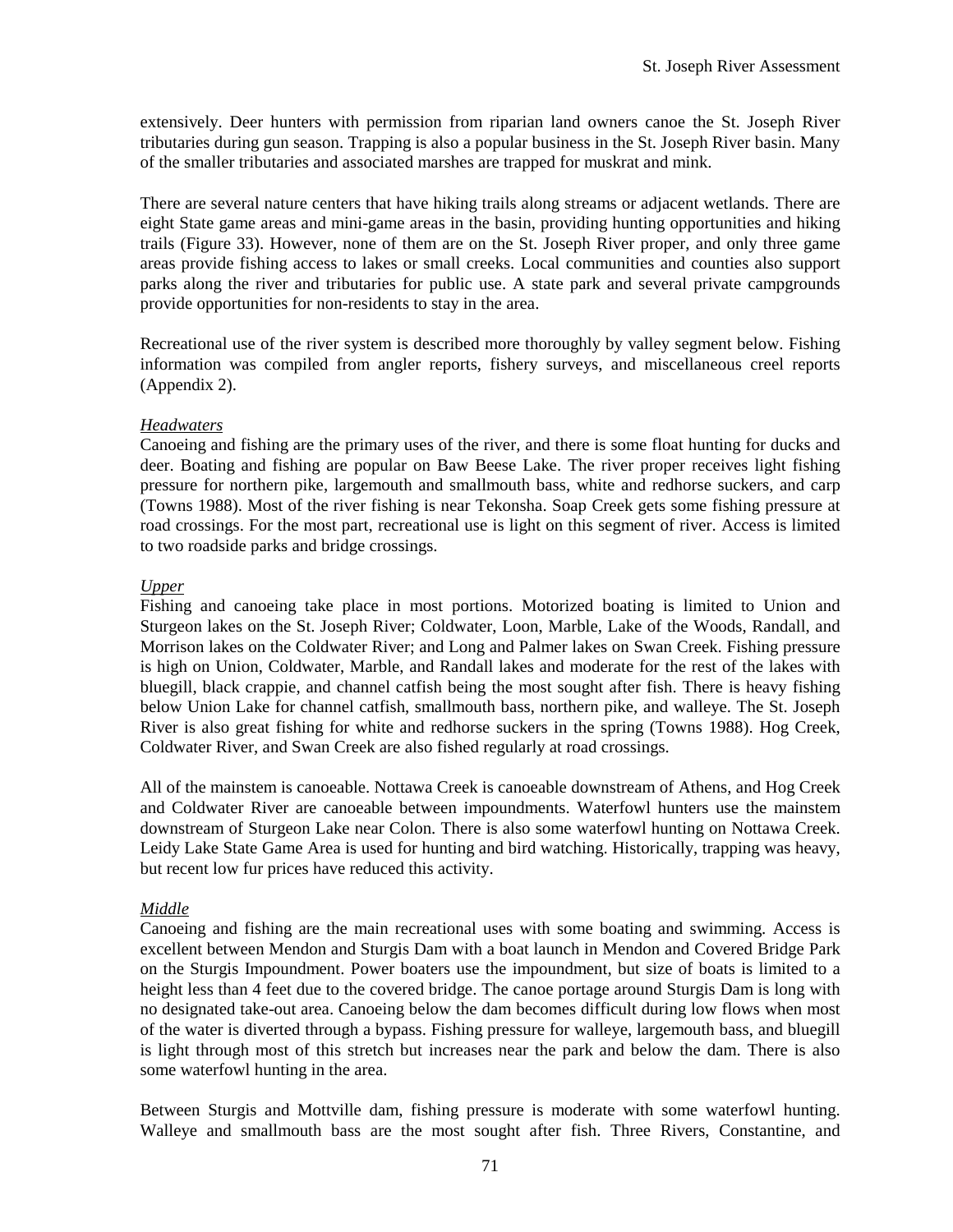Mottville impoundments provide a bluegill and largemouth bass fishery along with some power boating. Constantine Dam has an excellent canoe portage and tailwater fishing platform. There is good access to the river at all dam sites, and county roads are used for access between dams.

From the state line to Elkhart, the St. Joseph River provides an excellent smallmouth bass fishery with moderate fishing pressure (Stefanavage 1989; Ledet 1979). Power boaters and water skiers frequently use Elkhart impoundment. There is a boat launch on the river at Bristol and at the upper end of the Elkhart impoundment. Shoreline access is fair in most places, but is good in Bristol at the county park. Impoundments are fished frequently for black and white crappie, bluegill, pumpkinseed, walleye, and channel catfish.

Portage River is canoeable and receives light fishing pressure at road crossings. Portage Lake has a public access and campground and provides fishing, boating, and swimming activities. Rocky River provides a light fishery for brown trout near Marcellus (Dexter 1992b). The lower half is readily canoeable, and deer and waterfowl hunters frequently canoe some of the upper parts. Access is limited to road crossings or by permission from private landowners.

The upper Prairie River has a marginal trout population that receives light fishing pressure. Access is available in the village of Bur Oak. Prairie Lake has access through boat launches or parks and provides boating, fishing, and swimming activities. Lake Templene has been privately developed, and there is no public access. Lower portions of the river are also canoeable. The upper half of the Fawn River is a popular canoeing section because it has mostly natural land cover and is adjacent to forested wetlands. Most canoeing is between Nevada Mill and Star Mill. Fawn River receives moderate fishing pressure for smallmouth bass, largemouth bass, northern pike, channel catfish, and redhorse suckers (Stefanavage 1988). Most fishing takes place on small mill ponds.

Pigeon River State Fish and Wildlife Area is 11,500 acres and offers bluegill, largemouth bass, northern pike, and trout fishing; deer, upland game, squirrel, and waterfowl hunting; primitive camping and picnicking; hiking; and bird watching. The Pigeon River is canoeable from 327 Road downstream through the game area to its confluence with the St. Joseph River.

The Little Elkhart River offers a put-and-take trout fishery. Access is limited to Bonneyville Mill County Park and by permission from private landowners. The headwaters of Elkhart River also provide trout fishing, but the middle and lower portions provide a smallmouth bass, northern pike, and rock bass fishery (Ledet 1985a). The South Branch of the river is slow moving but still is used by canoeists. Bird watching is also popular because the South Branch Elkhart River flows through vast wetland areas. There are several recreational facilities including Chain O'Lakes State Park, Tri-County State Fish and Wildlife Areas, Rogers Park in Goshen, and Oxbow Park in Elkhart. Lloyd W. Bender Nature Preserve, Porter Memorial Woods, and Edna Spurgeon Nature Preserve are held by private organizations but are open to the public.

## *Lower*

Access improves through this segment because of the amount of city property along the river. Canoeing is difficult between Elkhart and South Bend because of the number of dams that need to be portaged. Most canoeists start at Central Park in South Bend. South Bend also has a constructed waterway for white-water kayaking, rafting, and innertubing in the old millrace. This waterway attracts many white-water enthusiasts including the United States Olympic kayaking team. Below South Bend boating and canoeing becomes easier due to river width and depth. There are dams at Niles, Buchanan, and Berrien Springs that need to be portaged, but access sites and boat launches are common making it easy to get boats in and out of the river. Lake Chapin, created by Berrien Springs Dam, provides boating, swimming, and fishing activities.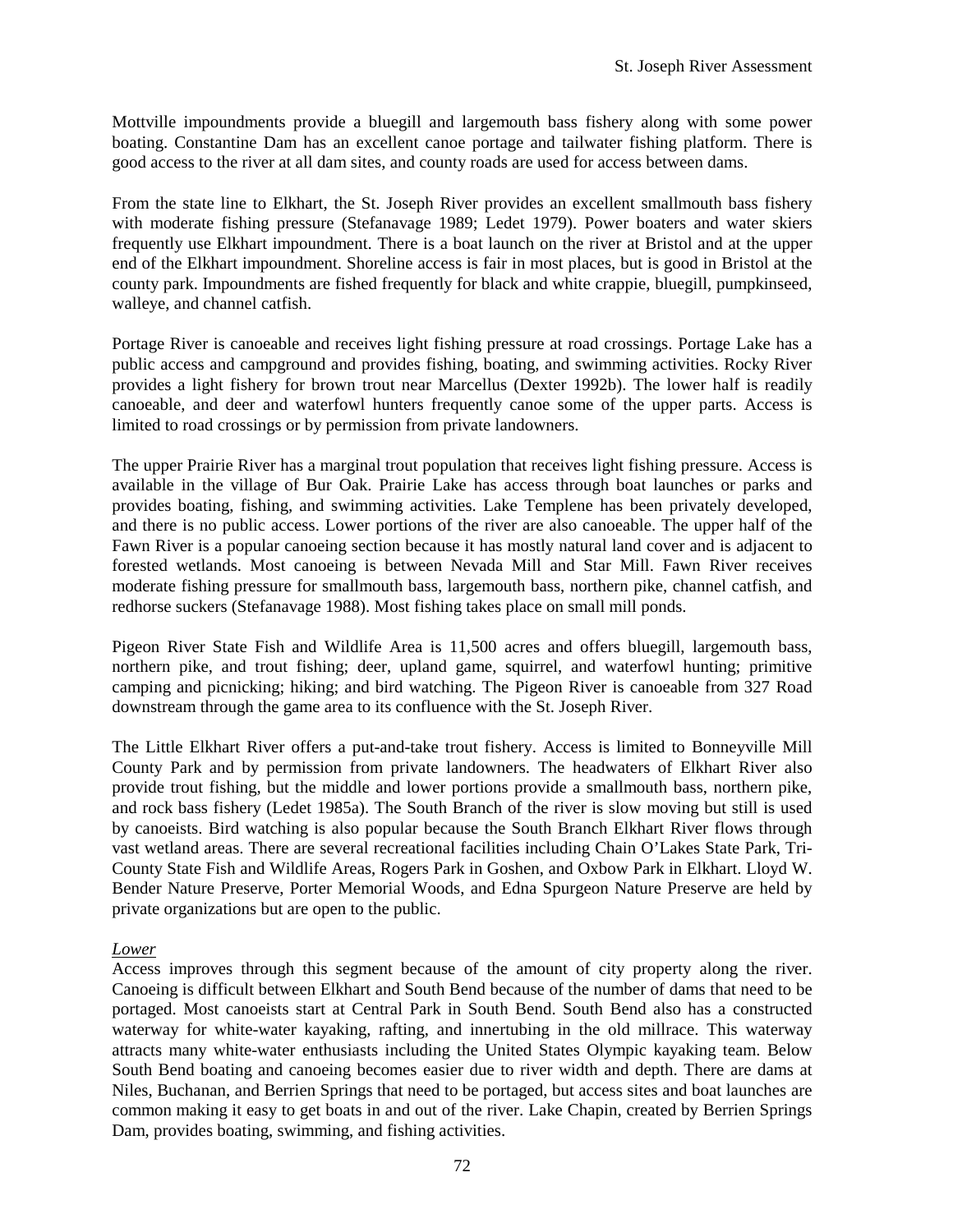Most of the recreational use of the lower river is for fishing. Since the completion in 1992 of a 17 year project to construct fish passage facilities at the first 5 dams (see **Fishery Management**), access and angler use of the lower river system has increased dramatically. There is good access below each dam along with city and state parks between dams. South Bend has 16 access sites for wade fishing with boat ramps at Miami Island, Lincoln, Memorial, and Woodlawn parks, IDNR Public Access, and St. Patricks Park. Niles has five access points, and Marmont Street, St. Joseph River Park, and Bond Street accesses have boat ramps. There are also five access points at Buchanan Dam with two public boat ramps. Berrien Springs Dam has good shore access with a boat ramp at Shamrock Park. The last public access point in the lower segment is the Jasper Dairy Road Public Boat launch.

Angler use and harvest has been measured using creel surveys. These surveys have been conducted since 1985 to estimate angler use and catch before and after the completion of the fish ladders. IDNR conducted creel surveys from below Twin Branch to the state line. In 1985, a total of 19,923 fish were harvested between the Twin Branch Dam and the state line. Fishing pressure totaled 69,459 hours. Most fish harvested were bluegill (28%), smallmouth bass (24%), and redhorse suckers (18%). Smallmouth bass fishing is considered good with a catch rate of 0.12 fish per hour (Robertson et al. 1985). In 1986, 16,348 fish were harvested in this same section. However, total fishing pressure increased to 75,818 hours, with shore fishing accounting for 84% of the fishing pressure and harvest (Ledet and Koza 1986).

MDNR has also conducted creel surveys in the lower and mouth segments annually since 1985. Below Berrien Springs, a total of 42,240 fish were harvested, and fishing pressure totaled 172,099 angler hours in 1985. Fishing pressure was twice as high below Berrien Springs compared to the Indiana section below Twin Branch Dam before the ladders were completed. Channel catfish had the highest catch rate at 0.035 fish per hour followed by chinook salmon at 0.024 fish per hour. In 1993, one year after the ladders were completed, Indiana had an increase in fishing pressure to 100,419 angler hours, which was a 45% increase from 1985. Catch rates (fish per hour) for smallmouth bass (0.024) and rainbow trout (0.022) were highest. Angler hours decreased below Berrien Springs to 106,164 with rainbow trout (0.031) and walleye (0.018) producing highest catch rates. The immediate reward from ladders was a shift from angler use below Berrien Springs to more use in Indiana waters. Also, more rainbow trout were being caught between Berrien Springs and Twin Branch dams.

Since 1992, continuous creel harvest data have been collected from below Twin Branch Dam to the mouth of the St. Joseph River (Figure 34). Angler hours increased 59% between 1992 and 1996, and number of angler days increased 73%. Total catch of all species has also increased from 32,889 in 1992 to 117,904 in 1996. Obviously, the ladder projects as well as enhanced access has increased use of this river segment.

Although salmon, bass, and walleye are the most sought after fish species and make up 47% of the State's master angler award entries, there is a unique opportunity below Berrien Springs to catch trophy flathead catfish. This large catfish prefers deep holes with log cover, which is typical habitat for the St. Joseph River in this area. In each of the past five years, a flathead catfish from the St. Joseph River has won the catfish category in the Kalamazoo Gazette Big Fish Contest with entries exceeding 38 pounds!

Christiana Creek crosses the border from Michigan to Indiana and is the first major tributary to enter the St. Joseph River in the lower valley segment. The upper sections of Christiana Creek get good spring sucker runs and the lower half has good smallmouth and rock bass fishing. It is canoeable from the state line to the St. Joseph River. Juday Creek also enters the St. Joseph River north of South Bend. It has a small population of brown trout and supports a small fishery.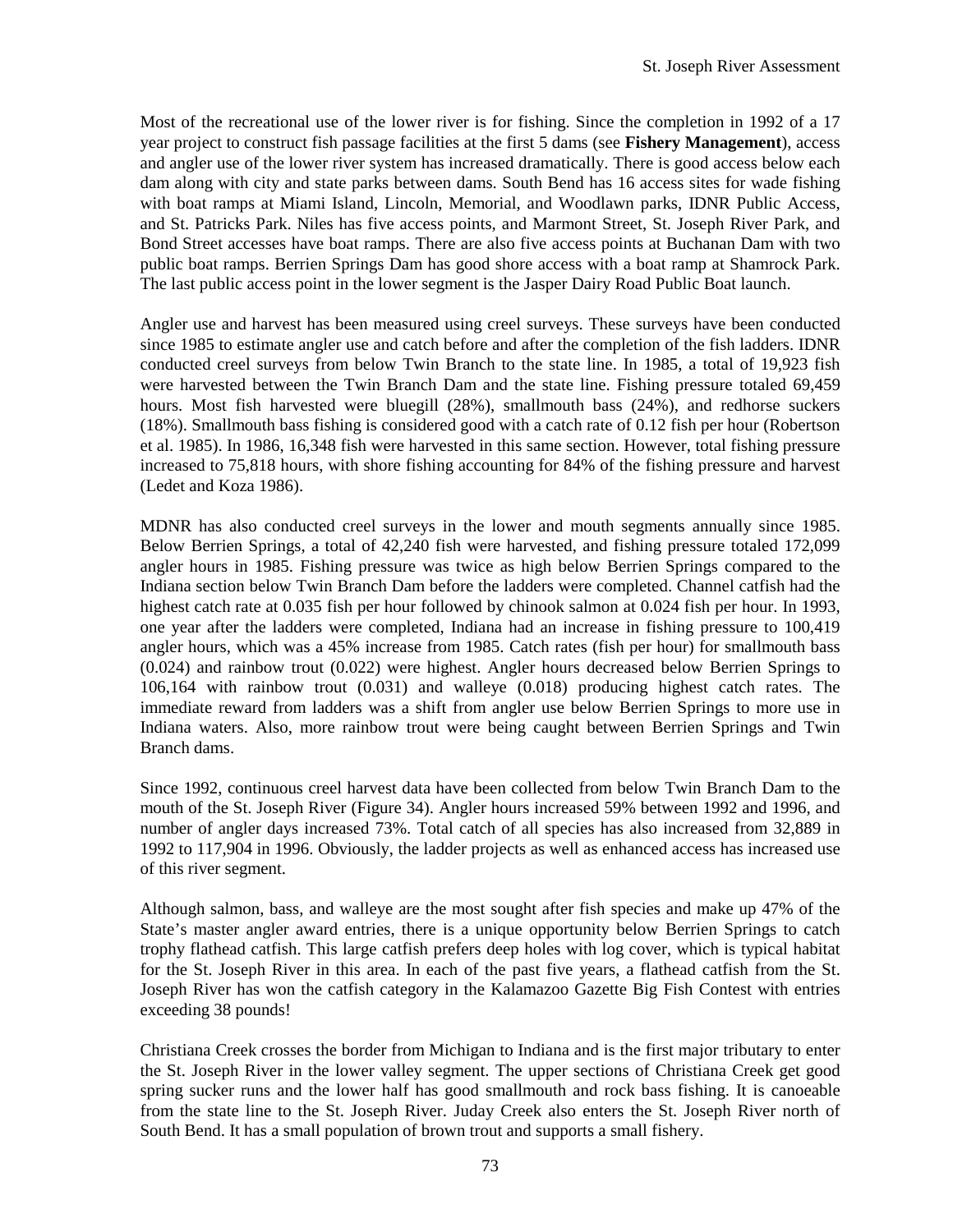The Dowagiac River is the most heavily used tributary for recreation within the lower segment. There are two canoe liveries on this subwatershed mainstem. There is a MDNR access site off Sink Road for small boats and canoes. Dodd Park and the City of Niles, Pucker Street Park provide two other access points in addition to road crossings. Public land with riparian frontage is limited to Russ Forest along Dowagiac Creek and Dowagiac Woods along the Dowagiac River. Keeler mini-game area, located just north of the Dowagiac watershed, offers public hunting and nature viewing. Fishing pressure in most of the Dowagiac River is low; high water velocity and limited habitat make fishing difficult. Proposed meander rehabilitation of this channelized stream may increase recreational use of the mainstem (see **Citizen Involvement**). Fishing pressure is high below the dam in Niles. Salmon and steelhead have access to the lower three miles of the Dowagiac River and are stopped by the Pucker Street Dam at Niles. Between 1992 and 1996, angler use has increase from 896 to 4,691 angler days. Chinook salmon and steelhead harvest has increased seven fold during the same period. Most tributaries within the Dowagiac River system receive light to medium fishing pressure for brown trout, but access is limited to road crossings and private land with permission from riparians.

The remaining tributaries within the lower segment offer some recreation including hunting, trapping, and fishing. Most are small coldwater streams that flow less than three miles to the St. Joseph River. Natural populations of brown trout along with some steelhead and chinook smolts live in these streams and provide a small fishery.

## *Mouth*

The last seven miles of the river have good access. There are six parks in Benton Harbor and five have boat launches. The south pier head can be accessed by Silver Beach County Park and the north pier head by Tiscornia Park. Most river use is for recreational boating. The St. Joseph River Harbor has 13 marinas capable of docking large-sized pleasure boats. Personal watercraft use is popular between and outside of the pier heads. Most fishing pressure is off the south pier during spring and fall, when coho salmon, chinook salmon, steelhead, brown trout, whitefish, rainbow smelt, or yellow perch are feeding close to shore or migrating upstream.

The Paw Paw River has limited recreational use because of lack of public access. Only one public boat launch exists near the town of Lawrence. Upstream of Hartford shore anglers fish for chinook salmon and steelhead in the fall. Paw Paw River Campground upstream of Watervliet gives anglers an opportunity to shore fish for northern pike, walleye, smallmouth bass, steelhead, and salmon. Due to large amounts of wooded bottomlands and wetlands, the Paw Paw River valley is excellent habitat for deer, furbearers, and waterfowl. The river near Benton Harbor is difficult to fish because of limited access from shore; however, there are good boat fishing opportunities (Dexter 1991b). Campbell Creek is wadeable and popular with anglers for trout and salmon. The East and West branches of the mainstem, Blue Creek, and Brush Creek also offer trout fishing opportunities.

## **Citizen Involvement**

Most citizen involvement with management of the St. Joseph River is through government agencies, including Michigan Department of Natural Resources, Michigan Department of Environmental Quality, Indiana Department of Natural Resources, Indiana Department of Environmental Management, soil conservation districts, county drain commissioners, and community governments. These agencies are primarily involved with water quality, animal populations, water flows, landscape use, and recreational opportunities.

The St. Joseph River Fish Management Team was formed in 1978 to plan the development of fish passage structures on the Buchanan, Niles, South Bend and Mishawaka dams, and to manage the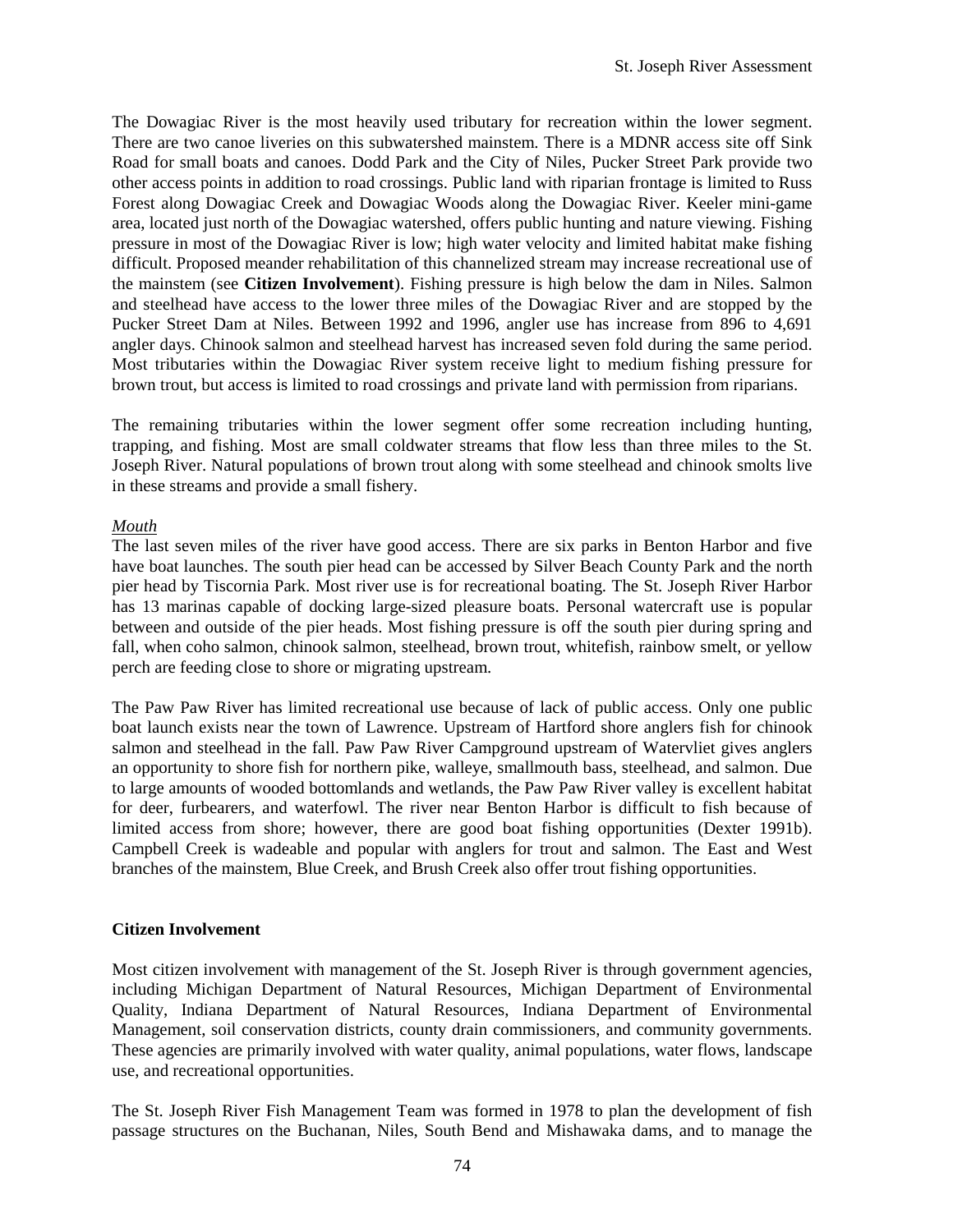potamodromous fishery developed in the lower St. Joseph River. Members include representatives from the MDNR, IDNR, and US Fish and Wildlife Service. With the completion of the Niles fish ladder in late 1991, the team now manages the potamodromous fishery from the mouth of the river upstream to Twin Branch Dam in Mishawaka.

Several organizations work on aspects of the St. Joseph River (Table 33). These organizations are largely associated with fishing, hunting, and recreation. Southwest Michigan Planning Commission and St. Joseph River Basin Commission are organizations that work with basin wide issues. They participate in studies concerning water quality and planning within the watershed. More importantly, they have the ability to provide information to, and communicate with, several agencies and organizations within the watershed.

The Friends of the St. Joseph River Association is a non-profit organization that was formed in 1994. There are 29 chapters within the basin from Hillsdale to Lake Michigan. Each chapter is made up of dedicated local citizens that join together each spring and fall to clean and monitor their assigned stretch of river. The goal of the organization is to have enough chapters so that the entire stretch of the St. Joseph River can be cleaned of trash every spring. Their long-term goals include the installation of parks and launch sites in communities along the river and production of a water testing program for schools to monitor water quality in every tributary in the watershed.

Partnership for MEANDRS (Meeting the Ecological and Agricultural Needs within the Dowagiac River System) is a non-profit citizen based organization that is interested in restoring portions of the Dowagiac River that were channelized in the 1920s. MEANDRS goals are to rehabilitate the functional ecology of the Dowagiac River, re-create some of the characteristics of the original channel, and improve the diversity of fisheries and wildlife habitats. The river would then support a coldwater fish community, dominated by self-sustaining trout populations. Headwater and riparian wetlands would also be restored, improving water quality, flow, and temperature stability. The partnership is multi-faceted, drawing on expertise from a variety of interest groups in southwest Michigan. The governing board consists of riparian landowners, local units of government, and the scientific advisory team is made up of federal and state agencies, university faculty, and sporting and land preservation groups. MEANDRS has the potential to orchestrate rehabilitation of a rare and valuable ecosystem that will provide an exceptional recreational opportunity to the St. Joseph River watershed.

Local watershed projects, often receiving assistance from state or federal grants are also a tool for local citizen involvement. Local watershed projects receiving federal grants from the Clean Water Act in the St. Joseph River basin include: Sauk-Coldwater rivers, Nottawa Creek, Christiana Creek, Donnel Lake, and Dowagiac River watershed projects and the Paw Paw River Groundwater Project.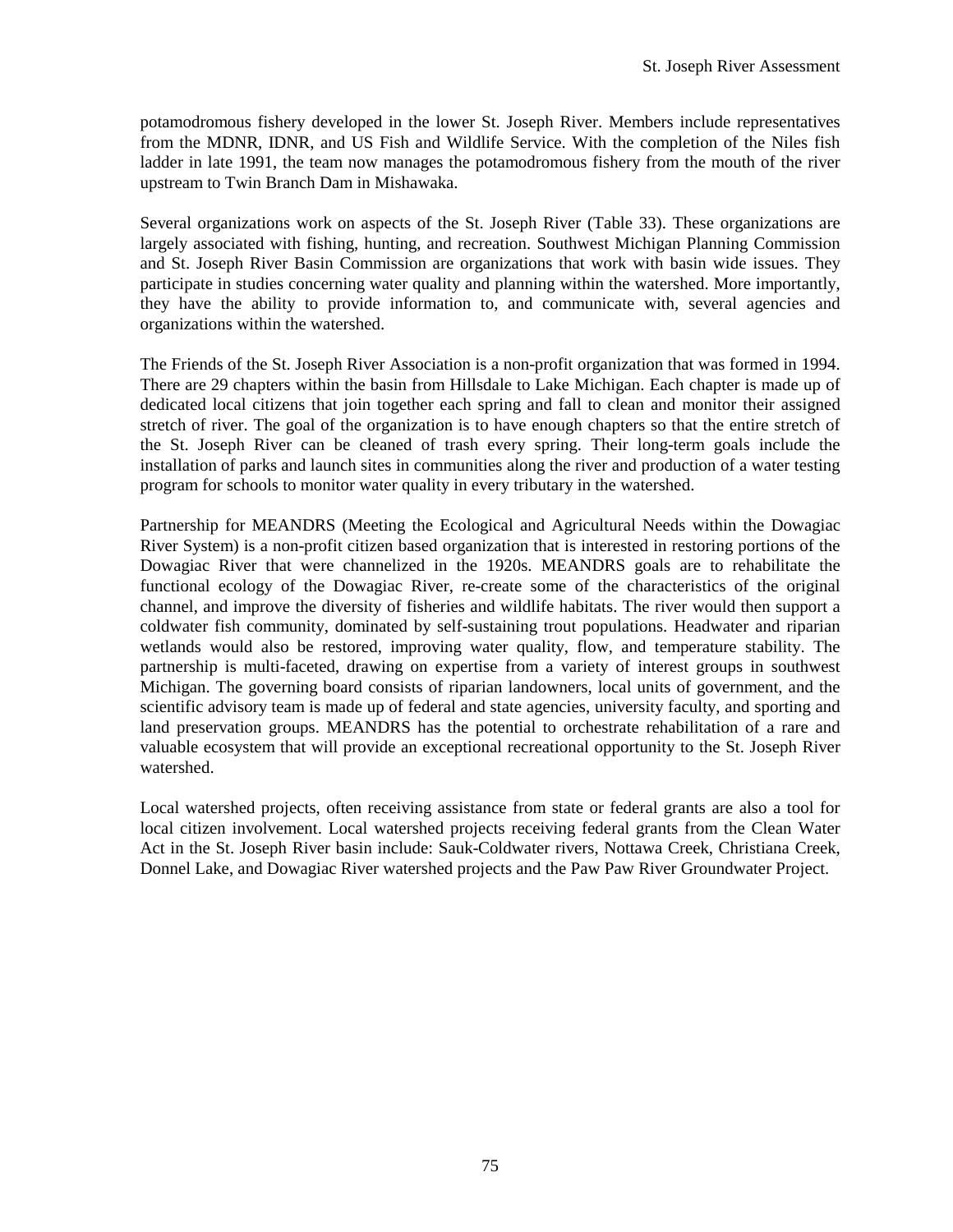# **MANAGEMENT OPTIONS**

The St. Joseph River is fairly healthy and is predominately warm with some cold and cool water habitats. However, there are problems contributing to degradation of fish populations and habitat that need attention. The management options presented in this assessment are to address the most important problems that are now understood and to establish priorities for further investigation.

The options follow recommendations of Dewberry (1992), who outlined measures necessary to protect the health of river ecosystems. Dewberry stressed protection and rehabilitation of headwater streams, riparian areas, and floodplains. Streams and floodplains need to be reconnected where possible. We must view a river system as a whole, for many important elements of fish habitat are driven by whole system processes.

The identified options are consistent with the mission statement of Fisheries Division. This mission is to protect and enhance public trust in populations and habitat of fishes and other forms of aquatic life, and promote optimum use of these resources for the benefit of the people of Michigan. In particular, the division seeks to: protect and maintain healthy aquatic environments and fish communities and rehabilitate those now degraded; provide diverse public fishing opportunities to maximize the value to anglers; and foster and contribute to public and scientific understandings of fish, fishing, and fishery management.

We convey four types of options for correcting problems in the watershed. First, we present options to protect and preserve existing resources. Second are options requiring additional surveys. Third are opportunities for rehabilitation of degraded resources. Opportunities to improve an area or resources, above and beyond the original condition, are listed last.

## **Geology and Hydrology**

The St. Joseph River has moderately stable flows due to a thick surficial layer of coarse-textured glacial deposits and pervious soils. Some reaches and tributaries have less-stable flows than expected based on their surrounding geology. Poor land use, channelization and extensive drainage, irrigation practices, and dams cause most of these flow problems.

- Option: Protect all existing coldwater, stable streams from effects of land use changes (increase in impervious surfaces from development practices), channelization, irrigation, and construction of dams and other activities that may disrupt the hydrologic cycle by educating and working with planners, zoning boards, developers, drain commissioners, and land owners.
- Option: Protect critical groundwater recharge areas by identifying these and developing a strategy to protect them. Identify major removals of groundwater and analyze potential effects of existing groundwater removals (e.g. irrigation in St. Joseph County Michigan).
- Option: Protect and rehabilitate the function of wetlands and floodplains as water retention structures for high flow conditions. Develop an inventory of existing and potential areas for creation or protection of wetlands, with emphasis on riparian areas.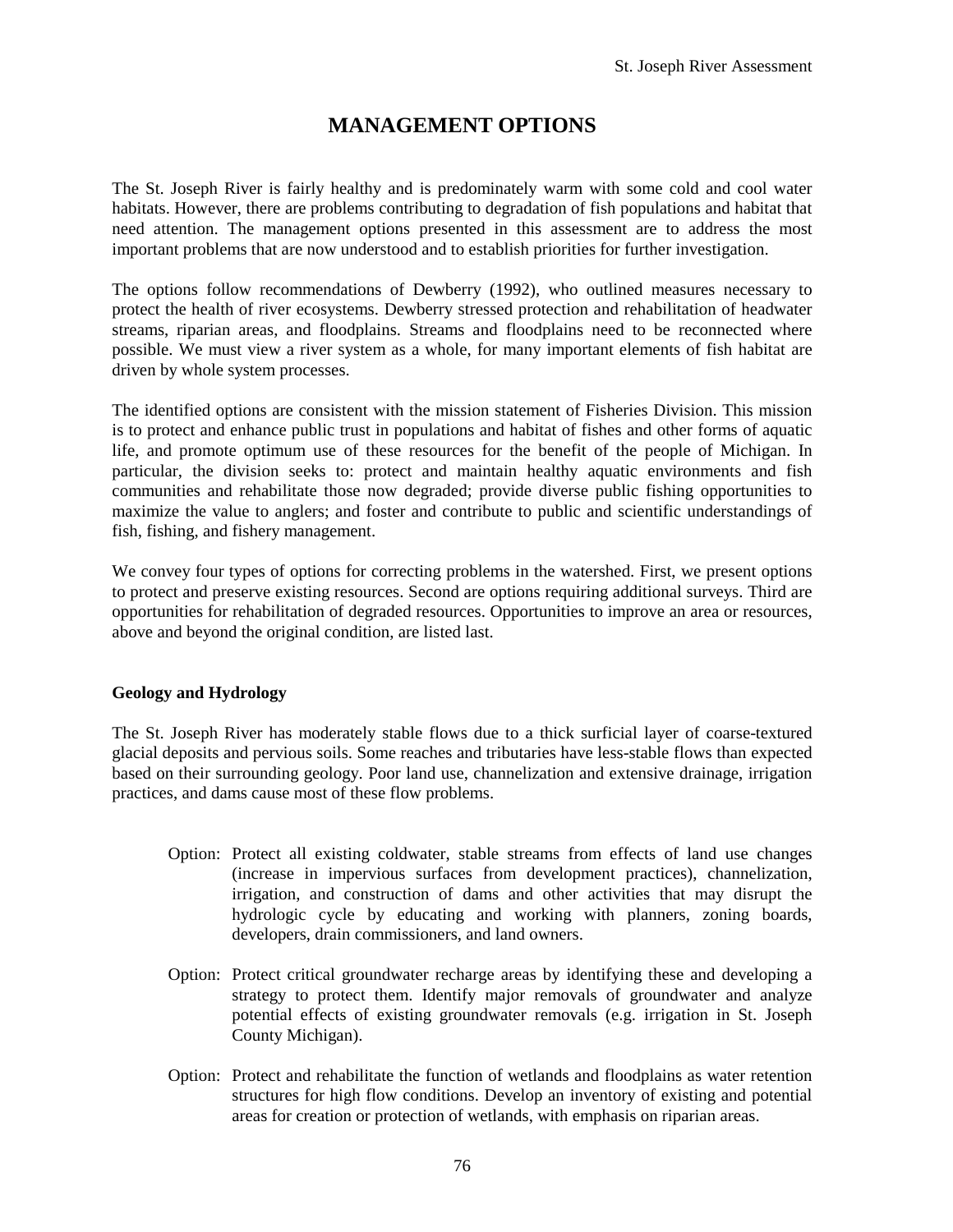- Option: Protect remaining natural lake outlets by opposing construction of new lake-level control structures. This would allow for the natural fluctuation of water levels needed for maintenance of lake-associated wetlands.
- Option: Protect and rehabilitate flow stability by developing a hydrologic routing model for the entire river system that describes both ground and surface water routes in response to changes on the landscape. Such a model would allow various alternatives to be examined and drive future planning processes by providing fundamental information critical for proactive landscape and storm water management planning. It could also be used to identify critical tributary watersheds.
- Option: Protect near shore habitats and floodplain connectivity by encouraging and requiring natural methods of bank stabilization (e.g. rock riprap, log or whole tree revetments, and vegetative plantings) through permitting processes, zoning procedures, and education.
- Option: Survey surface and groundwater withdrawals and establish minimum flow requirements in high use areas. Support programs that target high user groups.
- Option: Survey flows below mainstem and tributary dams and lake-level control structures to determine if minimum flow or run-of-river flow requirements are necessary.
- Option: Rehabilitate mainstem and tributary run-of-river flows by operating dams and lake-level control structures as fixed-crest structures rather than by opening and closing gates.
- Option: Rehabilitate summer base flows on mainstem and tributaries by establishing minimum flow requirements downstream of all dams and lake-level control structures. These minimum flows could be established through administrative or legal processes.
- Option: Rehabilitate headwater and tributary flow stabilities by working with county drain commissioners to incorporate flow patterns into criteria for drain design and storm water management.
- Option: Rehabilitate flow stability by removing or plugging drain tile fields that are no longer critical for land drainage.
- Option: Rehabilitate developed floodplains by supporting policies that regulate land use activities and reconstruction of roads, homes, and other structures after large floods.
- Option: Develop preliminary flow criteria based on landscape-scale modeling of flow regimes required to produce target temperatures and fish assemblages, based on state-wide Michigan Rivers Inventory models. Refine these criteria as more detailed data and models become available.

#### **Channel Morphology**

The channel of the St. Joseph River ranges from normal to degraded for habitat diversity and natural form. Most high-gradient areas have been impounded, so the river lacks good hydraulic diversity.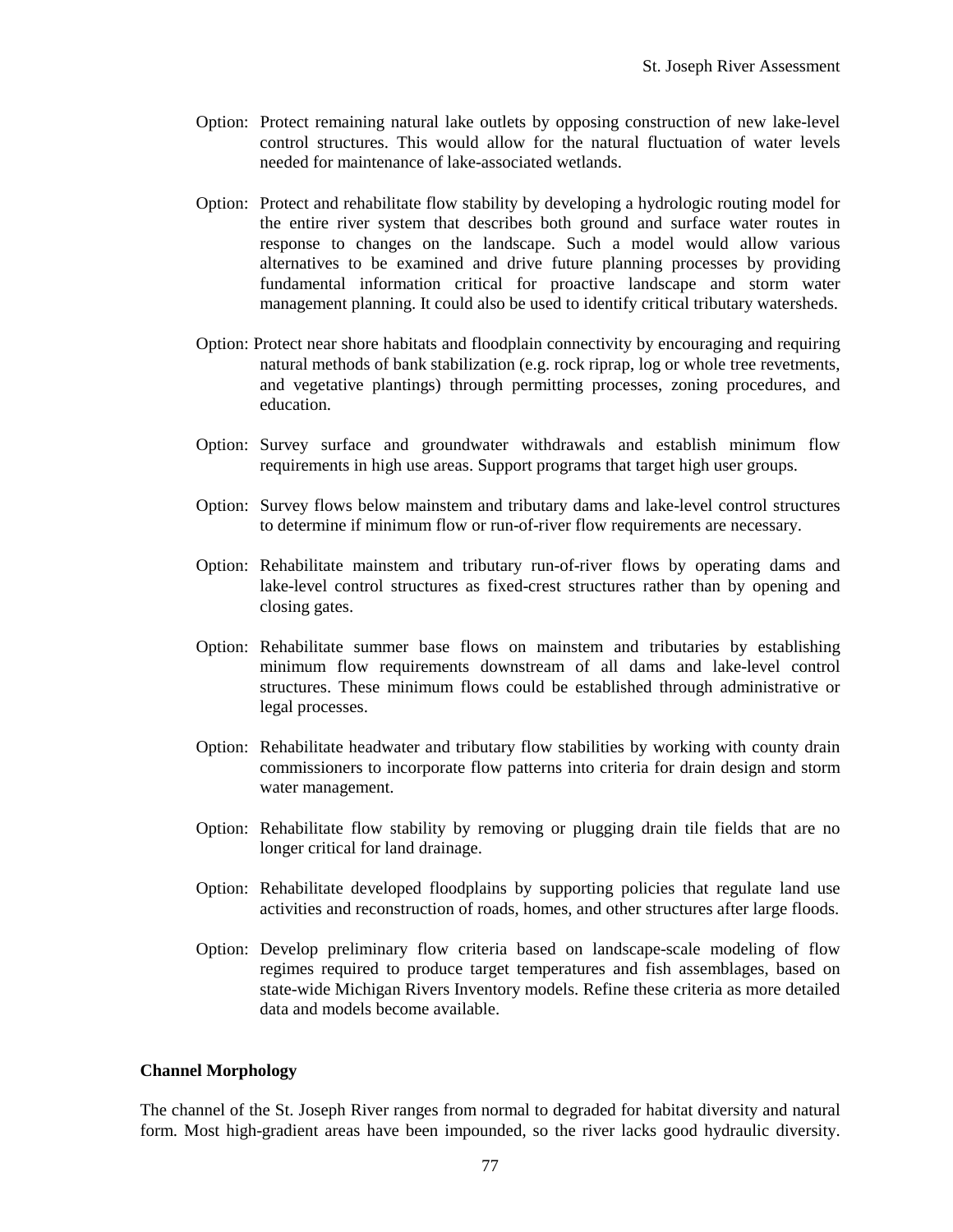Dredging, straightening, and high sediment loads causing channels to be simple, over wide, shallow, lacking diversity, and lacking woody structure have adversely affected several tributaries.

- Option: Protect tributaries from further channelization by developing alternatives to current dredging drainage practices.
- Option: Rehabilitate rare high-gradient habitats by removing dams no longer used for their original purpose (example retired hydroelectric facilities)(e.g. Randall, Portage Plant, Pollack, Fox and Bears, Upper Constantine, and Niles (Pucker Street) dams) and dams that are a safety hazard (e.g. Three Rivers, Sturgis, Mottville, Constantine Hydro, Adamsville Mill, Niles French Paper, LaGrange Lake, Lower Mill (Dowagiac Creek), Buchanan, and Berrien Springs dams). Failed dams should be thoroughly evaluated on the basis of environmental and social factors to determine whether reconstruction is appropriate.
- Option: Rehabilitate recruitment of woody debris by developing and managing wooded greenbelts on riparian lands and managing amounts of wood in the channel (e.g. river clean-ups should be carefully carried out to ensure that some structure remains).
- Option: Restore natural channel morphology in streams with high resource potential to enhance existing habitat diversity (e.g. Dowagiac River - meander rehabilitation).

## **Dams and Barriers**

There are 190 dams in the St. Joseph River watershed, and many have negative effects on aquatic resources. Dams fragment habitat for resident fish, impede potamodromous fish migrations, impound high gradient areas, trap sediments and woody debris, cause flow fluctuations, cause fish mortalities (entrainment with hydroelectric dams), and block navigation. Lake-level control structures alter natural water regimes and can severely impair downstream aquatic habitat. Some of the dams, however, provide impoundments with existing and future potential for fisheries and other recreational uses not provided by flowing water.

- Option: Protect biological communities of the river by providing upstream and downstream passage at dams to mitigate for habitat fragmentation.
- Option: Protect fishery resources by screening turbine intakes at operating hydroelectric dams (e.g. Riley, Sturgis, Constantine, Mottville, Elkhart, Niles, Buchanan, and Berrien Springs dams on the mainstem; and Star Mill Dam on Fawn River).
- Option: Protect remaining connectivity of system by opposing construction of dams and inline storm water detention basins.
- Option: Survey and develop procedures to change legislation that exempts the Riley Dam at Union City and Berrien Springs Dam from FERC licensing and review.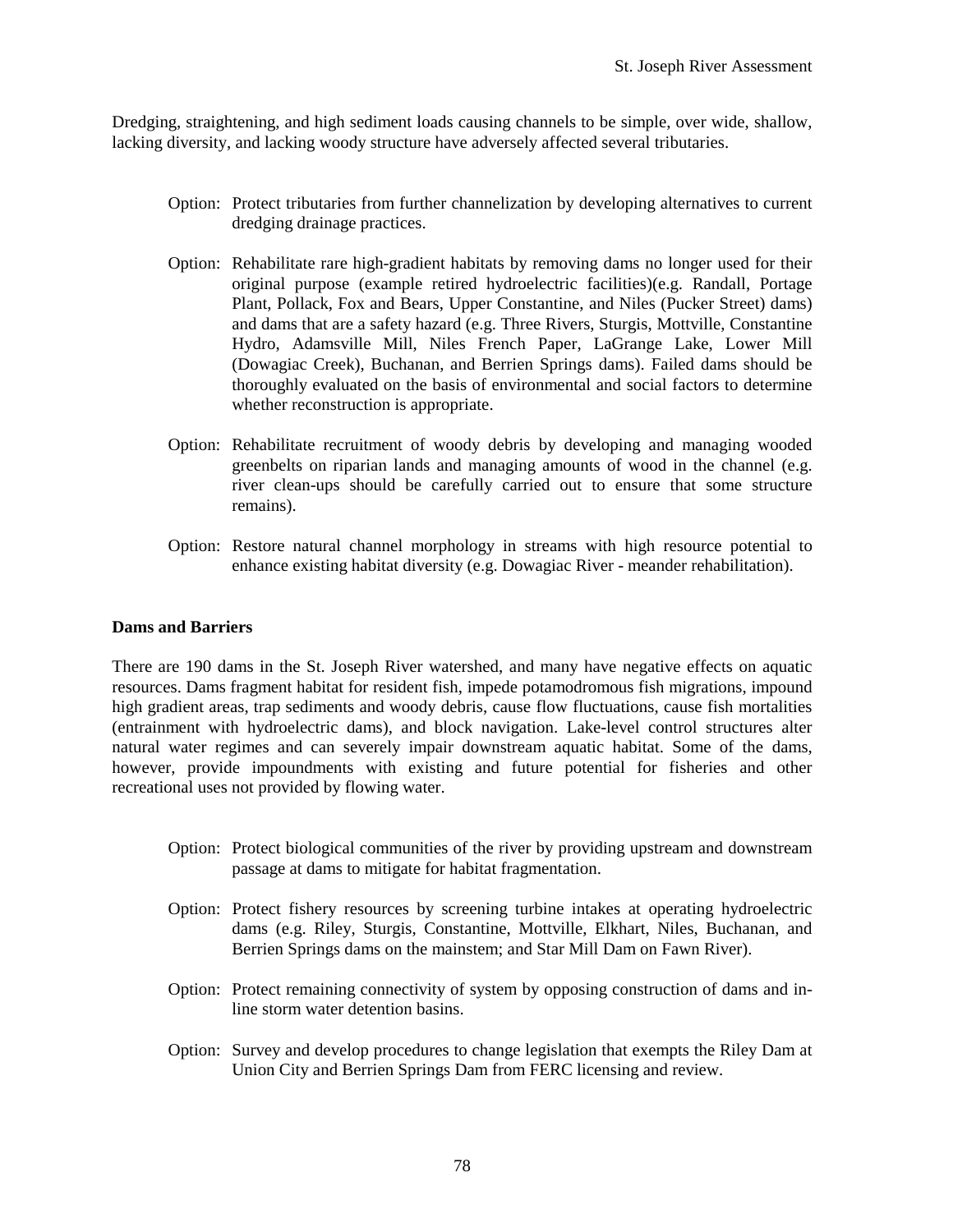- Option: Survey and develop an inventory of barriers to fish passage, such as culverts, and explore options to correct the problem.
- Option: Survey and develop a watershed list of the most environmentally damaging dams and barriers to fish passage in the river, with recommendations to mitigate damage.
- Option: Determine the number of small unregistered dams in the basin.
- Option: Rehabilitate high quality coldwater habitat by retrofitting existing top-draw dams into bottom-draw dams (e.g. Dowagiac Creek Mill Pond in Dowagiac).
- Option: Rehabilitate free-flowing river conditions by encouraging dam owners to make appropriate financial provisions for future dam removal.
- Option: Rehabilitate free-flowing river conditions by removing dams, requiring dam owners to operate at run-of-the-river (e.g. Three Rivers Dam), modifying all possible dams to fixed-crest structures, or modifying the largest dams to incorporate a bottom draw system to mitigate warming effects on impoundments.
- Option: Rehabilitate river navigability by constructing canoe portages and upstream and downstream access sites at dam locations on the mainstem and major tributaries.
- Option: Rehabilitate natural water levels by requiring all lake-level control structures to be operated to maintain existing seasonal fisheries and minimum flows downstream. Lake-level control structures could be removed or converted to fixed crest to accomplish this.

## **Soils and Land Use Patterns**

Agricultural and urban land use has altered portions of the St. Joseph River system. Undeveloped land within the watershed has buffered some changes. Projected urban sprawl and intensive, high acreage farming threaten the integrity of the buffer and alter water budget, routing more water along a surface path. There are 2,541 known road and railway crossings in the watershed; adverse effects attributable to these sources are significant. In addition, pipelines and other submerged crossings affect streams during placement and can cause erosion and barrier problems when exposed in the streambed.

- Option: Protect undeveloped landscape through property tax incentives, transportation policies, integrated land use planning, and policies to encourage redevelopment of urban areas.
- Option: Preserve agricultural landscape by supporting best management practices and agricultural zoning plans.
- Option: Protect developed and undeveloped lands through land use planning and zoning guidelines that emphasize protection of critical areas, minimizing impervious surfaces, and improve storm water management for quality and quantity.
- Option: Protect and rehabilitate functions of wetlands and floodplains.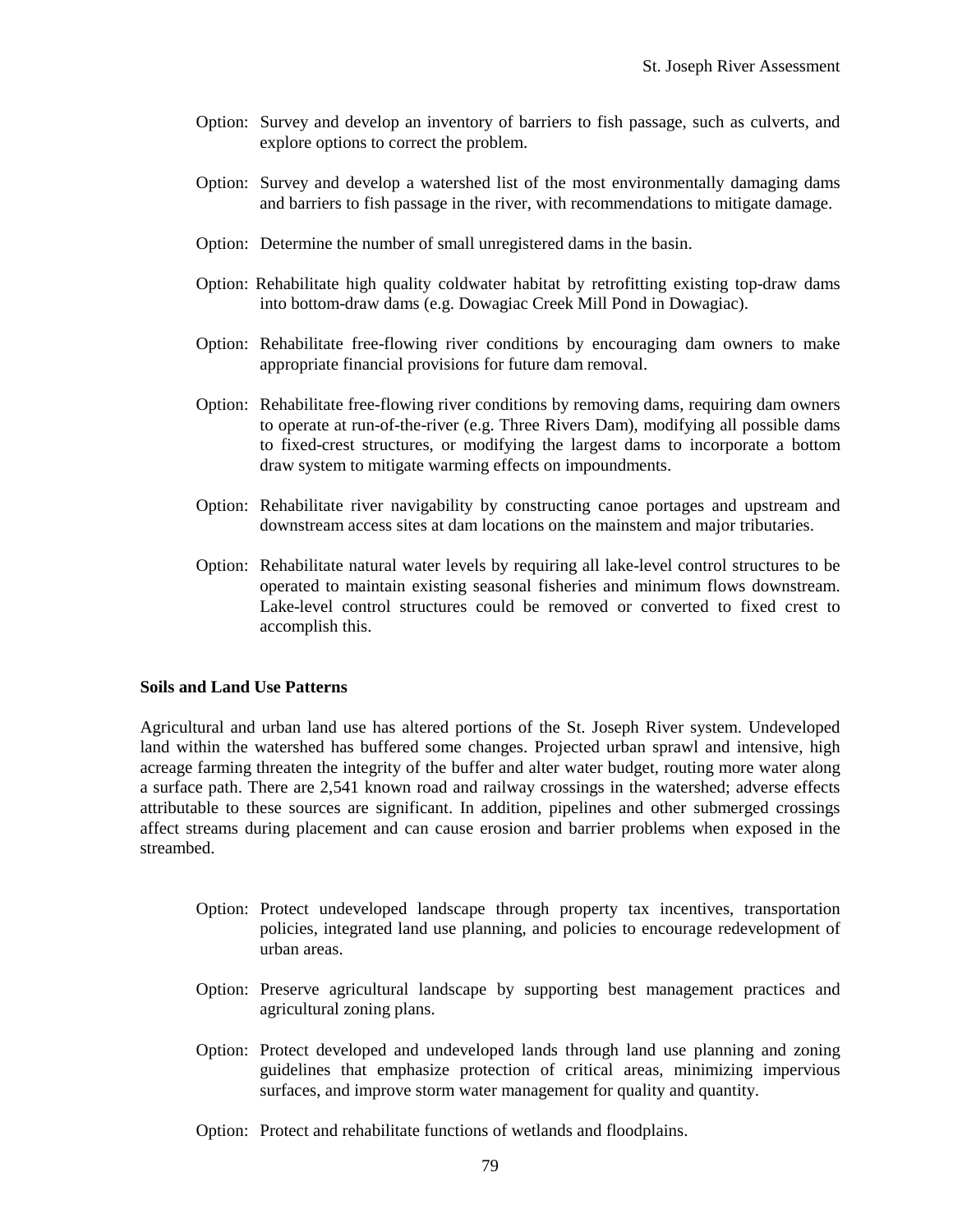- Option: Protect and rehabilitate forested corridor along the river and its tributaries. Encourage additional tree planting and reforestation throughout the watershed.
- Option: Protect and rehabilitate critical areas through maintenance of current storm water management systems and retrofitting of areas that are in need of storm water management systems.
- Option: Protect existing streams from sedimentation and flow constrictions by routing new roads to avoid streams rather than crossing, where feasible. Review crossing reconstruction proposals to ensure adequate stream protection.
- Option: Protect streams from degradation by promoting bore and jacking or flume methods of pipeline stream crossings as an alternative to open ditching.
- Option: Survey watershed to locate crossings that are degrading streams through sedimentation, disruption of stream flow, or creation of barriers to fish passage.
- Option: Survey watershed and create map of all known submerged pipelines. Identify pipelines that are exposed and causing bank erosion or barriers to fish movement and notify the appropriate pipeline company for repairs.
- Option: Survey, identify, prioritize, and draft options for abandoned railway crossings with degraded structures that could collapse causing stream flow redirection and damming.
- Option: Rehabilitate any crossings identified above through erosion control measures, reconstruction of poorly placed crossings, and replacing perched and narrow culverts.

## **Water Quality**

Water quality is good in most parts of the watershed. However, CSOs, storm-sewers, NPDES discharges, and nonpoint sources have significant effects on bacteria and dissolved oxygen levels. The many Part 201 sites in the watershed raise concern about future and current loading of toxic materials to the river and groundwater. The effects are reflected in high fecal coliform levels, PCB contaminated fish, and contaminated sediments in the lower and mouth segments.

- Option: Protect and rehabilitate water quality by implementing improved storm water and nonpoint source best management practices.
- Option: Protect and rehabilitate water quality by more effective use of regulatory tools (enforcement) available within SWQ, LWM, Waste Mangement, and Environmental Response divisions of the Department of Environmental Quality.
- Option: Protect water quality by conservation of existing wetlands and riparian corridors, rehabilitating former wetlands, and maximizing use of constructed wetlands as natural filters.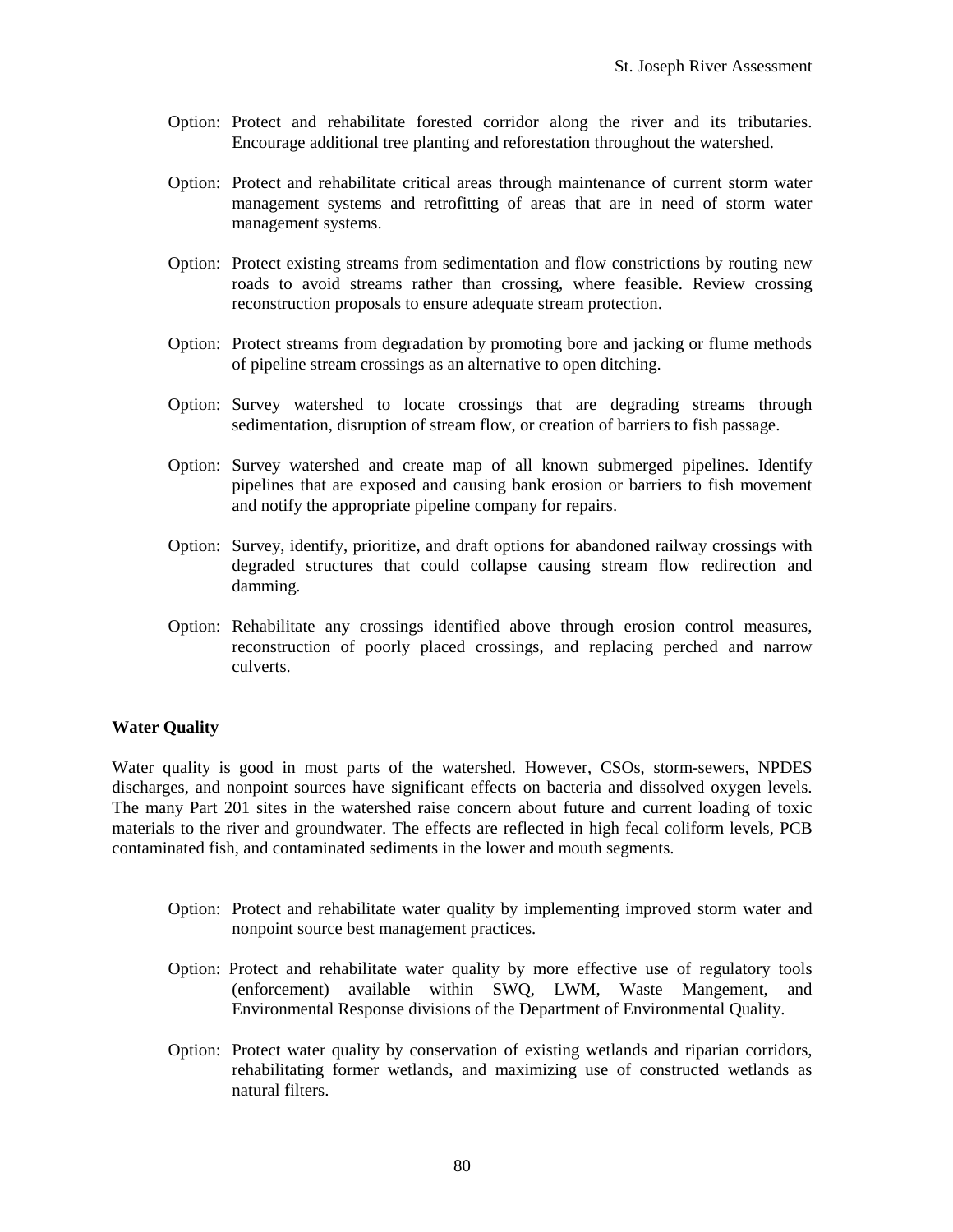- Option: Protect river quality by supporting educational programs for farmers, land developers, and other resource users that teach land and water management practices that prevent further degradation of aquatic resources.
- Option: Protect groundwater and stream flows by supporting laws that would require major water withdrawals from surface or groundwater to register, report volumes used, and document that protected uses of the source of water will not be impaired to the appropriate Department of Environmental Quality division. Establish a program similar to the state of Indiana.
- Option: Protect major aquifers in the watershed by promoting hydrogeologic studies to characterize groundwater and programs to protect groundwater from contamination in the St. Joseph River (i.e. follow the lead already established by the state of Indiana).
- Option: Survey potential river sources of PCBs in the lower and mouth segments of the St. Joseph River by performing outfall and sediment surveys. Eliminate identified sources to reduce PCB contamination in fish.
- Option: Survey the watershed with wide-scale sampling to determine areas with contaminated fish. Wide-scale sampling will provide baseline information on areas of the watershed with no or limited data.
- Option: Survey loading of nutrients and sediments to the river and develop strategies to reduce nonpoint source pollution problems by working with MDEQ, SWQD and local Natural Resource Conservation Service offices.
- Option: Survey groundwater use to determine resource availability and potential for overuse.
- Option: Rehabilitate and protect water quality by supporting Part 201 site and Superfund cleanups.
- Option: Rehabilitate water quality by continuing to implement requirements in municipal NPDES discharge permits to eliminate untreated discharges of sewage from combined sewer overflows.
- Option: Rehabilitate water quality in the lower and mouth segments by eliminating CSO problems (ex. disconnect any sewer or other waste lines to storm water drains. Route all sewer and waste lines to treatment facilities).

#### **Special Jurisdictions**

The Federal Energy Regulatory Commission licenses 12 active hydropower facilities within this watershed. The states of Michigan and Indiana manage natural resources and environmental quality. County drain commissioners have authority over designated drains and many lake-level control structures. Township and city officials control zoning and ordinances that can also have an affect on the quality of the river system.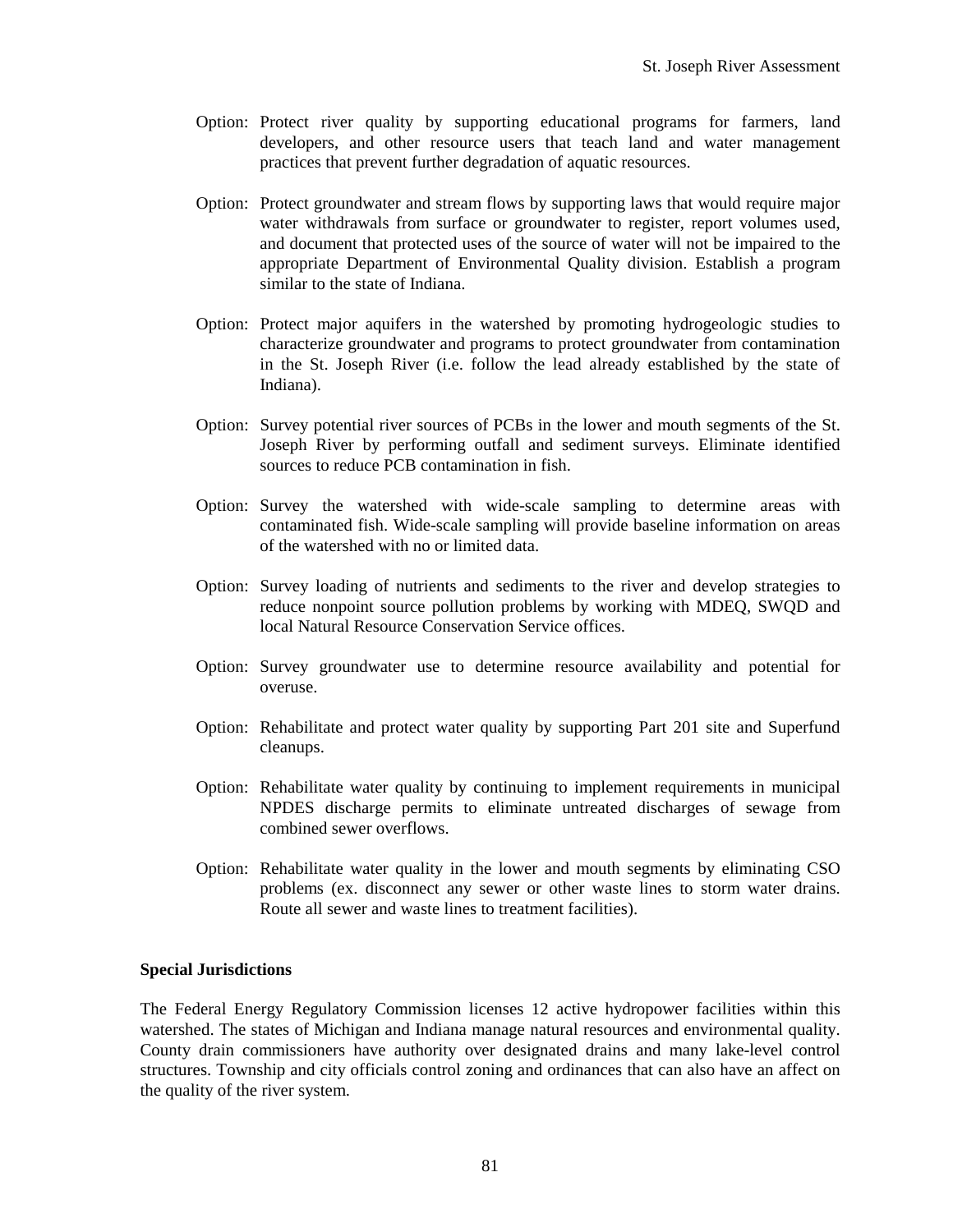- Option: Protect and rehabilitate the river system by supporting cooperative planning and decision making. Develop a Geographic Information System that could be used in these processes.
- Option: Protect coldwater tributaries by designating appropriate reaches as trout streams to ensure proper management and environmental protection.
- Option: Protect the quality of wetlands, streams, and lakes through rigorous enforcement of Parts 31, 91, 301, and 303 of the NREPA Act of 1994.
- Option: Survey and review management of land and dams owned by the State of Michigan.
- Option: Rehabilitate natural stream flows below the dam at Berrien Springs by identifying and implementing regulatory procedures within State of Michigan statutes; explore any contingency to amend the Act of Congress to give FERC the authority to regulate the Berrien Springs Project.
- Option: Rehabilitate designated drains by encouraging drain commissioners to use stream management approaches that protect and rehabilitate natural processes rather than traditional deepening, straightening, and widening practices that emphasize moving water away quickly with little consideration for the effect on the stream or biota.
- Option: Rehabilitate designated drains to natural stream status where such designation is no longer appropriate or where past drainage modifications have been excessive (e.g. Dowagiac and Prairie rivers).

## **Biological Communities**

Although 114 species of fish were identified in 1997 in the St. Joseph River watershed, certain problems demand consideration. There has been a decline in species that require clean gravel substrates. This habitat has been lost to sediment deposition, impoundments of high gradient areas from dams, and channelization. There has also been a loss of potamodromous species that historically used the river for spawning. These species have been cut off from spawning habitats by dams on the mainstem and tributaries. Furthermore, channelization and stream clearing has degraded channel morphology and removed woody debris used for habitat and raised stream temperature. Mussel and aquatic invertebrate species have declined from poor water quality, sedimentation, and loss of flowing river and gravel habitats from impoundments. Amphibians and reptiles have been on the decline presumably from loss of wetlands.

Option: Preserve remaining stream margin habitats, including floodplains and wetlands, by encouraging setbacks and vegetation buffer strips in zoning regulations, controlling development in the stream corridor, and acquiring additional greenbelts through agricultural set aside programs, conservation easements, or direct purchases from conservation organizations or government agencies.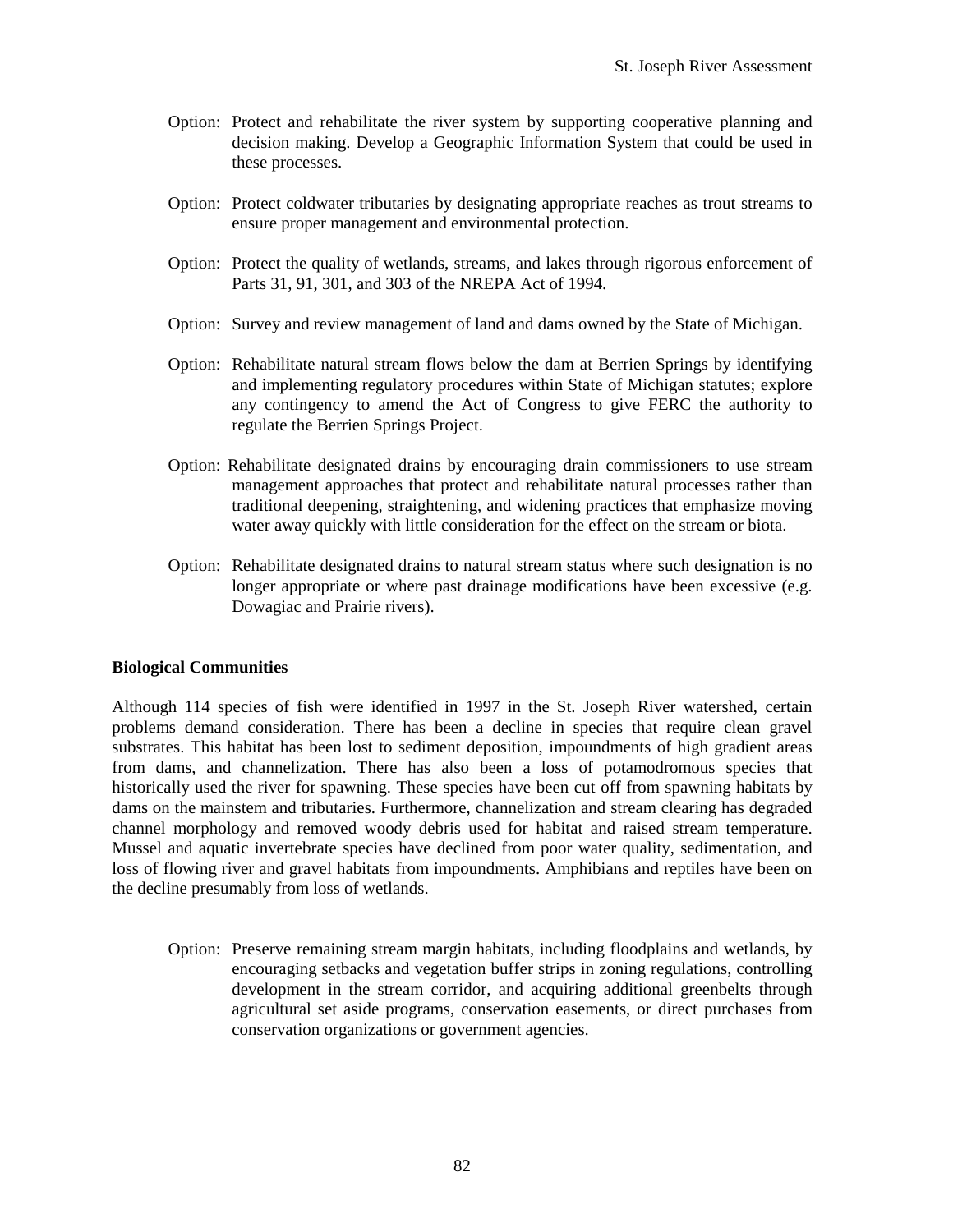- Option: Preserve remaining high gradient and naturally-graveled habitats, especially between Riley and Sturgis dams, Sturgis and Constantine dams, Twin Branch and Niles dams on the mainstem, and the Dowagiac River below the dam in Niles. Other short stretches exist on the mainstem and tributaries.
- Option: Protect native species from predation, competition, and habitat from exotic pest species (e.g. sea lamprey, zebra mussels, rusty crayfish, and purple loosestrife), by suppressing the spread and population expansion of pest species through education and chemical or biological control (TFM, beetles, or species specific bacteria) when feasible.
- Option: Survey distribution and status of aquatic invertebrate (mussels and insects) and fish fauna (e.g. mainstem between impoundments, Coldwater, Prairie, Fawn, Pigeon, and lower Paw Paw rivers).
- Option: Survey distribution and status of amphibians and reptiles within the watershed and protect critical habitats.
- Option: Survey distribution and status of species of concern and develop protection and recovery strategies for those species and explore options to protect critical habitat.
- Option: Survey distribution and status of lake sturgeon in the middle, lower, and mouth valley segments. Areas to target include Lake Wawasee, Elkhart River, and the St. Joseph River at South Bend, Niles, and Berrien Springs.
- Option: Survey and map the Rocky River for nonpoint sources causing high sediment load.
- Option: Rehabilitate rare, high-gradient areas and fragmented habitats by removal of unnecessary dams (e.g. Randall, Portage Plant, Pollack, Fox and Bears, Upper Constantine, and Niles (Pucker Street) dams).
- Option: Rehabilitate populations of potamodromous fish by removal of unnecessary dams and installing upstream and downstream passage at other dams and barriers in the watershed. Passage facilities should allow the migration of salmonids as well as warm water species (smallmouth bass, walleye, flathead catfish, lake sturgeon, and redhorse suckers).

#### **Fishery Management**

Angling is good in the St. Joseph River basin, especially in the lower and mouth segments for potamodromous salmonids. Fish populations and fishing pressure are low, however, in the headwater segment. Lack of woody debris and poor substrate prevent this segment from reaching its fishery potential. The opportunity exists to expand angling opportunities in the basin through more concerted management and careful review of existing management practices.

Option: Survey fish populations and inventory habitat in waters lacking data (e.g. Prairie, Fawn, Pigeon, and lower Paw Paw rivers).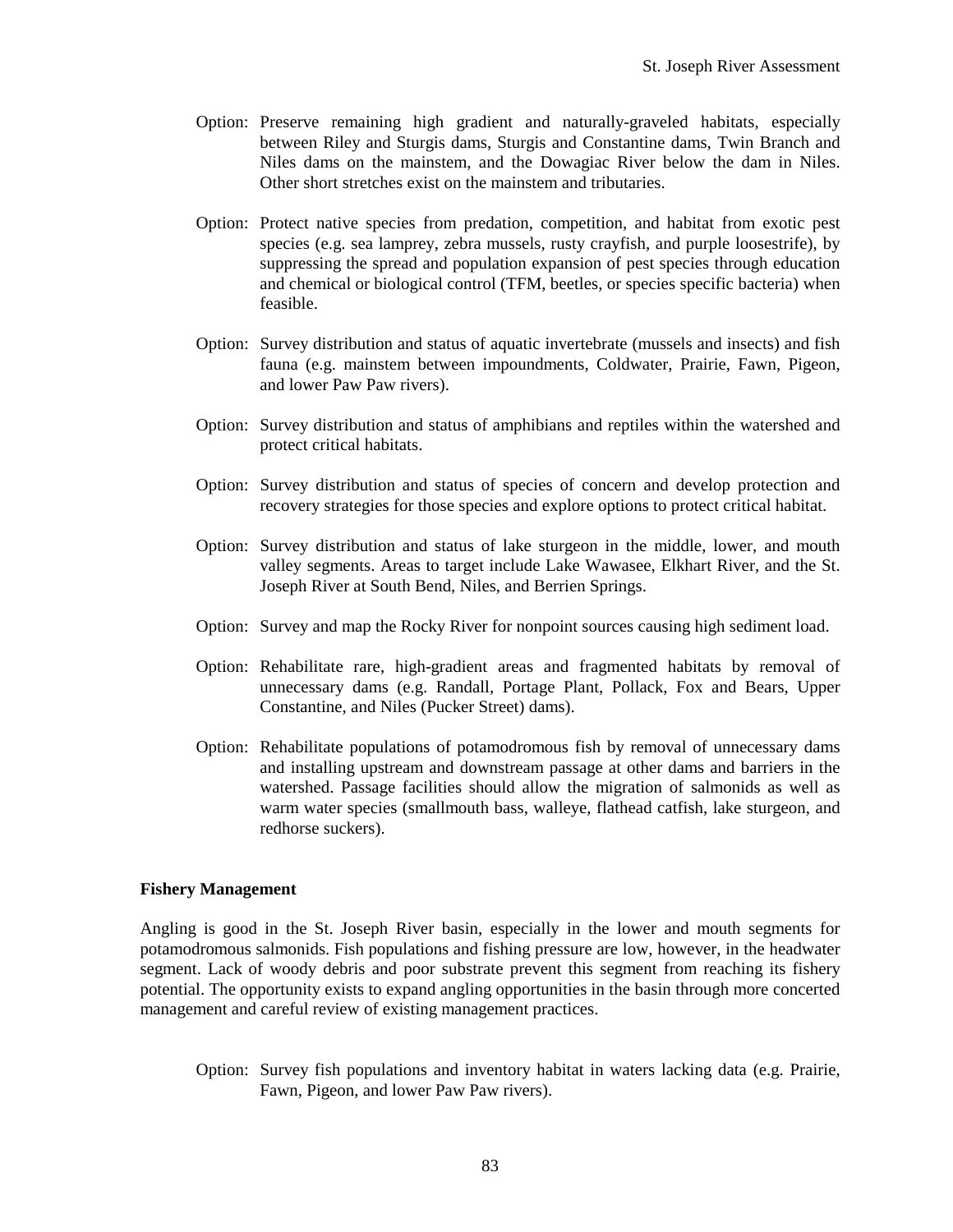- Option: Survey water temperatures and trout survival in managed waters to determine if trout stocking is prudent (e.g. summer temperatures too marginal, natural reproduction can sustain fishery, or adjust strains).
- Option: Survey waters in the upper valley segment, especially the Coldwater River between Marble and Coldwater lakes, to determine status of northern pike populations and request stocking if necessary.
- Option: Rehabilitate habitat continuity by removing unnecessary dams (e.g. Jonesville Dam on St. Joseph River, Upper Constantine on Fawn River, and Niles Dam on Dowagiac River). Require upstream and downstream fish passage as well as bottom draw release on those dams that remain (e.g. Sturgis, Three Rivers, Constantine, and Mottville dams).
- Option: Rehabilitate the coolwater fishery in the headwater segment through habitat improvement (e.g. sediment traps, addition of woody debris, bank stabilization, and wetland protection). Stock fish (smallmouth bass or northern pike) to re-establish self-sustaining populations in areas that can support the stocked fish species.
- Option: Rehabilitate the brown trout fishery in Prairie River near the town of Burr Oak by promoting trees, bank stabilization, and woody debris and by opposing further dredging upstream in Branch County.
- Option: Rehabilitate trout habitat on the Dowagiac River by restoring meanders to increase pools and riffles.
- Option: Rehabilitate trout habitat on Campbell Creek by installing a sediment basin upstream of  $28<sup>th</sup>$  Street to reduce sand bedload through the managed section.
- Option: Improve angling opportunities by stocking northern muskellunge in waters that once supported good tiger muskellunge fisheries (Coldwater, Fish, Marble, Round, Austin, Long, and Garver lakes).
- Option: Improve angling opportunities by continued improvement and acquisition of public access property.
- Option: Improve the fishery in upper and middle segments through habitat improvement to encourage natural reproduction of walleye and smallmouth bass.
- Option: Rehabilitate historical potamodromous runs through stocking if needed. The original species that are best suited are walleye and lake sturgeon.
- Option: Develop a Fisheries Division or Lake Michigan Basin Team policy regarding the use of blocking weirs to prevent potamodromous fish (e.g. suckers, sea lampreys, chinook salmon, coho salmon, or steelhead) from migrating up tributary streams.
- Option: Continue stocking fish that provide fisheries. Stocked waters should continue to be surveyed to evaluate fish populations and angler use to justify future stocking.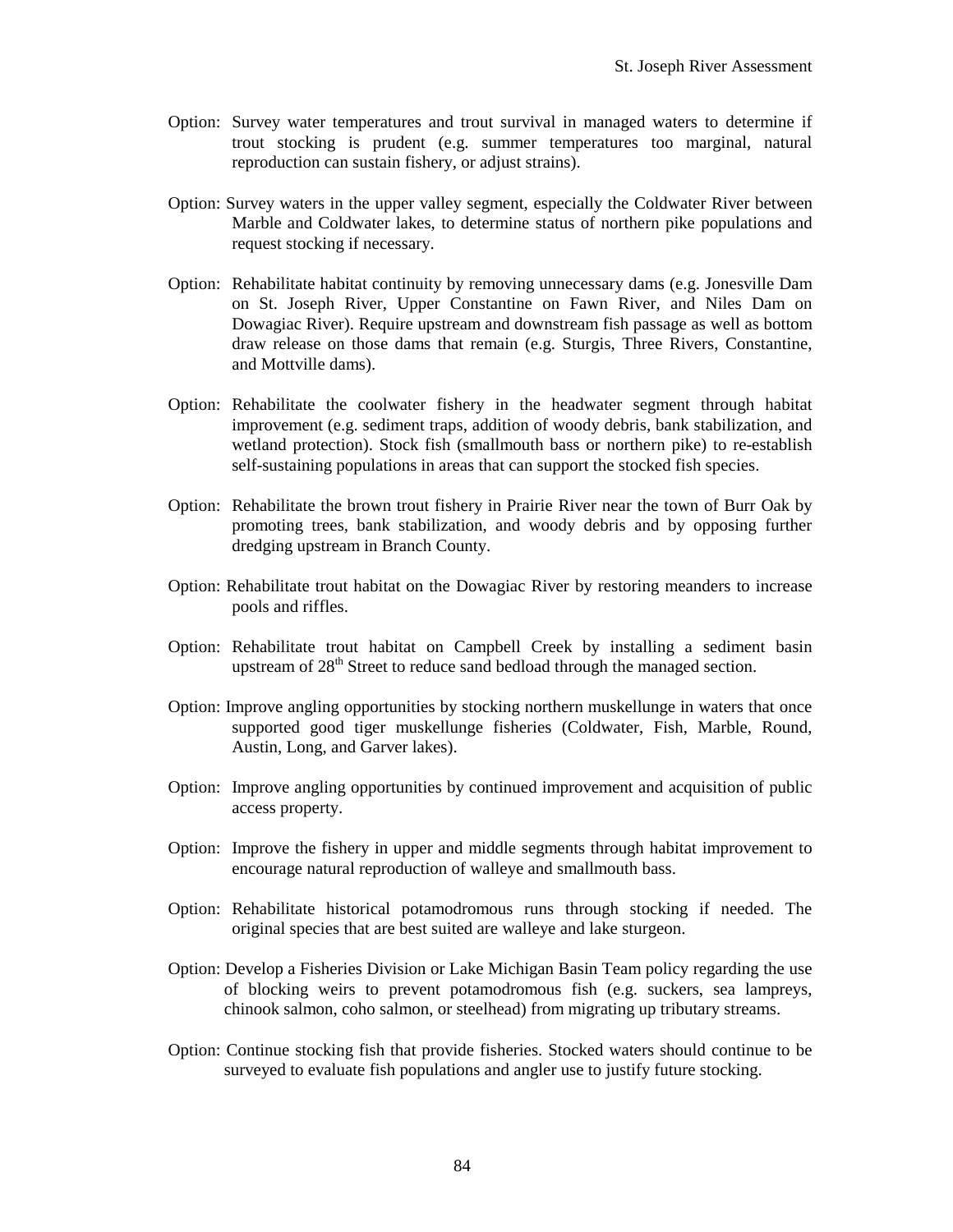#### **Recreational Use**

The watershed provides fair recreational opportunities in public owned areas. The river and tributaries are used frequently for fishing, hunting, canoeing, and nature watching. These recreational opportunities would be enhanced by increased public access to the river, especially in the headwater and upper segments. Navigation is impeded by poorly designed and maintained portages around some mainstem and tributary dams.

- Option: Protect, encourage, and support existing parks and promote responsible management for riparian areas in public ownership.
- Option: Protect recreational (fishing, canoeing, hunting, etc.) use of small tributaries by supporting the establishment of a "recreational" definition of legal navigability as opposed to the "commercial" definition.
- Option: Improve small-scale public access where lacking (e.g. headwaters of mainstem, Dowagiac, and Paw Paw rivers) through MDNR, county, township, and other municipal recreation departments, as well as private organizations.
- Option: Survey and quantify recreational user groups within the river system, and identify programs to enhance compatible use of resources (ex. educate liveries of the importance of woody debris in streams; educate pleasure boaters and personal watercraft users of proper operational etiquette near wild shorelines, wildlife, swimmers, and anglers).
- Option: Develop a basin public access plan similar to the one developed by Parks and Recreation Division for the Grand River basin, with the goal of a public access site every six miles along the St. Joseph River.
- Option: Develop a stream public right-of-way, by purchasing easements for angler access from private landowners.
- Option: Improve canoe portages and boat launches at all dams along the mainstem. These sites can be maintained by hydropower facilities under FERC relicensing agreements where applicable.

## **Citizen Involvement**

There is an increasingly active citizen component to the St. Joseph River watershed that should be continued and expanded.

- Option: Protect and rehabilitate watershed integrity by supporting Friends of the St. Joseph River, the St. Joseph River Basin Commission, and other watershed groups as they build public support.
- Option: Support Michigan legislation to appropriate funds to create an organization in Michigan that is similar to the St. Joseph River Basin Commission in Indiana.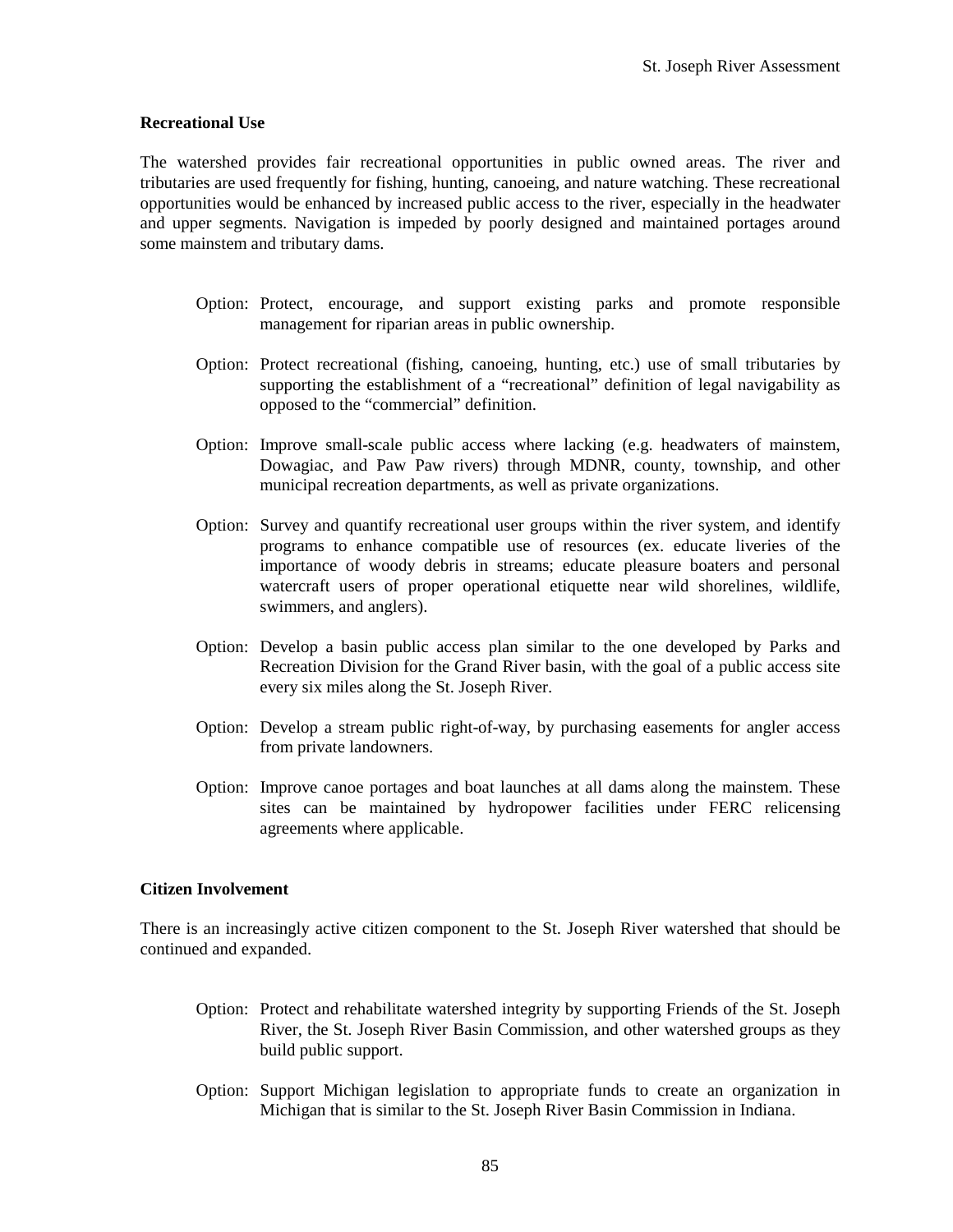- Option: Support programs that encourage local citizen use and contact with "their" river.
- Option: Support the Southwest Michigan Land Conservancy and other land conservancies (e.g. Michigan Nature Association and the Nature Conservancy) in identifying lands for conservation easements.
- Option: Improve and implement strategies to educate the community to the benefits of river ecosystems, wetlands, and floodplains by supporting local conservation organizations.
- Option: Encourage and support habitat improvement projects conducted by sports groups.
- Option: Encourage and support further studies by elementary and secondary school students to monitor local water conditions within their portion of the watershed (e.g. Friends of the St. Joseph River and St. Joseph River Basin Commission "River Watch").
- Option: Evaluate the St. Joseph River basin in terms of the issues-needs-concerns of the major subwatersheds (e.g. Portage, Fawn, Prairie, and Elkhart river watersheds). Prioritize the watersheds according to natural resource criteria and level of local public involvement. Encourage and develop watershed plans specific to each watershed.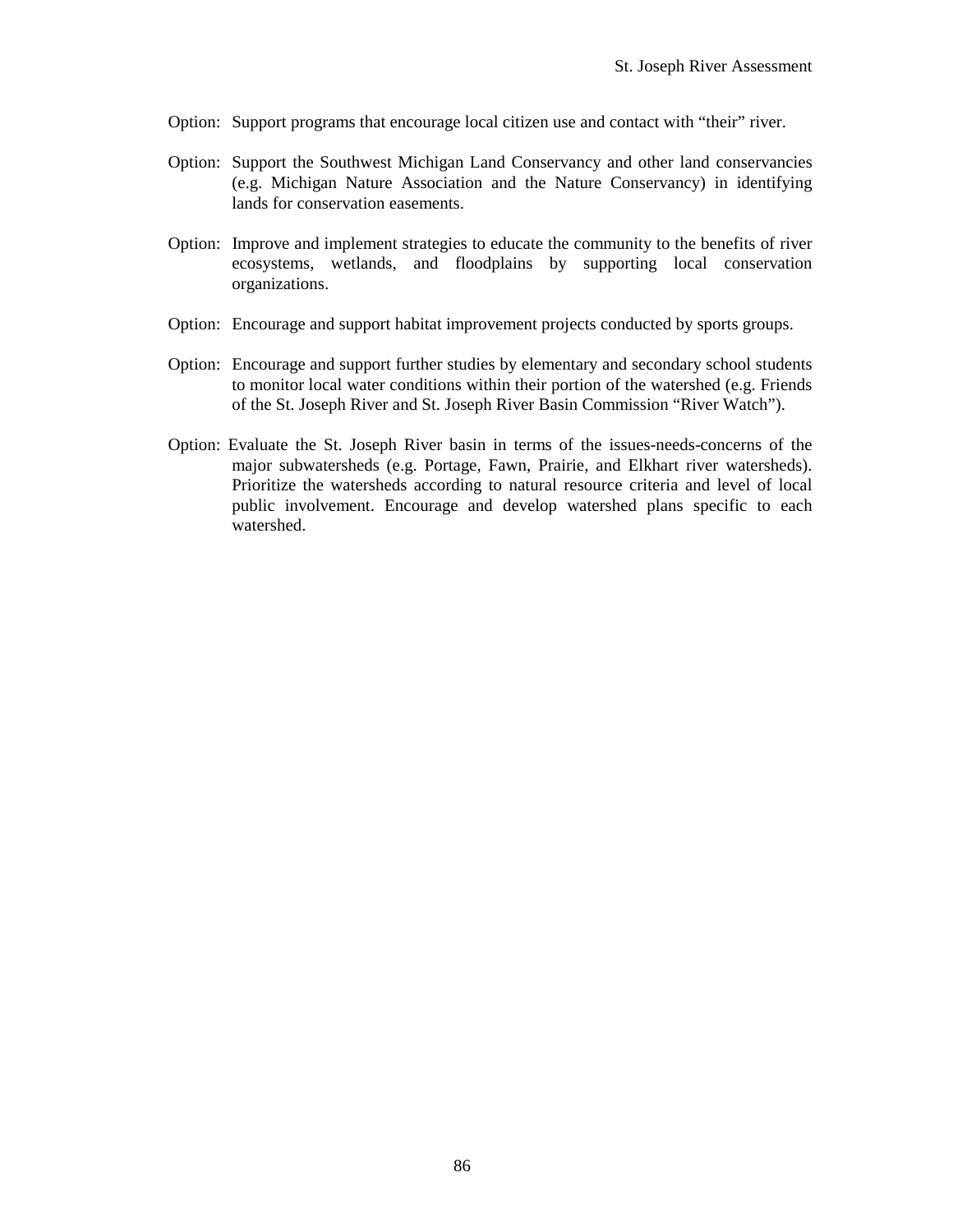# **PUBLIC COMMENT AND RESPONSE**

The draft assessment was distributed during early fall, 1998. The draft was sent to all district offices of the MDNR, IDNR, MDEQ, and IDEM in the watershed and selected statewide offices. Copies were distributed to federal, state, and regional agencies as well as all units of local government (townships, villages, and cities) in the watershed. County offices of the Board of Commissioners, Drain Commission, Road Commission, NRCS, Soil and Water Conservation, and MSU Cooperative Extension Service also received copies. Other organizations receiving copies included the Friends of the St. Joseph River Association, Southwest Michigan Land Conservancy, American Electric Power Company, Indiana and Michigan Power, Grande Pointe Power, French Paper Company, and several citizen organizations. A letter explaining the purpose of the assessment and requesting review comments was enclosed with all copies.

Copies were also sent to public libraries in Benton Harbor, Cassopolis, Coldwater, Hillsdale, Mendon, Mottville, Niles, Paw Paw, Sturgis, Three Rivers, Union City, Vicksburg, and Watervliet. It was requested that these copies would be kept in the reference section to assure they would be available. Copies for distribution were available at the Plainwell and Ann Arbor Fisheries Division offices. Bound copies of the full assessment were sent to any person or group requesting one.

Public meetings to receive comments concerning the draft assessment were held on November 2, 1998, at the Senior Citizens Center in Niles; November 3, 1998 at the Community Center in Three Rivers; and November 5, 1998 at the City Building in Coldwater. A MDNR news release was issued on October 21, 1998, regarding the purpose of the St. Joseph River Assessment and the date, time, and location of the public meetings. Several daily and weekly newspapers, radio stations, and community calendars in the watershed were sent notification of the public meetings. A total of approximately forty people attended the three meetings.

Although the official comment period ended February  $28<sup>th</sup>$ , 1999, comments received up to several weeks after that date were included. All comments received were considered. The suggested change was either incorporated into the final assessment or listed with the reason it was not included.

## **Introduction**

**Comment:** Various comments were made supporting the watershed assessment process and complimenting the Division on the effort. Reviewers often requested copies of the final assessment.

Response: These comments are acknowledged and appreciated. The final assessment will be distributed similar to the draft. Copies will also be sent to all people who requested one.

**Comment:** Public meetings were not advertised well, and it was difficult to obtain a copy of the draft report. Several people at the public meeting did not have the opportunity to read the report.

Response: The distribution of the draft assessment was discussed in detail at the beginning of this **Public Comment and Response** section. Although the distribution was extensive, not everyone who desired a copy received one. Suggestions on methods to improve distribution of future draft assessments to the general public would be appreciated.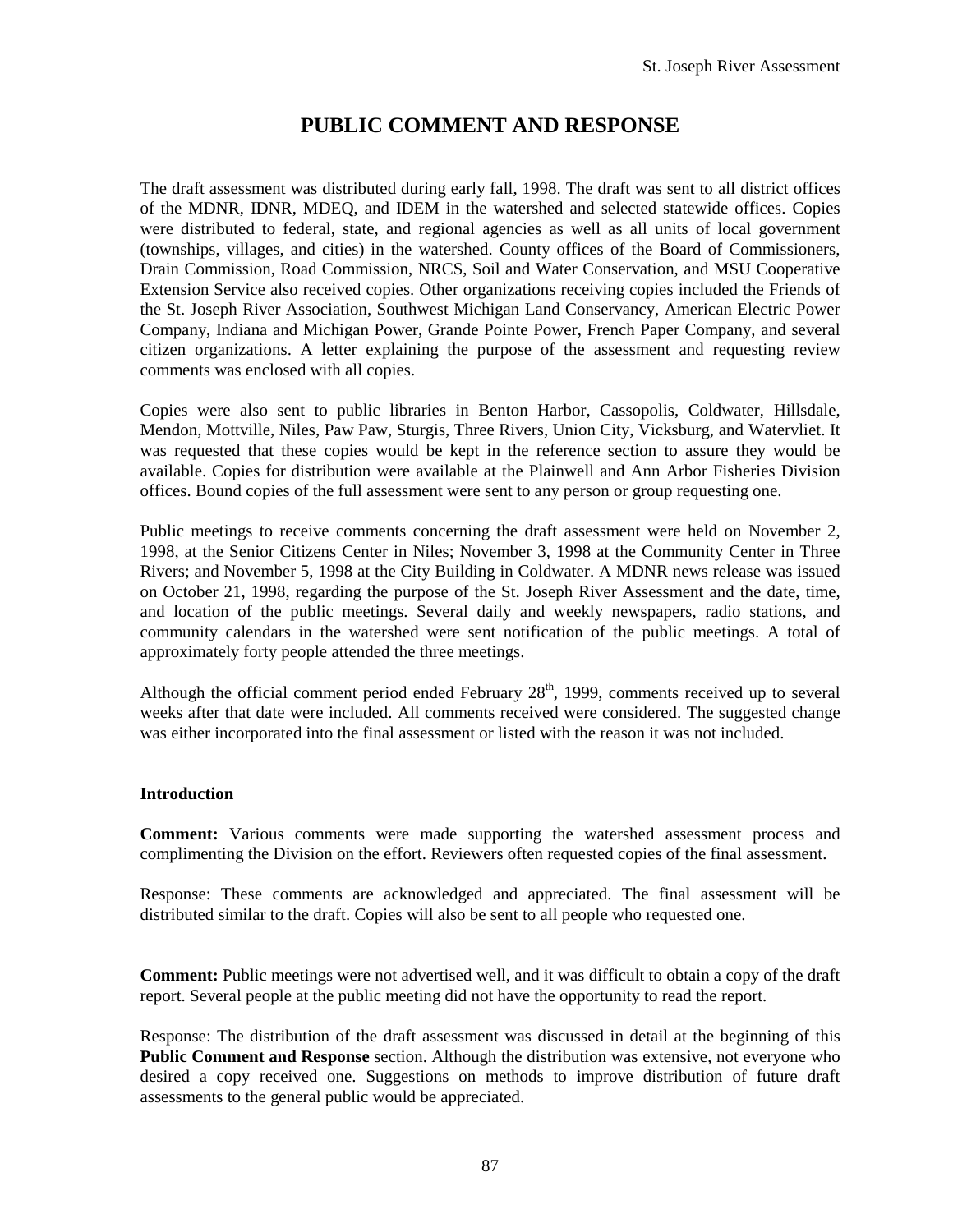**Comment:** Several errors in spelling, punctuation, and grammar were mentioned.

Response: These errors have been corrected.

**Comment:** It would be a great asset to the reader to have a list of acronyms with their full word equivalent.

Response: Acronyms with their full word equivalent were added to the **Glossary**.

## **Geography**

**Comment:** Most of the Indiana portion of the St. Joseph River Watershed is actually in northeast Indiana not northwest.

Response: The correction has been made.

**Comment:** Bowerman Creek in Indiana is actually named Bowman Creek.

Response: The correction has been made.

**Comment:** Keelo Creek is listed as a separated tributary to the St. Joseph River. It is a direct tributary to Hickory Creek not the St. Joseph River.

Response: The correction has been made.

#### **History**

**Comment:** "The Iroquois Natives did not occupy the St. Joe Valley in any type of permanent basis. Therefore, their use of the fish traps would have been small as compared to the overall use by the Algonquians."

Response: The statement in the assessment concerning fish traps has been modified to suggest less use by the Iroquois.

**Comment:** A couple of comments suggested that the site of Fort Saint Joseph be changed to the east bank rather than the west bank.

Response: According to Cunningham (1961), the fort was once built on the west side of the river. However, a recent study by Western Michigan University has established the exact location of the fort on the east side of the river. Given this new evidence and comments received from local historians, the fort location has been changed to the east side in this document.

**Comment:** Table 1 would be more useful if it gave more specific information of what each archeological site contained and if the particulars of the location of each site be more direct.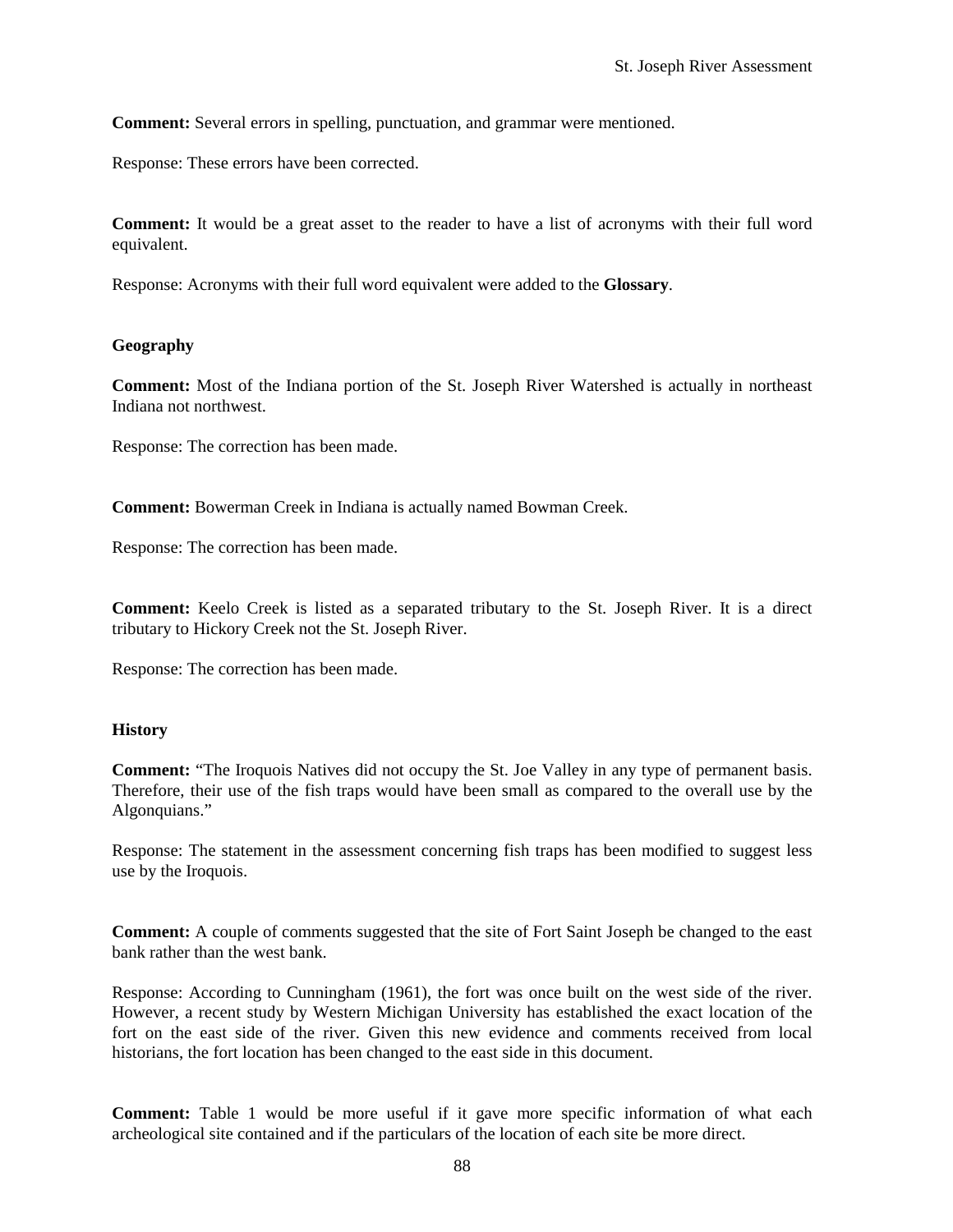Response: The purpose of Table 1 is to illustrate the density and distribution of archeological sites within the watershed. It is not intended to be used to locate specific sites. Contact the Department of State, Archaeology Section for more specific information.

## **Geology and Hydrology**

**Comment:** "Page 16, 1<sup>st</sup> and 2<sup>nd</sup> paragraphs: The annual average extreme minimum temperature of paragraph 1 is colder than the extreme minimum temperature of paragraph 2. Both are referenced to Albert, et al. 1986."

Response: Paragraph one refers to the average extreme minimum temperature for the entire watershed. Paragraph two refers only to the extreme minimum temperature of the mouth and lower segments of the watershed. The extreme minimum temperature of the mouth and lower segments is warmer than the average for the entire watershed due to warming effects from Lake Michigan. Wording was changed in the paragraphs to make this point more clear.

**Comment:** "Page 17, 5<sup>th</sup> paragraph: suggest changing the word trend to direction, so that the sentence reads "Discharge per square mile increases in a downstream direction" (not downstream trend)."

Response: The suggested change has been made.

**Comment:** "Page 18, 2<sup>nd</sup> to last paragraph: the Au Sable River at Mio stream gaging station is directly affected by the Mio dam and Mio Pond located 500 feet upstream. You may have already considered this, but a longterm unaffected by hydroelectric operations "site" might be the South Branch Au Sable River near Luzerne."

Response: The Au Sable River example was changed from the Mio site to the South Branch site near Luzerne.

**Comment:** "p. 18, paragraph 5, first line. Should read "Exceedence flows are illustrated in Figures  $6-15...$ "

Response: The correction has been made.

**Comment:** "Figures 6-15, pp. 199-208; I believe these figures need some additional explanation. Most people will not understand the meaning of "Standardized". It needs to be defined in lay terms, on the figures where the term is used. The Glossary defines exceedence curves as "the probability of a discharge exceeding a given value". I don't see this as being clearly indicated on the figures. Can interpretation be made clearer on the figures?"

Response: The definitions of standardized discharge and exceedence curves have been added to figures 6-15. Exceedence curves are difficult to understand for readers with limited hydrological backgrounds. Exceedence curves are described more thoroughly in the text.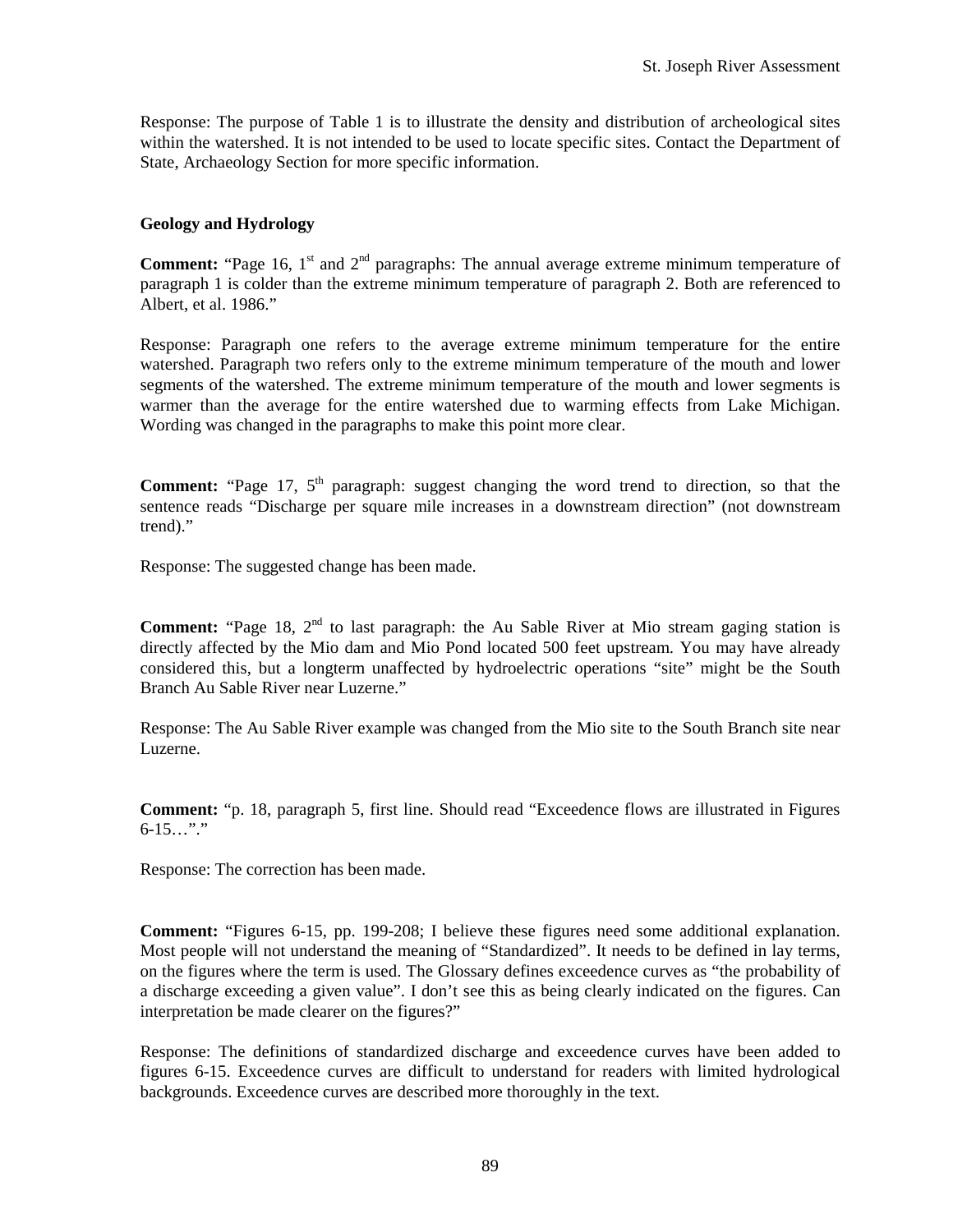**Comment:** "Page 19, 5<sup>th</sup> paragraph: What is the definition of "mean high flow" and "mean low" flow"? The ratio(s) are shown, but no information about how or what numbers were used to arrive at the ratio. Without a definition, few people could arrive at the same mean high or mean low flow."

Response: Short-time frame and miscellaneous flow data were used. High and low mean monthly values for each year by site were identified, and a mean of the high and low flows for several years was calculated by site. The mean of the high flows was divided by the mean of the low flows to calculate the index of flow stability. Although exceedence curves are probably a better method of looking at flow stability, this flow index allows us to use miscellaneous flow data and increase the number of sites within the watershed. The index was better defined in the final report.

**Comment:** "Page 20, last paragraph: your point is well taken, but remember the only year you show is 1995. Each year is different. You might want to review several low flow years, maybe in the mid 1960s or late 1980s".

Response: The comment has been considered; however, our point was to show the difference in summer base flow between a groundwater fed system (Dowagiac River) and a runoff system (Rimmell Branch). This point can easily be seen with the 1995 data, so no changes were made. Data from the 1960s and 1980s show the same type of pattern.

**Comment:** "Page 21, 1<sup>st</sup> paragraph: you have already been talking about "daily flow related to hydroelectric dams". Did you mean to say "instantaneous" here? If you wish to place emphasis on flow instability, consider showing instantaneous discharge."

Response: The comment was considered, and instantaneous flow data were used to illustrate a peaking hydroelectric operation.

**Comment**: "On page 21 under the section entitled *Daily Flow*, the assessment states that "Berrien Springs dam…continues to cause severe fluctuations in flow." And "During low flow situations, the activation of one or two turbines can instantly double the discharge downstream causing unsafe conditions for wading anglers and boaters." Because of our concern for public safety, we now employ an operating scheme whereby a spillway gate is partly opened to pass flow during the time between unit startups. This scheme tends to even out the flow and alleviate the fluctuations downstream caused by the operation of the Berrien Springs Project. Flows can still vary considerably, but these variations are caused by natural changes in the river flow and not the operation of the hydro facility."

Response: We recognize efforts to alleviate flow fluctuations below the dam at Berrien Springs. A sentence has been added to describe the new operation scheme.

**Comment:** "In the same paragraph (page 21), the assessment states that "Berrien Springs dam is not licensed under FERC because of a permit that was issued by the War Powers Act in 1906 (FERC 1981)." This statement is not entirely accurate. Although it is true that the Berrien Springs Project is not licensed under FERC, the building of Berrien Springs Dam was actually authorized by Public Act No.85 of April 5, 1906 (H.R. 16671). Therefore, the Berrien Springs Dam was constructed under an act of the U.S. Congress and not a War Powers Act."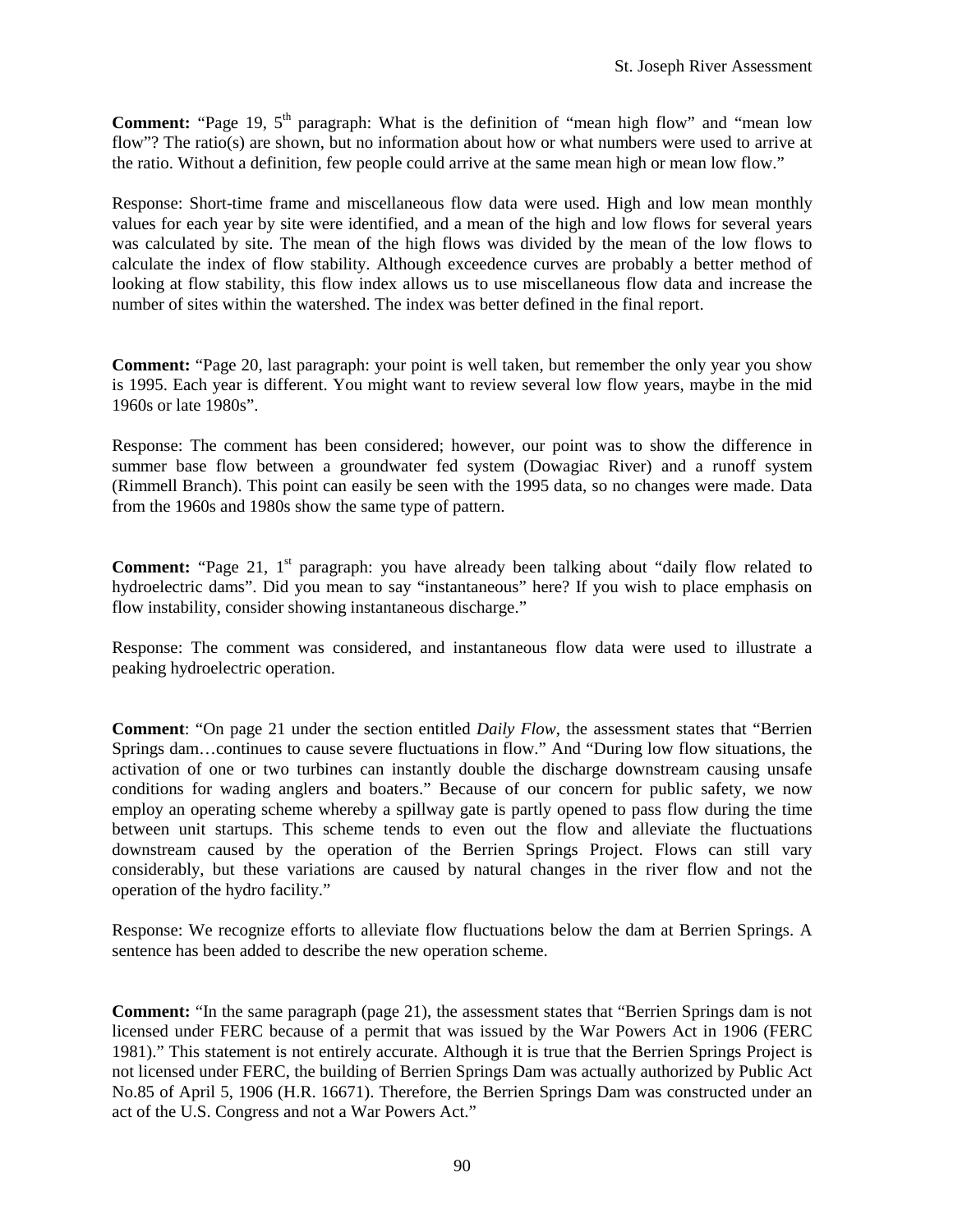Response: The correction has been made.

**Comment:** "Page 21, top paragraph: In addition to the Berrien Springs hydro, I believe that one of the hydros on the upper section of the St. Joseph River still operates in a peaking mode."

Response: Instantaneous flow data were reviewed for Burlington, Three Rivers, Mottville, and Niles. The instantaneous flow at the Three Rivers gauge showed dramatic fluctuations indicative of a peaking operation. After further investigation, it was determined that the fluctuations were due to a pulsed operation of the City of Sturgis' generators.

**Comment:** "Page 21, 4<sup>th</sup> paragraph: Since you reference a 1974 document (almost 25 years old), we are supplying a more recent flood frequency analysis for Niles for your use. The x-year flood discharges are shown on the analysis as well as the annual flood peak discharges for each year of station operation."

Response: The data that were supplied were very useful. Updates to the assessment were made.

**Comment:** "We did not find any discussion about the use of real-time streamflow data. The use of real-time streamflow data can aid management decisions, contaminant spill and movement evaluations, the scheduling of water sampling, and has been widely used by recreationists for canoeing and fishing purposes. About half of the USGS stream gaging stations in the State are now on the Internet. Three St. Joseph River sites are currently available on the Internet."

Response: This is an excellent suggestion and information concerning the availability of real-time stream flow data has been added to the text.

**Comment:** "Page 92, Table 2: the average discharge show (1005 cfs) for the Elkhart River at Goshen, IN is incorrect. The highest annual mean (1950) is 1005 cfs. The annual mean, as reported in the 1995 Annual Report, is 537 cfs. Also, the station St. Joseph River at Elkhart is not shown in the table, as well as several discontinued stations."

Response: The correction has been made to Table 2, and the St. Joseph River station at Elkhart has been added as well as several discontinued stations.

**Comment:** "Page 93, Table 3a heading: "calculated from miscellaneous and short time frame" is confusing. Did you mean to add "data" or "streamflow data"? Also, you may want to add a footer that includes the definition of "flow index", so that the table can stand alone without the text on page 19."

Response: The suggested changes have been made.

**Comment:** "Pages 199-208, Figures 6-15: you may want to include the definition of standardized discharge on each figure so that the figures can stand alone without the text on page 18."

Response: The definition of standardized discharge has been added to Figures 6 through 15.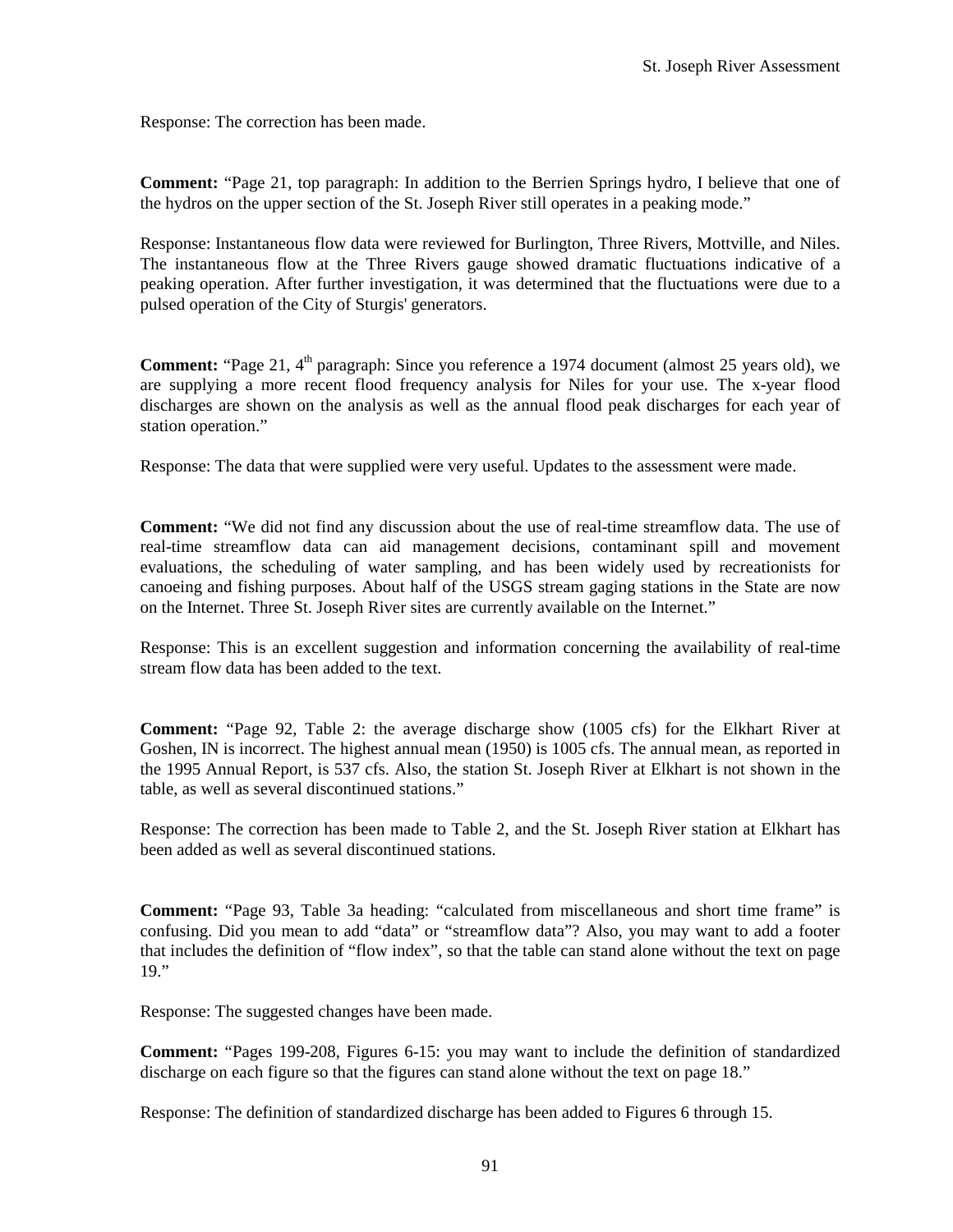## **Channel Morphology**

**Comment:** The gradient in the headwaters segment (45ft/mi) seems excessive. Is this right?

Response: Although a gradient of 45 ft/mi seems excessive, it is correct. Gradient measurements were made at varied points along the stream course. Sometimes one to two foot drops in gradient are recorded in a short distance of river (less than a tenth of a mile). When those areas are extrapolated out to a mile (we record gradient in ft/mi), the gradient can be very impressive. In this short section of the St. Joseph River near Hillsdale, there are several one to two foot drops in gradient in short distances that create excellent habitat.

**Comment**: "Figure 19, p. 212, I do not understand some of the meaning of "gradient class". Perhaps there are other people who do not understand some of the terms used on other Tables and Figures. A brief definition on the Figure could be helpful, even though it may be defined in the beginning text."

Response: Gradient class is simply an index of hydraulic diversity. Habitat typically increases with increased hydraulic diversity until gradients reach 70.0 ft/mi or above. The x-axis of the figures indicate whether a stream gradient class is low, fair, good, or excellent. Gradient class has also been added to the glossary.

## **Dams and Barriers**

**Comment:** "Pages 36 and 69, Dams and Barriers: on page 36 you state there are 191 dams; on page 69 you state there are 194."

Response: There are 190 dams that are registered within the St. Joseph River watershed; one was removed during the time this manuscript was written. The correction was made.

**Comment:** Baw Beese Lake level control structure is not the largest dam in the headwaters segment. This must be a mistake.

Response: Hillsdale College is the largest dam in the headwaters segment not Baw Beese Lake level control structure. The correction has been made.

**Comment:** "Page 38, last paragraph: Star Mill hydro and Greenfield Mills hydro both are operating on the Fawn River."

Response: They have been added to the paragraph under Fawn River.

**Comment:** "Page 39, second full paragraph: During the FERC process, Star Mill was also required to stop its peaking operations and begin operating run of river."

Response: A note on the peaking operations was added to the paragraph.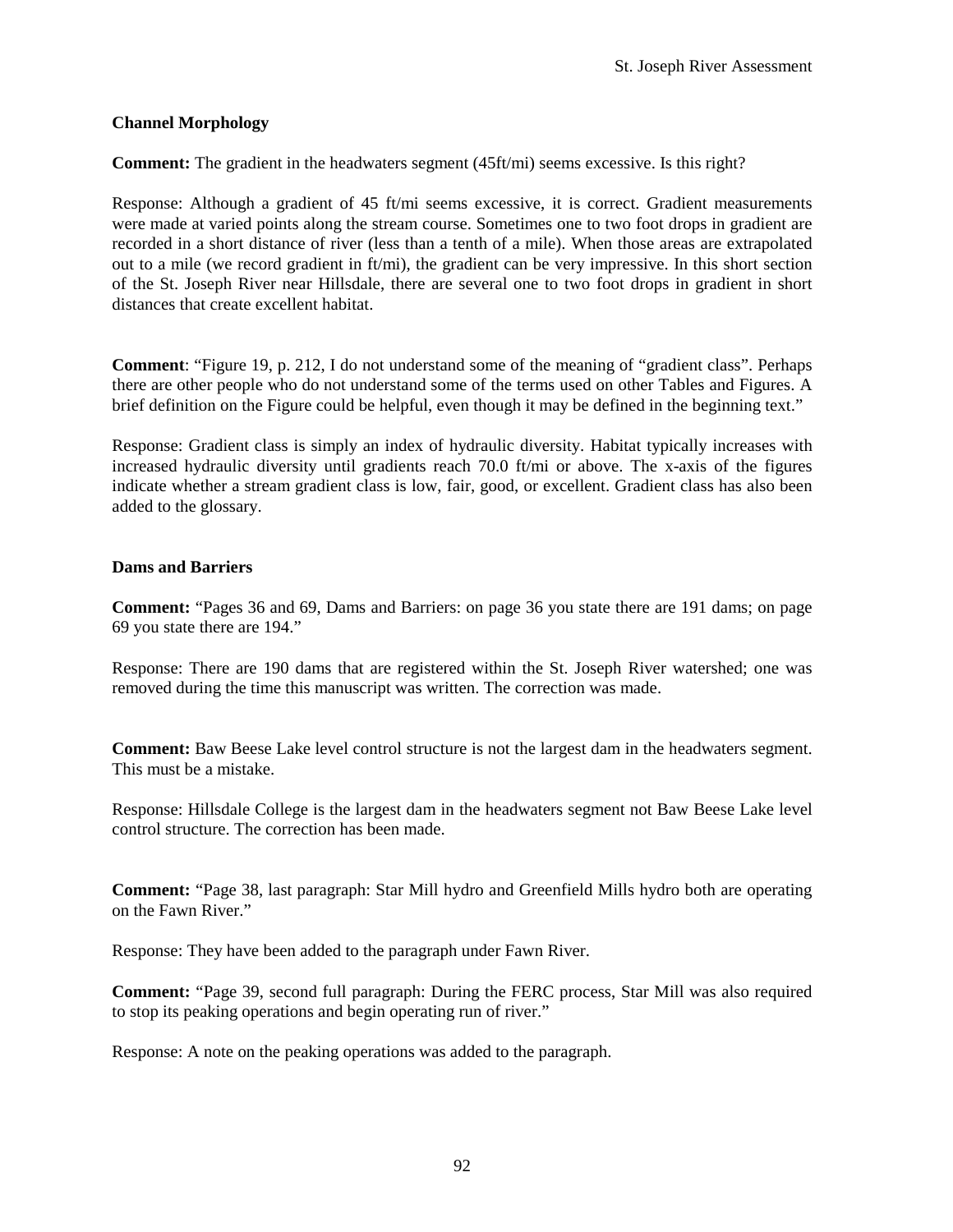**Comment:** "Table 18, p. 146, add Paw Paw Lake outlet dam installed in 1979 on the west side of M-140. This was an inexpensive dam meant to limit the flow out of Paw Paw Lake when the level dropped below a legal limit set at 621.8 feet. It did not limit incoming floodwaters. In 1986, the U.S. Army Corps installed a fully operable flood control dam on the east side of M-140. It is normally supposed to be open unless there is an impending flood."

Response: The above mentioned dam is listed in Table 18 under the Mouth segment as Paw Paw Lake Control.

## **Soils and Land Use Patterns**

**Comment:** What influence does the Department of Natural Resources have on zoning?

Response: The Department of Natural Resources has no legal influence on zoning, but they can encourage township officials to update their master plans. The Michigan Department of Natural Resources can also provide information on critical habitats, areas of concern, and waterbody buffers, so these areas can be incorporated into master plans and protected with special zoning ordinances.

**Comment:** "Page 40, 2<sup>nd</sup> paragraph: The reference "Cummings 1978" (page 40) does not show up in the list of references (page 80)."

Response: The reference to Cummings 1978 has been added to the **REFERENCES** section.

**Comment:** "Table 19, p. 147, Shouldn't Van Buren County be listed under "Lower", and Berrien County listed under "Mouth"?"

Response: Most of Van Buren County is drained be the Paw Paw River, which enters the St. Joseph River in the mouth segment. Although the mouth of the St. Joseph River is in Berrien County, most of Berrien County drains into the lower segment of the river. This is a good example of the problems associated with using political and watershed boundaries.

## **Water Quality**

**Comment:** "The Lake Michigan tributary study (EPA et al.) documented the St. Joseph River as the largest contributor of atrazine to Lake Michigan"

Response: The document has been reviewed, and a section on atrazine has been added to the *Nonpoint Pollution Sources* section under **Water Quality**.

**Comment:** "Page 50, 3<sup>rd</sup> paragraph: Is MDEQ still collecting monthly samples at the mouth of the St. Joseph River? I thought this effort was terminated a couple of years ago. Although we have discontinued sampling, the USGS collected a fairly broad group of constituents at Niles during the period 1967, 1972-75, and 1979-95. Also as part of the Lake Michigan Tributary monitoring project we measured the discharge and sampled the river at the mouth for common constituents, nutrients, selected herbicides, metals, and organics between April 1994 and October 1995. These data, because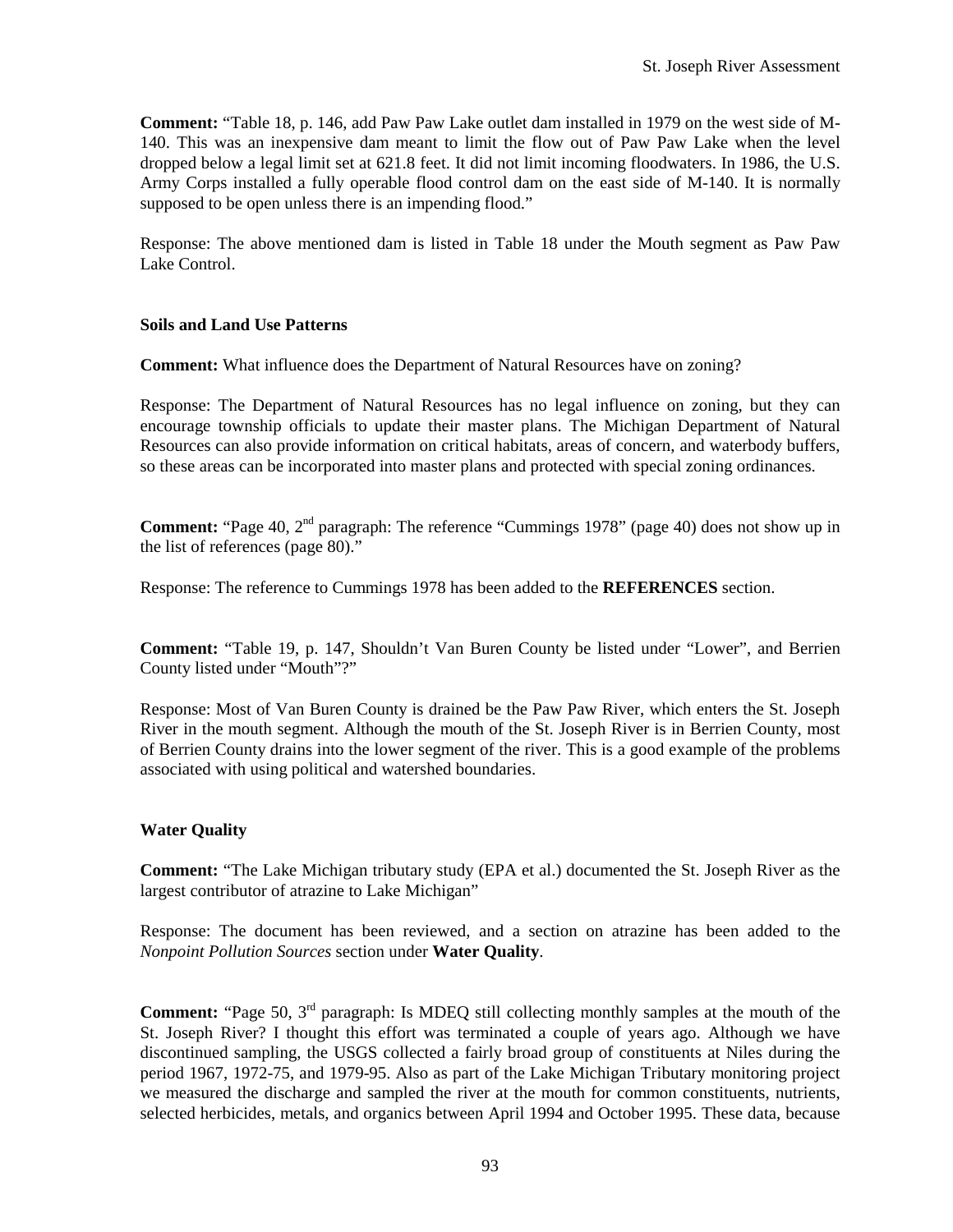they were collected at the mouth, document the concentrations and loads being delivered to Lake Michigan by the St. Joseph River. Photocopies of some of the above mentioned data are enclosed."

Response: MDEQ has discontinued the monthly sampling at the mouth of the St. Joseph River. However, MDEQ conducts water quality and biological surveys on a five year cycle at the mouth of the river. The correction was made. The data that were supplied were very useful and were used to expand the **Water Quality** section in the final copy of the assessment.

**Comment:** "Page 51, 1<sup>st</sup> paragraph, last sentence: I was at a meeting about a month ago where it was stated that an AOC designation for the St. Joseph River was very likely to occur. I assume the reference (1990) is the reason for the discrepancy."

Response: In 1999, the International Joint Commission again proposed that the St. Joseph River be designated as a Great Lakes Area of Concern. The Michigan Department of Environmental Quality will have the opportunity to comment on this proposal. The assessment has been updated with this new information.

**Comment:** "p. 52, paragraph 4. Reference to the Prairie River temperature increase of "9 °C". There is nothing to suggest that exceeding an "allowable" temperature is correctable. Indeed, is nine degrees Celsius an "allowable" increase? It certainly seems extreme.

Response: The increase of 9 °C was a mistake. It has been changed to an increase of 9 °F. Under the existing water quality standards listed in Table 24a, this would be a violation of the allowable temperature increase of 2 °F established for coldwater streams. However, the temperature increase was not the result of a point discharge, rather by the actions of a county drain commissioner. Under the current drain code, it is very difficult to stop a stream dredging and clearing project. It is even more difficult to require rehabilitation after such a project.

**Comment:** "Tables 24a and 24b, p. 167, The lead line for both tables refer to "temperatures allowed" and "allowable degrees of increase". Could this be a poor choice of words? Nature is rather independent when dealing with "allowable" ranges. If there is some control that can be exercised by human intervention to maintain appropriate levels shouldn't it be addressed?"

Response: The language in tables 24a and 24b is directly from standards that have been established by Michigan Department of Environmental Quality, Indiana Department of Environmental Management, and the Environmental Protection Agency. The temperature and oxygen limits that have been established are biologically based to protect either coldwater or warmwater communities. For the best protection of aquatic communities in an ideal world, there would be no increases in temperature or decreases in oxygen allowed. However, an ideal world for aquatic communities would not include factories and power plants that are so important to our economy and industrial society.

## **Special Jurisdiction**

**Comment:** "Table 22, p. 158 Watervliet and the drains listed therein should be listed in Berrien County (not Branch County)".

Response: The correction has been made.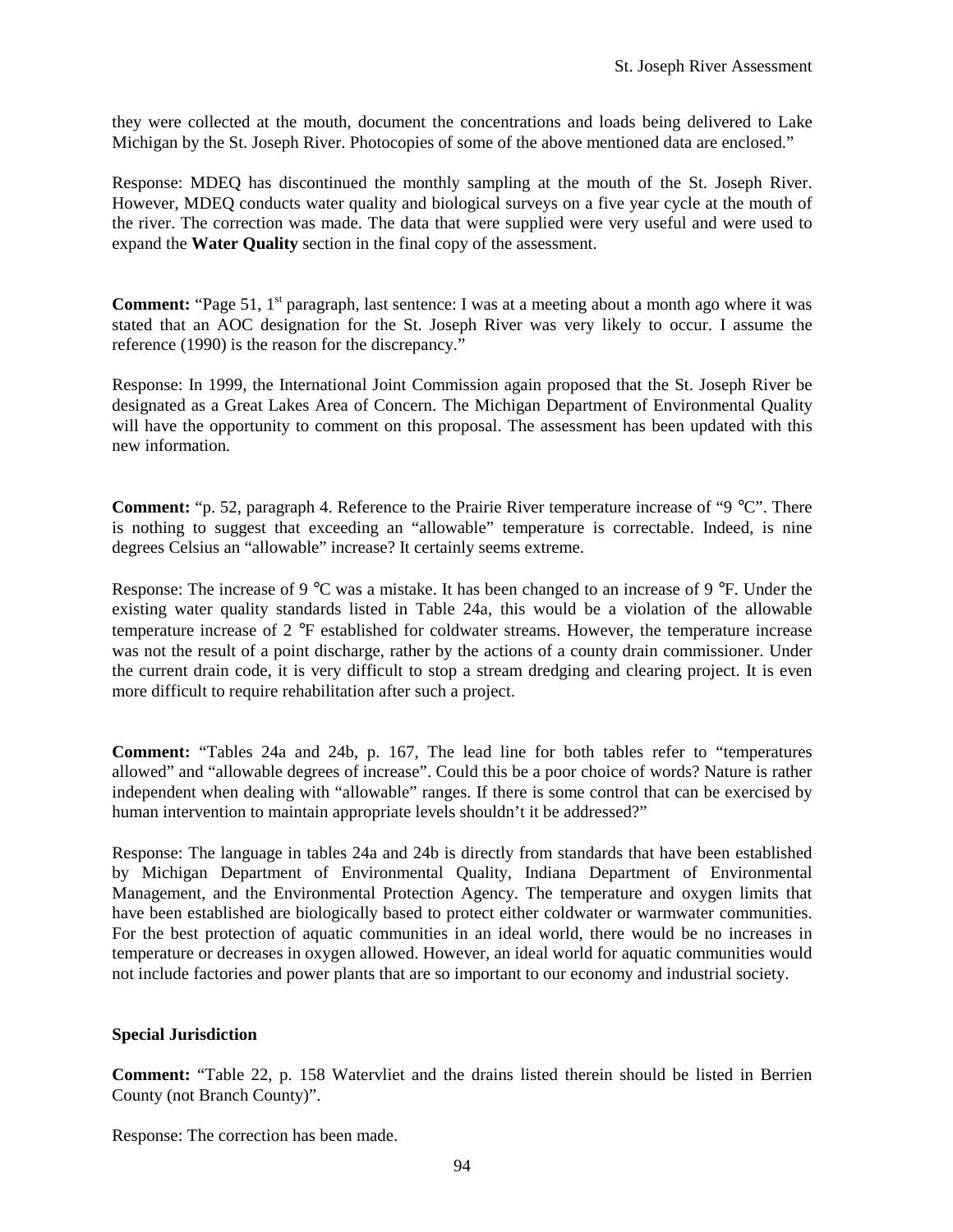**Comment:** "Table 23, p. 167, second line from the top of the page. Change "…designated from upstream from the town…" to "…designated upstream of the town…"".

Response: We liked your suggestion and made the change.

**Comment:** "The proposed dredging project in the Prairie River (middle valley segment) was challenged in court by Trout Unlimited. It was resolved and the project completed – no illegal dredging took place as stated. Also, this drain was not extended into St. Joseph County as stated. Please correct another Prairie River misstatement Table 25 p. 168 "illegal dredging" is in error again."

"The drain that is in the court system is Swan Creek. I must point out that this was won twice in Branch County Circuit Court, but it is under appeal to the State Supreme Court by Department of Environmental Quality, so to state that any illegal act has taken place is totally out of line."

"I also sincerely feel that your statements concerning the present Drain Code are editorial and have no place in a factual report."

Response: After a thorough investigation of the Prairie River dredging project, we still believe that illegal dredging took place but no legal action was instituted. The original plan was to return the bottom of the river to its condition after the last extensive dredging project in 1954. At the Board of Determination meeting virtually everyone present spoke against the project. The Board of Determination unanimously approved the project anyway. Therefore, the Kalamazoo-Battle Creek Chapter of Trout Unlimited filed suit in Branch County Court to halt the project. Some local farmers joined suit on the side of the Drain Commissioner. The judge wanted the parties involved to work out an agreement so that a modified project could begin. With assistance from the Office of Litigation and Program Services and Land and Water Management Division of the Department of Environmental Quality, a modified project was developed that got the agreement from all parties. This agreement specified removal of snags and logjams only in much of the downstream and extreme upstream portions of the project area. Snag removal was to be done with hand tools. Some sediment removal was allowed if work was done on one side (the east or north side) to minimize removal of trees which provide shade for cooler stream temperatures.

Fisheries Division was not notified before the construction phase of the project as was specified in the agreement. When the project was inspected, the contractor was not using hand tools and methods for snag removal as was specified in the agreement. An excavator was operated down the middle of the stream to remove logs and other obstructions. Several trees were also removed along the banks. The dredging project was conducted in a manner that was much more damaging to the stream than the agreement specified. A substantial amount of evidence, including video footage, was submitted to the Attorney General's Office. Legal action and mitigation was requested but no legal action was pursued. Because work was conducted that was prohibited in the legal agreement between the two parties, we feel that an illegal act did take place but no action was taken in court.

We have made corrections regarding the statement about dredging extending into St. Joseph County. The dredging stopped right at the county line; however, water quality damage extended several miles into St. Joseph County. Water temperatures increased significantly (9 °F) changing a marginal trout stream into a warmwater stream absent of trout.

We also do not feel that our comments regarding the Drain Code are "editorial". The Drain Code is very powerful and effective for designating and maintaining drains. Many of these drains are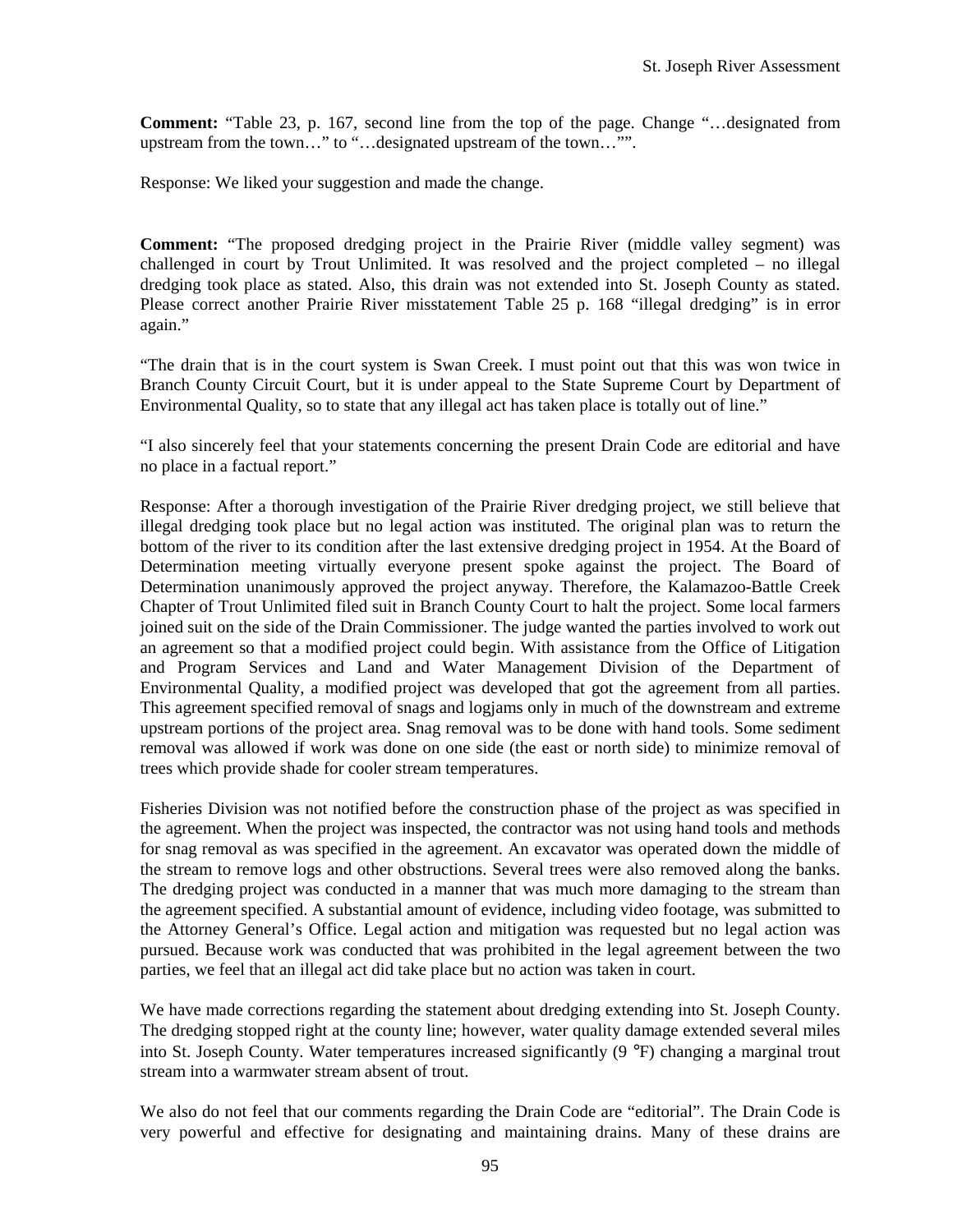headwater streams and are very important habitats for aquatic organisms. Under the existing drain code there are no protections for these critical habitats. One of the purposes of this assessment is to identify problems in the watershed that are degrading habitat and aquatic populations. Activities associated with drain projects (bank clearing, straightening, widening, and deepening streams, and snag removal) severely degrade aquatic habitats. Drain Code reform is needed to allow for a balanced use of the aquatic resource. Best management practices should be used to remove major drainage obstructions with out completely dredging or straightening a stream. We understand the importance of agriculture and the need for some drainage in this watershed, but the existing Drain Code offers no ecological protection to streams.

**Comment:** "Table 21; Would it be possible to expand this list with a short description of the types of conditions that are regulated or controlled by these statutes?"

Response: A brief description has been added to the table for the Natural Resource and Environmental Protection Act parts.

**Comment:** "Page 45, third paragraph: In addition to the Pigeon River F&W Area, you might want to add Tri County F&W Area and Cedar Swamp and Marsh Lake Wetland Conservation Areas."

Response: The additions have been made.

## **Biological Communities**

**Comment:** "Page 28, top paragraph, last sentence: Three fish species are considered threatened (but four are listed). I am not sure that ironcolor shiner exists in the watershed. I believe that ironcolor shiner was listed in Indiana's 1979 St Joe River survey, but I don't have a voucher specimen and the ID for that shiner is debatable, This would also apply to table 9 on pave 108."

Response: There are only three species considered threatened. The correction has been made. Ironcolor shiner has been removed from the list of species found in the St. Joseph River Watershed. No voucher specimens have even been found for that species within the watershed.

**Comment:** "Page 29, last paragraph: At one time, IDNR stocked brown trout into the Fawn River. However, we presently only stock rainbows. Are you referring to brown trout stocked by Michigan?"

Response: The correction has been made.

**Comment:** "Pages 100-101, Table 7 & 8: Tiger muskellunge non-indigenous?

Response: Tiger muskellunge are a hybrid between male northern pike and female northern muskellunge. Both species have natural distributions in the Great Lakes and also within the St. Joseph River watershed. Individually, they are both indigenous to the St. Joseph River; therefore, tiger muskellunge will be treated as indigenous within this assessment even though the hybrid probably does not occur naturally within the watershed. The hybrid between striped bass and white bass is treated as a non-indigenous fish species because the striped bass is not native to the Great Lakes or St. Joseph River.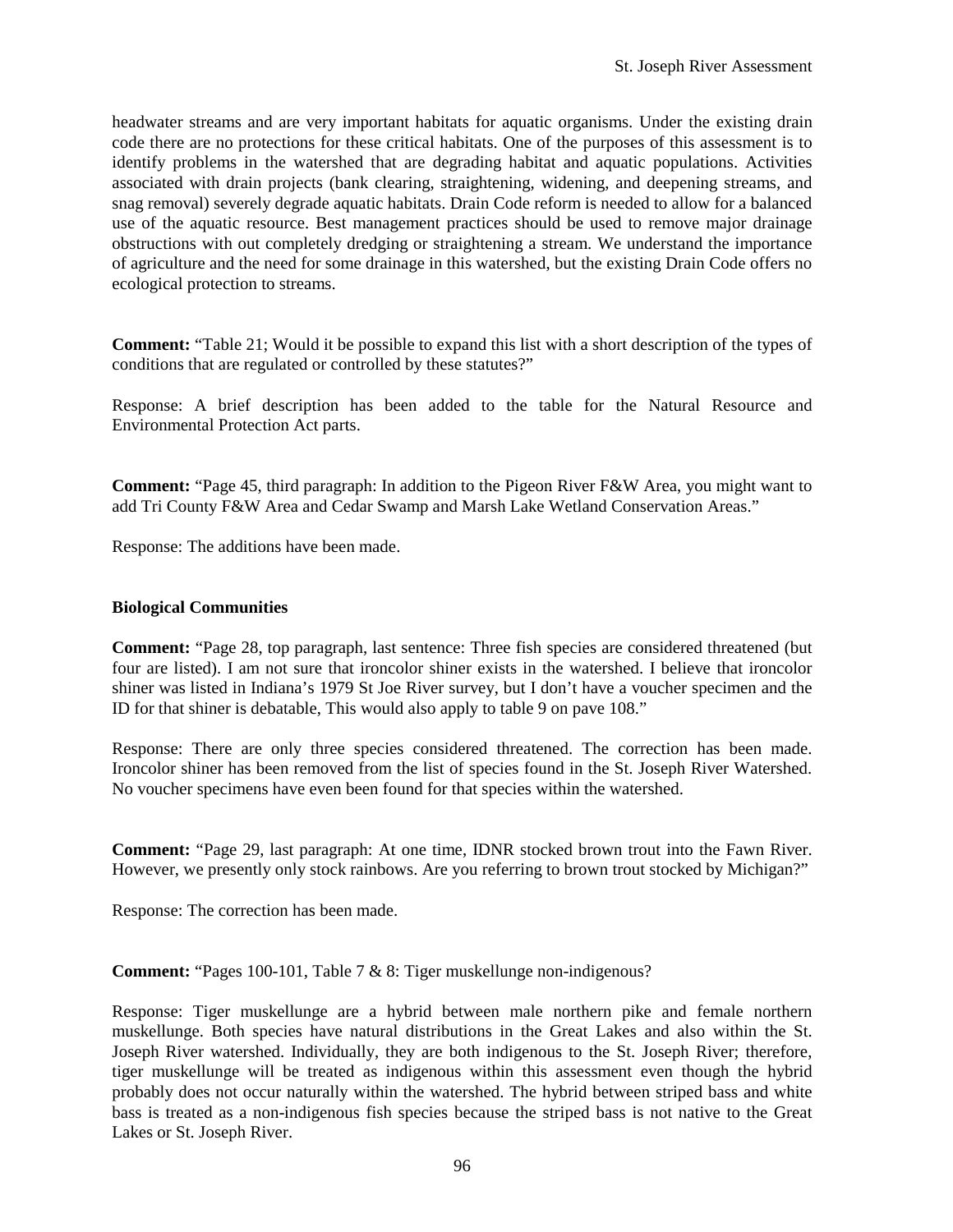**Comment:** "Appendix I, pp. 227-335: Is there a reason for the order in which these are presented? Have you considered any of the following: By habitat, by species, alphabetically, etc.,."

Response: Appendix I is in taxonomic order by family. This type of order is commonly used in fish identification books and with other groups in the animal kingdom like birds and mammals. The order is by family then by species according to the official list of common and scientific names of the American Fisheries Society. An index, in alphabetical order by common name, has been added.

**Comment:** "Page 32, last paragraph: See two mussel reports enclosed. There is also a third mussel report by G.T. Watters for the Pigeon River."

Response: The section on mussels has been updated with these new references.

**Comment:** "Page 36, second paragraph: Cabomba has been reported to occur on the St. Joseph River near Elkhart by a commercial applicator."

Response: Although we could not verify the presence of Cabomba in the St. Joseph River near Elkhart, we did add the species to the list as an exotic and potential nuisance. Cabomba was first found in 1935 within Kimble Lake, which is part of the Portage River subwatershed. It is possible that the species has spread to the St. Joseph River and downstream to Elkhart.

**Comment:** There were several suggestions for additions to species lists.

Response: These additions have been made.

**Comment:** "Enclosed you will find a fish species list of our findings and a list of birds found by the South Bend Audubon Society in St. Joseph (Indiana) County. I highlighted 3 species from the bird list that I have personally observed on the river this year that were not on your list. You might take a closer look at this bird list and add more of it to your list. The fish species that I highlighted are ones that are being confirmed right now."

Response: The list of birds was very useful. Over 60 species have been added to the list. The presence of fish species information was also useful and will be used to update the fish distribution maps in the appendix.

**Comment:** "p.138, Unless one has applied for an aquatic vegetation control permit, I doubt they would know what it is. Is this the type of permit that is required for chemical control of excessive plant growth? Just a brief explanation would be helpful."

Response: A brief explanation was added to the table heading.

## **Fishery Management**

**Comment:** "p. 64, paragraph 1, last sentence. Actually there are several roads that cross the Paw Paw River between Watervliet and Coloma. The first one is Paw Paw Lake Road at the northeast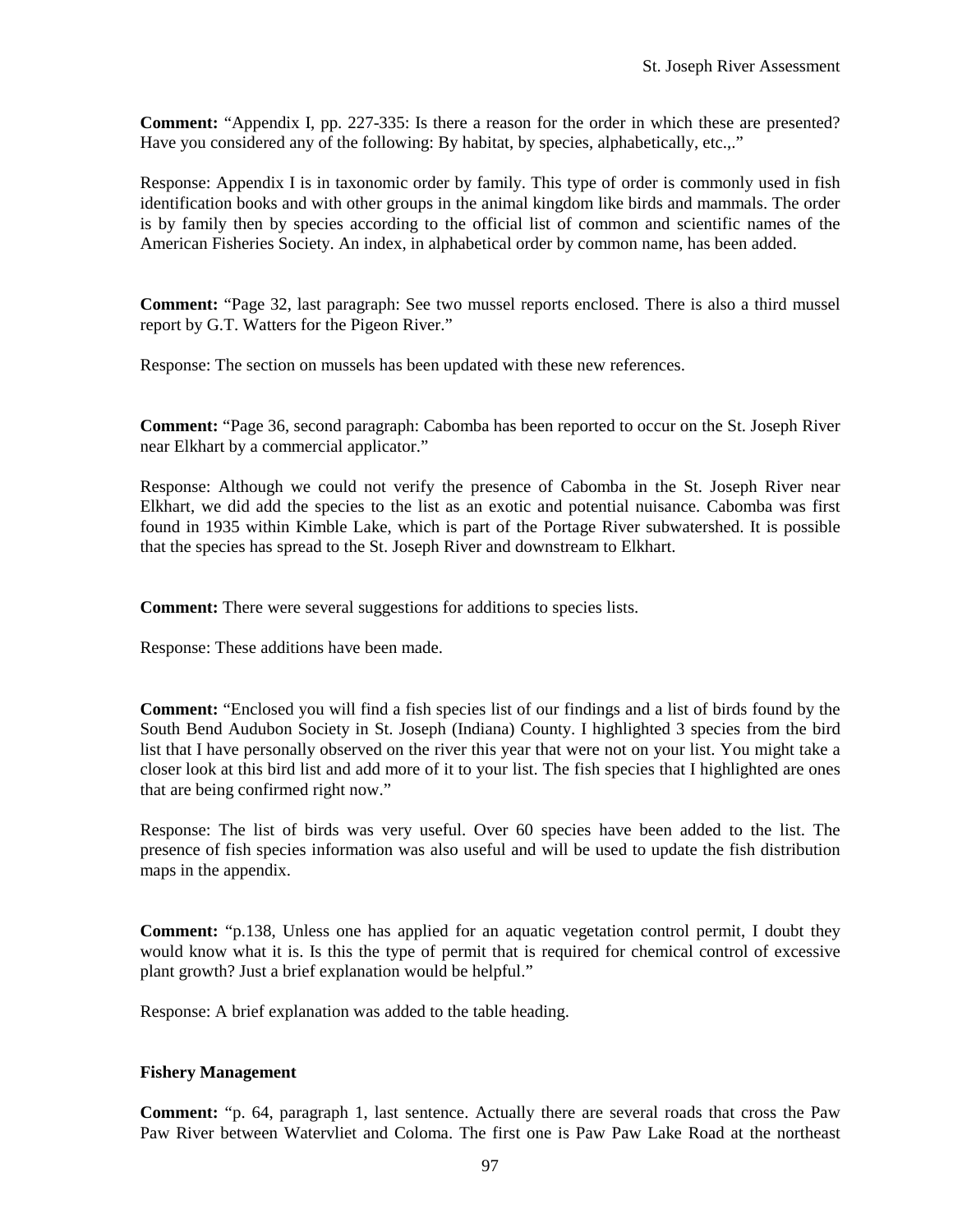boundary between Coloma City limits and Coloma Charter Township. The second is DeField Road at the north boundary between the city and township. Further down stream is Bundy Road, then Coloma Road just east of Riverside. The river passes under I-96, but is not accessible at that point. From there to Benton Harbor, most of the property belongs to the Sarrett Nature Center. The river is accessible at Sarrett."

Response: There are no boat or canoe launches between Coloma and Benton Harbor on the Paw Paw River. The road crossings that you mentioned are fairly close to Watervliet and Coloma. From Riverside downstream to Benton Harbor, there are no road crossings. Not only is it difficult for anglers to use this part of the river, but it is also difficult for Fisheries Division to access the river with survey boats. The sentence that was referred to above has been changed from reading "Watervliet downstream" to "Riverside downstream".

**Comment:** "Page 62, fifth paragraph, last sentence: IDNR stocks rainbow trout. Brown trout are stocked by the Elkhart Conservation Club."

Response: The correction has been made.

**Comment:** "Page 62, third full paragraph: The Fawn River trout fishery is put & take. Ten inch fish are stocked and rarely, if ever, survive the summer."

Response: The correction has been made.

**Comment:** "I'm sure you realize that we have some organizations that are installing rearing ponds along the river. Some of which are being used to raise walleye fingerlings and pike fingerlings. We sincerely hope to see this practice on the increase. We believe the parties involved in this aspect of the overall program should be encouraged in their endeavor, and should be supported financially by the state. We also believe that this practice will be much less expensive than the use of the hatcheries, and we have the blessing of the public and volunteers to help."

Response: The cooperative groups that you are referring to work very closely with Fisheries Division. These groups receive walleye and northern pike fry from our hatcheries and raise them in their ponds to a fingerling size. These fish are then stocked at specific rates into certain waters as designated by Fisheries Division. The program has been extremely successful and is supported financially by the Department of Natural Resources through the Inland Fisheries Grant Program. Although this supplemental stocking has helped with the existing walleye and northern pike fishery in the St. Joseph River watershed, it is not Fisheries Divisions goal to increase stocking of fish in the St. Joseph River. Stocking is required now because these fish are not supplying or sustaining the existing fishery through natural reproduction. Our goal is to protect and improve water quality and habitat so these fish can be more successful at naturally reproducing. Stocking is an expensive management tool and typically is a short-term fix to a problem. By encouraging more natural reproduction, we will ensure that these fish are available for many years to come.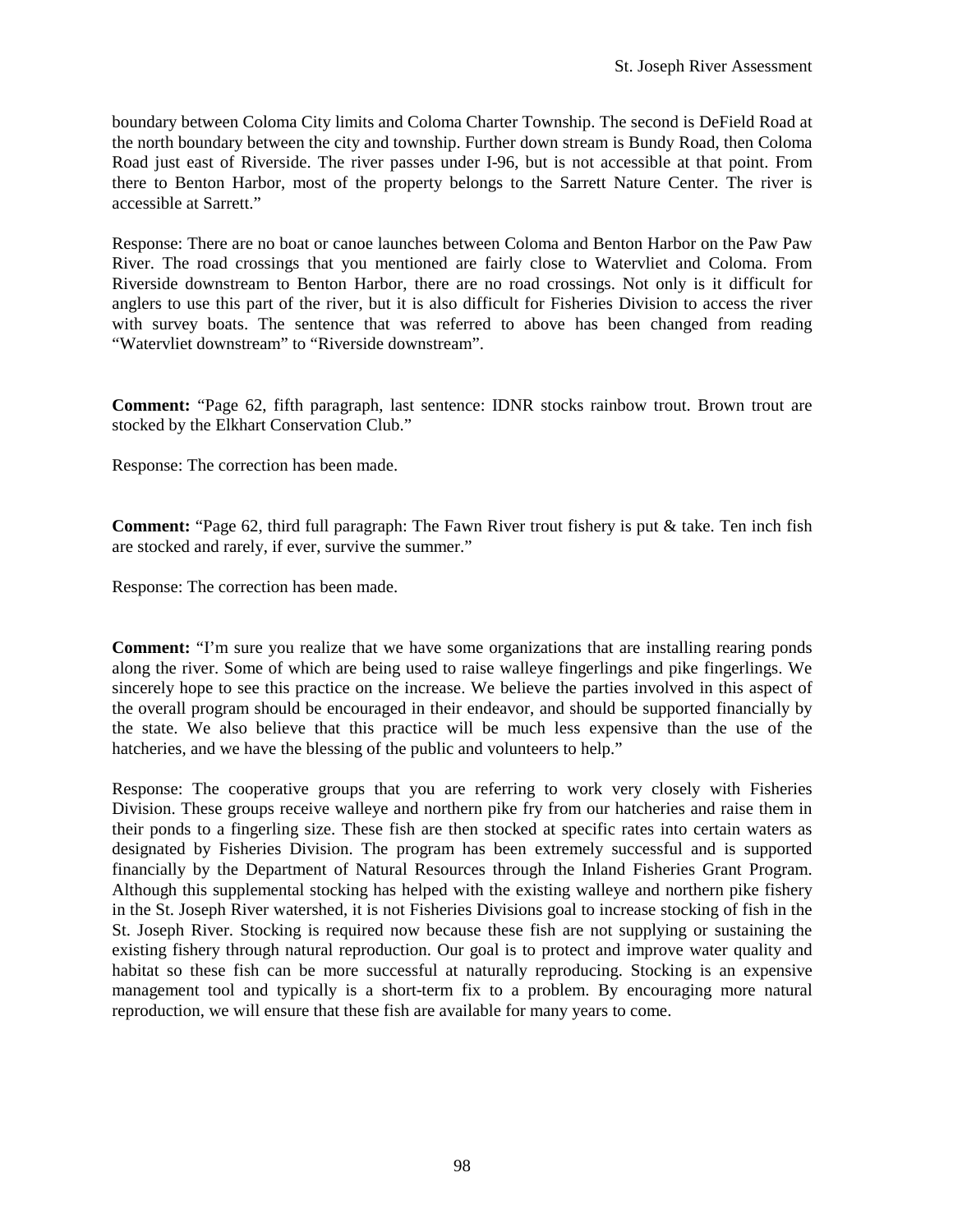## **Recreational Use**

**Comment:** "Page 57, fifth paragraph, last sentence: There is a ramp at Bristol on the river and one off CR17 on the upper end of the Elkhart Impoundment. However, the river at Bristol is not impounded."

Response: The correction has been made.

## **Citizen Involvement**

**Comment:** "Table 33, p. 191: Communication among these organizations may well be desirable. Would you be willing to add the address of each of these organizations?"

Response: Although it may be useful to have the addresses of each organization within the watershed, we chose not to include them in this document. This river assessment is intended as a long-term (30 year) document. Addresses and organizations change frequently and would soon become out of date.

## **Management Options**

**Comment:** "..... I would like to see the options presented in a different format. Some of the biggest proponents of change along the river are the grass roots organizations and local forums of concerned citizens. I would like to see the options in the management section catered a bit more to this audience. Perhaps the inclusion of a section entitled "Management Options" and then one titled "Community Options," would help."

Response: Grass roots organizations and local forums of concerned citizens are major proponents to change along the river. However, to list out specific options for organizations and agencies would be a very difficult task. The management options are a list of actions that will serve to protect, rehabilitate, and enhance the river system. Management options listed are intended to provide a foundation for public discussion, setting of priorities, and embarking on a process of planning the future of the river system. The management options are not a list for just the Department of Natural Resources to work off. Several options that are listed are beyond the scope of any one agency or organization. The options are for the entire watershed and may be pursued by any interested organization and will more than likely require several groups cooperation to complete.

**Comment:** "Another water quality management option would be to promote a groundwater well abandonment program to add in the protection of groundwater resources."

Response: The option was added.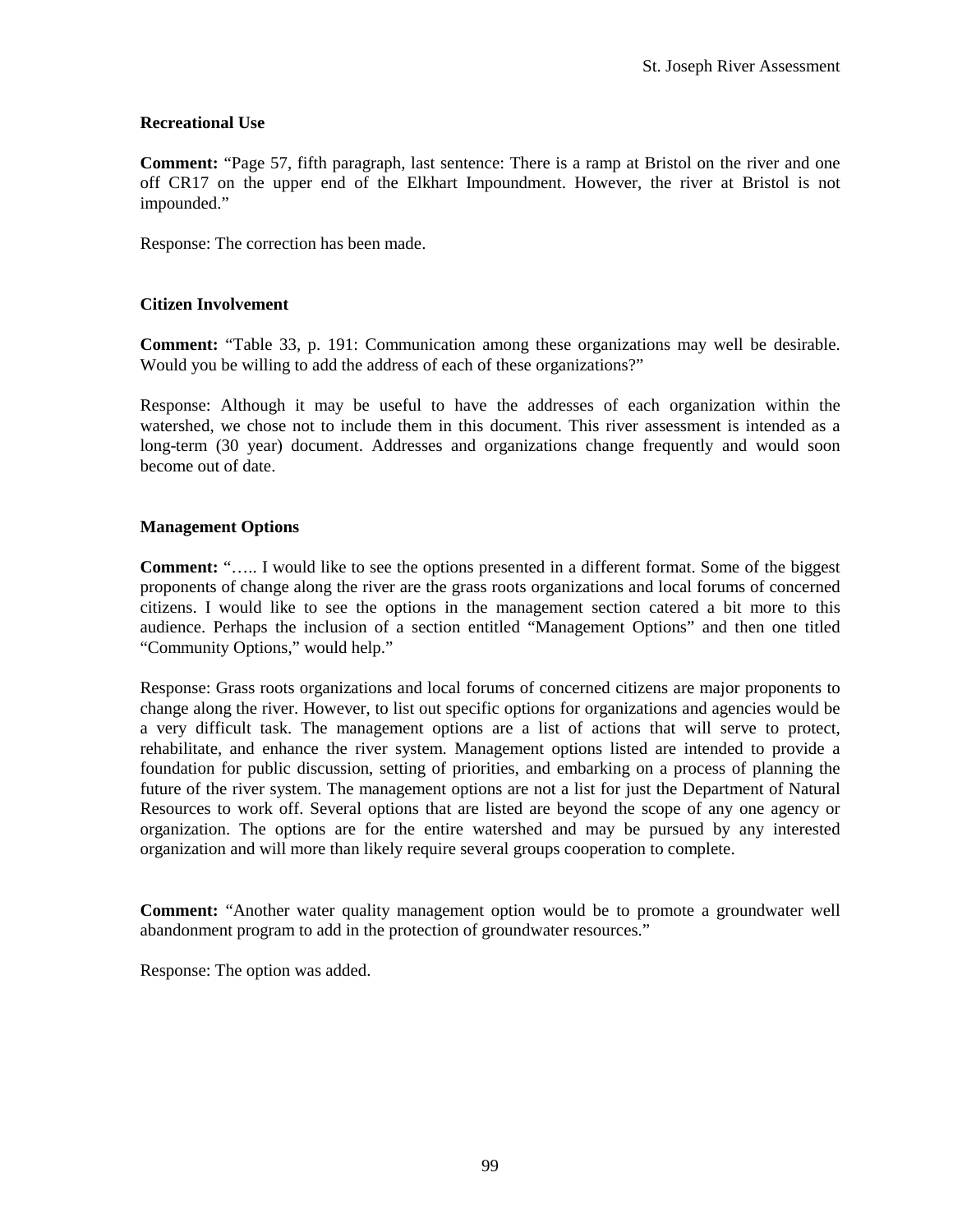## **GLOSSARY**

- **acre-feet**  volume of water required to cover 1 acre of land to a depth of 1 foot; equivalent to 325,851 gallons
- **aggradation**  the accumulation of bed materials
- **ammocete**  juvenile lampreys that burrow in the substrate of streams for 3 to 6 years before smolting to Lake Michigan
- **anadromous**  migrating from salt water to a fresh water river to spawn
- **base flow** the groundwater discharge to the system
- **biodiversity** the number and type of biological organisms in a system
- **biological oxygen demand**  the measure of the consumption (usually by aerobic bacteria) of oxygen in an ecosystem within a fixed period of time
- **catchment** see watershed
- **CFL** Commercial Forest Land
- **channelize** to straighten and clean a streambed or waterway to enhance land drainage
- **CSOs** Combined Sewer Overflows
- **deciduous** vegetation that sheds its foliage annually
- **detritus**  debris broken away by the action of water (e.g. small pieces of wood or leaves)
- **DO** Dissolved Oxygen
- **drumlins**  long , narrow, or oval smoothly rounded hill of unstratified glacial drift.
- **entrainment** to trap an object during a given mechanical process (e.g. fish in hydropower turbine)
- **evapotranspiration** the loss of water from plant material to the atmosphere
- **exceedence curves** the probability of a discharge exceeding a given value
- **exotic species** successfully reproducing organisms transported by humans into regions where they did not previously exist.
- **FCMP** Fish Contaminant Monitoring Program
- **FERC** Federal Energy Regulatory Commission
- **fixed-crest** a dam that is fixed at an elevation and has no ability to change from that elevation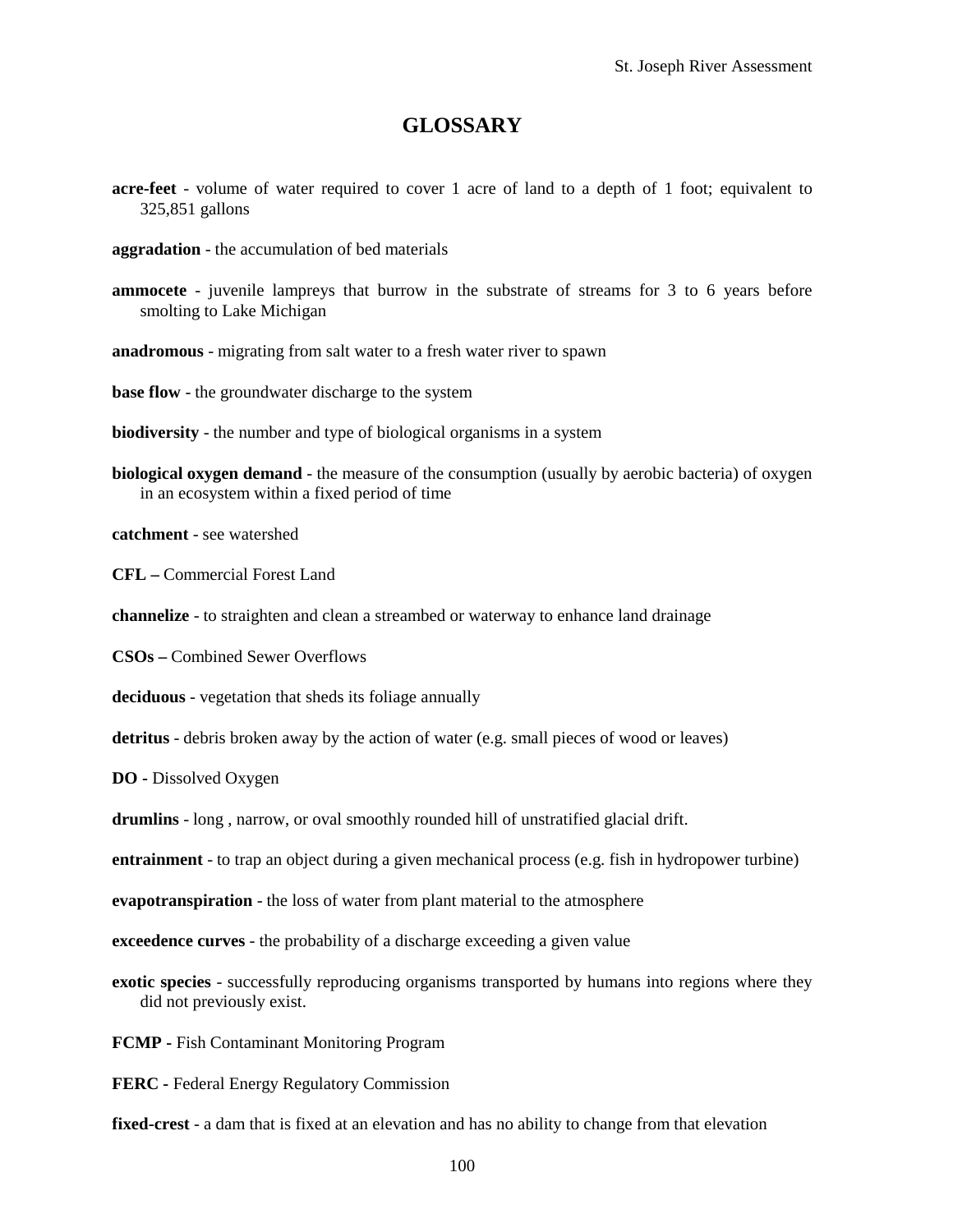**floodplain** - a relatively flat valley floor formed by floods which extends to the valley walls

**GLEAS -** Great Lakes Environmental and Assessment Section

**GLFC -** Great Lakes Fishery Commission

**gradient class** - an index of hydraulic diversity in streams.

**groundwater** - the water beneath the surface of the ground that is the source of spring and well water

**heterogeneity** - having composition of dissimilar parts

**hydrology** - the science of water

- **hydrograph**  a graph of the water level or rate of flow of a stream as a function of time, showing seasonal change
- **hydrogeologic** pertaining to groundwater and the type geological material (clay, gravel, and bedrock) that influences groundwater flows
- **ice contact** pervious glacial material (gravel) found in moraines that is associated with groundwater recharge
- **IDEM** Indiana Department of Environmental Management

**IDNR -** Indiana Department of Natural Resources

**IJC** - Internal Joint Commission

**impervious -** not permitting penetration or passage

**impoundment** - water of a river system that has been held up by a dam, creating an artificial lake

**interlobate** - within glacial moraine formations

**kettle lakes** - a round lake that is formed in depressions caused by melting ice

**keelboat** - roughly built, shallow freight boat with a keel to promote sailing in the wind

**laminar flow** - the smooth pattern in which water flows in a uniform rate

**land cover** - primary character or use of an area of land (i.e. forest, wetland, agriculture, urban, etc.)

**lentic** - pertaining to or living in still water

**LWMD -** Land and Water Management Division

**macroinvertebrates** - animals without a backbone that are visible by the human eye

**mainstem** - the primary branch of a river or stream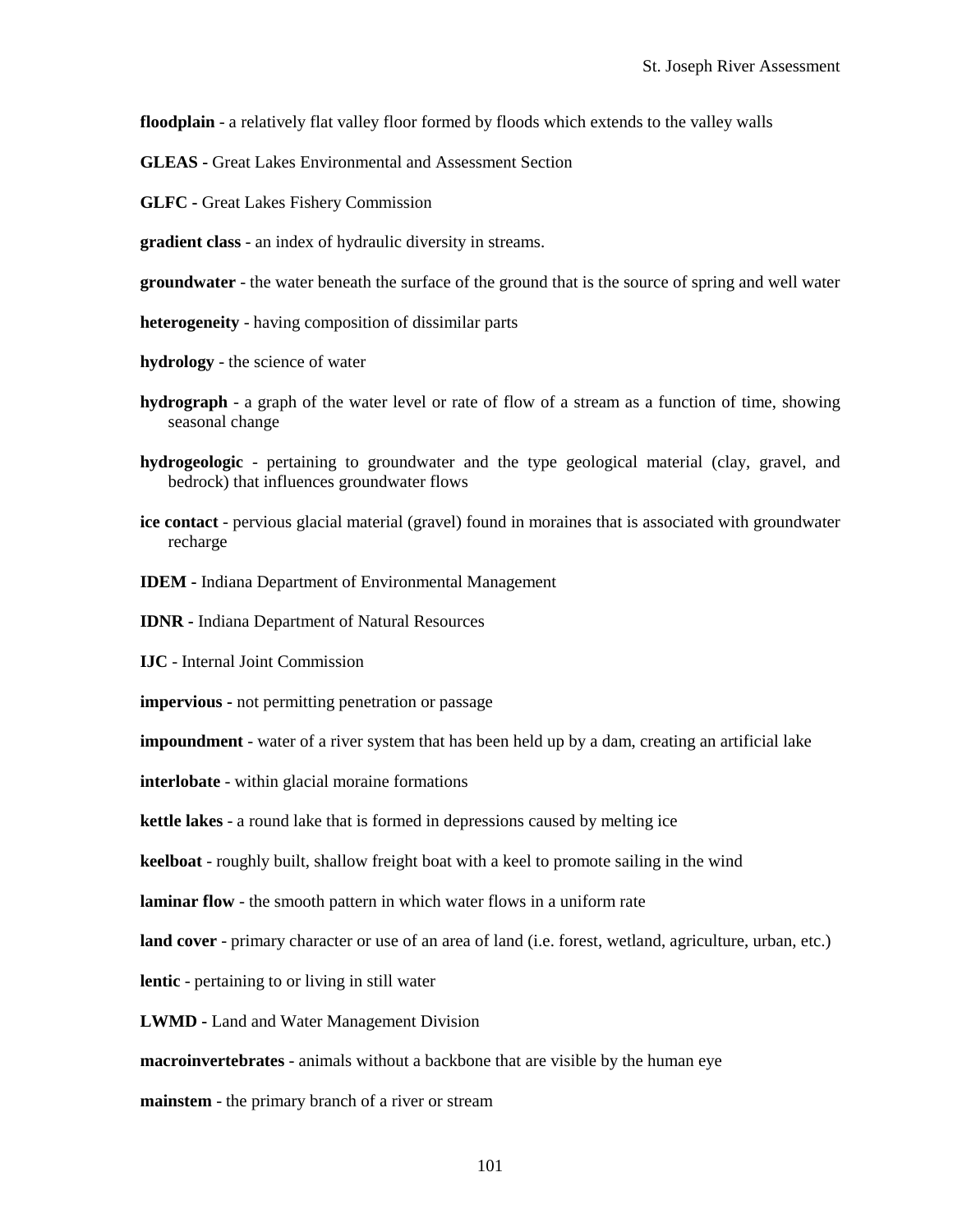**MDCH -** Michigan Department of Community Health

**MDEQ -** Michigan Department of Environmental Quality

**MDNR -** Michigan Department of Natural Resources

**MEANDRS -** Meeting Ecological and Agricultural Needs within the Dowagiac River System

**MGD -** Million Gallons per Day

**MNFI -** Michigan Natural Features Inventory

**moraine** - a mass of rocks, gravel, sand, clay, etc. carried and deposited directly by a glacier

**niche** - the position or function of an organism in a community of plants and animals

**NPDES -** National Pollution Discharge Elimination System

**oligotrophic** - a lake characterized by a low accumulation of dissolved nutrients and having a high oxygen content

**outwash** - sand and gravel washed from a glacier by the action of meltwater

**PCB -** Polychlorinated biphenyl

**peaking mode** - operational mode for a hydroelectric project that maximizes economic return by operating at maximum possible capacity during peak demand periods (generally 8 am to 8 pm) and reducing operations and discharge during non-peak periods

**physiography** - the science of physical geography (landform and texture)

- **plankton** floating or drifting organisms in a body of water
- **potamodromous** fish that migrate from fresh water lakes up fresh water rivers to spawn; in the context of this report it refers to fish that migrate into the St. Joseph River from Lake Michigan

**riparian** - owner of property that fronts on a river or lake

**riverine -** of or pertaining to a river

- **run habitat** fast non-turbulent water
- **run-of-the-river** outflow of water about equals inflow of water; this flow regime mimics the natural flow regime of a river on impounded systems

**salmonids** - collective group of all trout and salmon in the family Salmonidae

**salmonines** - collective group of all trout, salmon, and whitefishes in the family Salmonidae

**sessile** - to be attached or associated with the substrate of a lake or stream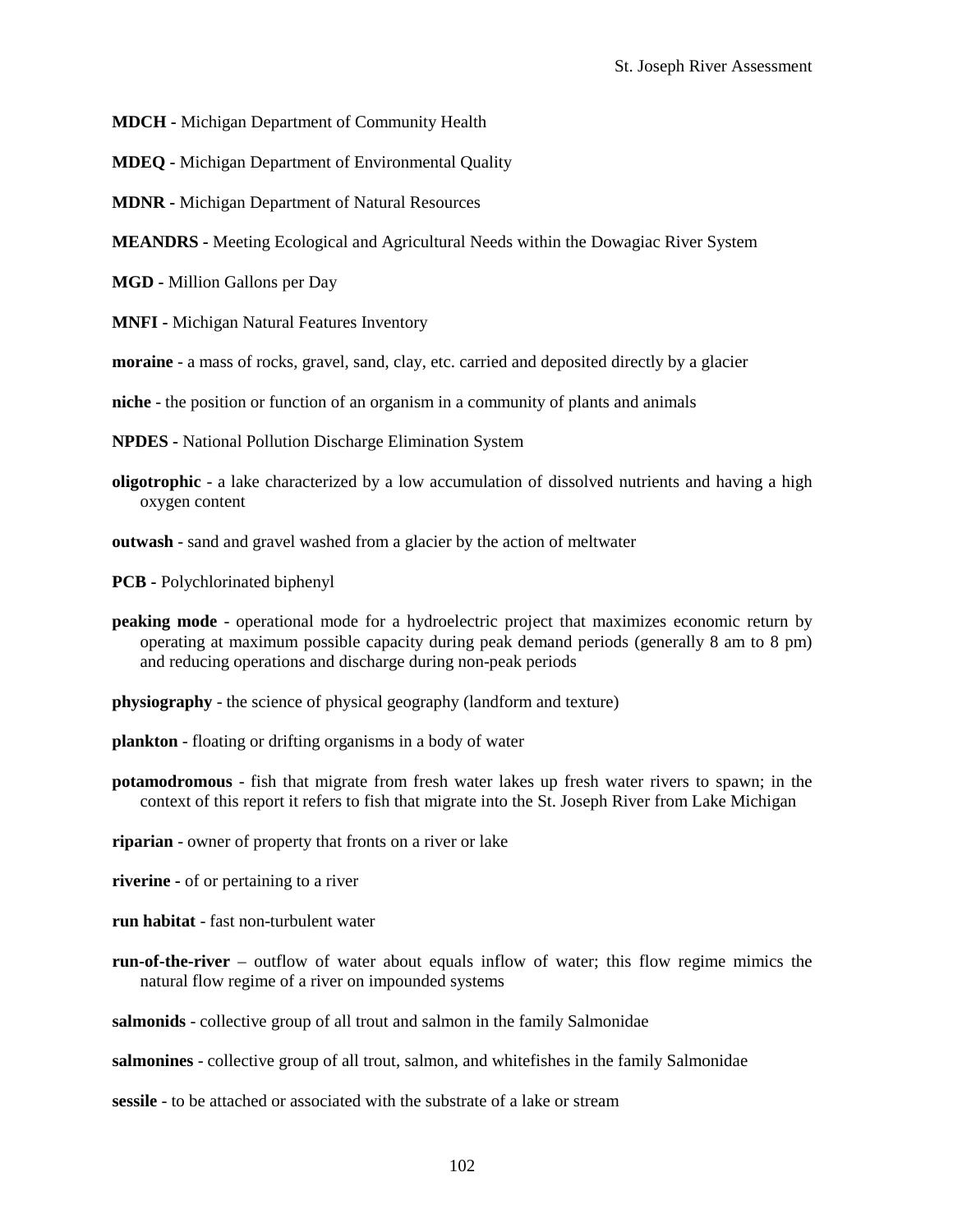**surficial** - referring to something on or at the surface

**SWQD -** Surface Water Quality Division

**synoptic -** a condensed view of a subject (e.g. mussel distributions)

**TFM -** 3-trifluoromethyl-4-nitrophenol

- **thermocline** a layer of water between the warmer surface zone and the colder deep-water zone in a thermally stratified body of water (such as a lake), in which the temperature decreases rapidly with depth
- **till** a mix of glacial clay, sand, boulders, and gravel

**throughflow** - the act of water moving within soil (but not as part of an aquifer or groundwater)

**turbidity** - the measure of suspended sediments in the water column

**USDA -** United States Department of Agriculture

**USGS -** United States Geological Survey

**valley segment** - reaches of a river with similar ecological characteristics

- **veliger** the free-swimming larval stage of zebra mussels
- **watershed** a drainage area or basin, both land and water, that flow toward a central collector such as a stream, river, or lake at a lower elevation.
- **wetland** those areas inundated or saturated by surface or groundwater at a frequency and duration enough to support types of vegetation typically adapted for life in saturated soil; includes swamps, marshes, and bogs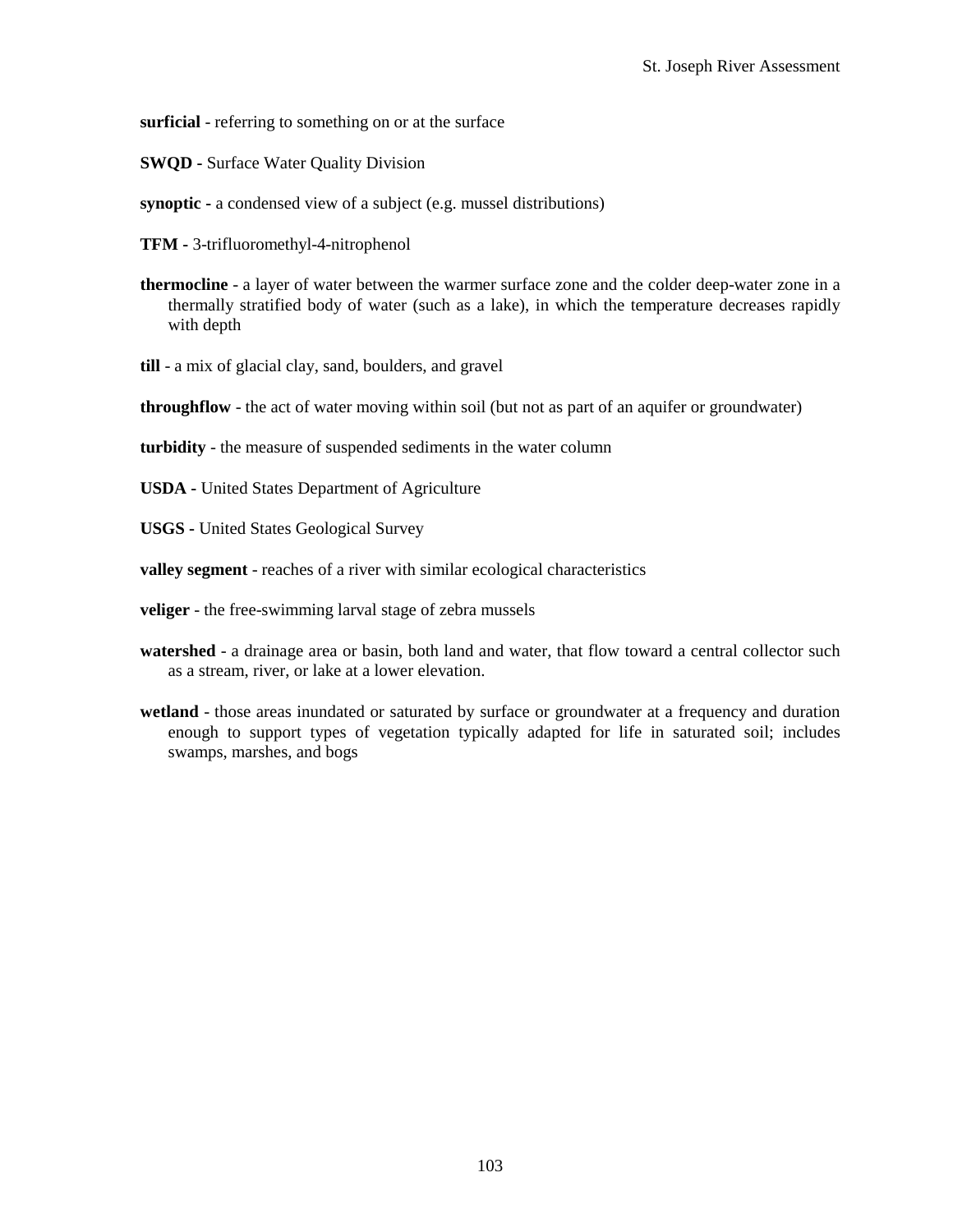## **REFERENCES**

- Albert, D.A., S.R. Denton, and B.V. Barnes. 1986. Regional landscape ecosystem of Michigan. University of Michigan, School of Natural Resources, Ann Arbor, Michigan.
- Alexander, G.R. 1976. Diet of vertebrate predators on trout waters in northern central lower Michigan. Michigan Department of Natural Resources, Fisheries Division, Fisheries Research Report 1839, Ann Arbor, Michigan.
- Alexander, G.R., J.L. Fenske, and D.W. Smith. 1995. A fishery management guide to stream protection and restoration. Michigan Department of Natural Resources, Fisheries Division, Special Report 15, Ann Arbor, Michigan.
- Alexander, G.R., and E.A. Hansen. 1988. Decline and recovery of a brook trout stream following an experimental addition of sand sediment. Michigan Department of Natural Resources, Fisheries Division, Fisheries Research Report 1943, Ann Arbor, Michigan.
- Anonymous. 1976. History of St. Joseph County, Michigan. L.H. Everts & Co., Philadelphia, Pennsylvania.
- Anonymous. 1991. Studies of fish entrainment and St. Joseph River fish populations near the Constantine Hydroelectric Project. FERC Project 10661. EA Report 60160, Columbus, Ohio.
- Bain, M.B, J.T. Finn, and H.E. Booke. 1988. Streamflow regulation and fish community structure. Ecology 69(2):382-392.
- Ballard, R. 1948. Tales of early Niles. Niles Printing Co, Niles, Michigan.
- Beam, J.D. and J.J. Braunscheidel. 1998. Rouge river assessment. Michigan Department of Natural Resources, Fisheries Division, Special Report 22, Ann Arbor, Michigan.
- Becker, G.C. 1983. Fishes of Wisconsin. The University Wisconsin Press. Madison, Wisconsin.
- Bedell, D.J. 1982. Municipal water withdrawals in Michigan. Michigan Department of Natural Resources, Water Management, Lansing, Michigan.
- Bedell, D.J. and R.L. Van Til. 1979. Irrigation in Michigan-1977. Michigan Department of Natural Resources, Water Management, Lansing, Michigan.
- Bent, P.C. 1971. Influence of surface glacial deposits on streamflow characteristics of Michigan streams. United States Geological Survey, Lansing, Michigan.
- Berry, T. 1992. Land use and stream discharge in Michigan's coldwater streams. Master's thesis. University of Michigan, Ann Arbor, Michigan.
- Best, D.A. 1985. Evaluation of dredge disposal options at St. Joseph Harbor, Michigan. United States Department of the Interior, Fish and Wildlife Service, East Lansing, Michigan.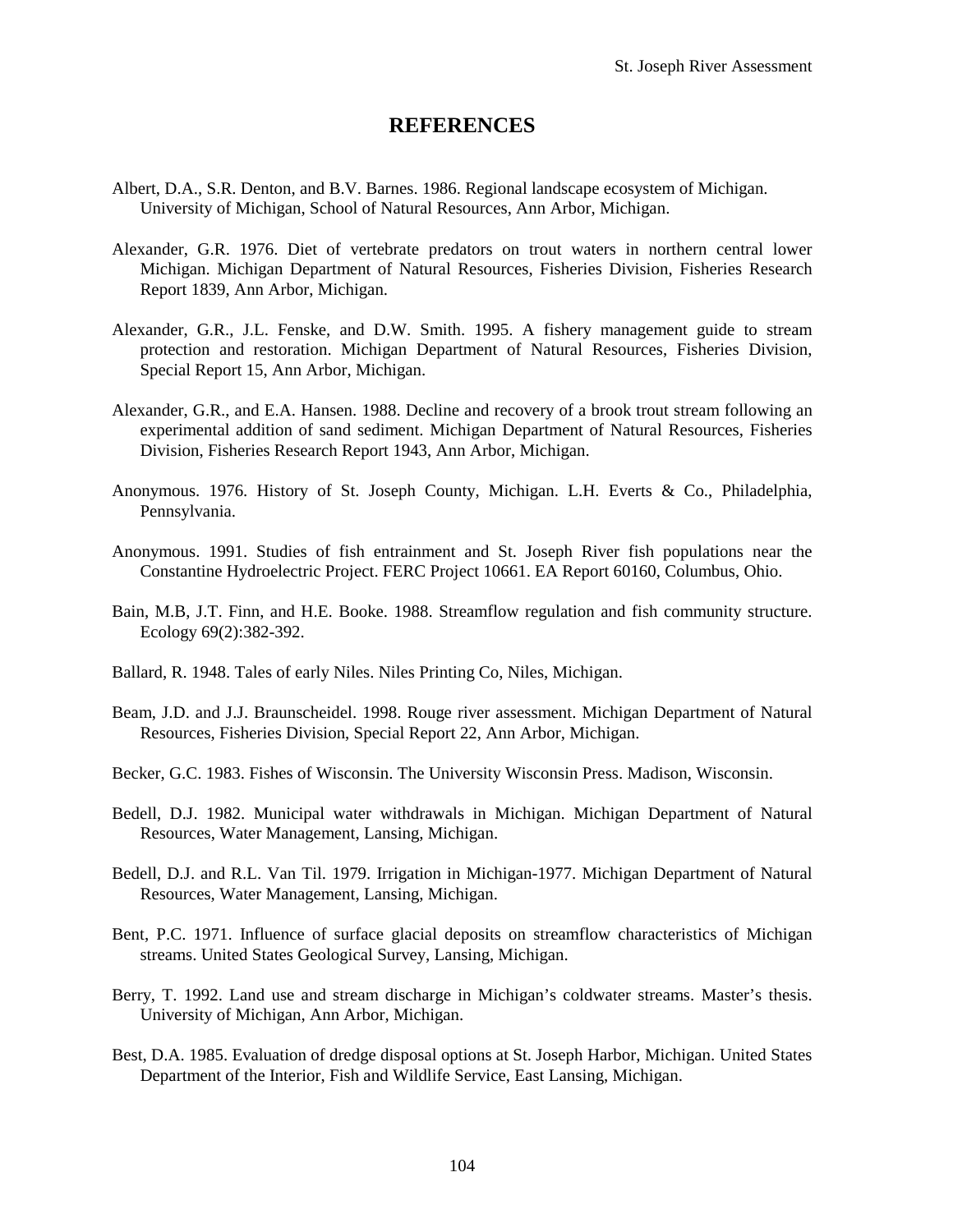- Blumer, S.P., T.E. Behrendt, J.M. Ellis, R.J. Minnerick, R.L. LeuVoy, and C.R. Whited. 1996. Water Resources Data Michigan Water Year 1995. United States Geological Survey Water-Data Report MI-95-1, Lansing, Michigan.
- Brennan, P.O. and C. Stamm. 1991. Dowagiac river watershed nonpoint pollution inventory and implementation plan. United States Department of Agriculture, Saulk Trails RC&D Area Council, Mattawan, Michigan.
- Brown, C.J.D. 1944. Michigan streams their lengths, distribution and drainage areas. Michigan Department of Natural Resources, Fisheries Division, Miscellaneous Publication 1, Ann Arbor, Michigan.
- Cada, G.F. 1990. A review of studies relating to the effects of propeller-type turbine passage on fish early life stages. North American Journal of Fisheries Management 10:418-426.
- Cadwallader, P.L. 1986. Flow regulation in the Murray River system and its effect on the native fish fauna. Pages 115-34 i*n* I.C. Campbell, editor. Stream protection: the management of rivers for instream uses. Water Studies Centre, Chisholm Institute of Technology, East Caulfield, Australia. (as cited in Gordon et al. 1992).
- Cummings, T.R. 1978. Agricultural land use and water quality in the upper St. Joseph River basin, Michigan. United States Department of the Interior, Geological Survey, Report 78-950, Lansing, Michigan.
- Cunningham, W.M. 1961. Land of four flags an early history of the St. Joseph River valley. Hardscrabble Books, Berrien Springs, Michigan.
- Cushman, R.M. 1985. Review of ecological effects of rapidly varying flows downstream from hydroelectric facilities. North American Journal of Fisheries Management 5:330-339.
- Davis, R.M. 1990. Paw Paw River times and people, Volume 1. Johnson Graphics, Decatur, Michigan.
- Dewberry, T.C. 1992. Protecting the biodiversity of riverine and riparian ecosystems: the national river public land policy development project. Transactions of the 57th North American Wildlife and Natural Resources Conference. pp. 424-432.
- Dexter, J.L. 1991a. East Branch Paw Paw River. Michigan Department of Natural Resources, Fisheries Division, Status of the Fishery Resources Report 91-16, Ann Arbor, Michigan.
- Dexter, J.L. 1991b. A fisheries survey of the Paw Paw River, July 1989. Michigan Department of Natural Resources, Fisheries Division, Fisheries Technical Report 91-2, Ann Arbor, Michigan.
- Dexter, J.L. 1991c. Brandywine Creek. Michigan Department of Natural Resources, Fisheries Division, Status of the Fishery Resources Report 91-11, Ann Arbor, Michigan.
- Dexter, J.L. 1992a. Love Creek. Michigan Department of Natural Resources, Fisheries Division, Status of the Fishery Resources Report 92-2, Ann Arbor, Michigan.
- Dexter, J.L. 1992b. Rocky River. Michigan Department of Natural Resources, Fisheries Division, Status of the Fishery Resources Report 92-4, Ann Arbor, Michigan.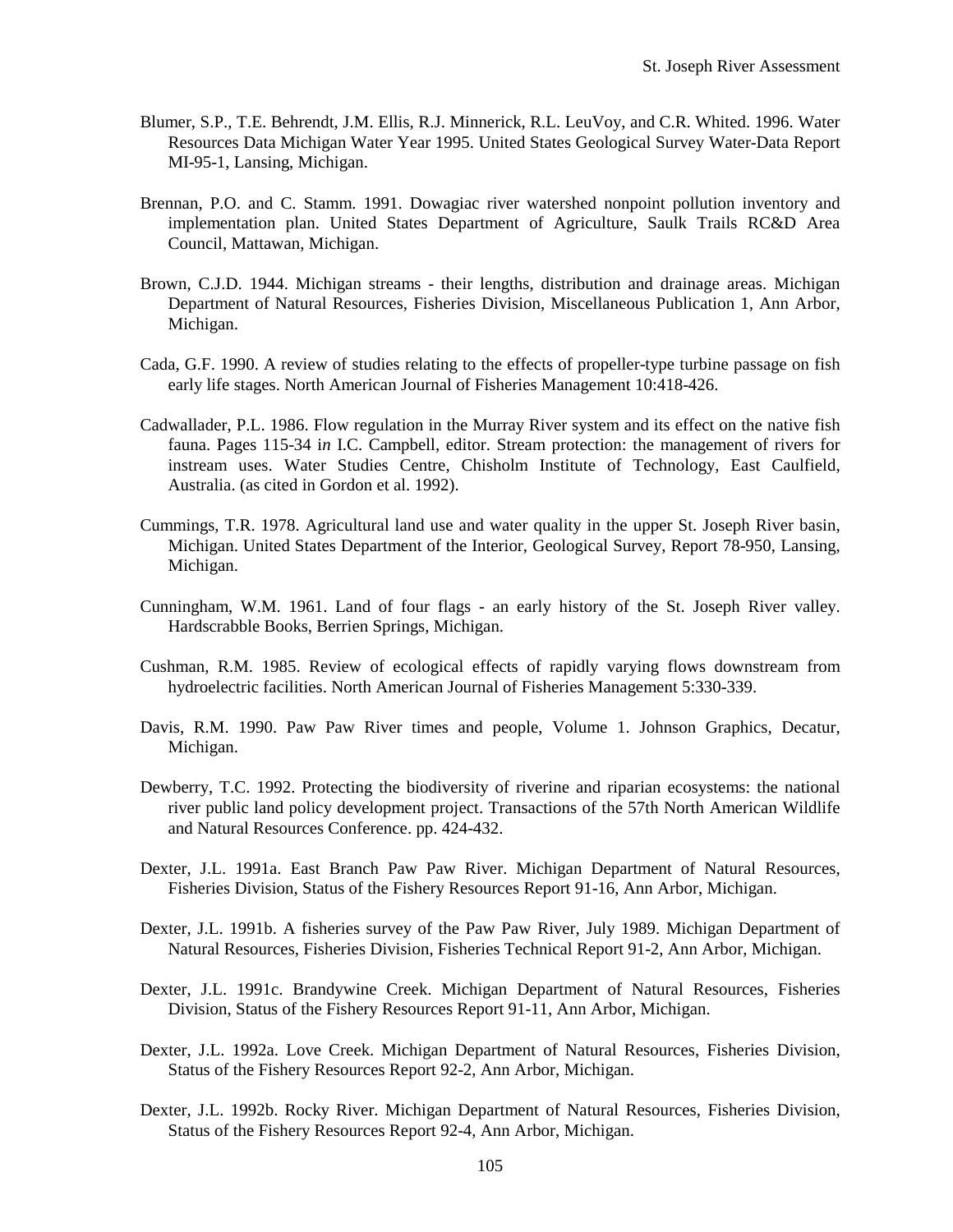- Dexter, J.L. 1996. Dowagiac Creek. Michigan Department of Natural Resources, Fisheries Division, Status of the Fishery Resources Report 96-5, Ann Arbor, Michigan.
- Dexter, J.L. and N.D. Ledet. 1995. Estimates of fish passage at St. Joseph River in 1993 using timelapse video recording. Michigan Department of Natural Resources, Fisheries Technical Report 95-4, Ann Arbor, Michigan.
- Doppelt, B., M. Scurlock, C. Frissell, and J. Karr. 1993. Entering the watershed. Island Press, Washington, DC.
- Dodge, K. 1979. Chemical reclamation project statement, Dowagiac Creek, Cass County. Michigan Department of Natural Resources, Fisheries Division, Plainwell, Michigan.
- Eaglin, G. S. and W.A. Hubert. 1993. Effects of logging and roads on substrate and trout in streams of the Medicine Bow National Forest, Wyoming. North American Journal of Fisheries Management 13: 844-846.
- Edwards, E.A., D.A. Krieger, M. Bacteller, and O.E. Maughan. 1982. Habitat suitability index models: Black crappie. United States Department of the Interior, Fish and Wildlife Service. FWS/OBS-82/10.6, Washington, DC.
- Edwards, E.A., G. Gebhart, and O.E. Maughan. 1983. Habitat suitability index models: Smallmouth Bass. United States Department of the Interior, Fish and Wildlife Service Biological Report 82 (10.36), Washington, DC.
- Eggers, S.T, and D.M. Reed. 1987. Wetland plants and plant communities of Minnesota and Wisconsin. United States Army Corps of Engineers, St. Paul, Minnesota.
- Eichenlaub, V.L. 1990. The climate atlas of Michigan. University of Notre Dame Press, Notre Dame, Indiana.
- Ervin, J.L., D.P. Lusch, T.E. Zahniser, L.G. Wolfson, D.J. Mumby, K.D. Klomp. 1994. A study of ground water and groundwater/surface water interfaces in a priority agricultural watershed, Cass County, Michigan – Part A. Michigan State University, Institute of Water Research, East Lansing, Michigan.
- Farrand, W.R. and D.F. Eschman. 1974. Glaciation of the southern peninsula of Michigan. Michigan Academician 7:31-56.
- Federal Power Commission. 1974. Evaluation report, water resources appraisal for hydroelectric licensing: Mottville Development. Bureau of Power No. 401, Washington, DC.
- FERC (Federal Energy Regulatory Commission). 1981. Planning status report, water resources appraisals for hydroelectric licensing: St. Joseph-Kalamazoo River Basin, Indiana-Michigan. Office of Electric Power Regulation, Chicago Regional Office, Chicago, Illinois.
- FERC (Federal Energy Regulatory Commission). 1991. Buchanan hydroelectric project. FERC Project No. 25551-004, Fort Wayne, Michigan.
- FERC (Federal Energy Regulatory Commission). 1996. Buchanan hydroelectric project. FERC Project No. 2551-004, Fort Wayne, Michigan.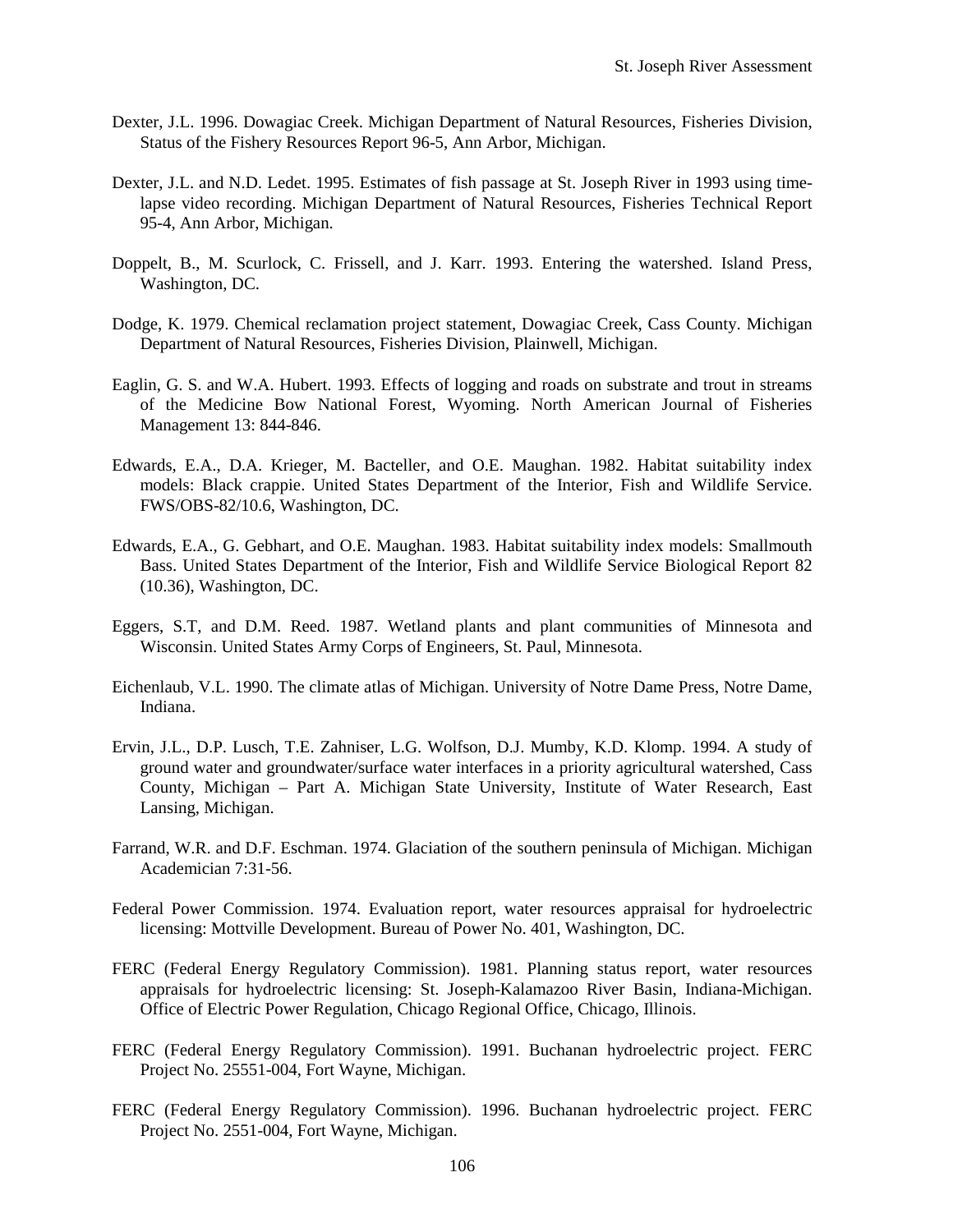- FERC (Federal Energy Regulatory Commission). 1997. Environmental assessment for hydropower license: Star Milling and Electric Minor waterpower project. FERC Project No. 11291-001, Fort Wayne, Michigan.
- Federal Insurance Administration, Federal Emergency Management Agency. 1991. National flood insurance program-community status book. United States Department of Housing and Urban Development, Washington, DC.
- Fishbeck, Thompson, Carr & Huber, Inc. 1989. Water quality investigation for the St. Joseph River System. Ada, Michigan.
- Fisher, B.E. 1998. Freshwater mussel survey of the Fawn River watershed in the vicinity of the Fawn River State Fish Hatchery. Indiana Department of Natural Resources, Division of Fish and Wildlife, Indianapolis, Indiana.
- Fleming, T. 1995. Atlas of hydrogeologic terrains and settings of Indiana. Indiana Geological Survey, Bloomington, Indiana.
- Gislason, J.C. 1985. Aquatic insect abundance in a regulated stream under fluctuating and stable diel flow patterns. North American Journal of Fisheries Management 5:39-46.
- Goldman, C.R. and A.J. Horne. 1983. Limnology. McGraw-Hill, New York.
- Gooding, M.P. 1995. A watershed classification scheme for lower Michigan. Master's thesis, University of Michigan, Ann Arbor, Michigan.
- Gordon, N.D., T.A. McMahon, B.L. Finlayson. 1992. Stream hydrology: an introduction for ecologists. John Wiley and Sons, West Sussey, England.
- GLFC (Great Lakes Fishery Commission). 1985. TFM vs. the sea lamprey: a generation later. Great Lakes Fishery Commission Special Publication 85-6. Ann Arbor, Michigan.
- Gunderson, J. 1995. Rusty crayfish: a nasty invader. Minnesota Sea Grant, Duluth, Minnesota.
- Hay-Chmielewski, E.M., P.W. Seelbach, G.E. Whelan, and D.B. Jester Jr. 1995. Huron River Assessment. Michigan Department of Natural Resources, Fisheries Division, Special Report 16, Ann Arbor, Michigan.
- Hay-Chmielewski, E.M. and G.E. Whelan. 1997. Lake sturgeon rehabilitation strategy. Michigan Department of Natural Resources, Fisheries Division, Special Report Number 18, Ann Arbor, Michigan.
- Holman, M.B., J.G. Brashler, and K.E. Parker. 1996. Investigating the archaeological record of the Great Lakes state. Western Michigan University, Kalamazoo, Michigan.
- Horvath, T.G., W.L Perry, G.A. Lamberti, and D.M. Lodge. 1994. Zebra mussel dispersal in the St. Joseph River basin (Indiana-Michigan): lakes as sources for downstream dispersal. University of Notre Dame, Notre Dame, Indiana.
- Hubbs, C.L. and K.F. Lagler. 1947. Fishes of the great lakes region. The University of Michigan Press, Ann Arbor, Michigan.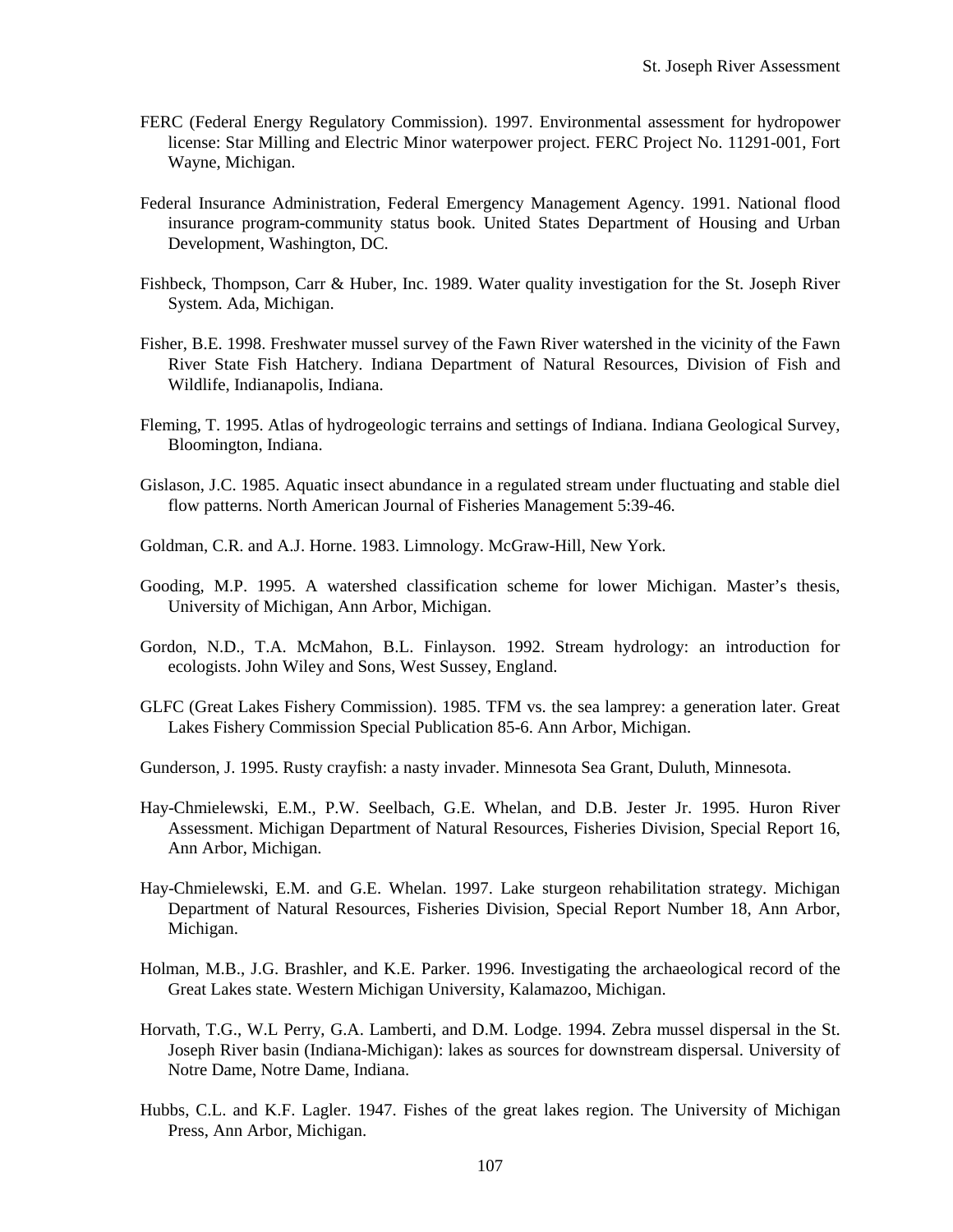- Hynes, H.B.N. 1970. The ecology of running waters. Liverpool University Press, Liverpool, Great Britain.
- IDEM (Indiana Department of Environmental Management). 1996. Indiana 305 (b) Report, 1994-95. Indiana Department of Environmental Management, Indianapolis, Indiana.
- IDNR (Indiana Department of Natural Resources). 1987. Water resource availability in the St. Joseph River Basin, Indiana. Indiana Department of Natural Resources, Division of Water, Water Resources Assessment 87-1, Indianapolis, Indiana.
- IDNR (Indiana Department of Natural Resources). 1996. Indiana's rare plants and animals. Indiana Department of Natural Resources, Division of Nature Preserves, Indianapolis, Indiana.
- Inskip, P.D. 1982. Habitat suitability index models: Northern pike. United States Fish and Wildlife Service Biological Report 82 (10.17), Washington, DC.
- Johnson, S.A. and R.E. Madej. 1994. Reintroduction of the river otter in Indiana feasibility study. Indiana Department of Natural Resources, Division of Fish and Wildlife. Bloomington, Indiana.
- Junk, W.L., P.B. Bayley, and R.E. Sparks. 1989. The flood pulse concept in river-floodplain systems. *In* D.P. Dodge, editor. Proceedings of the international large river symposium. Canadian Special Publication of Fisheries and Aquatic Sciences 106.
- Kehew, A.E., R.N. Passero, W.A. Sauck, W.T. Straw, C.K. Lovett, M.A. Stuk, M.A. Betts. 1994. A study of ground water and ground water/surface water interfaces in a priority agricultural watershed, Cass County, Michigan – Part B: Hydrology of the Donnell Lake watershed. Western Michigan University, Institute for Water Sciences, Kalamazoo, Michigan.
- Kocik, J.F. 1992. Evaluation of juvenile brown trout and steelhead competition in Great Lakes tributaries. Michigan Department of Natural Resources, Fisheries Division, Fisheries Research Report 1989, Ann Arbor, Michigan.
- Kotanchik, J.C. 1997. Large-scale distribution of river otters in Michigan's lower peninsula. Master's thesis. University of Michigan, Ann Arbor, Michigan.
- Knighton, D. 1984. Fluvial forms and process. Edward Arnold Ltd., London, Great Britain.
- Latta, W.C. 1995. Distribution and abundance of lake herring (*Coregonus artedi*) in Michigan. Michigan Department of Natural Resources, Fisheries Division, Fisheries Research Report 2007, Ann Arbor, Michigan.
- Latta, W.C. 1996. Status of some of the endangered, threatened, special-concern, and rare fishes of Michigan in 1996. Michigan Department of Natural Resources, Wildlife Division, Natural Heritage Program, Lansing, Michigan.
- Ledet, N.D. 1979. A fisheries survey of the St. Joseph River in St. Joseph and Elkhart counties, Indiana. Indiana Department of Natural Resources, Fisheries Section, Indianapolis, Indiana.
- Ledet, N.D. 1984. St. Joseph River, St. Joseph and Elkhart Counties. Indiana Department of Natural Resources, Division of Fish and Wildlife, Indianapolis, Indiana.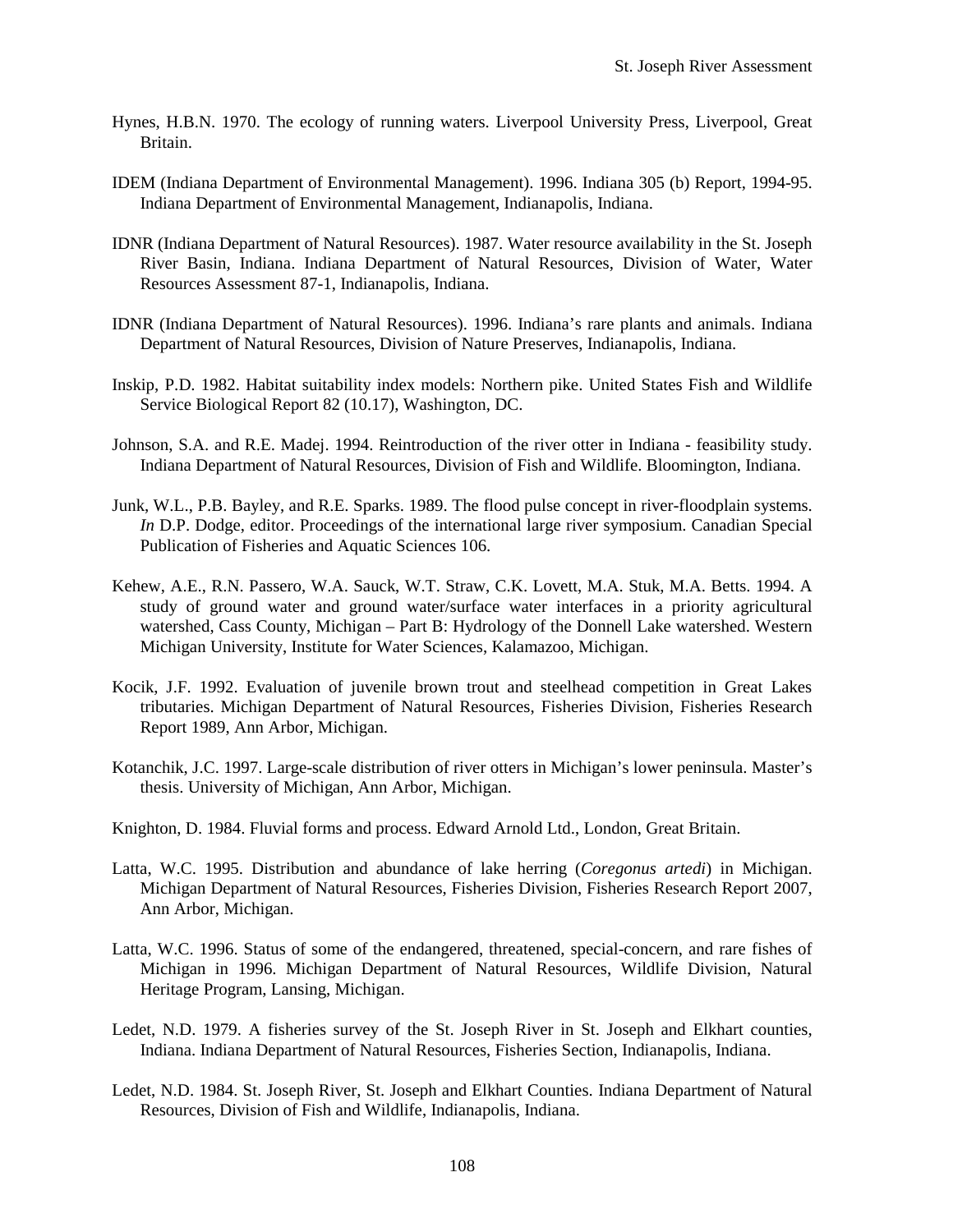- Ledet, N.D. 1985a. Elkhart River Fishery Survey. Indiana Department of Natural Resources, Division of Fish and Wildlife, Indianapolis, Indiana.
- Ledet, N.D. 1985b. St. Joseph River, St. Joseph and Elkhart Counties. Indiana Department of Natural Resources, Division of Fish and Wildlife, Indianapolis, Indiana.
- Ledet, N.D. 1991a. Little Elkhart River, LaGrange and Elkhart counties. Indiana Department of Natural Resources, Division of Fish and Wildlife, Indianapolis, Indiana.
- Ledet, N.D. 1991b. Solomon Creek, Elkhart County. Indiana Department of Natural Resources, Division of Fish and Wildlife, Indianapolis, Indiana.
- Ledet, N.D. and L. Koza. 1986. Fish harvest, fishing pressure and species of fish sought by St. Joseph River fishermen. Indiana Department of Natural Resources, Division of Fish and Wildlife, Indianapolis, Indiana.
- Lee, L.A. and J.W. Terrell. 1987. Habitat suitability index models: Flathead catfish. United States Department of the Interior, Fish and Wildlife Service, Biological Report 82 (10.152), Washington, DC.
- Lineback, J.A., N.K. Blever, D.M. Mickelson, W.R. Farrand, and R.P. Goldthwait. 1983. Quaternary geologic map of the Chicago quadrangle, United States Department of the Interior, Geological Survey, Washington, DC.
- Marenchin, G.L. and D.M. Sever. 1981. A survey of the fish of the St. Joseph River drainage in St. Joseph and Elkhart counties, Indiana. Indiana Academic Science 80: 454-460.
- MAS Technology Corporation. 1991. St. Joseph River basin commission non-point source pollution study, June 1990. Environmental Health Laboratories, South Bend, Indiana.
- McMahon, T.E. 1982. Habitat suitability index models: Creek chub. United States Department of the Interior, Fish and Wildlife Service, Biological Report 82 (10.4), Washington, DC.
- McMahon, T.E., G., Gebhart, O.E. Maughan, and P.C. Nelson. 1984. Habitat suitability index models and instream flow suitability curves: Warmouth. United States Department of the Interior, Fish and Wildlife Service. FWS/OBS-82/10.67, Washington, DC.
- Merna, J.W., J.C. Schneider, G.R. Alexander, W.D. Alward, and R.L. Eshenroder. 1981. Manual of fisheries survey methods. Michigan Department of Natural Resources, Fisheries Division, Fisheries Management Report 9, Ann Arbor, Michigan.
- MDEQ (Michigan Department of Environmental Quality). 1995. Michigan fish contamination monitoring program: 1995 Report. Michigan Department of Environmental Quality, Surface Water Quality Division, MI/DEQ/SWQ-95/087, Lansing, Michigan.
- MDEQ (Michigan Department of Environmental Quality). 1996a. Water quality and pollution control in Michigan: 1996 Report. Michigan Department of Environmental Quality, Surface Water Quality Division, Michigan 305(b) Report 14, Lansing, Michigan.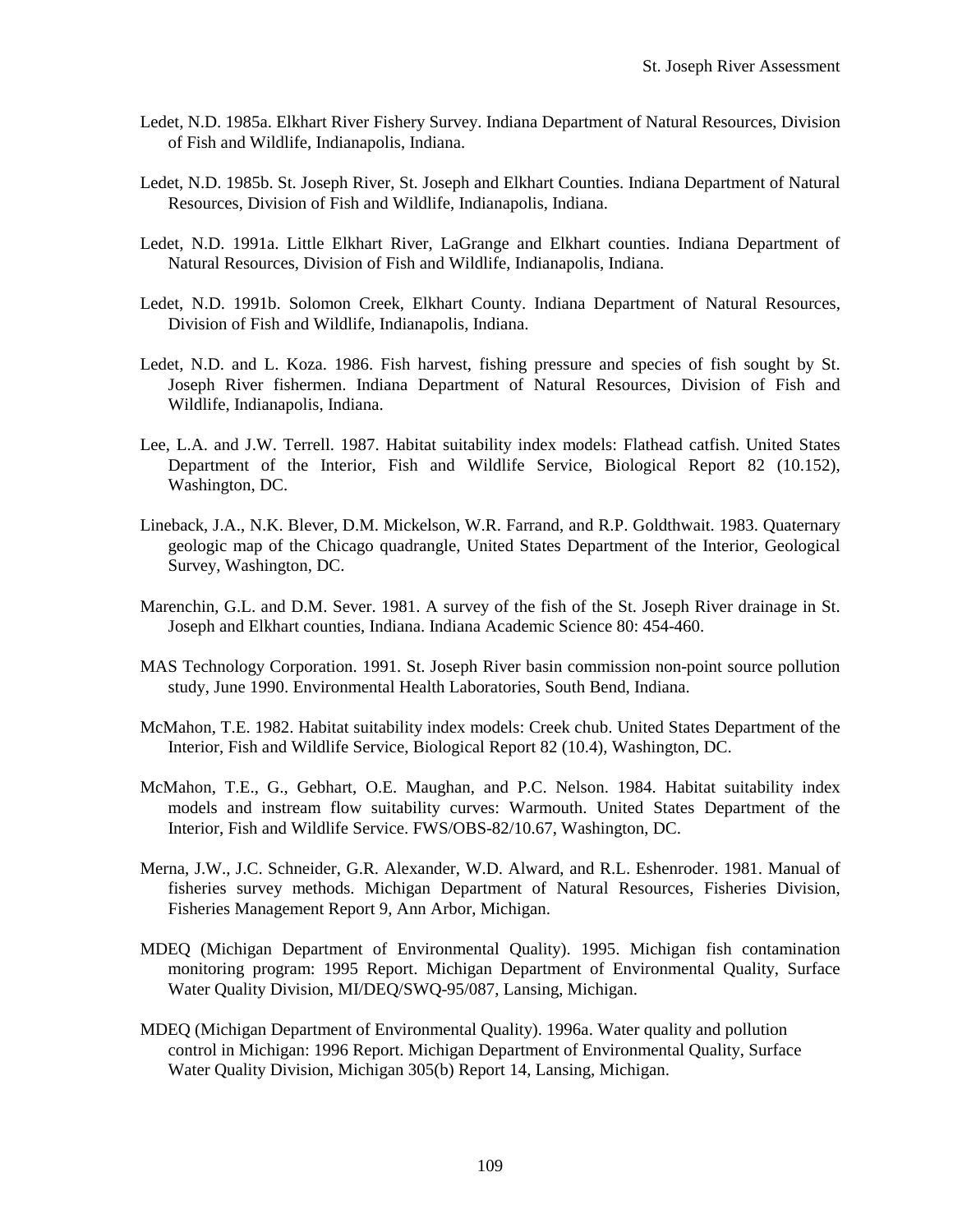- MDEQ (Michigan Department of Environmental Quality). 1996b. A biological survey of the St. Joseph River watershed Hillsdale, Calhoun, and Branch counties July-August, 1995. Michigan Department of Environmental Quality, Surface Water Quality Division, Report # MI/DEQ/SWQ-96/015, Lansing, Michigan.
- MDEQ (Michigan Department of Environmental Quality). 1996c. A biological survey of Nottawa Creek, Calhoun County, August 1995. Michigan Department of Environmental Quality, Surface Water Quality Division, Report # MI/DEQ/SWQ-96/014, Lansing, Michigan.
- MDEQ (Michigan Department of Environmental Quality). 1996d. A biological survey of the Dowagiac Creek and Dowagiac River watersheds Berrien, Cass, and Van Buren counties, Michigan 1991. Michigan Department of Environmental Quality, Surface Water Quality Division, Report # MI/DEQ/SWQ-96/006, Lansing, Michigan.
- MDEQ (Michigan Department of Environmental Quality). 1997a. A biological survey of Christiana Creek, Cass County, July 1996. Michigan Department of Environmental Quality, Surface Water Quality Division, Report # MI/DEQ/SWQ-97/01, Lansing, Michigan.
- MDEQ (Michigan Department of Environmental Quality). 1997b. A biological survey of the Dowagiac Creek and Dowagiac River watersheds Berrien, Cass, and Van Buren counties, Michigan 1996. Michigan Department of Environmental Quality, Surface Water Quality Division, Report # MI/DEQ/SWQ-97/074, Lansing, Michigan.
- MDNR (Michigan Department of Natural Resources). 1959. Biological survey of the East and South Branches Paw Paw River, vicinity of Paw Paw, Van Buren County, Michigan; summer and fall, 1958. Michigan Department of Natural Resources, Surface Water Quality Division, Technical Report 00600, Lansing, Michigan.
- MDNR (Michigan Department of Natural Resources).1969. Biological evaluation of Ox Creek, Benton Harbor, Michigan; June 3, 1969. Michigan Department of Natural Resources, Surface Water Quality Division, Technical Report 06400, Lansing, Michigan.
- MDNR (Michigan Department of Natural Resources).1972a. A biological investigation of the Fawn River, vicinity of Sturgis, St. Joseph Co., Michigan, September 13-14, 1972. Michigan Department of Natural Resources, Surface Water Quality Division, Technical Report 02160, Lansing, Michigan.
- MDNR (Michigan Department of Natural Resources).1972b. Biological investigation of Fawn River and Nye Drain, vicinity of Sturgis, Michigan; June 19, July 25, 1972. Michigan Department of Natural Resources, Surface Water Quality Division, Technical Report 63560, Lansing, Michigan.
- MDNR (Michigan Department of Natural Resources).1974a. Background data on Hog Creek, Branch Co., Michigan, 1969-1973. Michigan Department of Natural Resources, Surface Water Quality Division, Technical Report 01490, Lansing, Michigan.
- MDNR (Michigan Department of Natural Resources).1974b. Biological investigation of Love Creek, in the vicinity of Berrien Springs, Berrien Co., Berrien Township, T. 6 S., R. 17 W., Section 17; January 17, 1974. Michigan Department of Natural Resources, Surface Water Quality Division, Technical Report 02790, Lansing, Michigan.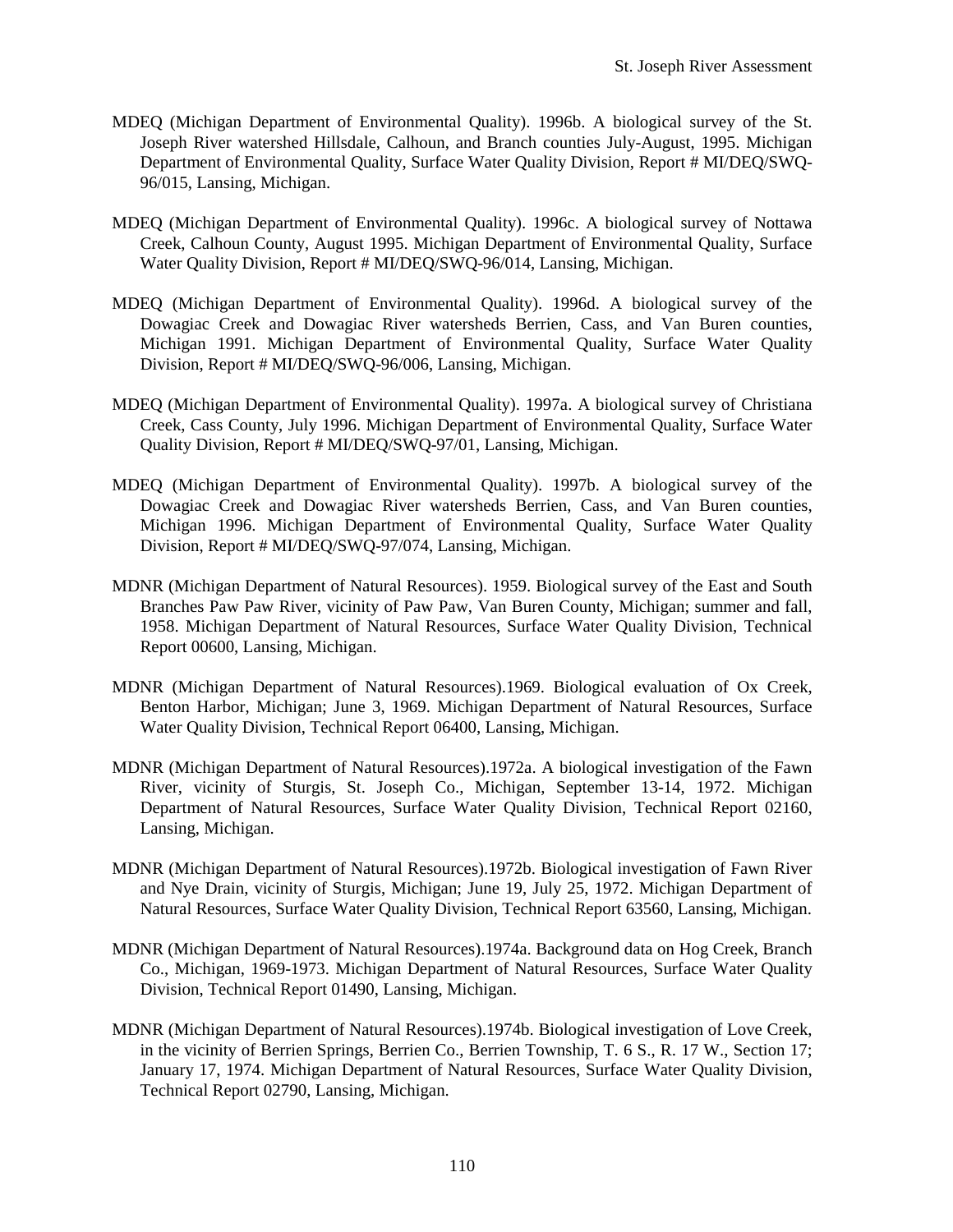- MDNR (Michigan Department of Natural Resources).1977. A Biological Survey of Pipestone Creek, Berrien Co., Michigan; September 21 and October 31, 1977. Michigan Department of Natural Resources, Surface Water Quality Division, Technical Report 02790, Lansing, Michigan.
- MDNR (Michigan Department of Natural Resources).1980. Stream assessment of Walton Creek, Berrien Co., Michigan, January 16 and April 22, 1980. Michigan Department of Natural Resources, Surface Water Quality Division, Technical Report 03580, Lansing, Michigan.
- MDNR (Michigan Department of Natural Resources). 1982. Macroinvertebrate and fish survey of Little Portage Creek, vicinity of Mendon, September 8, 1982. Michigan Department of Natural Resources, Surface Water Quality Division, Technical Report 04170, Lansing, Michigan.
- MDNR (Michigan Department of Natural Resources). 1983a. Water quality station inventory: a guide to Michigan water quality data in STORET. Michigan Department of Natural Resources, Surface Water Quality Division, Technical Report 3730-0032, Lansing, Michigan.
- MDNR (Michigan Department of Natural Resources). 1983b. A biological and chemical survey of Craig Lake, Coldwater River, St. Joseph River and Union Lake, Branch Co., Michigan; August 5, 1982 through June 9, 1983. Michigan Department of Natural Resources, Surface Water Quality Division, Technical Report 04640, Lansing, Michigan.
- MDNR (Michigan Department of Natural Resources). 1983c. Macroinvertebrate survey of the Paw Paw River, vicinity of Watervliet Paper Company, Watervliet, June 29, and November 30, 1982. Michigan Department of Natural Resources, Surface Water Quality Division, Technical Report 04210, Lansing, Michigan.
- MDNR (Michigan Department of Natural Resources). 1985. Biological investigation of Pokagon Creek, Cass Co., April 9, 1985. Michigan Department of Natural Resources, Surface Water Quality Division, Technical Report 04860, Lansing, Michigan.
- MDNR (Michigan Department of Natural Resources). 1986. Water Resources Commission. Act 245 of 1929; General Rules, Part 4. Water Quality Standards, Lansing, Michigan.
- MDNR (Michigan Department of Natural Resources). 1987. Concentrations of PCB in fish, water, and sediment from the St. Joseph River, Michigan, 1972-1986. Michigan Department of Natural Resources, Surface Water Quality Division, Technical Report 87/045, Lansing, Michigan.
- MDNR (Michigan Department of Natural Resources). 1990a. Assessment of the St. Joseph River for designation as a Great Lakes area of concern. Michigan Department of Natural Resources, Surface Water Quality Division, Technical Report 90/047, Lansing, Michigan.
- MDNR (Michigan Department of Natural Resources). 1990b. Reference site scores for wadeable streams. Michigan Department of Natural Resources, Surface Water Quality Division, Technical Report 90/119, Lansing, Michigan.
- MDNR (Michigan Department of Natural Resources). 1991a. A biological survey of the St. Joseph River in the vicinity of Hillsdale, Hillsdale Co., August 30, 1990. Michigan Department of Natural Resources, Surface Water Quality Division, Technical Report 91/076, Lansing, Michigan.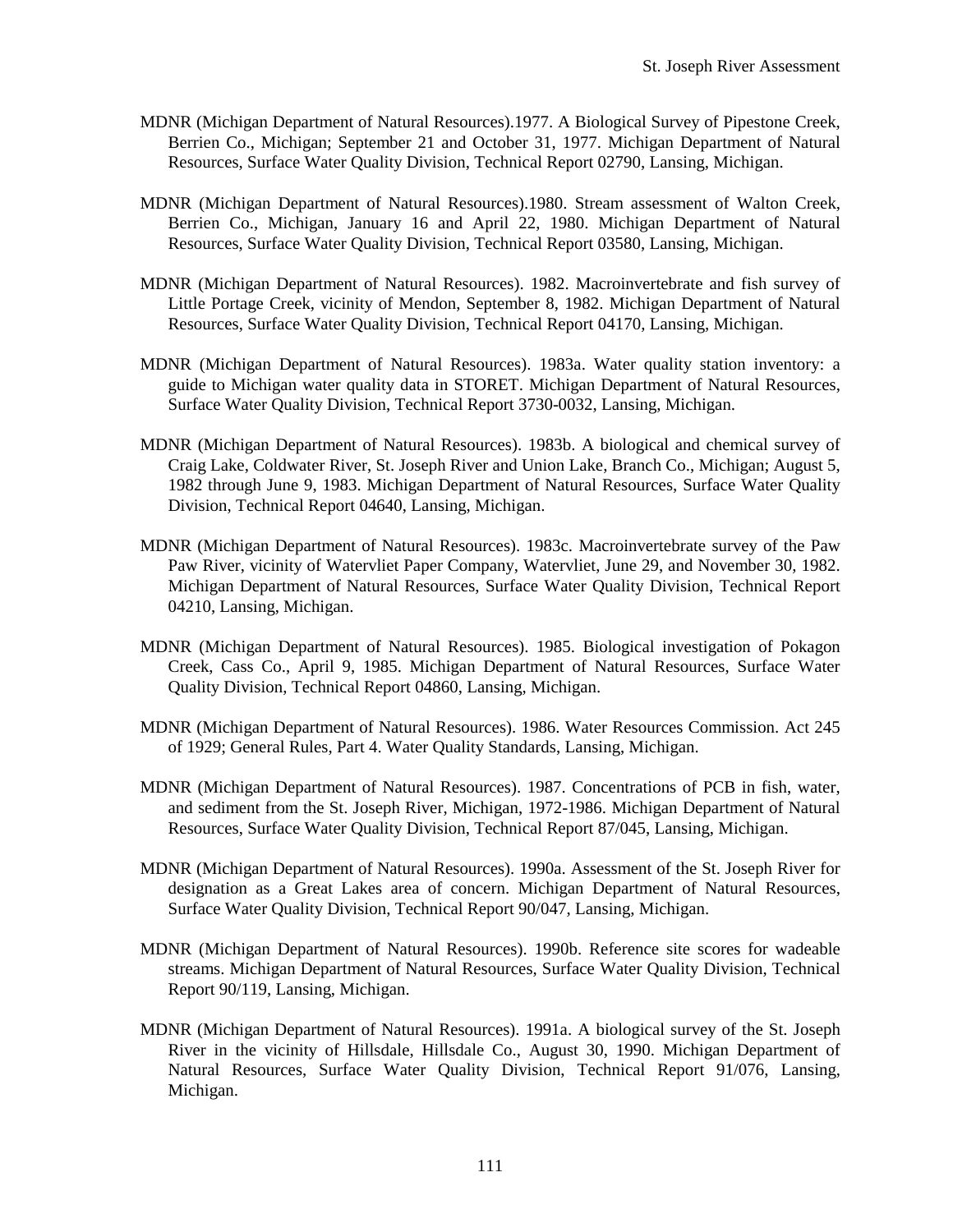- MDNR (Michigan Department of Natural Resources). 1991b. A biological survey of Fawn River St. Joseph County, Michigan, July 18, 1990. Michigan Department of Natural Resources, Surface Water Quality Division, MI/DNR/SWQ-91/089, Lansing, Michigan.
- MDNR (Michigan Department of Natural Resources). 1991c. A biological survey of the Christiana Creek watershed, Cass County, Michigan; September 4-5, 1990. Michigan Department of Natural Resources, Surface Water Quality Division, Technical Report 91/096, Lansing, Michigan.
- MDNR (Michigan Department of Natural Resources). 1991d. GLEAS Procedure #51: Qualitative biological and habitat survey protocols for wadeable streams and rivers. Michigan Department of Natural Resources, Surface Water Quality Division, Great Lakes Environmental Assessment Section, Lansing, Michigan.
- MDNR (Michigan Department of Natural Resources). 1991e. A biological survey of the Coldwater River, Branch County; September 6-7, 1990. Michigan Department of Natural Resources, Surface Water Quality Division, Technical Report 91/083, Lansing, Michigan.
- MDNR (Michigan Department of Natural Resources). 1991f. A biological survey of Nottawa Creek, St. Joseph and Calhoun Counties, Michigan; May 17, 1989. Michigan Department of Natural Resources, Surface Water Quality Division, Technical Report 91/081, Lansing, Michigan.
- MDNR (Michigan Department of Natural Resources). 1997. Natural features of the St. Joseph River watershed. Michigan Department of Natural Resources, Wildlife Division, Michigan Natural Features Inventory, Lansing, Michigan.
- Miller, S.W. 1996. At the waters edge: a selective history of the Saint Joseph River. Fernwood, Inc. South Bend, Indiana.
- Moffett, J.W. 1940. The Dowagiac River system-its trout possibilities. Michigan Department of Natural Resources, Fisheries Division, Fisheries Research Report 577, Ann Arbor, Michigan.
- Nelson, F.A. 1986. Effect of flow fluctuations on brown trout in the Beaverhead River, Montana. North American Journal of Fisheries Management 6:551-559.
- Newbury, R.W., and M. Gaboury. 1988. The use of natural stream characteristics for stream rehabilitation works below the Manitoba escarpment. Canadian Water Resource Journal 13:35- 51 (as cited in Gordon et al. 1992).
- Peterson, J. 1965. Foods eaten by aquatic fish-eating birds. Michigan Department of Natural Resources, Fisheries Division, Fisheries Research Report 1708, Ann Arbor, Michigan.
- Pflieger, W.L. 1975. The fishes of Missouri. Missouri Department of Conservation. Jefferson City, Missouri.
- Porter, G. 1996. Sauk/Coldwater rivers watershed management plan. Branch County Soil Conservation District, Coldwater, Michigan.
- RES (RMC Environmental Services, Inc.). 1992. Study of steelhead and chinook salmon smolt outmigration in the St. Joseph River Buchanan Hydroelectric Project, Buchanan Michigan. Utility Consulting Division, Drumore, Pennsylvania.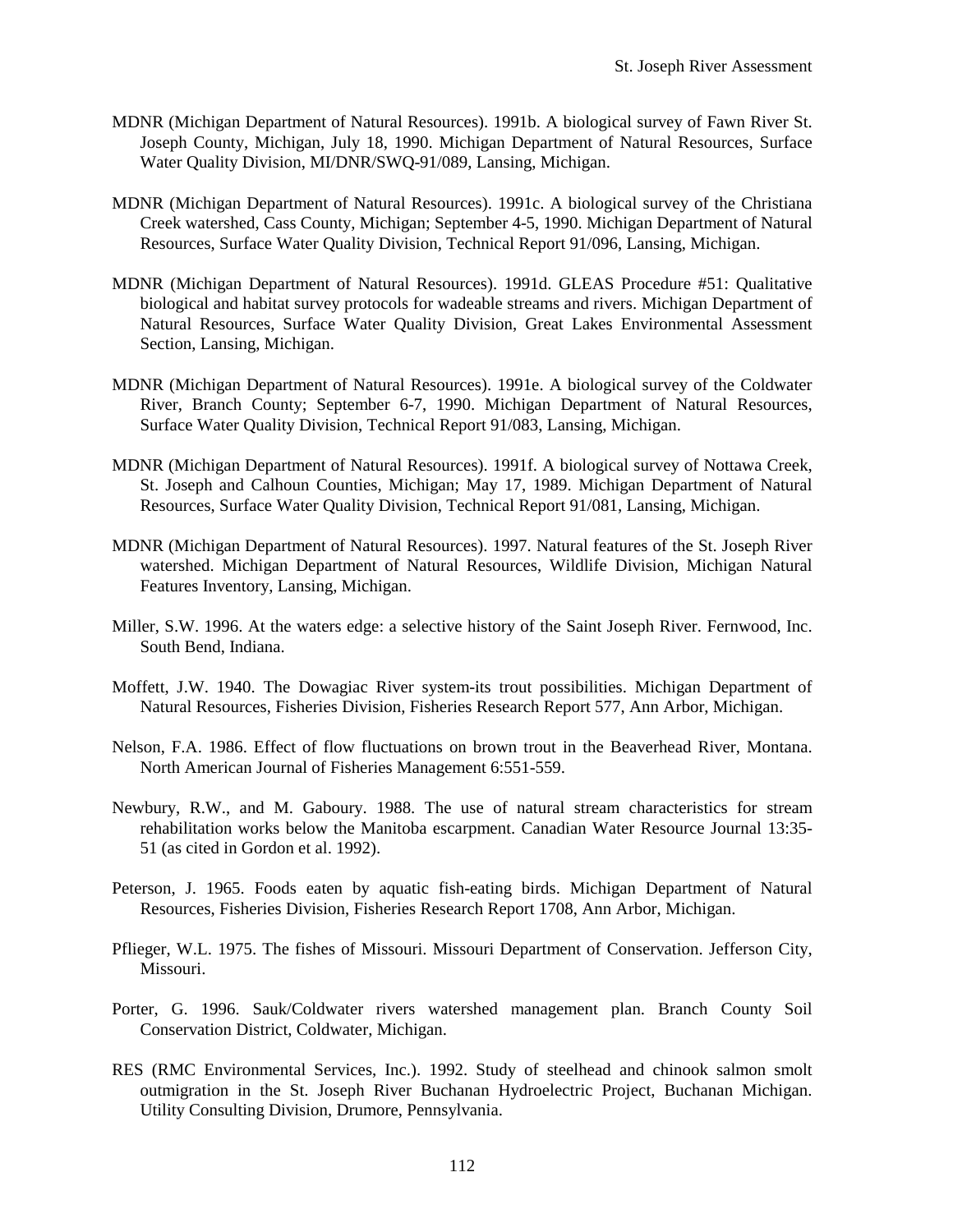- Richards, R.P. 1990. Measures of flow variability and a new flow-based classification of Great Lakes tributaries. Journal of Great Lakes Research 16(1): 53-70.
- Robins, C.R., R.M. Bailey, C.E. Bond, J.R. Brooker, E.A. Lachner, R.N. Lea, and W.B. Scott. 1991. Common and scientific names of fishes from the United States and Canada,  $5<sup>th</sup>$  edition. American Fisheries Society Special Publication 20, Bethesda, Maryland.
- Robertson, W., J. Dexter, and T. Behnke. 1985. Fish harvest, fishing pressure and species of fish sought by St. Joseph River fishermen. Indiana Department of Natural Resources, Fisheries Section, Division of Fish and Wildlife, Indianapolis, Indiana.
- Schlosser, I.J. 1991. Stream fish ecology: a landscape perspective. BioScience 41(10):704-712.
- Scott, W.B., and E.J. Crossman. 1973. Freshwater fishes of Canada. Bulletin 184. Fisheries Research Board of Canada, Ottawa, Canada.
- Seelbach, P.W. 1989. Characteristics of adult steelhead populations, including returns of hatchery yearlings, in the St. Joseph and Grand rivers, Michigan, 1979-85. Michigan Department of Natural Resources, Fisheries Division, Fisheries Technical Report 89-3, Ann Arbor, Michigan.
- Seelbach, P.W., J.L. Dexter, and N.D. Ledet. 1994. Performance of steelhead smolts stocked in southern Michigan warmwater rivers. Michigan Department of Natural Resources, Fisheries Division, Fisheries Research Report 2003, Ann Arbor, Michigan.
- Seelbach, P.W., M.J. Wiley, J.C. Kotanchik, and M.E. Baker. 1997. A landscape-based ecological classification system for river valley segments in lower Michigan. Michigan Department of Natural Resources, Fisheries Division, Fisheries Research Report 2036, Ann Arbor, Michigan.
- Shepherd, R. 1975. Inventory of fish and evaluation of water quality during minimum flow period in the St. Joseph River. Michigan Department of Natural Resources, Fisheries Division, Fisheries Technical Report 75-9, Ann Arbor, Michigan.
- Sherman, R.A. 1997. The freshwater mussels (Bivalvia: Unionidae) of the St. Joseph and Kalamazoo rivers, Michigan. University of Michigan, Museum of Zoology/Mollusk Division, Ann Arbor, Michigan.
- Sillman, S.I. 1931. St. Joseph in Homespun. Three Rivers Publishing Co., Three Rivers, Michigan.
- Southwestern Michigan Commission. 1990. Bacteriological Water Quality in the lower St. Joseph River, Berrien County, Michigan. St. Joseph, Michigan.
- Snow, G.E. 1974. A report of a fish die-off in the St. Joseph River, Benton Harbor, Michigan, during late July and early August, 1974. Andrews University, Berrien Springs, Michigan.
- Stamm, C. and S.A. Bowman, 1990. Christiana Creek nonpoint pollution control plan. United States Department of Agriculture, Saulk Trails RC&D Area Council, Mattawan, Michigan.
- Statzner, B. and B. Higler. 1986. Stream hydraulics as a major determinant of benthic invertebrate zonation patterns. Freshwater Biology 16: 127-139.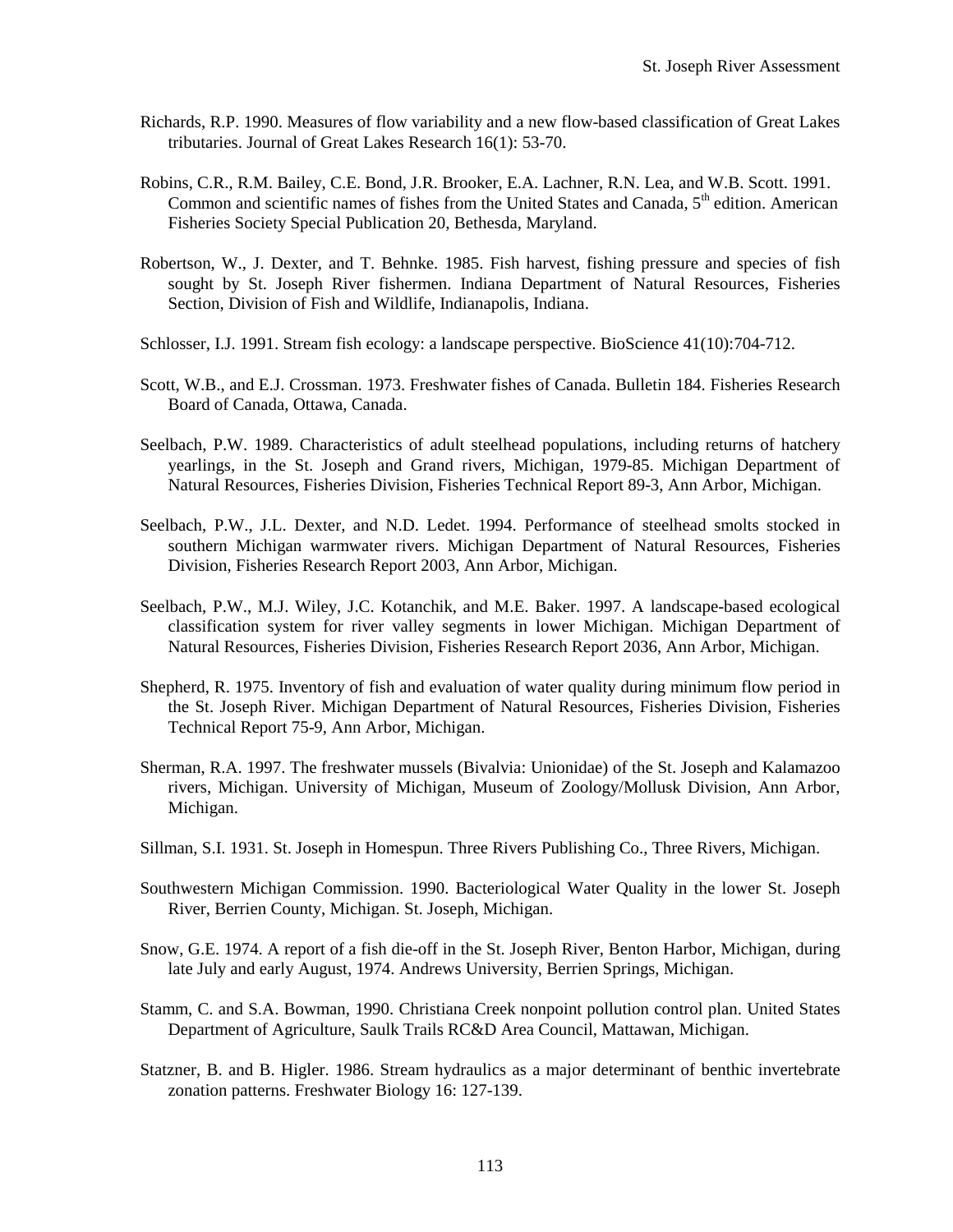- Stefanavage, T.C. 1986a. Evaluation of smallmouth bass stocking in Pigeon River 1985: Progress report. Indiana Department of Natural Resources, Division of Fish and Wildlife, Fisheries Section, Indianapolis, Indiana.
- Stefanavage, T.C. 1986b. Benthic invertebrate collections from the Eel and Pigeon rivers. Indiana Department of Natural Resources, Division of Fish and Wildlife, Fisheries Section, Indianapolis, Indiana
- Stefanavage, T.C. 1987. Evaluation of smallmouth bass stocking, native populations, and habitat at Pigeon River: 1986. Completion Report. Indiana Department of Natural Resources, Division of Fish and Wildlife, Fisheries Section, Indianapolis, Indiana.
- Stefanavage, T.C. 1988. Assessment of smallmouth bass populations at five northern Indiana rivers. Indiana Department of Natural Resources, Division of Fish and Wildlife, Fisheries Section, Indianapolis, Indiana.
- Stefanavage, T.C. 1989. Assessment of smallmouth bass populations and habitat at three northern Indiana rivers. Indiana Department of Natural Resources, Division of Fish and Wildlife, Fisheries Section, Indianapolis, Indiana.
- Stefanavage, T.C. 1990. Evaluation of smallmouth bass year class strength and population size at three northern Indiana rivers. Indiana Department of Natural Resources, Division of Fish and Wildlife, Fisheries Section, Indianapolis, Indiana.
- Stuber, R.J., G. Gebhart, and O.E. Maughan. 1982a. Habitat suitability index models: Bluegill. United States Department of the Interior, Fish and Wildlife Service Biological Report 82 (10.8), Washington, DC.
- Stuber, R.J., G. Gebhart, and O.E. Maughan. 1982b. Habitat suitability index models: Green sunfish. United States Department of the Interior, Fish and Wildlife Service Biological Report 82 (10.15), Washington, DC.
- Swinford, T.O. 1997. Indiana's other endangered species. Outdoor Indiana 62:6.
- Taube, C.M. and E.E. Schultz. 1966. Fish populations in five polluted streams in southern Michigan. Michigan Department of Natural Resources, Fisheries Division, Fisheries Research Report 1720, Ann Arbor, Michigan.
- Towns, G.L. 1988. A fishery survey of the upper St. Joseph River Basin, July and August, 1987. Michigan Department of Natural Resources, Fisheries Division, Fisheries Technical Report 88- 12, Ann Arbor, Michigan.
- Trautman, M.B. 1942. Fish distribution and abundance correlated with stream gradient as a consideration in stocking programs. pages 211-223 *in* Transactions of the Seventh North American Wildlife Conference, Washington, D.C.
- Trautman, M. B. 1981. The fishes of Ohio, revised edition. Ohio State University Press, Columbus.
- Trial, J.G., J.G. Stanley, M. Batcheller, G. Gebhart, O.E. Maughan, P.C. Nelson, R.F. Raleigh, and J.W. Terrell. 1983. Habitat suitability index models: Blacknose dace. United States Department of the Interior, Fish and Wildlife Service Biological Report 82 (10.41), Washington, DC.